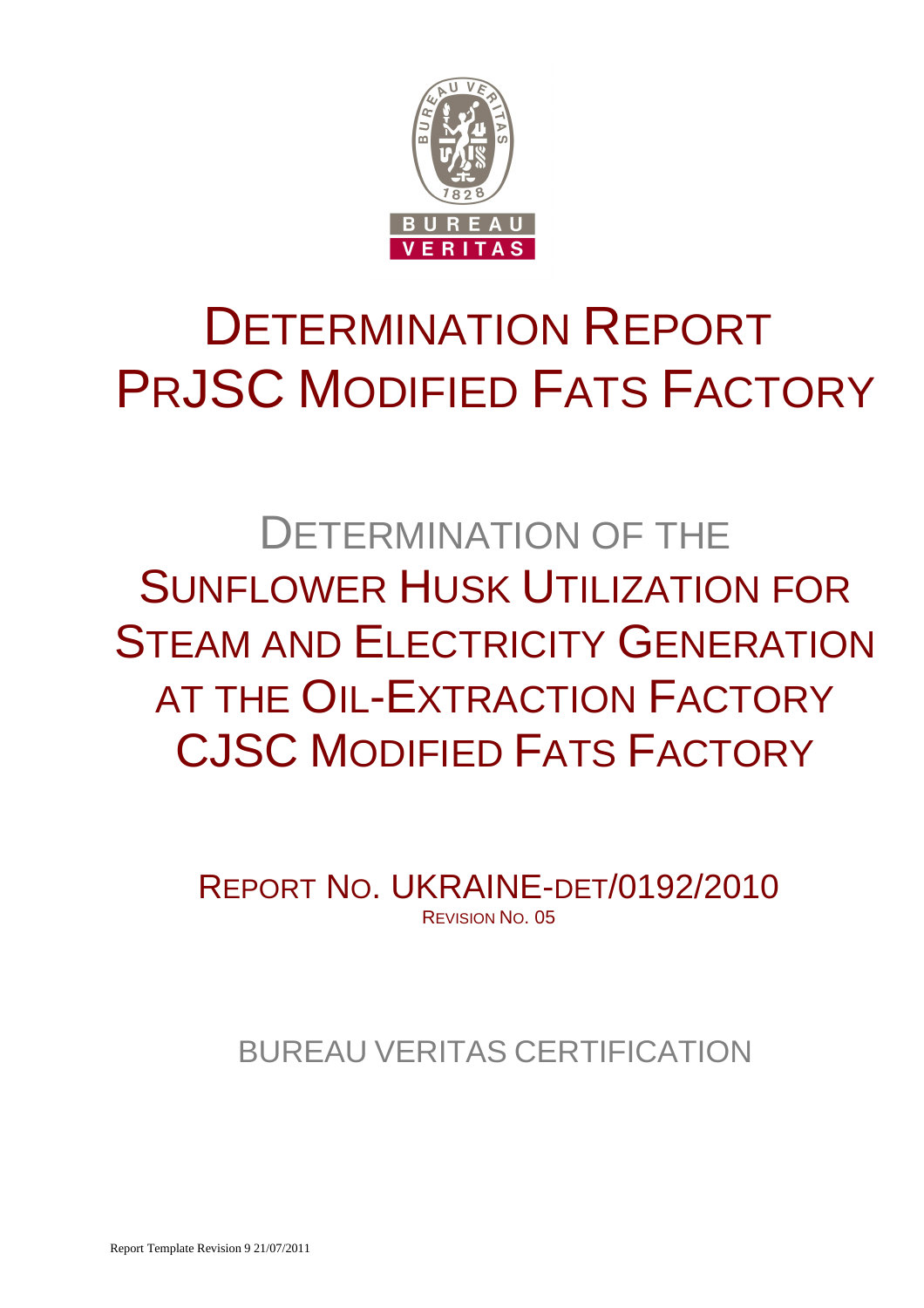

#### DETERMINATION REPORT

| Date of first issue:<br>08/11/2011                                                                                                                                                                                                                                                                                                             | Organizational unit:                                                                                                                                                                                                                                                                                                                                                                                                                                                                                                                                                                                                                                     |  | <b>Bureau Veritas Certification Holding SAS</b> |  |  |  |
|------------------------------------------------------------------------------------------------------------------------------------------------------------------------------------------------------------------------------------------------------------------------------------------------------------------------------------------------|----------------------------------------------------------------------------------------------------------------------------------------------------------------------------------------------------------------------------------------------------------------------------------------------------------------------------------------------------------------------------------------------------------------------------------------------------------------------------------------------------------------------------------------------------------------------------------------------------------------------------------------------------------|--|-------------------------------------------------|--|--|--|
|                                                                                                                                                                                                                                                                                                                                                |                                                                                                                                                                                                                                                                                                                                                                                                                                                                                                                                                                                                                                                          |  |                                                 |  |  |  |
| Client:<br><b>PrJSC Modified Fats Factory</b>                                                                                                                                                                                                                                                                                                  | Client ref.:<br>Sergiy Tymchenko                                                                                                                                                                                                                                                                                                                                                                                                                                                                                                                                                                                                                         |  |                                                 |  |  |  |
| Summary:                                                                                                                                                                                                                                                                                                                                       | Bureau Veritas Certification has made the determination of the "Sunflower Husk Utilization for Steam and<br>Electricity Generation at the Oil-Extraction Factory CJSC Modified Fats Factory" project of PrJSC Modified<br>Fats Factory located in the city of Kirovohrad in Kirovohrad Oblast, Ukraine, on the basis of UNFCCC criteria<br>for the JI, as well as criteria given to provide for consistent project operations, monitoring and reporting.<br>UNFCCC criteria refer to Article 6 of the Kyoto Protocol, the JI rules and modalities and the subsequent<br>decisions by the JI Supervisory Committee, as well as the host country criteria. |  |                                                 |  |  |  |
|                                                                                                                                                                                                                                                                                                                                                | The determination scope is defined as an independent and objective review of the project design document,<br>the project's baseline study, monitoring plan and other relevant documents, and consisted of the following<br>three phases: i) desk review of the project design and the baseline and monitoring plan; ii) follow-up interviews<br>with project stakeholders; iii) resolution of outstanding issues and the issuance of the final determination report<br>and opinion. The overall determination, from Contract Review to Determination Report & Opinion, was<br>conducted using Bureau Veritas Certification internal procedures.          |  |                                                 |  |  |  |
| The first output of the determination process is a list of Clarification and Corrective Actions Requests (CL and<br>CAR), presented in Appendix A. Taking into account this output, the project proponent revised its project<br>design document.                                                                                              |                                                                                                                                                                                                                                                                                                                                                                                                                                                                                                                                                                                                                                                          |  |                                                 |  |  |  |
| In summary, it is Bureau Veritas Certification's opinion that the project correctly Guidance on criteria for<br>baseline setting and monitoring and meets the relevant UNFCCC requirements for the JI and the relevant host<br>country criteria.                                                                                               |                                                                                                                                                                                                                                                                                                                                                                                                                                                                                                                                                                                                                                                          |  |                                                 |  |  |  |
| Report No.:<br>Subject Group:<br>UKRAINE-det/0192/2010<br>JI                                                                                                                                                                                                                                                                                   |                                                                                                                                                                                                                                                                                                                                                                                                                                                                                                                                                                                                                                                          |  | <b>Indexing terms</b>                           |  |  |  |
| Project title:<br>Sunflower Husk Utilization for Steam and Electricity<br>Generation at the Oil-Extraction Factory CJSC<br><b>Modified Fats Factory</b>                                                                                                                                                                                        |                                                                                                                                                                                                                                                                                                                                                                                                                                                                                                                                                                                                                                                          |  |                                                 |  |  |  |
| Work carried out by:<br>Ivan Sokolov - Team Leader, Lead Verifier<br>$\bowtie$<br>No distribution without permission from the<br>Iuliia Pylnova - Team Member, Lead Verifier<br>Client or responsible organizational unit<br>Kateryna Zinevych - Team Member, Lead Verifier<br>Denis Pishchalov-<br>Team<br>Member,<br>Financial<br>Specialist |                                                                                                                                                                                                                                                                                                                                                                                                                                                                                                                                                                                                                                                          |  |                                                 |  |  |  |
| Work reviewed by: Bureau<br>Leonid Yaskin - Internal Technics<br>Limited distribution                                                                                                                                                                                                                                                          |                                                                                                                                                                                                                                                                                                                                                                                                                                                                                                                                                                                                                                                          |  |                                                 |  |  |  |
| Work approved by:<br>Flavio Gomes - Operational Manager                                                                                                                                                                                                                                                                                        |                                                                                                                                                                                                                                                                                                                                                                                                                                                                                                                                                                                                                                                          |  |                                                 |  |  |  |
|                                                                                                                                                                                                                                                                                                                                                | sid                                                                                                                                                                                                                                                                                                                                                                                                                                                                                                                                                                                                                                                      |  | Unrestricted distribution                       |  |  |  |
| Date of this revision:<br>Rev. No.:                                                                                                                                                                                                                                                                                                            | Number of pages:                                                                                                                                                                                                                                                                                                                                                                                                                                                                                                                                                                                                                                         |  |                                                 |  |  |  |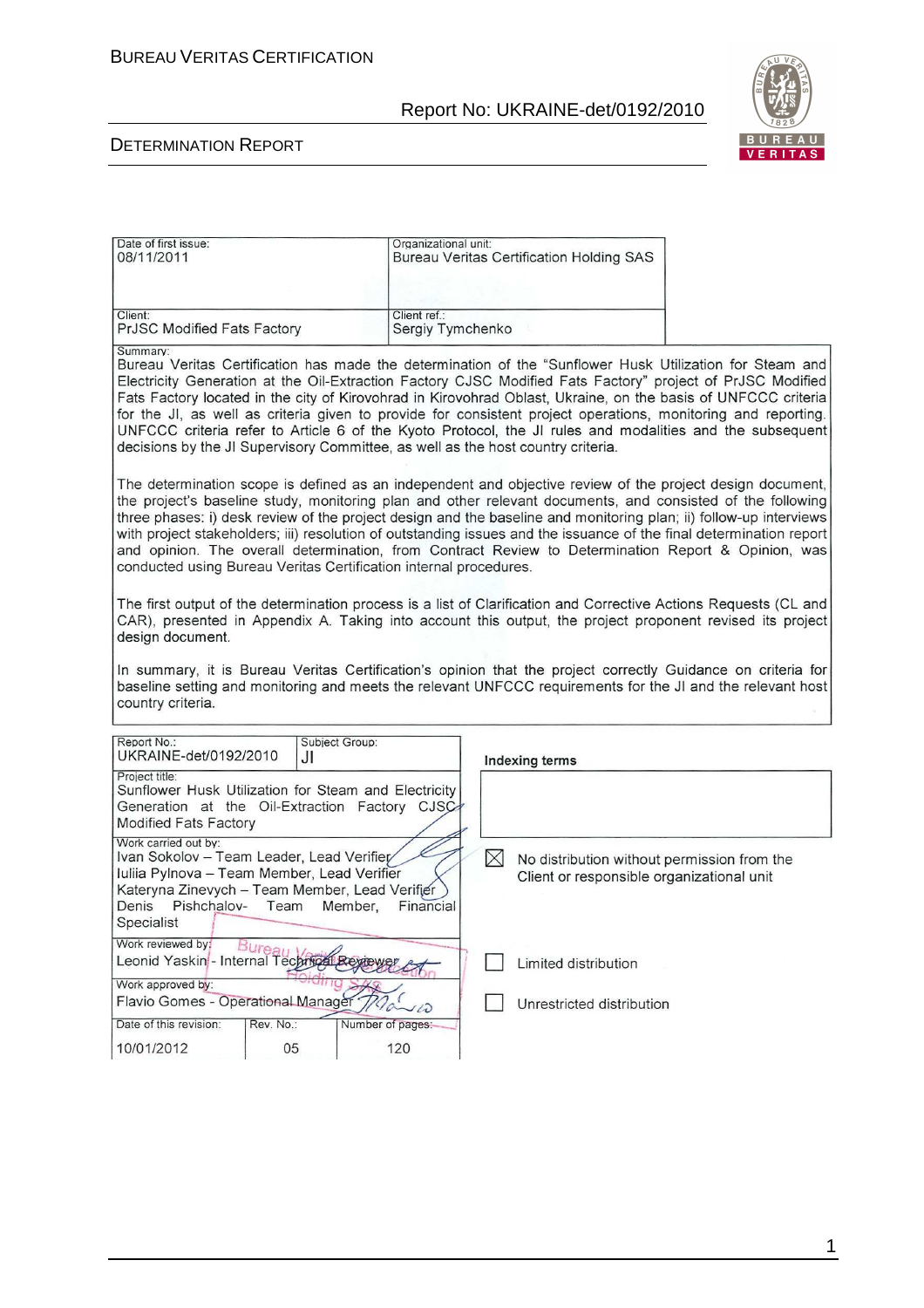

DETERMINATION REPORT

## **Table of Contents Page 2018**

| $\mathbf{1}$<br>1.1<br>1.2                                                               | Objective<br>Scope                                                                                                                                                                                                                                                                                                                                                                                                                          | .3<br>3<br>3                                                       |
|------------------------------------------------------------------------------------------|---------------------------------------------------------------------------------------------------------------------------------------------------------------------------------------------------------------------------------------------------------------------------------------------------------------------------------------------------------------------------------------------------------------------------------------------|--------------------------------------------------------------------|
| 1.3                                                                                      | Determination team                                                                                                                                                                                                                                                                                                                                                                                                                          | 3                                                                  |
| $\overline{2}$<br>2.1<br>2.2<br>2.3                                                      | <b>Review of Documents</b><br>Follow-up Interviews<br>Resolution of Clarification and Corrective Action Requests                                                                                                                                                                                                                                                                                                                            | $\overline{.4}$<br>$\overline{4}$<br>5<br>6                        |
| 3                                                                                        |                                                                                                                                                                                                                                                                                                                                                                                                                                             |                                                                    |
| 4<br>4.1<br>4.2<br>4.3<br>4.4<br>4.5<br>4.6<br>4.7<br>4.8<br>4.9<br>4.10<br>4.11<br>4.12 | Project approvals by Parties involved (19-20)<br>Authorization of project participants by Parties involved (21)<br>Baseline setting (22-26)<br>Additionality (27-31)<br>Project boundary (32-33)<br>Crediting period (34)<br>Monitoring plan (35-39)<br>Leakage (40-41)<br>Estimation of emission reductions (42-47)<br>Environmental impacts (48)<br>Stakeholder consultation (49)<br>Determination regarding small scale projects (50-57) | 9<br>9<br>10<br>14<br>16<br>16<br>17<br>29<br>29<br>31<br>33<br>34 |
| 5                                                                                        | SUMMARY AND REPORT OF HOW DUE ACCOUNT WAS<br>RECEIVED<br>COMMENTS<br><b>TAKEN</b><br>OF.<br><b>PURSUANT</b><br><b>TO</b><br>PARAGRAPH 32 OF THE JI GUIDELINES.                                                                                                                                                                                                                                                                              | 34                                                                 |
| 6                                                                                        |                                                                                                                                                                                                                                                                                                                                                                                                                                             |                                                                    |
| 7                                                                                        |                                                                                                                                                                                                                                                                                                                                                                                                                                             |                                                                    |
|                                                                                          |                                                                                                                                                                                                                                                                                                                                                                                                                                             |                                                                    |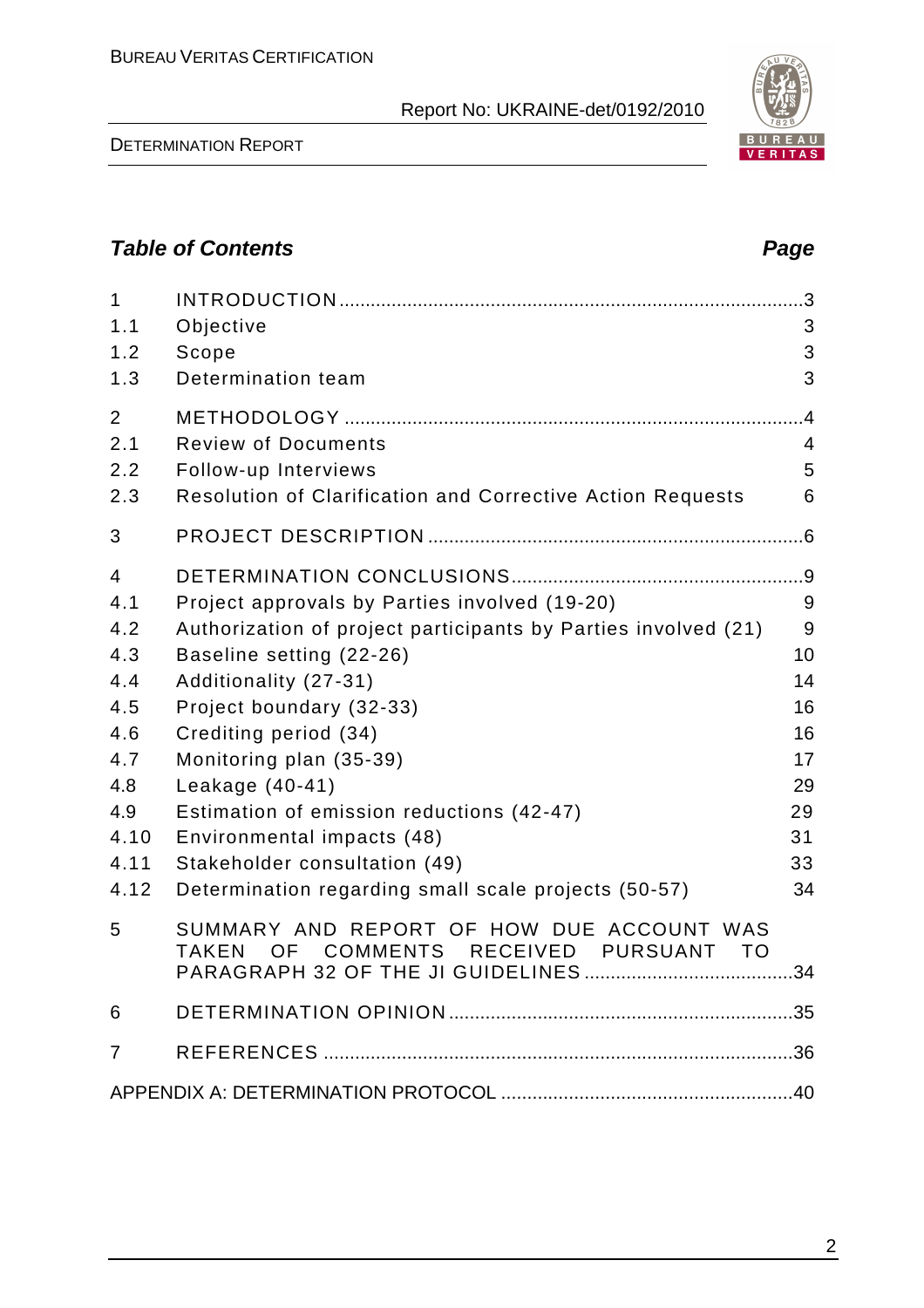

DETERMINATION REPORT

## **1 INTRODUCTION**

PrJSC Modified Fats Factory (since 02/06/2011, the enterprise registration name has been changed from "СJSC Modified Fats Factory" to "PrJSC Modified Fats Factory" in accordance with Excerpt of United State Register of Legal Entities and Individual entrepreneurs of Ukraine as of 02/06/2011) has commissioned Bureau Veritas Certification to determine its JI project "Sunflower Husk Utilization for Steam and Electricity Generation at the Oil-Extraction Factory CJSC Modified Fats Factory" (hereafter called "the project") in the city of Kirovohrad in Kirovohrad Oblast, Ukraine.

This report summarizes the findings of the determination of the project, performed on the basis of UNFCCC criteria, as well as criteria given to provide for consistent project operations, monitoring and reporting.

## **1.1 Objective**

The determination serves as project design verification and is a requirement of all projects. The determination is an independent third party assessment of the project design. In particular, the project's baseline, the monitoring plan (MP), and the project's compliance with relevant UNFCCC and host country criteria are determined in order to confirm that the project design, as documented, is sound and reasonable, and meets the stated requirements and identified criteria. Determination is a requirement for all JI projects and is seen as necessary to provide assurance to stakeholders of the quality of the project and its intended generation of emissions reductions units (ERUs).

UNFCCC criteria refer to Article 6 of the Kyoto Protocol, the JI rules and modalities and the subsequent decisions by the JI Supervisory Committee, as well as the host country criteria.

## **1.2 Scope**

The determination scope is defined as an independent and objective review of the project design document, the project's baseline study and monitoring plan and other relevant documents. The information in these documents is reviewed against Kyoto Protocol requirements, UNFCCC rules and associated interpretations.

The determination is not meant to provide any consulting towards the Client. However, stated requests for clarifications and/or corrective actions may provide input for improvement of the project design.

#### **1.3 Determination team**

The determination team consists of the following personnel: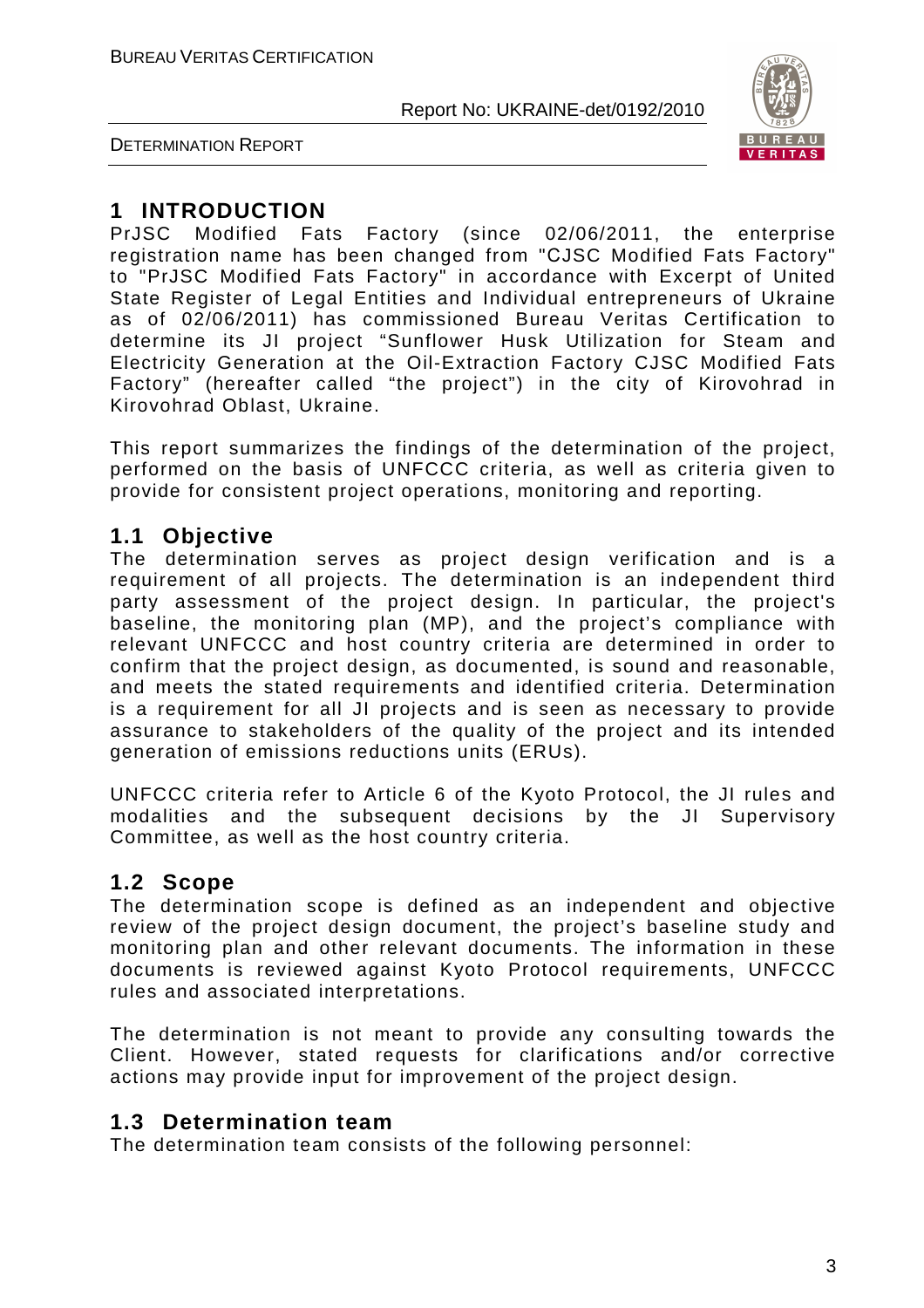

DETERMINATION REPORT

Ivan Sokolov

Bureau Veritas Certification Team Leader, Climate Change Lead Verifier

Iuliia Pylnova

Bureau Veritas Certification Team Member, Climate Change Lead Verifier

Kateryna Zinevych

Bureau Veritas Certification Team Member, Climate Change Lead Verifier

Denis Pishchalov

Bureau Veritas Certification Team Member, Financial Specialist

This determination report was reviewed by:

Leonid Yaskin

Bureau Veritas Certification Internal Technical Reviewer

## **2 METHODOLOGY**

The overall determination, from Contract Review to Determination Report & Opinion, was conducted using Bureau Veritas Certification internal procedures.

In order to ensure transparency, a determination protocol was customized for the project, according to the version 01 of the Joint Implementation Determination and Verification Manual, issued by the Joint Implementation Supervisory Committee at its 19 meeting on 04/12/2009. The protocol shows, in a transparent manner, criteria (requirements), means of determination and the results from determining the identified criteria. The determination protocol serves the following purposes:

- It organizes, details and clarifies the requirements a JI project is expected to meet;
- It ensures a transparent determination process where the determiner will document how a particular requirement has been determined and the result of the determination.

The completed determination protocol is enclosed in Appendix A to this report.

## **2.1 Review of Documents**

The Project Design Document (PDD) submitted by GreenStream Network (the PDD developer) and additional background documents related to the project design and baseline, i.e. country Law, Guidelines for users of the joint implementation project design document form, Approved CDM methodology and/or Guidance on criteria for baseline setting and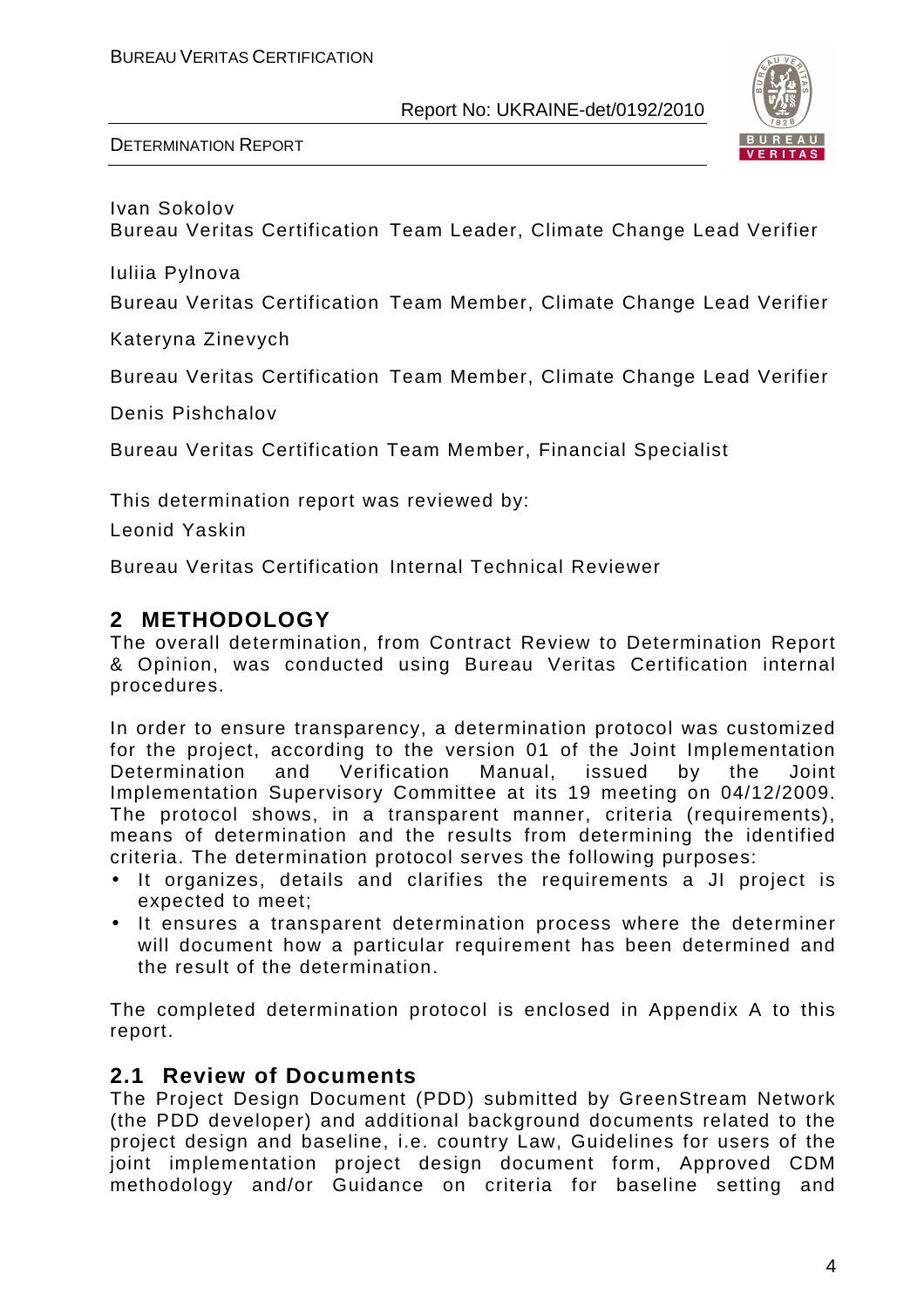

DETERMINATION REPORT

monitoring, Kyoto Protocol, Clarifications on Determination Requirements to be Checked by an Accredited Independent Entity were reviewed.

To address Bureau Veritas Certification corrective action and clarification requests, GreenStream Network revised the PDD and resubmitted it on 25/11/2011.

The determination findings presented in this report relate to the project as described in the PDD versions 02, 04, and 04.1.

## **2.2 Follow-up Interviews**

On 21/03/2011 Bureau Veritas Certification performed on-site interviews with project stakeholders to confirm selected information and to resolve issues identified in the document review. Representatives of CJSC Modified Fats Factory and GreenStream Network were interviewed (see References). The main topics of the interviews are summarized in Table 1.

| <b>Interviewed</b>   | <b>Interview topics</b>                                                  |
|----------------------|--------------------------------------------------------------------------|
| organization         |                                                                          |
| <b>CJSC Modified</b> | $\triangleright$ Project history                                         |
| <b>Fats Factory</b>  | $\triangleright$ Project approach                                        |
|                      | <b>Project boundary</b>                                                  |
|                      | Implementation schedule                                                  |
|                      | $\triangleright$ Organizational structure                                |
|                      | $\triangleright$ Responsibilities and authorities                        |
|                      | $\triangleright$ Training of personnel                                   |
|                      | $\triangleright$ Quality management procedures and technology            |
|                      | $\triangleright$ Rehabilitation/Implementation of equipment<br>(records) |
|                      | $\triangleright$ Metering equipment control                              |
|                      | $\triangleright$ Metering record keeping system, database                |
|                      | $\triangleright$ Technical documentation                                 |
|                      | $\triangleright$ Monitoring plan and procedures                          |
|                      | $\triangleright$ Permits and licenses                                    |
|                      | Local stakeholder's response.<br>➤                                       |
| GreenStream          | $\triangleright$ Baseline methodology                                    |
| <b>Network</b>       | Monitoring plan<br>➤                                                     |
|                      | $\triangleright$ Additionality proofs                                    |
|                      | Calculation of emission reduction.                                       |

#### **Table 1 Interview topics**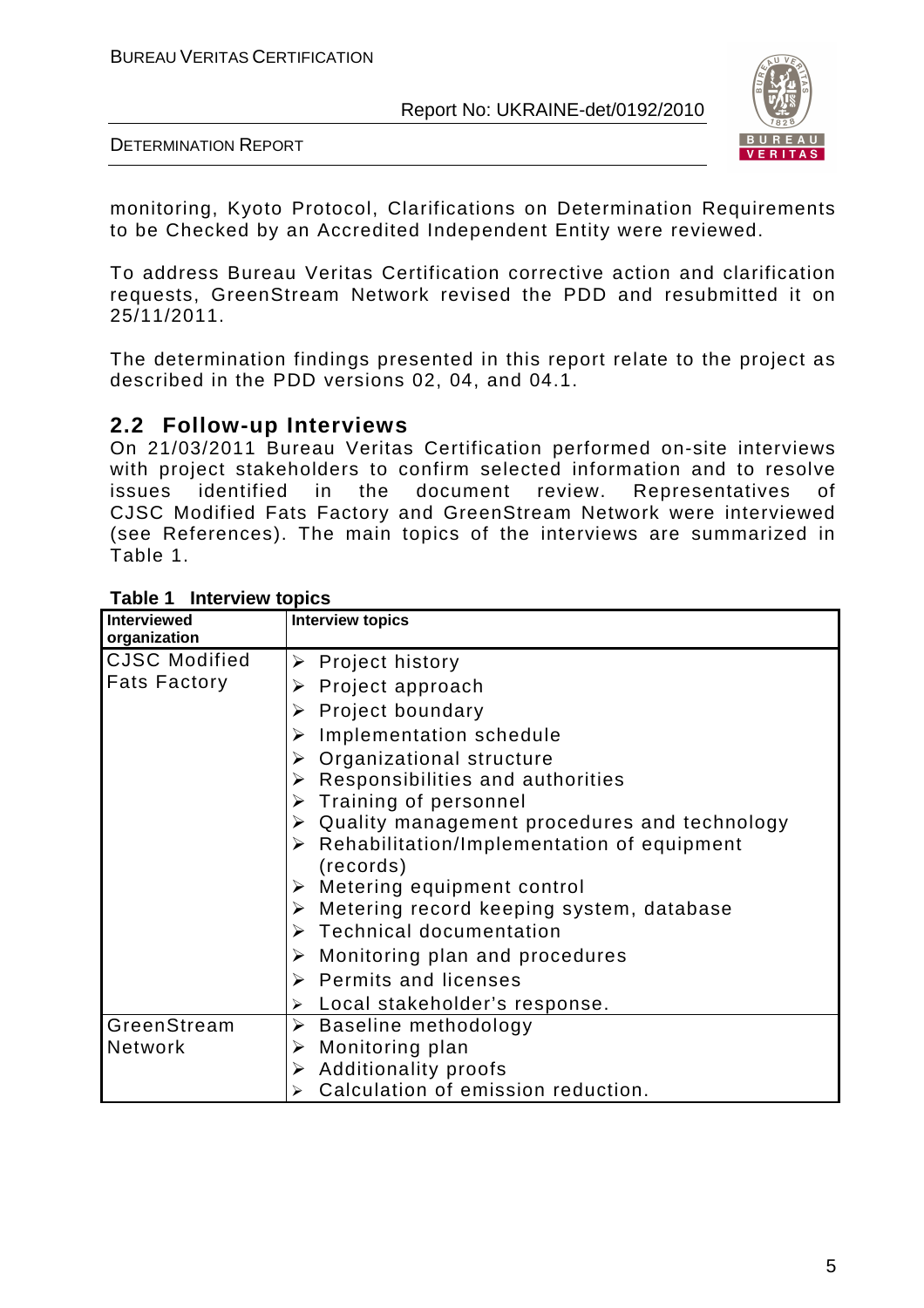

DETERMINATION REPORT

#### **2.3 Resolution of Clarification and Corrective Action Requests**

The objective of this phase of the determination is to raise the requests for corrective actions and clarification and any other outstanding issues that needed to be clarified for Bureau Veritas Certification positive conclusion on the project design.

If the determination team, in assessing the PDD and supporting documents, identifies issues that need to be corrected, clarified or improved with regard to JI project requirements, it will raise these issues and inform the project participants of these issues in the form of:

(a) Corrective action request (CAR), requesting the project participants to correct a mistake in the published PDD that is not in accordance with the (technical) process used for the project or relevant JI project requirement or that shows any other logical flaw;

(b) Clarification request (CL), requesting the project participants to provide additional information for the determination team to assess compliance with the JI project requirement in question;

(c) Forward action request (FAR), informing the project participants of an issue, relating to project implementation but not project design, that needs to be reviewed during the first verification of the project.

The determination team will make an objective assessment as to whether the actions taken by the project participants, if any, satisfactorily resolve the issues raised, if any, and should conclude its findings of the determination.

To guarantee the transparency of the verification process, the concerns raised are documented in more detail in the verification protocol in Appendix A.

## **3 PROJECT DESCRIPTION**

The project owner, PrJSC Modified Fats Factory, is one of the biggest producers of fat products in Ukraine. The PrJSC Modified Fats Plant (MFP) was commissioned in 2005 and produces mainly fat and margarine production. In 2007, the project owner decided to extend its product line and construct the Oil Extraction Plant (OEP). OEP is designed to extract vegetable oil from sunflower seed and produce types of fat product. MFP and OEP are located adjacently and are both under the OJSC Creative Group, but belong to two separated operational entities. After the decision of construction of OEP, the project developer started looking for a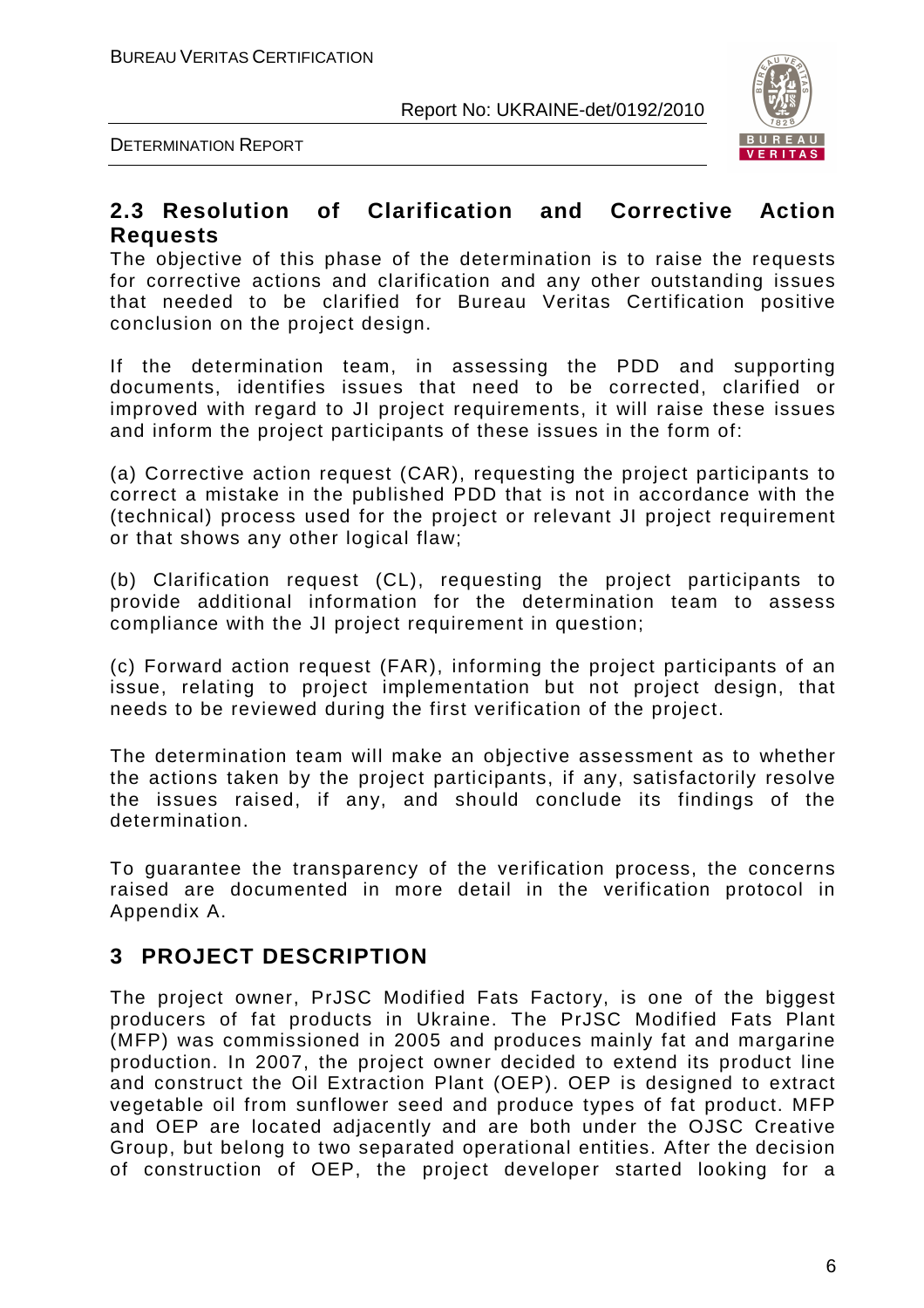

DETERMINATION REPORT

solution to meet the energy demand of OEP and partly displace the energy consumption of MFP.

Prior to the project activity, the steam was supplied by natural gas boilers installed at MFP: two existing natural gas boilers are the type of THS-50 and another one is Boiler Avogadro. In the perspective of business-asusual, the solution of energy supply for OEP will be the installation of new natural gas boiler. Meanwhile, the husk of sunflower seed will be transported to the Kirovohrad municipal landfill site 20.5 km far away and disposed there.

Thus, the brief description of the baseline scenario is as follows: the existing natural gas boilers will be operated continuously. Meanwhile, new natural gas boilers will be installed to produce the heat needed by the production extension. The husks will be dumped or left to decay mainly under clearly anaerobic conditions.

Since the initiation of OEP, the husk has been considered as a renewable source to meet the energy demand of both MFP and OEP. The project activity will install two husk boilers at PrJSC MFP in Kirovograd, Ukraine. The husk generated by OEP will be combusted in these husk boilers with the purpose to generate carbon-neutral steam. The project activity will combust 27,950 tonnes of husk annual and generate steam. However, during the crediting period of the project, the existing natural gas boilers will serve as backup in case of steam supply shortage. The working performance of these natural gas boilers will be recorded as the baseline till their retirement or closure of lifetime.

A steam turbine for electricity generation using steam from MFP boilers is expected to be installed only after 2012. Therefore, emissions reductions related to electricity generation are not taken into consideration.

The project is under the UKEEP (Energy Efficiency Programme for Banks in Ukraine), which is a framework facility constructed by EBRD (European Bank for Reconstruction and Development). UKEEP finances the private sector companies for industrial energy efficiency and renewable energy projects and encourages the financed project commercialize the reduced GHG emission. The carbon revenue has been pre-considered as an additional profit to make the project activity attractive in finance perspective. The project owner management meeting was held on 5 July 2007 where the positive decision was made regarding the JI project implementation and carbon revenue from JI. Through the MCCF (Multilateral Carbon Credit Fund), established by EBRD, documents have been developed for the commercialization of the Emission Reduction Units under the JI framework. The PIN of the project was submitted to the National Environmental Investment Agency of Ukraine in May 2009. The Letter of Endorsement (No. 757/23/7) of the project activity was issued by the National Environmental Investment Agency of Ukraine at July 3, 2009. The Letter of Approval from Ukraine government is expected be issued by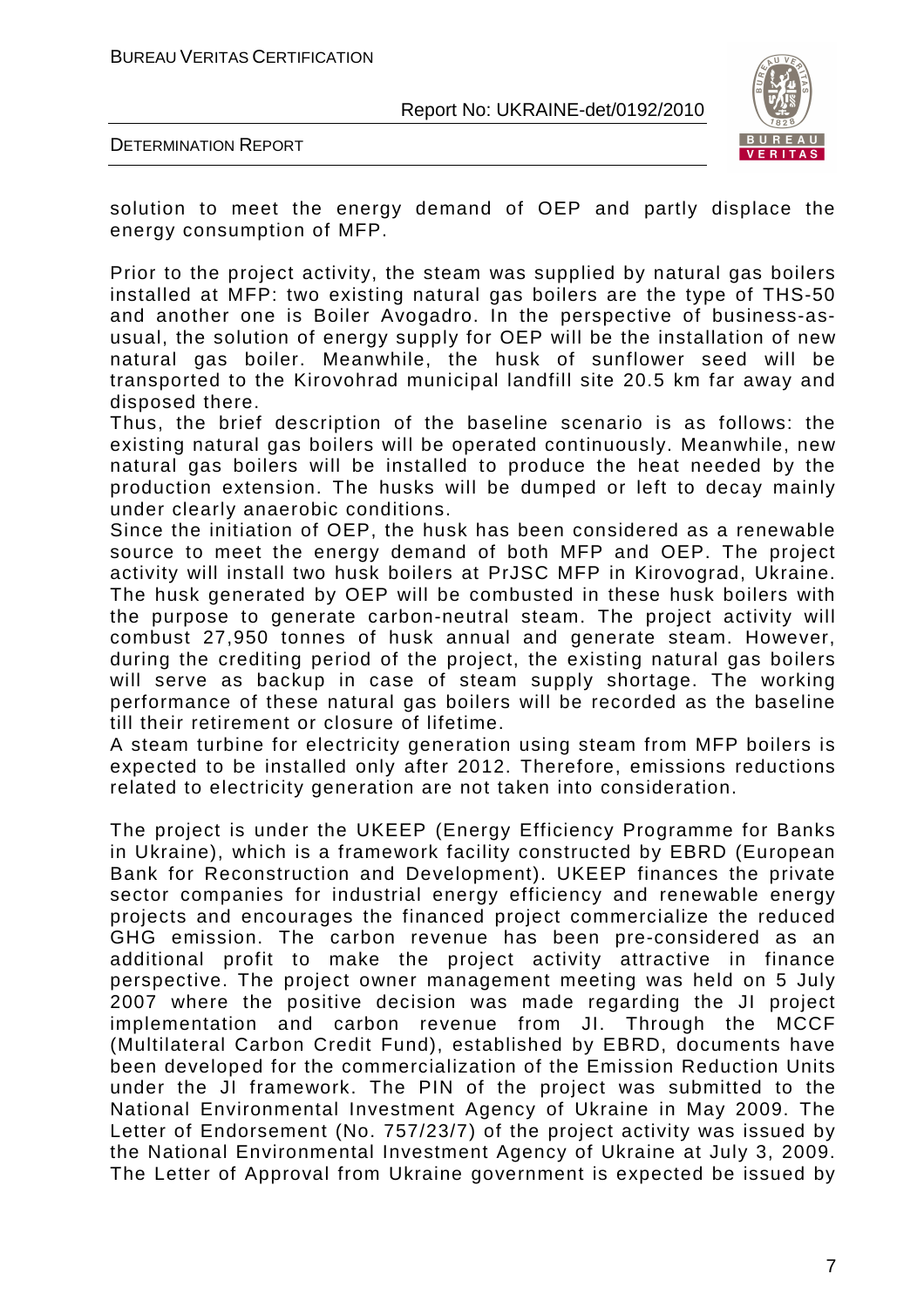

DETERMINATION REPORT

State Environmental Investments Agency of Ukraine after the submission of project PDD and Determination report.

Setting the two husk boilers into testing operation (according to the Order #248) began since September 24, 2009 which is defined to be the starting date of crediting period.

The project activity was initially designed to install two husk boilers and one electricity steam generator. However, during the project implementation the installation of the electricity steam turbine was not realized because of the delay of finance raising. The PDD is developed basing on the condition of the investment and operation of two husk boilers for the thermal energy generation.

The identified areas of concern as to Project description, project participants response and BV Certification's conclusion are described in Appendix A (refer to CAR 01, CL 01, CL 02, CL 03, CAR 03, CAR 04, CAR 13, CAR 41, and CAR 47).

Brief description of the clarification and corrective action requests are stated below.

CAR 01. The description of the baseline scenario must be added to the section A.2. of the PDD as per Guidelines for users of the JI SSC PDD form and the F-JI-SSC-Bundle, version 04.

CL 01. Some inconsistency was revealed in the PDD. It is stated in the section A.2 that "PrJSC Modified Fats Plant (MFP) was commissioned in 2005". However, this statement contradicts the information below: 'Two existing natural gas boilers are the type of THS-50 working since Dec 2001…". Please, provide corresponding clarification.

CL 02. Please, provide any evidence that the carbon revenue has been pre-considered as an additional profit to make the project activity attractive in finance perspective.

CL 03. Please, provide documented evidence to confirm the project starting date (June 20, 2008) and the starting date of the crediting period (September 26, 2009).

CAR 03. The information concerning the implementation schedule for the measures to be implemented is missing in the section A.4.3. Please, add the appropriate information as per Guidelines for users of the JI SSC PDD form and the F-JI-SSC-Bundle, version 04.

CAR 04. The reference to the Section C is indicated in the section A.4.4 of the PDD: "More details are indicated in Section C". However, the respective information is absent in the Section C. Please, clarify or provide more accurate reference.

CAR 13. Please, provide the interpretation of the abbreviation "SWDS" in the PDD.

CAR 41. Annex B is referred to in the PDD (page 42). However, there is no such Annex in the PDD. Please, correct.

CAR 47. Please, provide contact data of Mr. Davydov.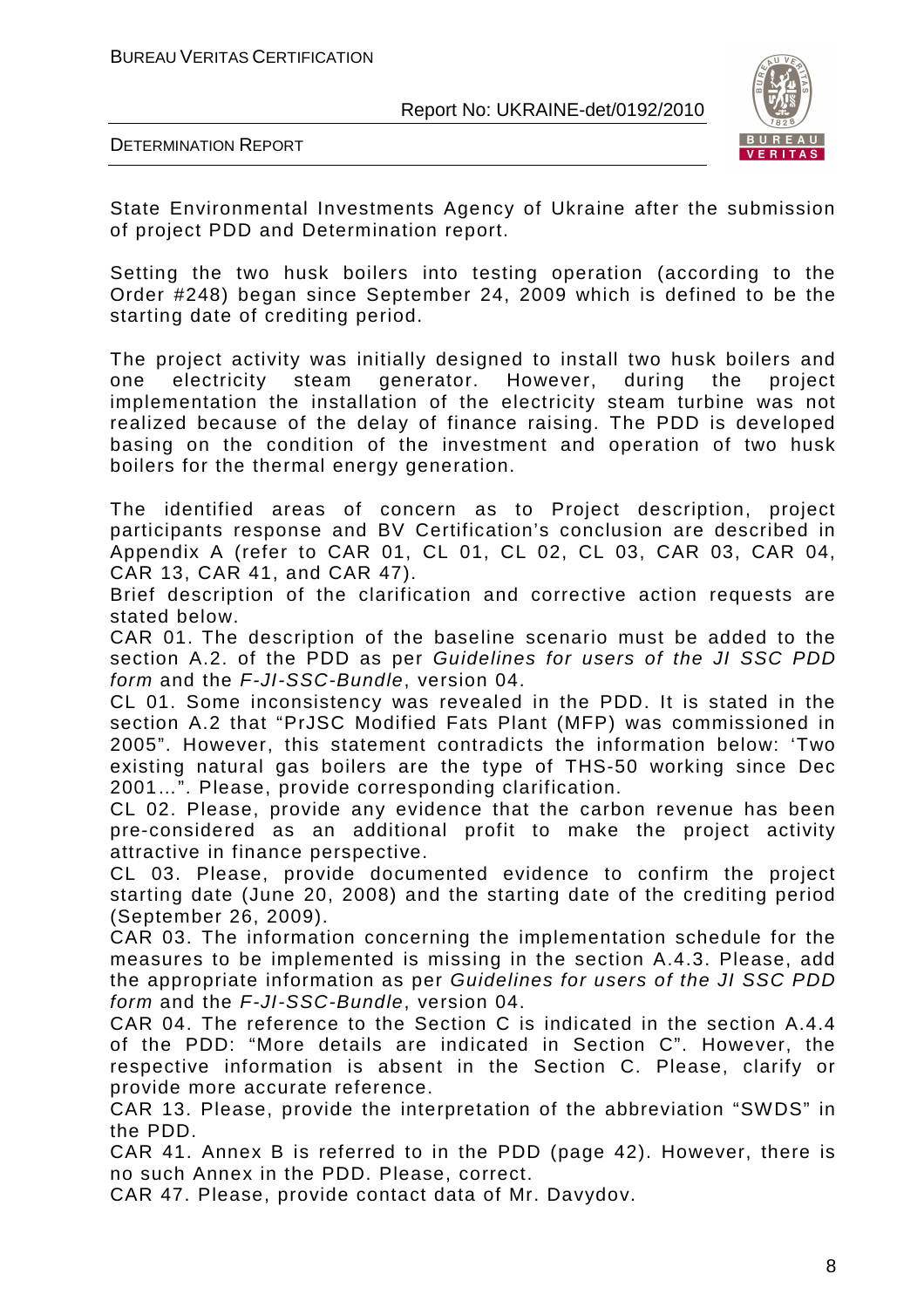

DETERMINATION REPORT

All the issues mentioned above are closed based on the project participants response.

## **4 DETERMINATION CONCLUSIONS**

In the following sections, the conclusions of the determination are stated.

The findings from the desk review of the original project design documents and the findings from interviews during the follow up visit are described in the Determination Protocol in Appendix A.

The Clarification and Corrective Action Requests are stated, where applicable, in the following sections and are further documented in the Determination Protocol in Appendix A. The determination of the Project resulted in 47 Corrective Action Requests and 10 Clarification Requests.

The number between brackets at the end of each section correspond to the DVM paragraph

## **4.1 Project approvals by Parties involved (19-20)**

The Letter of Endorsement (No. 757/23/7) of the project activity was issued by the National Environmental Investment Agency of Ukraine at July 3, 2009. The Letter of Approval from Ukraine government is expected be issued by National Environmental Investments Agency of Ukraine after the submission of project PDD and Determination report.

The identified areas of concern as to Project approvals by Parties involved, project participants response and BV Certification's conclusion are described in Appendix A (refer to CAR 06).

Brief description of the corrective action request is stated below.

CAR 06. The project has no approval of the host Party and the sponsor Parties. Please provide Letters of Approval.

Now the issue mentioned above remains open; it will be closed after the determination report finalizing.

#### **4.2 Authorization of project participants by Parties involved (21)**

The participation for each of the legal entities listed as project participants in the PDD will be authorized by a Party involved, which is also listed in the PDD, through a written project approval by a Party involved, explicitly stating the name of the legal entity.

The identified areas of concern as to Authorization of project participants by Parties involved, project participants response and BV Certification's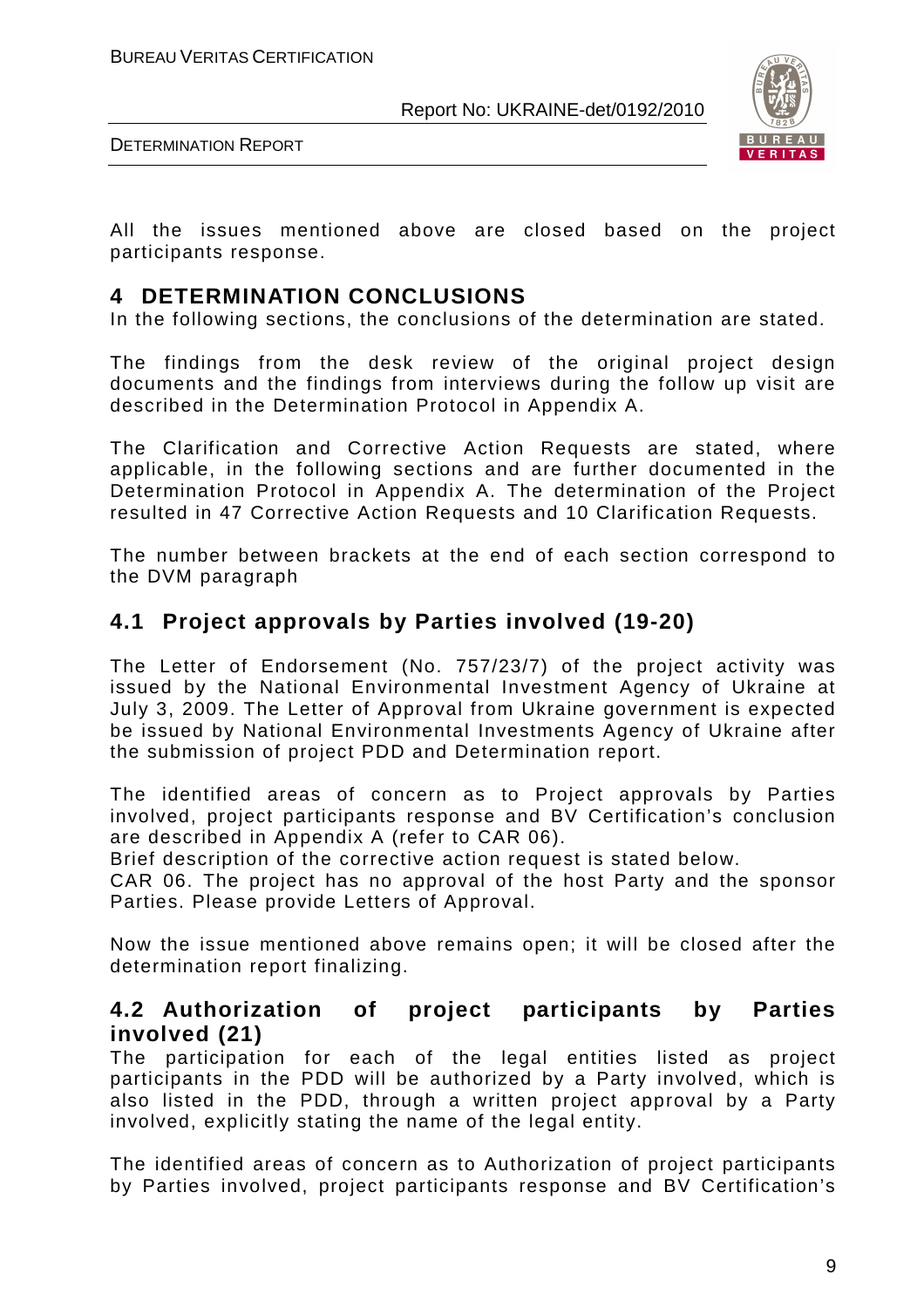

DETERMINATION REPORT

conclusion are described in Appendix A (refer to CAR 02, CAR 24, CAR 38).

Brief description of the corrective actions requests are stated below.

CAR 02. Please, prepare the Annex 1 of the PDD in accordance with Joint implementation project design document form for small-scale projects, version 01.1 (all obligatory rows must be presented in the table).

CAR 24. Please, indicate if the person/entity mentioned in the section B.4. of the PDD is also a project participant listed in annex 1 as per Guidelines for users of the JI SSC PDD form and the F-JI-SSC-Bundle, version 04.

CAR 38. Please, indicate if the person/entity mentioned in the section D.5. of the PDD is also a project participant listed in annex 1 as per Guidelines for users of the JI SSC PDD form and the F-JI-SSC-Bundle, version 04.

All the issues mentioned above are closed based on the project participants response.

## **4.3 Baseline setting (22-26)**

The PDD explicitly indicates that using a methodology for baseline setting and monitoring developed in accordance with appendix B of the JI guidelines was the selected approach for identifying the baseline.

The PDD provides a detailed theoretical description in a complete and transparent manner, as well as justification, that the baseline is established:

(a) by listing and describing the following plausible future scenarios for heat generation and for the treatment of husks.

- For heat generation, the realistic and credible alternatives may include:

H1: Heat generation will be supplied by biomass residue/husk boiler, which is not undertaken as a JI project activity;

This is the project scenario without the help of JI.

H2: The continuation of heat generation in existing natural gas boilers. The new energy demand caused by production extension will be satisfied by the installation of new natural gas boiler;

This is the continuation of the baseline scenario.

H3: The existing natural gas boilers will be retrofitted to meet the demand of heat.

The retrofitting of existing natural gas boilers can not meet the demand of heat of the proposed project.

H4: The installation of new plants at the project site different from those installed under the project activity. The new plants shall utilize the fossil fuel energy rather than natural gas;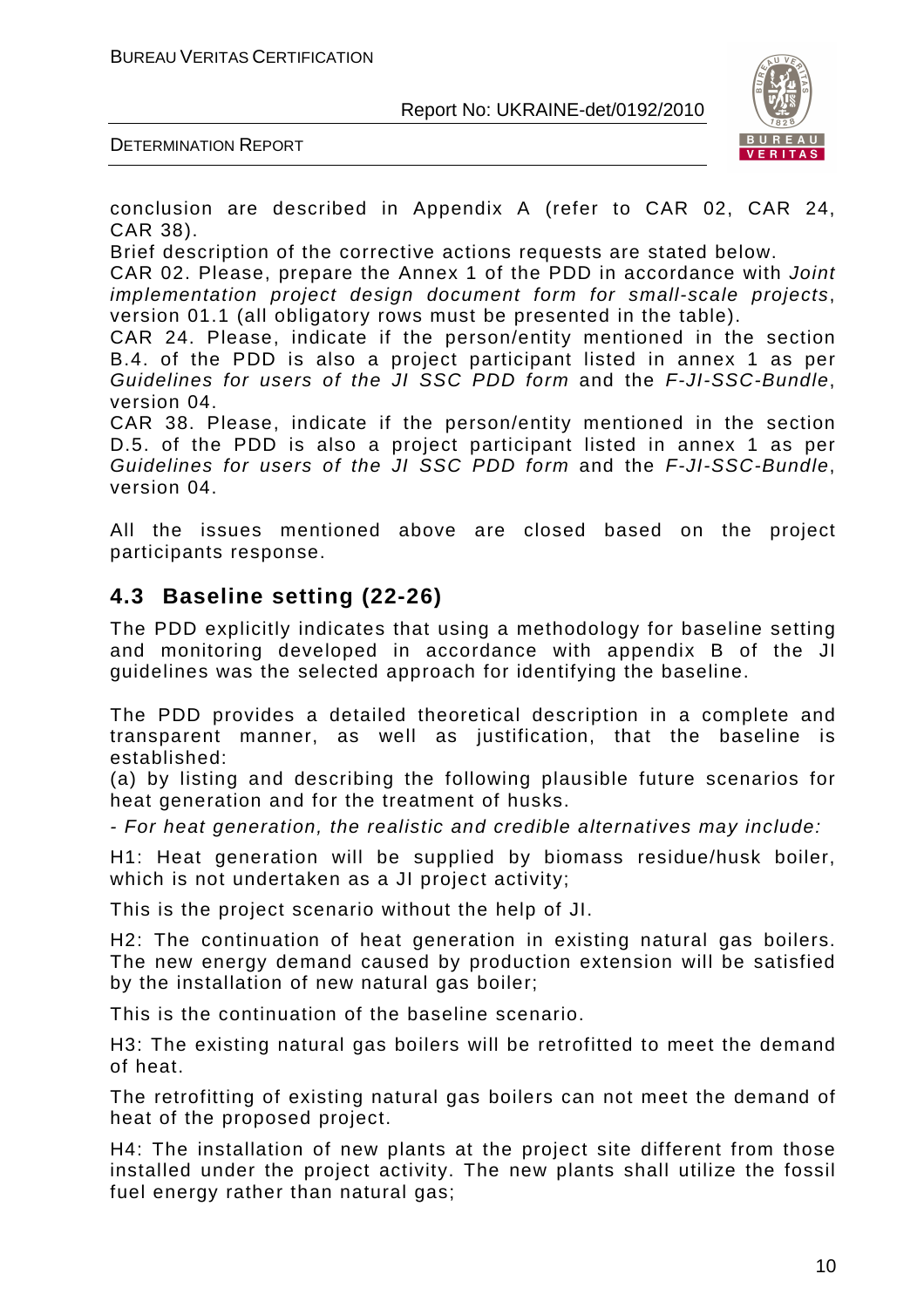

DETERMINATION REPORT

Considering that natural gas is one of the most common and appropriate energy sources, it is not realistic to install another new plant onsite which consumes other fossil fuel rather than natural gas.

H5: The generation of heat in specific off-site plants;

Due the reason of the remote location, it is not realistic to transfer heat from other specific off-site plants.

H6: The production of heat from district heating;

The project is located in the remote industrial park which keeps a distance of approximately 2 km to the closest residence community. The connection of district heating is not realistic because 1) the cost connection pipe will cause extra investment, 2) the connection will be requested to obtain the governmental approval and a license.

- For the treatment of husks (biomass residue), the realistic and credible alternatives may include:

B1: The husks are dumped or left to decay mainly under aerobic conditions.

With respect to "On protection of atmospheric air" (21/06/2001, #2556-III), the aerobical disposal of husks, i.e. decaying on fields, is forbidden, because the husks on fields will be blown away by wind, which will cause pollution and impact local ecology in a negative manner. The uncontrolled burning of husk is forbidden too. Therefore, the alternative B1 is not credible.

B2: The husks are dumped or left in nearby landfill site under clearly anaerobic conditions;

This is the continuation of the baseline scenario.

B3: The husks are burnt in an uncontrolled manner without utilizing it for energy purposes;

For the same reason with alternative B1, the alternative B3 is not credible.

B4: The husks are used for power and/or heat generation at the project site in new and/or existing plants which is not undertaken as a JI project activity;

This is the project scenario without the help of JI.

B5: The husks are used for power and/or heat generation at other sites in new and/or existing plants;

Husk is not welcomed in the indoor heating system, because of its transportation and packaging cost, the low NCV of husk and ash management.

B6: The husks are used for other energy purposes, such as the generation of biofuels;

The technology to produce biofuels with husk is not sound because of the high ash content in husk. In addition, considering the transportation cost, it is not a realistic alternative to utilize the husk for the generation of biofuel. The project owner will not deconcentrate its focus on the food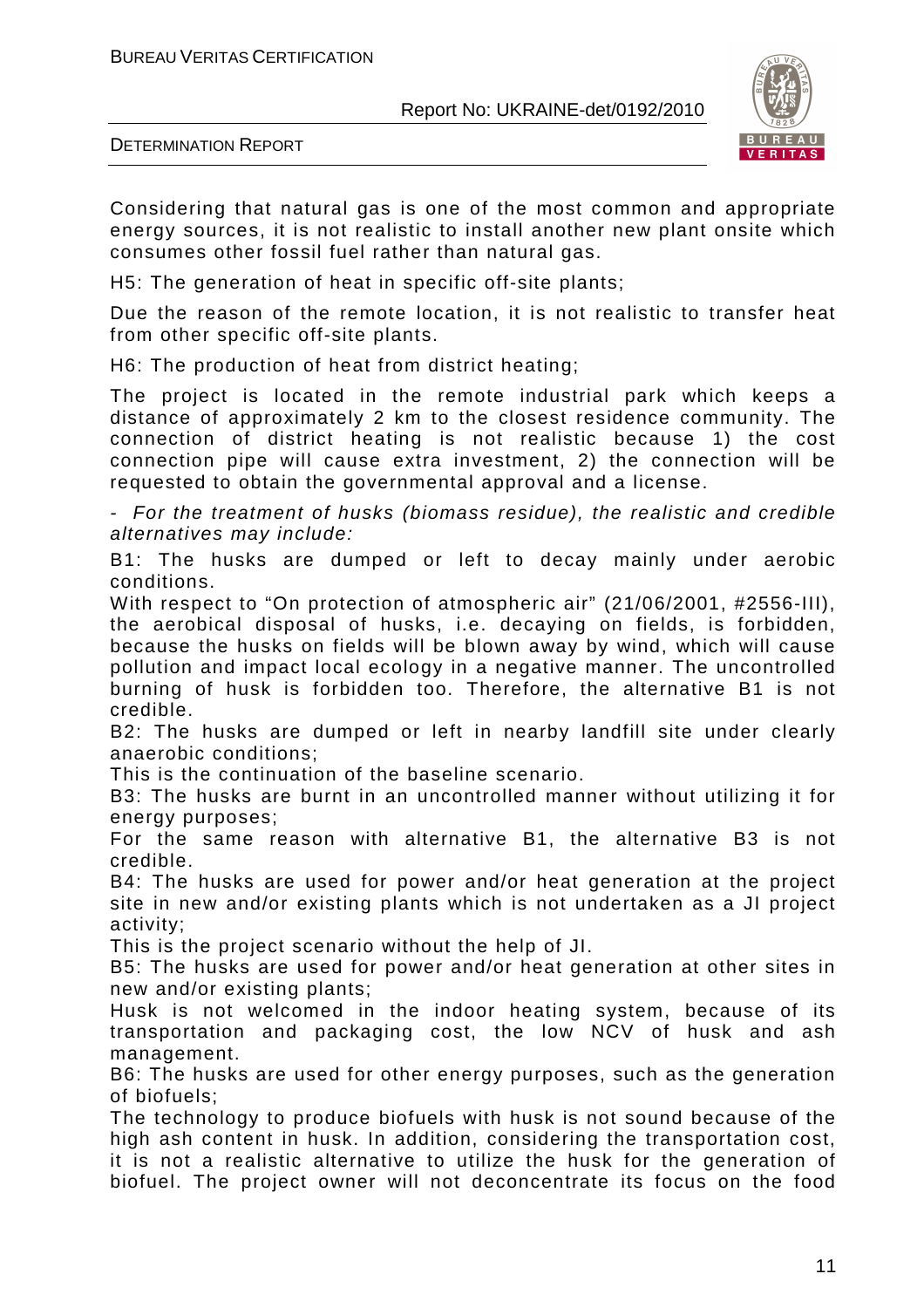

DETERMINATION REPORT

industry. It is not realistic to sell the husk in a liquid market because of its transportation and packaging cost, the low NCV of husk and ash management.

B7: The husks are used for non-energy purpose, e.g, as fertilizer or as feedstock in processes;

Husk is not a proper raw material to produce bio-fertilizer. The biofertilizer requires balanced nutritional materials, i.e. nitrogen, potassic materials, which husk does not have. The cost of these additives will cause B7 unrealistic. In addition, the project owner will not deconcentrate its focus on the food industry. It is not realistic to sell the husk in a liquid market because of its transportation and packaging cost, the low NCV of husk and ash management.

B8: The husks are purchased from a market or retailers, or the primary source of the biomass residues and/or their fate in the absence of the project activity can not be clearly identified.

There is no such market or retailers where the project developer can purchase the husk. Besides, it can not be a realistic alternative because of the high transportation cost.

The scenario with combined baseline options H2 and B2 (situation envisaged by the scenario is following: the existing natural gas boilers will be operated continuously, meanwhile, new natural gas boilers will be installed to produce the heat needed by the production extension) is chosen as the most plausible baseline scenario in absence of the project activity.

The husks will be dumped or left to decay mainly under clearly anaerobic conditions.

In brief, the baseline emission consists of the baseline emission from electricity generation, the baseline emission from the consumption of fossil fuel for process heat, the baseline emission from the uncertain electricity generation, and the baseline emission due to disposal of biomass residues. Below formulae presents these four baseline emission sources.

 $BE_y = EL_{BL,GR,y} * EF_{EG,GR,y} + \sum FF_{BL,HG,y,f} * EF_{FF,y,f} + EL_{BL,FF/GR,y} *$ \* min ( $EF_{EG,GR, v}$ ;  $EF_{EG, FF, v}$ ) +  $BE_{BR, v}$ 

Where

 $BE<sub>v</sub>$  - Baseline emission in year y (tCO<sub>2</sub>)

ELBL<sub>.GR.y</sub> - Baseline minimum electricity generation in the grid in year y (MWh)

EFEG<sub>GRy</sub> - Grid emission factor in year y (tCO<sub>2</sub>/MWh)

 $FF_{BL,HG,v,f}$  - Baseline fossil fuel demand for process heat in year y (kcal)

 $EF_{FF, v,f}$  -  $CO_2$  emission factor for fossil fuel type in year y (kg  $CO_2$  / kcal)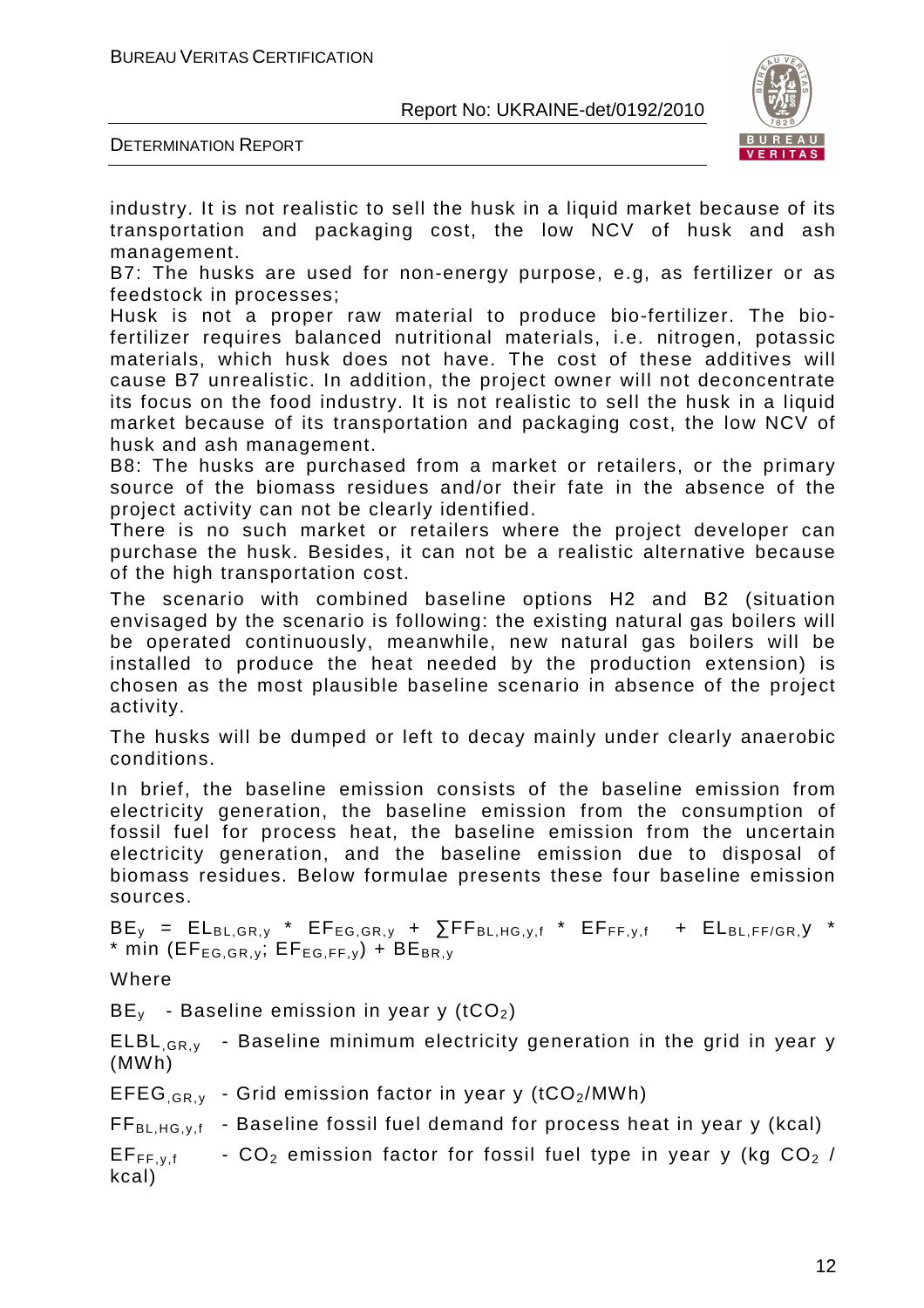



 $EL_{BL,FF/GR,y}$  - Baseline uncertain electricity generation in the grid or on-site in year y (MWh)

 $EF_{EG,GR,v}$  -  $CO<sub>2</sub>$  emission factor for electricity generation with fossil fuels at the project site in the baseline in year y  $(tCO<sub>2</sub>/MWh)$ 

 $BE_{BR,v}$  - Baseline emission due to disposal of biomass residues in year y  $(tCO<sub>2</sub>e)$ 

- $v \rightarrow$  Year of the crediting period
- $_{\rm f}$  Fossil fuel type

(b) Taking into account relevant national and sectoral policies and circumstances, such as sectoral reform initiatives, local fuel availability, power sector expansion plans, and the economic situation in the project sector. In this context, the following key factors that affect a baseline are taken into account as appropriate.

The identified areas of concern as to Baseline setting, project participants response and BV Certification's conclusion are described in Appendix A (refer to CAR 07, CL 04, CAR 12, CAR 14, CL 05, CAR 18, CAR 19, CAR 20, CAR 21, CAR 22, CL 06, CAR 28, and CAR 46).

Brief description of the clarifications and corrective actions requests are stated below.

CAR 07. The use of the most recent valid version of approved CDM baseline and monitoring methodology is encouraged as per the Guidelines for users of the JI SSC PDD form and the F-JI-SSC-Bundle, version 04 (in the case if elements or combinations of approved CDM baseline and monitoring methodologies are applied). Please, provide in the PDD an accurate reference to the CDM methodology used.

CL 04. Two different CDM methodologies were mentioned in the section B.1. to identify the baseline: ACM0006 and ACM0012. Please, clarify.

CAR 12. The explanation of the parameter  $E_{FF, v, v}$  indicated in formula (2) of the PDD is missing. Please, provide appropriate description in the section B.

CAR 14. Two different parameters ("Conservativeness factor" and "Fraction of methane captured at the SWDS and flared, combusted or used in another manner") are denoted with the same symbol "f" in the PDD and Excel file. Please, correct.

CL 05. A number of alternatives were considered to establish baseline. However, H3 alternative ("The continuation of heat supplied from existing natural gas boilers. The existing boilers would operate at the same conditions as those observed in the most recent period.") apparently is not realistic and credible one, as the capacity of the existing boilers is not enough to supply the needed amount of heat to MFP and OEP. Please, clarify.

CAR 18. Please, provide the justification of the choice of data for the parameters "Model correction factor to account for model uncertainties"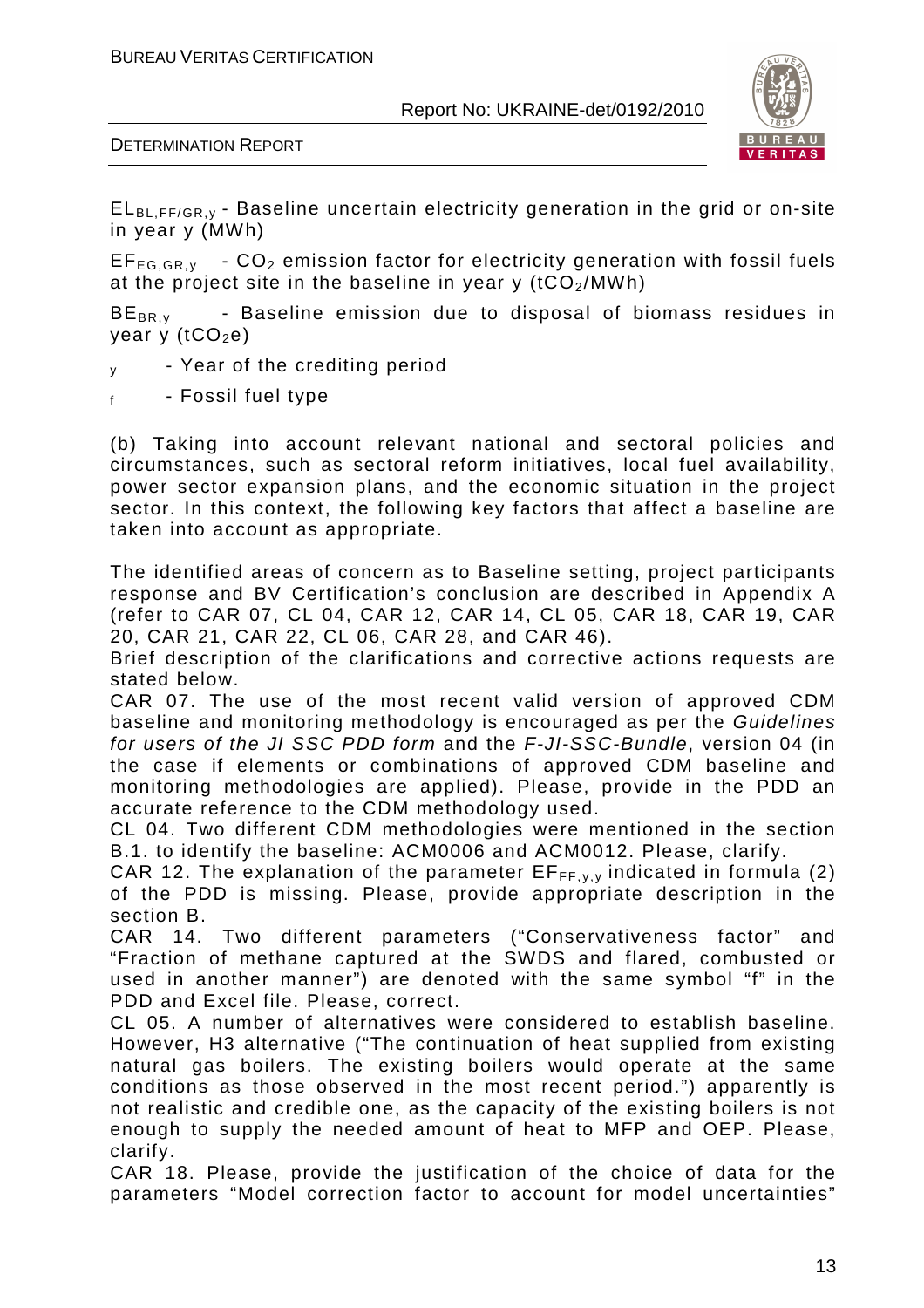

DETERMINATION REPORT

and "Fraction of degradable organic carbon that can decompose" or provide clear and accurate reference.

CAR 19. It is stated in section B of the PDD that the value of Methane correction factor equals to 1 can be applied because the solid waste disposal sites identified as the "anaerobic managed solid waste disposal sites". At the same time, landfill site "is ranked as "unmanaged solid waste disposal site" (see Annex 2). Please, correct.

CAR 20. The default value 20 for husk is applied for fraction of degradable organic carbon in the waste type j. Please, provide clear and accurate reference and indicate if this value was used for wet or dry waste.

CAR 21. The justification of the default value 0.2 for decay rate for the waste type *j* is absent in the Annex 2 (referred to in the PDD, section B.1). Please, provide appropriate justification and traceable reference.

CAR 22. PDD states that ex-ante value=0 is used for the parameter "Fraction of methane in the SWDS gas". However, the value 0.5 is used in the Excel file. Please, provide appropriate clarification.

CAR 28. Two key parameters used to establish the baseline are missing in the section D.2:  $E_f$  - Baseline indicator of the natural gas consumption of per tone of steam;  $FF_{BL,HG,v,f}$  - Baseline fossil fuel demand for process heat in year y. Please, make corresponding corrections.

CAR 46. Please provide a detailed theoretical description of the baseline in a complete and transparent manner. This is the requirement of Guidelines for Users of JI PDD Form for SSC projects.

All the issues mentioned above are closed based on the project participants response.

## **4.4 Additionality (27-31)**

Traceable and transparent information showing that the baseline was identified on the basis of conservative assumptions, that the project scenario is not part of the identified baseline scenario and that the project will lead to reductions of anthropogenic emissions by sources of GHGs was provided.

The PDD provides a justification of the applicability of the approach with a clear and transparent description, as per item 3.3 above. Additionality proofs are provided.

The alternative scenarios to the project activity were identified and proven to be in compliance with mandatory legislation. The credible barriers, such as investment (the immobilization of investment depends on the expected return of the investment on the project activity) and technological barriers, hinder project scenario implementation without additional revenue from Kyoto benefits. No barriers exist to the baseline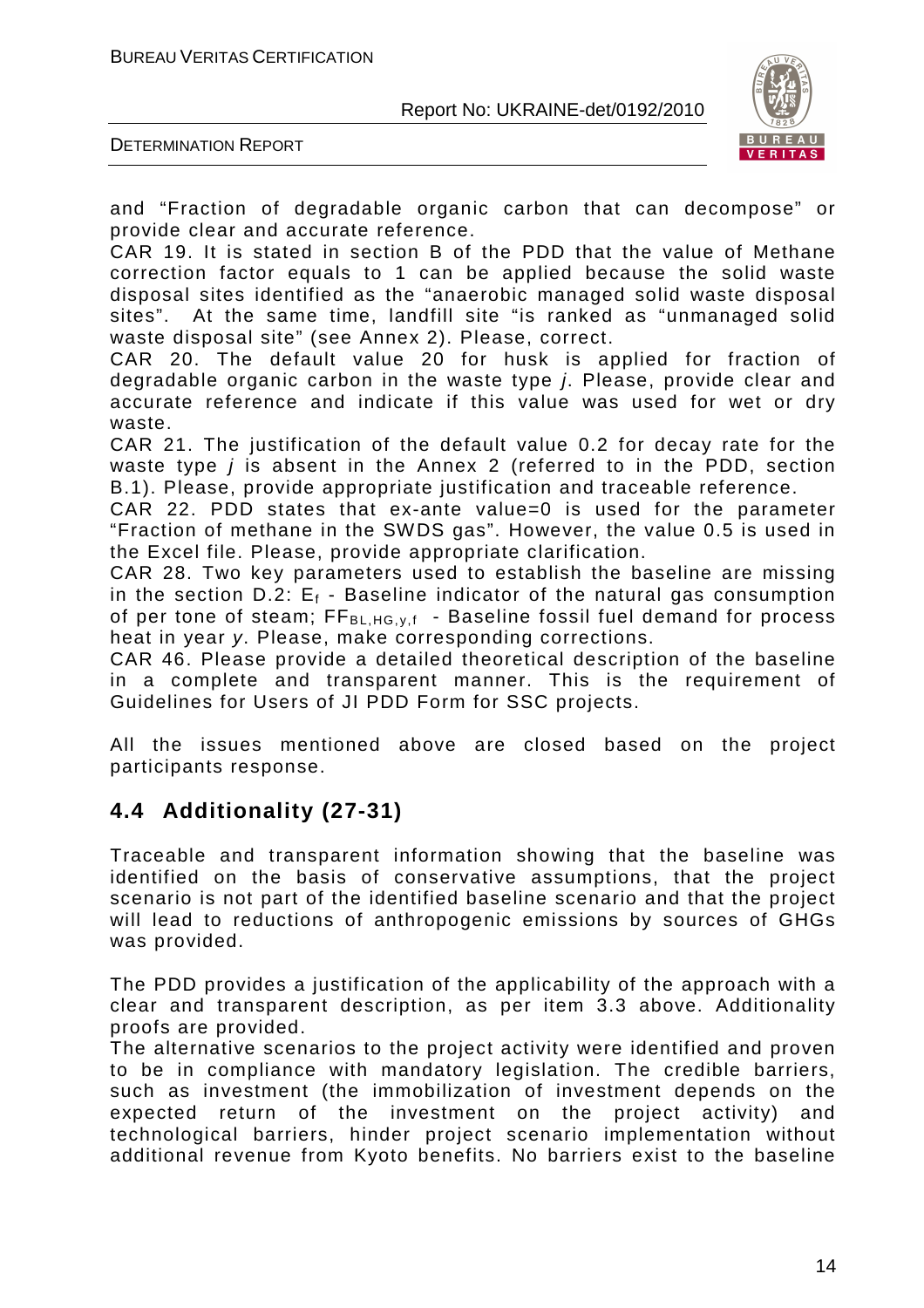

DETERMINATION REPORT

alternative. The proposed joint implementation project is not common practice.

Based on the analysis provided in the PDD of the last version, the scenario with combined baseline options H2 and B2 (situation envisaged by the scenario is following: the existing natural gas boilers will be operated continuously, meanwhile, new natural gas boilers will be installed to produce the heat needed by the production extension) is considered as the most plausible baseline scenario in absence of the project activity. The project activity without JI revenues (the scenario with combined baseline options H1 and B4) is not financially attractive, however the JI will alleviate this identified investment barriers.

Thus, the overall conclusion is that the project activity meets all additionality criteria, is not the baseline scenario and is additional.

Additionality is demonstrated appropriately as a result of the analysis using the approach chosen.

The identified areas of concern as to Additionality, project participants response and BV Certification's conclusion are described in Appendix A (refer to CAR 08, CAR 09, CAR 10, and CAR 11).

Brief description of the corrective actions requests are stated below.

CAR 08. Please, note that the step 3a (section B2) contains the wrong reference to the method of financial analysis used in the present project. Please, note that simple cost analysis is not applicable for the present project due to the presence of economic benefits from the reduction of the fuel costs. Actually the method used in the present project is comparison analysis but referred incorrectly by the developer as the simple costs analysis. Please, correct.

CAR 09. Please, note that the Guidance for the Assessment of Investment analysis requires "Input values used in all investment analysis should be valid and applicable at the time of the investment decision taken by the project participant. Therefore application of the 2010 bonds yields in the present project is not acceptable bearing in mind that investment decision has been made in 2008.

Please, note that while there were no new issues of Eurobonds by Ukrainian government between 2007 and 2010 the earlier issues were traded on the markets during that period so the Eurobonds yields for spring 2008 are available and would serve the better basis for deriving of the discount rate. For example as of 14/04/2008 the YTM for 2013 Ukrainian Sovereign Eurobonds has been 5,85%. Source: http://www.kommersant.ua/doc.html?DocID=882263&IssueId=46900

This yield may be modified as suggested by the Developer in order to derive the proper discount rate for the project. But pay attention that Ukrainian Eurobonds are denominated in USD, thereby US inflation rates should be used for adjustment instead of those of Eurozone. For example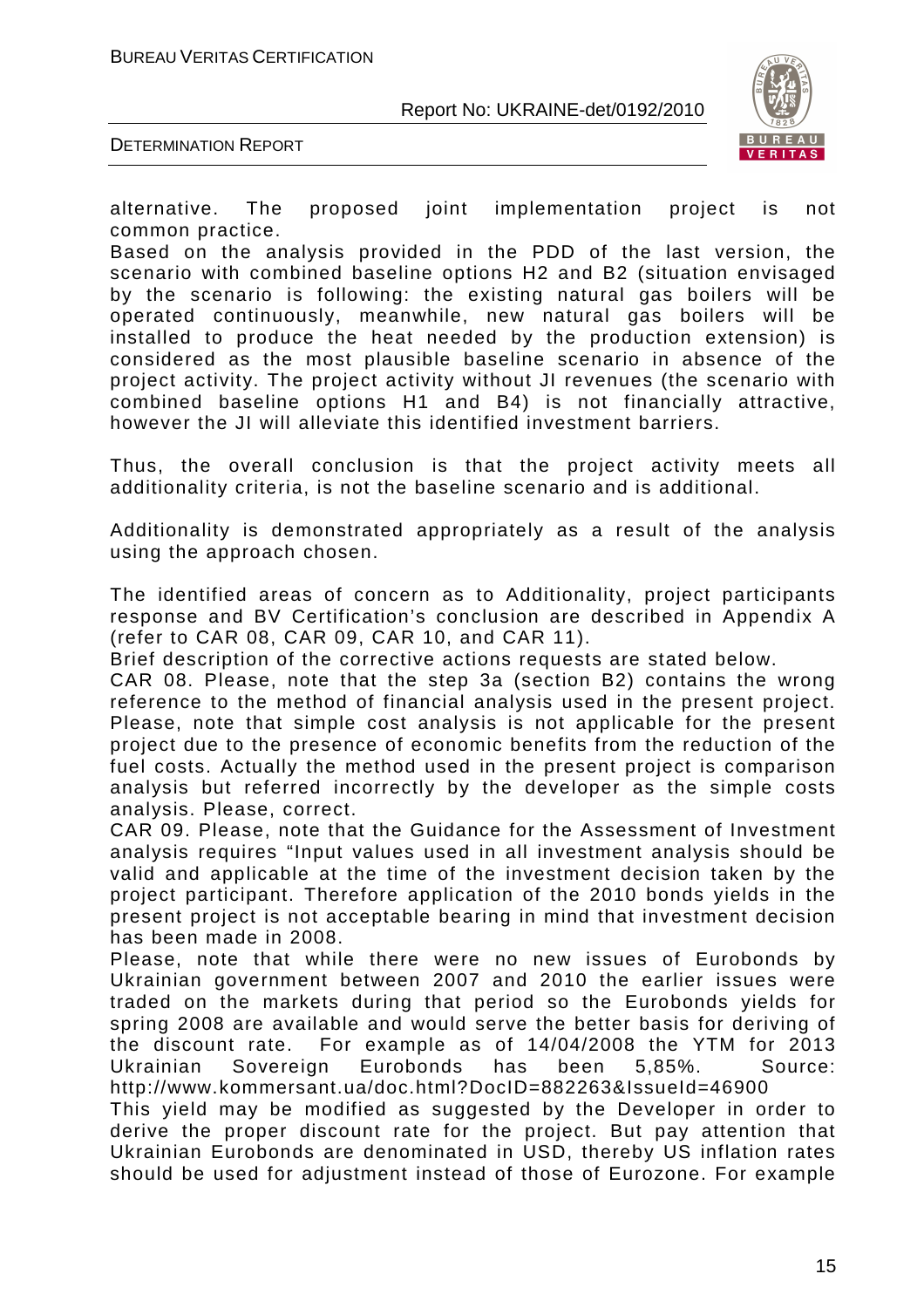

DETERMINATION REPORT

the average US inflation index for the period of 1993-2007 has been 1,0265. Source: http://www.bls.gov/cpi/home.htm.

CAR 10. Among other inputs the Developer is applying the property tax at the rate of 2,2%. Please, clarify the source of this input and provide the reference to the relevant law of Ukraine in the PDD.

CAR 11. Please, note that on the sheet cash flow baseline in the file related to Investment analysis, the cells e4, e6, e9 contain wrong formulas. The values shall be divided by 6 not 4 as now present.

All the issues mentioned above are closed based on the project participants response.

## **4.5 Project boundary (32-33)**

The project boundary defined in the PDD encompasses all anthropogenic emissions by sources of greenhouse gases (GHGs) that are:

- (i) Under the control of the project participants;
- (ii) Reasonably attributable to the project (such as heat generation, uncontrolled burning or decay of surplus biomass residues, emissions from on-site fossil fuel and electricity consumption attributed to the project activity, off-site transportation of biomass residues, and combustion of biomass residues for electricity and / or heat generation); and

(iii) Significant, i.e., as a rule of thumb, would by each source account on average per year over the crediting period for more than 1 per cent of the annual average anthropogenic emissions by sources of GHGs, or exceed an amount of 2,000 tonnes of CO2 equivalent, whichever is lower.

The delineation of the project boundary and the gases and sources included are appropriately described and justified in the PDD

## **4.6 Crediting period (34)**

The PDD states the starting date of the project as the date on which the implementation or construction or real action of the project will begin or began, and the starting date is 24/09/2009, which is after the beginning of 2000.

The PDD states the expected operational lifetime of the project in years and months, which is 20 years and 00 months.

The PDD states the length of the crediting period in years and months, which is 10 years and 00 months, and its starting date as 24/09/2009,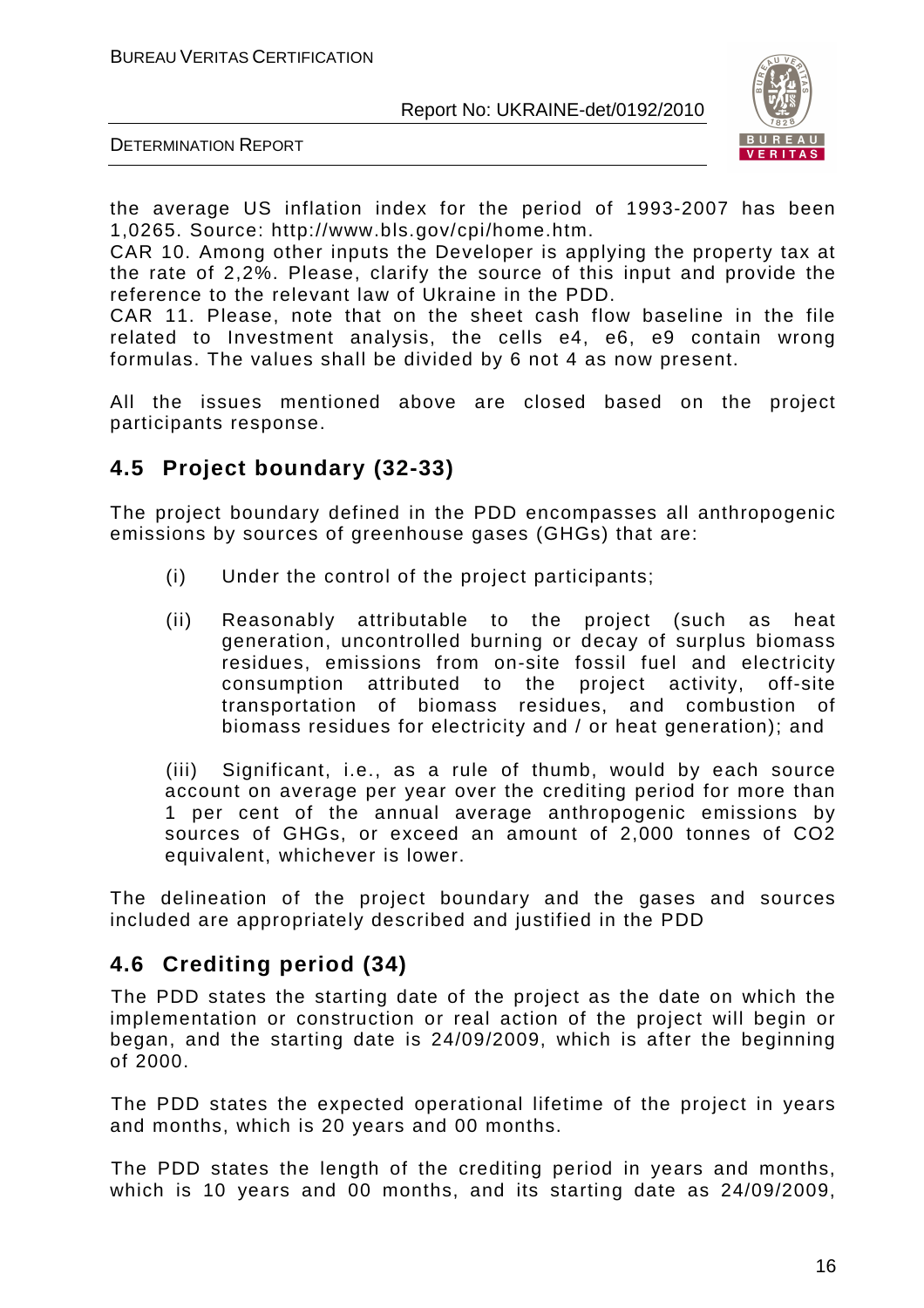

DETERMINATION REPORT

which is on the date the first emission reductions are generated by the project.

The PDD states that the crediting period for the issuance of ERUs starts only after the beginning of 2008 and does not extend beyond the operational lifetime of the project.

The PDD states that the extension of its crediting period beyond 2012 is subject to the host Party approval, and the estimates of emission reductions are presented separately for those until 2012 and those after 2012 in all relevant sections of the PDD.

The identified areas of concern as to Crediting period, project participants response and BV Certification's conclusion are described in Appendix A (refer to CAR 25 and CAR 26).

Brief description of the corrective actions requests are stated below.

CAR 25. Please, state the expected operational lifetime of the project in years and months as per JI SSC PDD form and the F-JI-SSC-Bundle, version 04.

CAR 26. Please, state the length of the crediting period in years and months as per JI SSC PDD form and the F-JI-SSC-Bundle, version 04.

Both issues mentioned above are closed based on the project participants response.

## **4.7 Monitoring plan (35-39)**

The PDD, in its monitoring plan section, explicitly indicates that JI specific approach was the selected.

The monitoring plan describes all relevant factors and key characteristics that will be monitored, and the period in which they will be monitored, in particular also all decisive factors for the control and reporting of project performance, such as statistics reporting forms, quality control (QC) and quality assurance (QA) procedures, the operational and management structure that will be applied in implementing the monitoring plan.

The monitoring plan specifies the indicators, constants and variables that are reliable, valid, and that provide a transparent picture of the emission reductions to be monitored such as the weighted average  $CO<sub>2</sub>$  emission factor of fuel, CH4 emission factor for the combustion of biomass residues  $(EF<sub>CH4,BF</sub>)$ , conservativeness factor to  $EF<sub>CH4,BF</sub>$ , net calorific value of fossil fuel consumed, the quantity of fuel combusted, the quantity of electricity consumed, carbon emission factor for the national grid of Ukraine, and net caloric value of husk.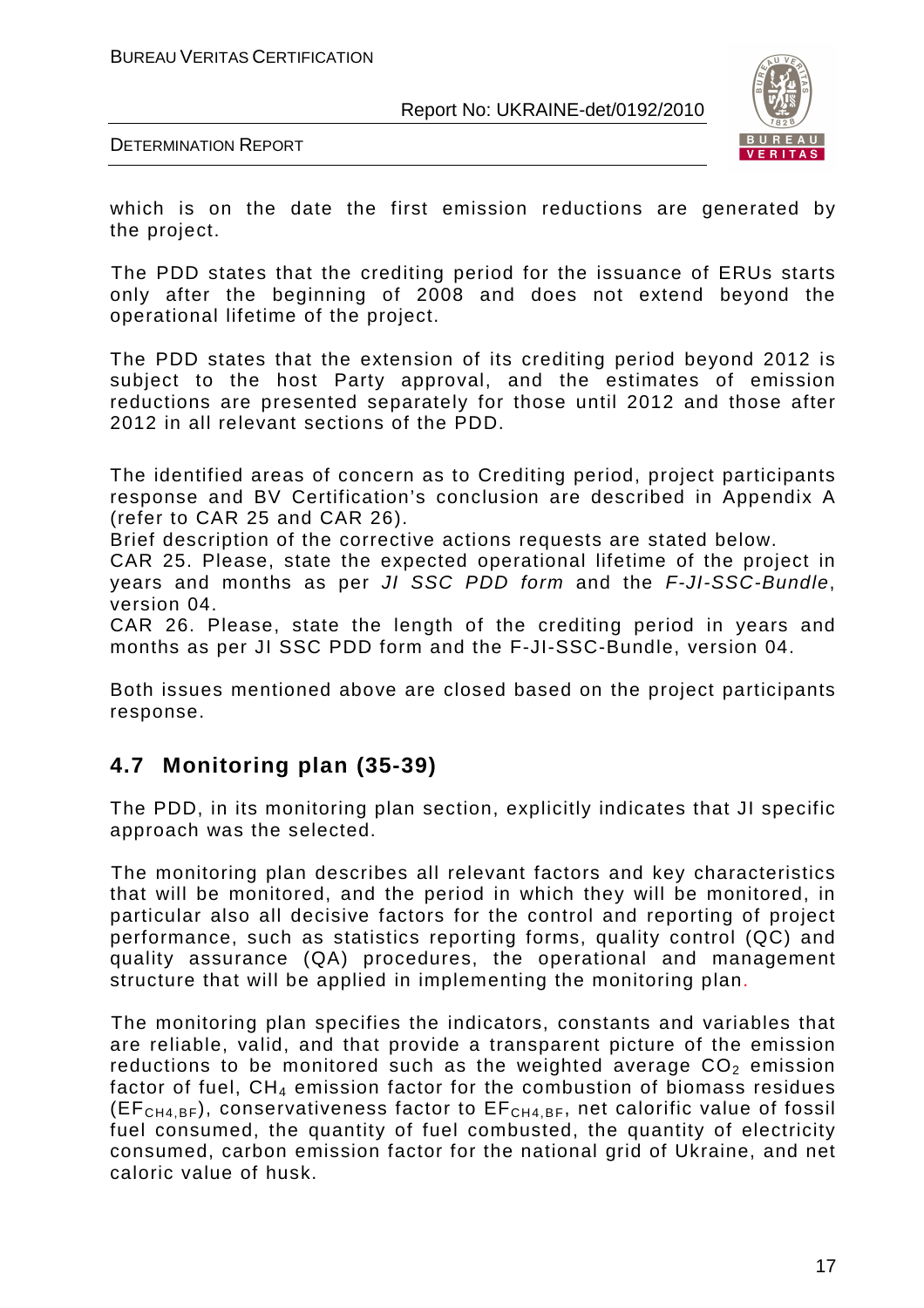

DETERMINATION REPORT

The monitoring plan draws on the list of standard variables contained in appendix B of "Guidance on criteria for baseline setting and monitoring" (version 3) developed by the JISC.

The monitoring plan explicitly and clearly distinguishes:

(i) Data and parameters that are not monitored throughout the crediting period, but are determined only once (and thus remain fixed throughout the crediting period), and that are available already at the stage of determination, such as the weighted average  $CO<sub>2</sub>$  emission factor of fuel,  $CH_4$  emission factor for the combustion of biomass residues  $(EF<sub>CH4,BF</sub>)$ , and conservativeness factor to  $EF<sub>CH4,BF</sub>$ .

(ii) Data and parameters that are not monitored throughout the crediting period, but are determined only once (and thus remain fixed throughout the crediting period), but that are not already available at the stage of determination are not used within this project.

(iii) Data and parameters that are monitored throughout the crediting period, such as net calorific value of fossil fuel consumed the quantity of fuel combusted, the quantity of electricity consumed, carbon emission factor for the national grid of Ukraine, and net caloric value of husk.

The monitoring plan describes the methods employed for data monitoring (including its frequency) and recording, such as direct measurement with sunflower seeds weighting machine, electricity meter, etc.; calculations with periodic recording frequency such as electronic or paper recording method. The respective information for each monitoring parameter is sufficiently described in the section D of the PDD.

The monitoring plan elaborates all algorithms and formulae used for the calculation of baseline and project emissions.

|                                                   | $BE_y = EL_{BL,GR,y}$ * $EF_{EG,GR,y}$ + $\sum FF_{BL,HG,y,f}$ * $EF_{FF,y,f}$ + $EL_{BL,FF/GR,y}$ * min |
|---------------------------------------------------|----------------------------------------------------------------------------------------------------------|
|                                                   | $(EF_{EG,GR,y}; EF_{EG,FF,y}) + BE_{BR,y}$<br>(1)                                                        |
| Where                                             |                                                                                                          |
| $BE_v$                                            | - Baseline emission in year $y$ (tCO <sub>2</sub> )                                                      |
| $EL_{BL,GR,y}$                                    | - Baseline minimum electricity generation in the grid in year                                            |
|                                                   | $y$ (MWh)                                                                                                |
| $EF_{EG,GR,y}$                                    | - Grid emission factor in year y (tCO2/MWh)                                                              |
| $FF_{BL,HG,y,f}$                                  | - Baseline fossil fuel demand for process heat in year y                                                 |
|                                                   | (kcal)                                                                                                   |
| $\mathsf{EF}_{\mathsf{FF},\mathsf{v},\mathsf{f}}$ | - $CO2$ emission factor for fossil fuel type in year y (kg $CO2$ /                                       |
|                                                   |                                                                                                          |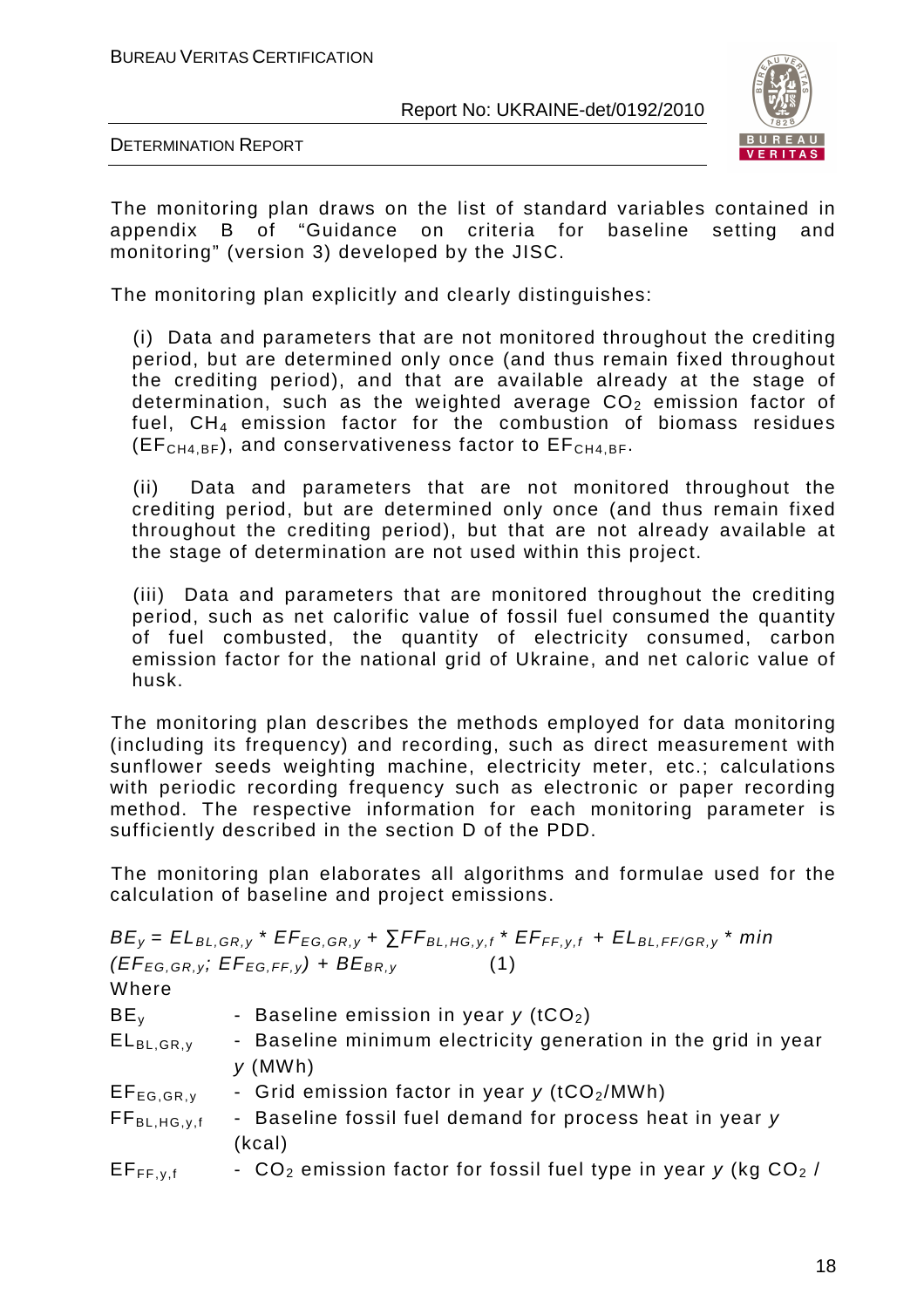DETERMINATION REPORT



| kcal)                                                                               |
|-------------------------------------------------------------------------------------|
| - Baseline uncertain electricity generation in the grid or on-<br>$EL_{BL,FF/GR,y}$ |
| site in year $y$ (MWh)                                                              |
| - CO <sub>2</sub> emission factor for electricity generation with fossil            |
| fuels at the project site in the baseline in year $y$ (tCO <sub>2</sub> /MWh)       |
| - Baseline emission due to disposal of biomass residues in                          |
| year $y$ (tCO <sub>2</sub> e)                                                       |
| - Year of the crediting period                                                      |
| - Fossil fuel type                                                                  |
|                                                                                     |

Step 1: Determine biomass availability, generation and capacity constraints, efficiencies and power emission factors in the baseline

Step 1.1: Determine total baseline process heat generation The project activity will install two husk boilers which will produce steam to replace steam generation by existing natural gas boilers.  $FF_{BL,HG,v,f}$  will be calculated as follows:

$$
EF_{BL,HG,y,f} = \frac{Q_{husk,y} * NCV_{husk,y}}{\eta_{huskbolier}} / \eta_{Bl}
$$

(2)

Where:

| $Q_{husk,y}$          | - The quantity of the husk used in the project activity during    |
|-----------------------|-------------------------------------------------------------------|
|                       | year $y$ (tons/a)                                                 |
| $NCV_{\text{husk},V}$ | - Net caloric value of husk combusted by the project activity in  |
|                       | year $y$ (kcal/kg)                                                |
| <b>n</b> husk boiler  | $=$ The efficiency of the husk boilers                            |
| $n_{BL}$              | $=$ The efficiency of the existing natural gas boilers which will |
|                       | service in the baseline scenario (default value: 87%)             |

$$
U
$$

$$
\eta_{\text{huskboiler}} = \frac{H_{\text{huskboiler}}}{H_{\text{husk}}}
$$

(3)

Where:

 $H<sub>busk</sub> <sub>boiler</sub>$  = The heat value generated by the husk boiler per hour (kcal/h)  $H<sub>husk</sub>$  = The heat value contained in the husk which is consumed in one hour (kcal/h)

Step 1.2, Step 1.3, Step 1.6 and Step 1.7 are not applicable for the project activity, because the project activity will not generate electricity.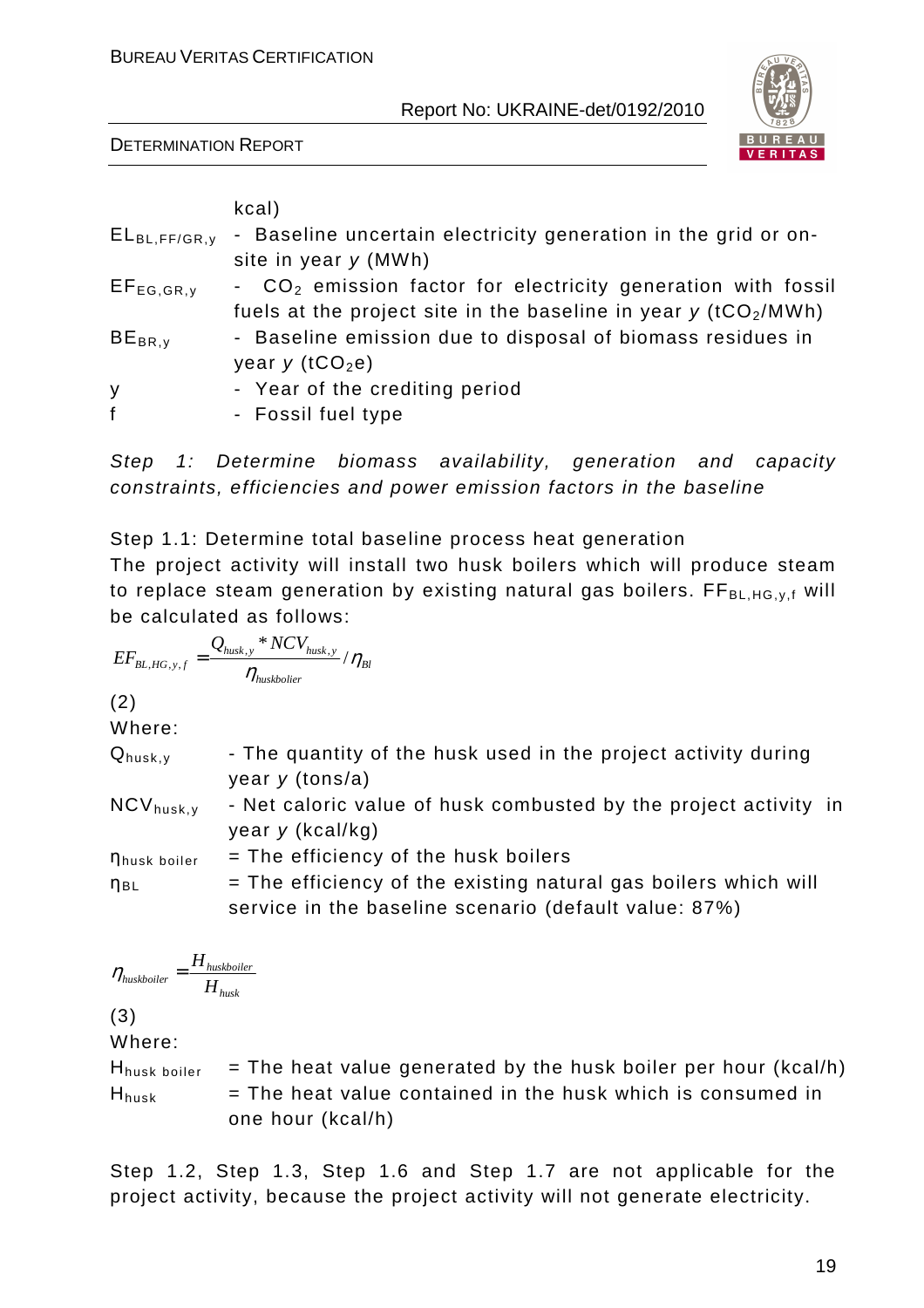

DETERMINATION REPORT

Step 1.4 is not applicable for the project activity, because the baseline scenario does not include the use of biomass residues for the generation of power and/or heat.

Step 1.5 is not applicable for the specification of the project activity. The impact made by the efficiency of heat generators has been embedded in the determination of the  $E_f$ .

Step 2: Determine the minimum baseline electricity generation in the grid Step 2 is not applicable for the project activity, because the project activity will not generate electricity.

Step 3: Determine the baseline biomass-based heat and power generation Step 3 is not applicable for the project activity, because the project activity foresees no biomass-based co-generator to generate heat and power.

Step 4: Determine the baseline demand for fossil fuels to meet the balance of process heat and the corresponding electricity generation Step 4 is not applicable for the project activity, because the natural gas in baseline is only used to generate heat.

|                           |  |  | Step 5: Determine the baseline emissions due to uncontrolled burning or |  |
|---------------------------|--|--|-------------------------------------------------------------------------|--|
| decay of biomass residues |  |  |                                                                         |  |

| (4)<br>Where               | $BE_{BR,y} = BE_{BR, B1/B3,y} + BE_{BR, B2,y}$                                                                                                                      |
|----------------------------|---------------------------------------------------------------------------------------------------------------------------------------------------------------------|
| $BE_{BR,V}$                | = Baseline emissions due to disposal of biomass residues in<br>year $y$ (tCO <sub>2</sub> e)                                                                        |
| $BE_{BR.}$                 | = Baseline emissions due to aerobic decay or uncontrolled                                                                                                           |
| B1/B3,y<br>$BE_{BR, B2,v}$ | burning of biomass residues in year $y$ (tCO <sub>2</sub> e)<br>= Baseline emissions due to anaerobic decay of biomass<br>residues in year $y$ (tCO <sub>2</sub> e) |

Step 5.1 is not applicable for the project activity, because the selected baseline scenario of biomass residues disposal is to be anaerobic decay.

Step 5.2: Determine  $BE_{BR, B2,v}$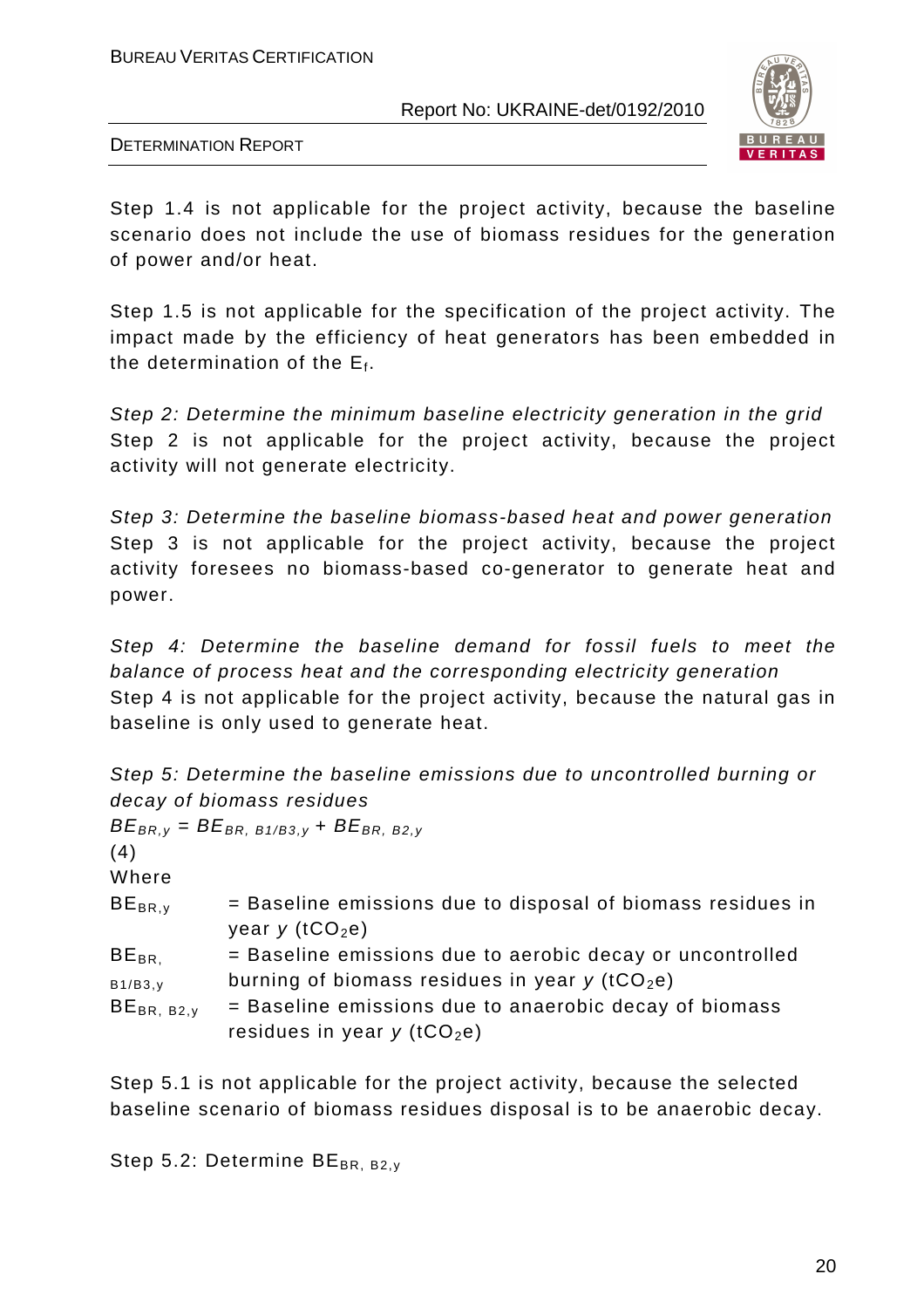

DETERMINATION REPORT

In absence of the project activity, the husks will be transported to the landfill site and disposed there. The methane emission from the anaerobic decay of the husks in the landfill site is calculated applying the "Tool to determine methane emissions avoided from disposal of waste at a solid waste disposal site, ver.05.1.0".

$$
BE_{BR, B2,y} = \varphi^*(1-f)^*GWP_{CH4}^*(1-OX)^* \frac{16}{12} *F^*DOC_f^*MCF^* \sum_{x=1}^{y} \sum_{y} W_{j,y}^*DOC_j^*e^{-kj(y-x)/*}(1-e^{-kj})
$$
\n
$$
(5)
$$

Where

| φ                  | = Model correction factor to account for model uncertainties      |
|--------------------|-------------------------------------------------------------------|
|                    | $=$ Fraction of methane captured at the solid waste disposal site |
|                    | (SWDS) and flared, combusted or used in another manner            |
| GWP <sub>CH4</sub> | = Global Warming Potential of methane                             |
| OX.                | $=$ Oxidation factor                                              |
| F                  | $=$ Fraction of methane in the landfill gas                       |
| DOC <sub>f</sub>   | $=$ Fraction of degradable organic carbon that can decompose      |
| <b>MCF</b>         | $=$ Methane correction factor                                     |
| $W_{i,y}$          | = Amount of the husks prevented from disposal in the SWDS in      |
|                    | the year y                                                        |
| DOC <sub>i</sub>   | $=$ Fraction of degradable organic carbon in the waste type $j$   |
| $k_i$              | $=$ Decay rate for the waste type j                               |
|                    |                                                                   |

Step 6: Calculate baseline emissions

The formula 6 of baseline emissions calculation shall be simplified as follows:

$$
BE_y = \sum FF_{BL,HG,y,t} * EF_{FF,y,t} + BE_{BR,B2,y}
$$
  
(6)

Project activity emissions ( $PE<sub>v</sub>$ )

$$
PE_y = PE_{FF,y} + PE_{GR,1,y} + PE_{GR,2,y} + PE_{TR,y} + PE_{BR,y} + PE_{WW,y}
$$
  
(7)

Where:

| PE <sub>v</sub> | = Project emissions during the year $y$ (tCO <sub>2</sub> )       |
|-----------------|-------------------------------------------------------------------|
| $PE_{FF,v}$     | $=$ Emissions during the year y due to fossil fuel consumption at |
|                 | the project site $(tCO2)$                                         |
| n r             | Fmindiana during the year y due to suid algebrisity important     |

 $PE_{GR,1,y}$  = Emissions during the year y due to grid electricity imports to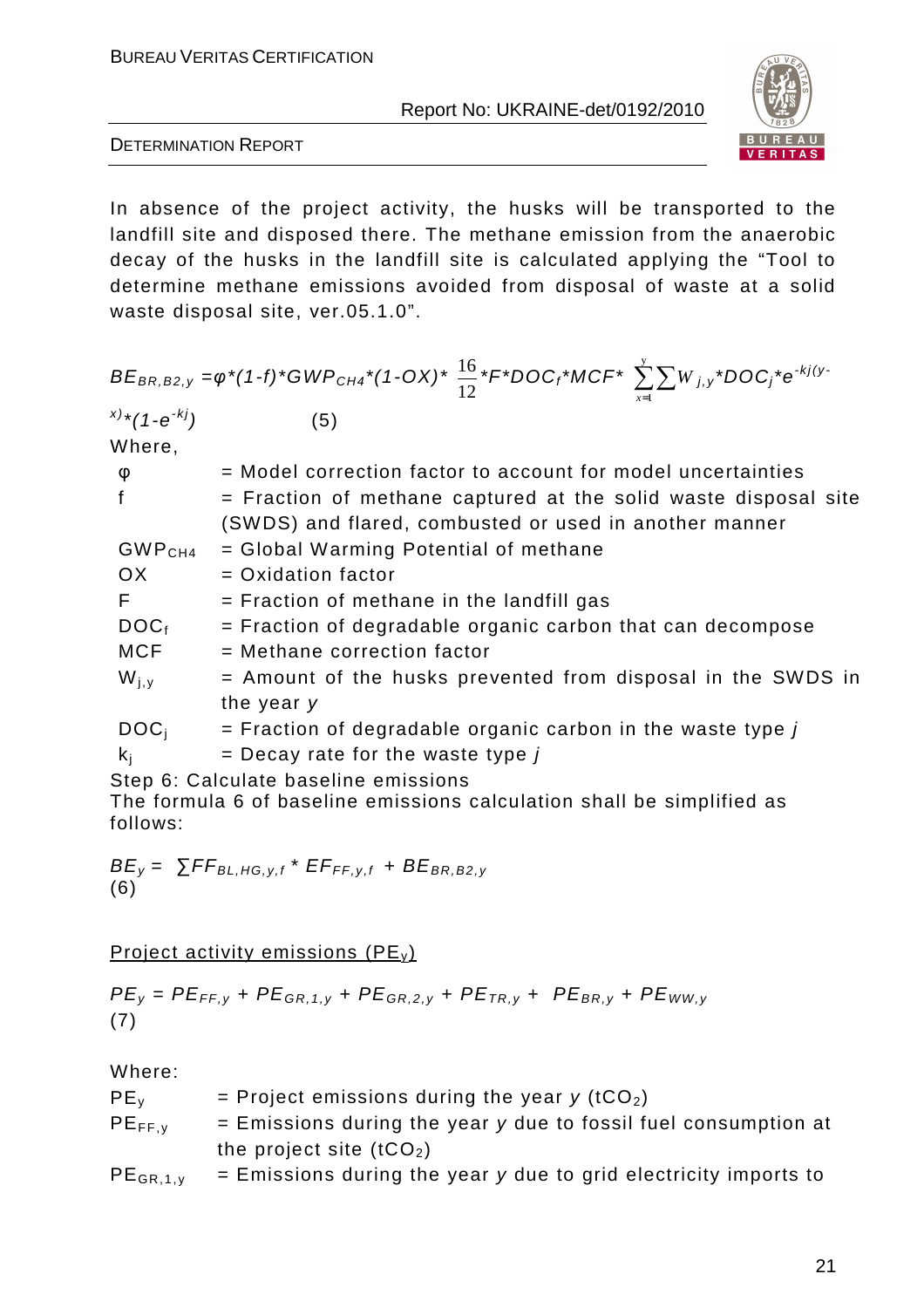DETERMINATION REPORT



the project site  $(tCO<sub>2</sub>)$ 

- $PE_{GR,2,v}$  = Emissions due to a reduction in electricity generation at the project site as compared to the baseline scenario in year y  $(tCO<sub>2</sub>)$
- $PE<sub>TR.v</sub>$  = Emissions during the year y due to transport of the biomass residues to the project activity  $(tCO<sub>2</sub>)$
- $PE_{BR,v}$  = Emissions from the combustion of biomass residues during the year  $y$  (tCO<sub>2</sub>e)
- $PE_{WW,y}$  = Emission from wastewater generated from the treatment of biomass residues in the year  $y$  (tCO<sub>2</sub>e)

## $PE_{FF,v}$

 $CO<sub>2</sub>$  emission from on-site combustion of fossil fuel is calculated applying the "Tool to calculate project or leakage  $CO<sub>2</sub>$  emissions from fossil fuel combustion, ver.2". The husk boilers will not utilize any auxiliary material or co-fire material in the husk boilers. However, to be conservative, the relevant parameters and calculation are accounted in the PDD in case any auxiliary materials are used occasionally.

$$
PE_{FF,y} = FC_{i,j,y} * NCV_{i,y} * EF_{CO2,i,y}
$$

(8)

Where:

| $FC_{i,i,v}$          | $=$ The quantity of fuel type <i>i</i> combusted in process <i>j</i> during the<br>year $y$ (tonne/yr) |
|-----------------------|--------------------------------------------------------------------------------------------------------|
| $NCV_{i,v}$           | = Net caloric value of fossil fuel type $i$ (TJ/Gg)                                                    |
| EF <sub>CO2,i,y</sub> | = The weighted average $CO2$ emission factor of fuel type <i>i</i> in year<br>y (kg $CO2/TJ$ )         |

 $PE$ GR.1, y

 $CO<sub>2</sub>$  emission from electricity consumption is calculated applying the "Tool" to calculate baseline, project and/or leakage emissions from electricity consumption, ver.1". All the electricity consumption caused by the operation of husk boilers and their peripheral equipments shall be included.

 $PE_{GR, 1,y} = \Sigma EC_{i,j,y} * EF_{EG,GR,y}$ (9) Where:  $EC_{p,y}$  = The quantity of electricity consumed by the project relevant activity during the year  $y$  (MWh/yr)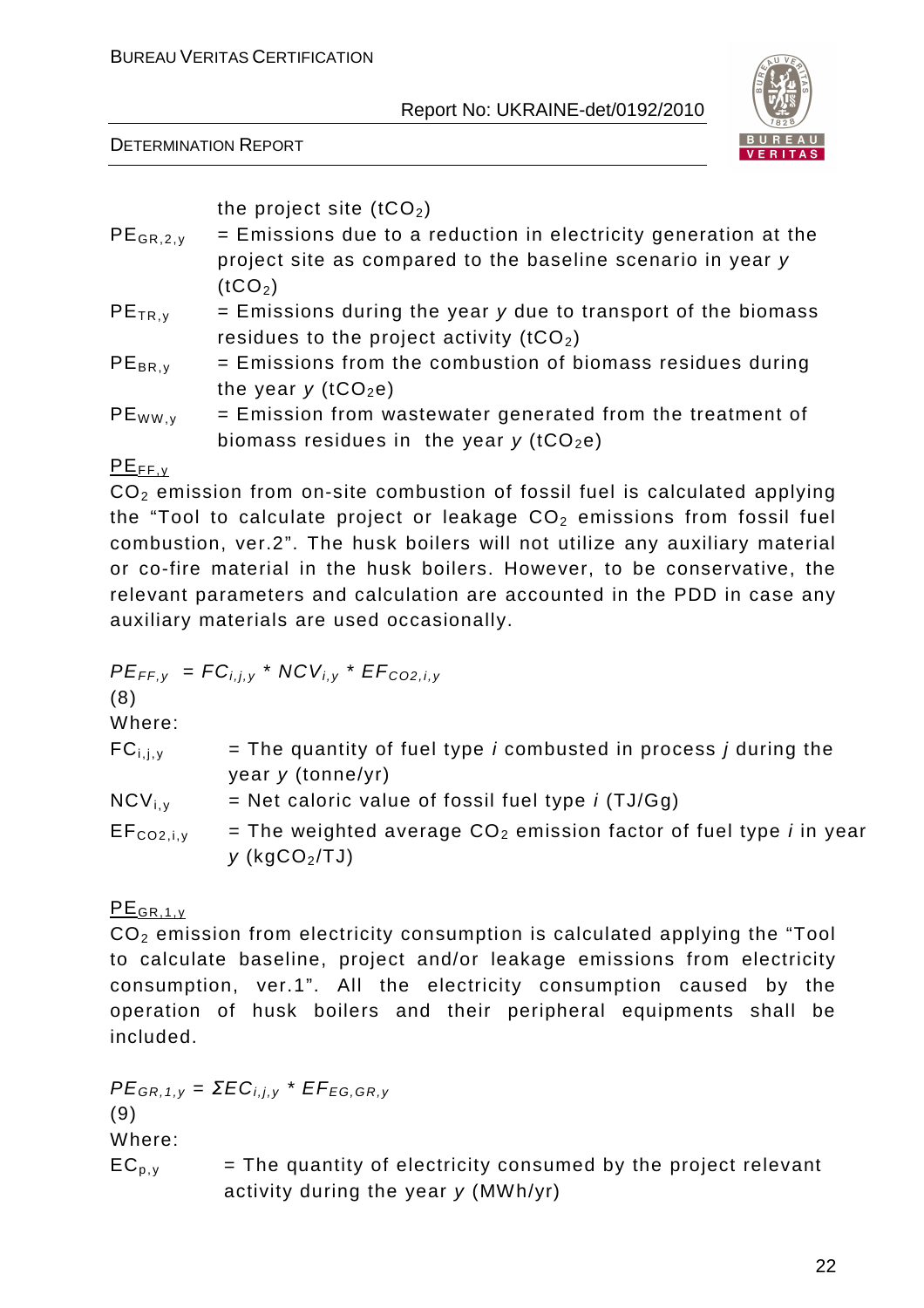

DETERMINATION REPORT

## $EF_{EG,GR,v}$  =  $CO<sub>2</sub>$  emission factor of the electricity displaced from grid due to the project activity during the year  $v$  (tCO<sub>2</sub>/MWh)

## $PE_{GR, 2, v}$

The project activity will not generate electricity, therefore, this emission source shall be excluded.

## PETR,y

The transportation of husk to the husk boilers is done by conveyer. Therefore, the project activity will consume electricity, rather than fossil fuel to transport the husk. However,  $CO<sub>2</sub>$  emission from the transportation of husks will not be considered in the project activity. The reason is, ACM 0006 indicates that project participants shall determine  $CO<sub>2</sub>$  emission resulting from transportation of biomass residues to the project activity in cases where the biomass residues are not generated directly at the project site. In the proposed project activity, the husks are generated in OEP which is 145 meters away to the husk boilers. Therefore, it is conservative to exclude this emission source from the project emissions.

## $PE_{BR,V}$

 $(10)$ 

Methane emissions from combustion of husks in boilers are calculated as follows.

 $P_{EBR,y}$  = GWP<sub>CH4</sub> \* EF<sub>CH4, BF</sub> \*  $f_{CH4}$  \* Σ  $BR_{PJ,n,y}$  \* NCV<sub>husky</sub>

| , , , ,              |                                                                                                          |
|----------------------|----------------------------------------------------------------------------------------------------------|
| Where:               |                                                                                                          |
| $Q_{husk,y}$         | = Quantity of husk used in the project activity during the year<br>y (tonnes on dry-basis)               |
| GWP <sub>CH4</sub>   | = Global Warming Potential for methane $(tCO_2/tCH_4)$                                                   |
| $NCV_{husk,y}$       | = Net caloric value of husk in the year $y$ (TJ/Gg).                                                     |
| EF <sub>CH4,BF</sub> | $= CH4$ emission factor for the combustion of biomass residues<br>in the project activity ( $kgCH4/TJ$ ) |
| f <sub>CH4</sub>     | = conservativeness factor to $EFCH4,BF$                                                                  |
|                      |                                                                                                          |

## $PE_{WW, v}$

This emission source is excluded from the project sources, because there is no wastewater originating from the treatment of husks. The husks combusted in boiler are transported from OEF directly without any treatment.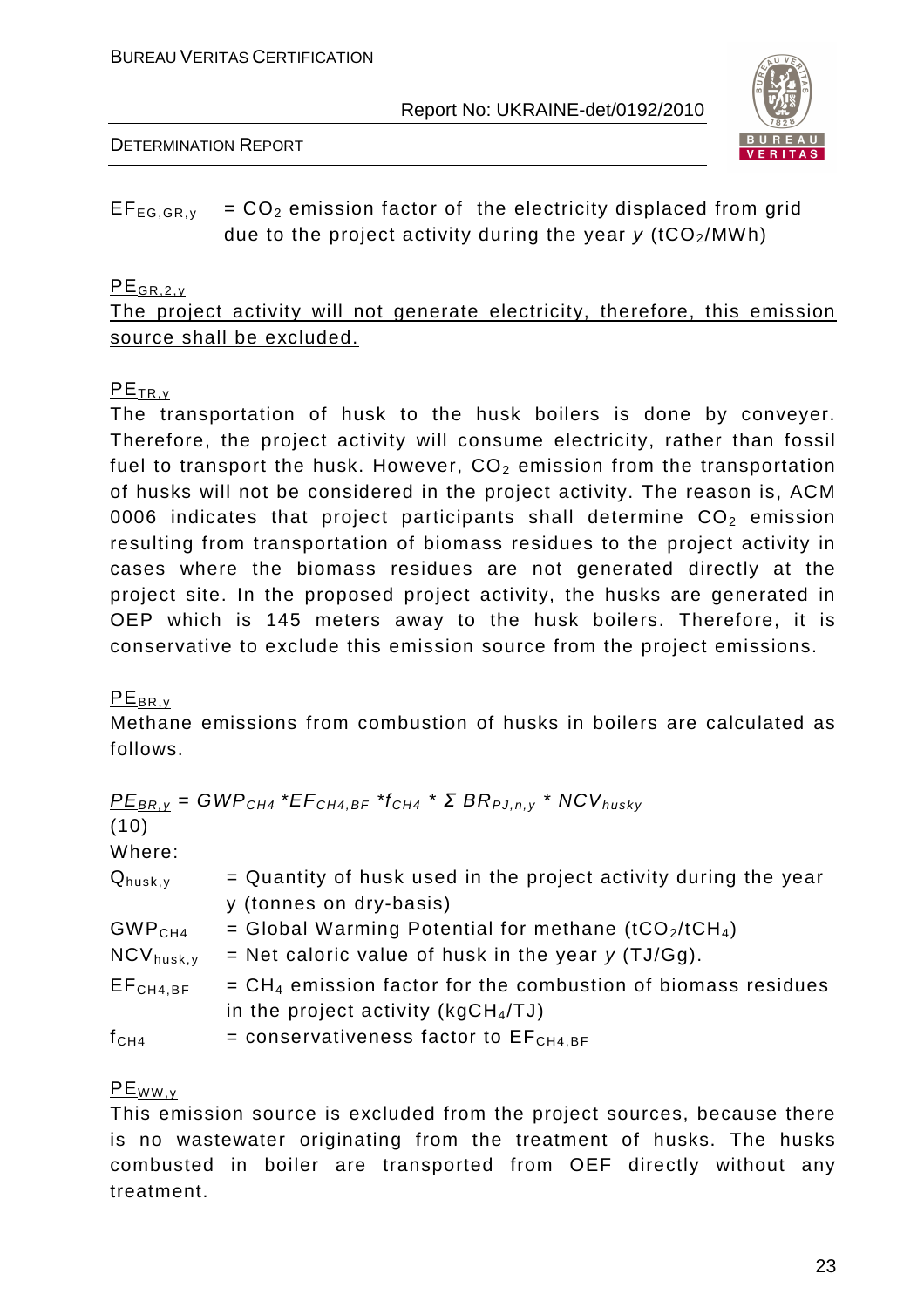

DETERMINATION REPORT

In summary, formula 1 shall be simplified as follows:  $PE<sub>v</sub> = PE<sub>FF,v</sub> + PE<sub>GR, 1,v</sub> + PE<sub>BR,v</sub>$ (11)

#### Leakage emissions  $(LE<sub>v</sub>)$

The main potential source of leakage for the project activity is an increase in emissions from fossil fuel combustion or other sources due to diversion of the husks from other uses to the project activity as a result of the project activity. The potential of leakage will not be considered either from the project specification or from the common practise of the husk utilization in Ukraine. In Ukraine, the oil extraction factory is the only possible husk consumer. And these factories have no need to import any husks from other factories. The proposed project activity will not compete with other husk user in terms of the husk utilization. Therefore, the estimated leakage of the project activity is Zero.

#### Emission reductions  $(ER<sub>v</sub>)$

Regarding the baseline scenario and the project activity, emission reduction of the project activity will be calculated as follows.

 $ER_v = BE_v - PE_v - LE_v$ (12) Where:  $ER<sub>v</sub>$  = Emission reductions of the project activity during the year y  $(tCO<sub>2</sub>)$  $BE<sub>v</sub>$  = Baseline emissions during the year y (tCO<sub>2</sub>)  $PE<sub>v</sub>$  = Project emissions during the year y (tCO<sub>2</sub>)  $LE<sub>v</sub>$  = Leakage emissions during the year y (tCO<sub>2</sub>)

The monitoring plan presents the quality assurance and control procedures for the monitoring process. This includes, as appropriate, information on calibration and on how records on data and/or method validity and accuracy are kept and made available on request.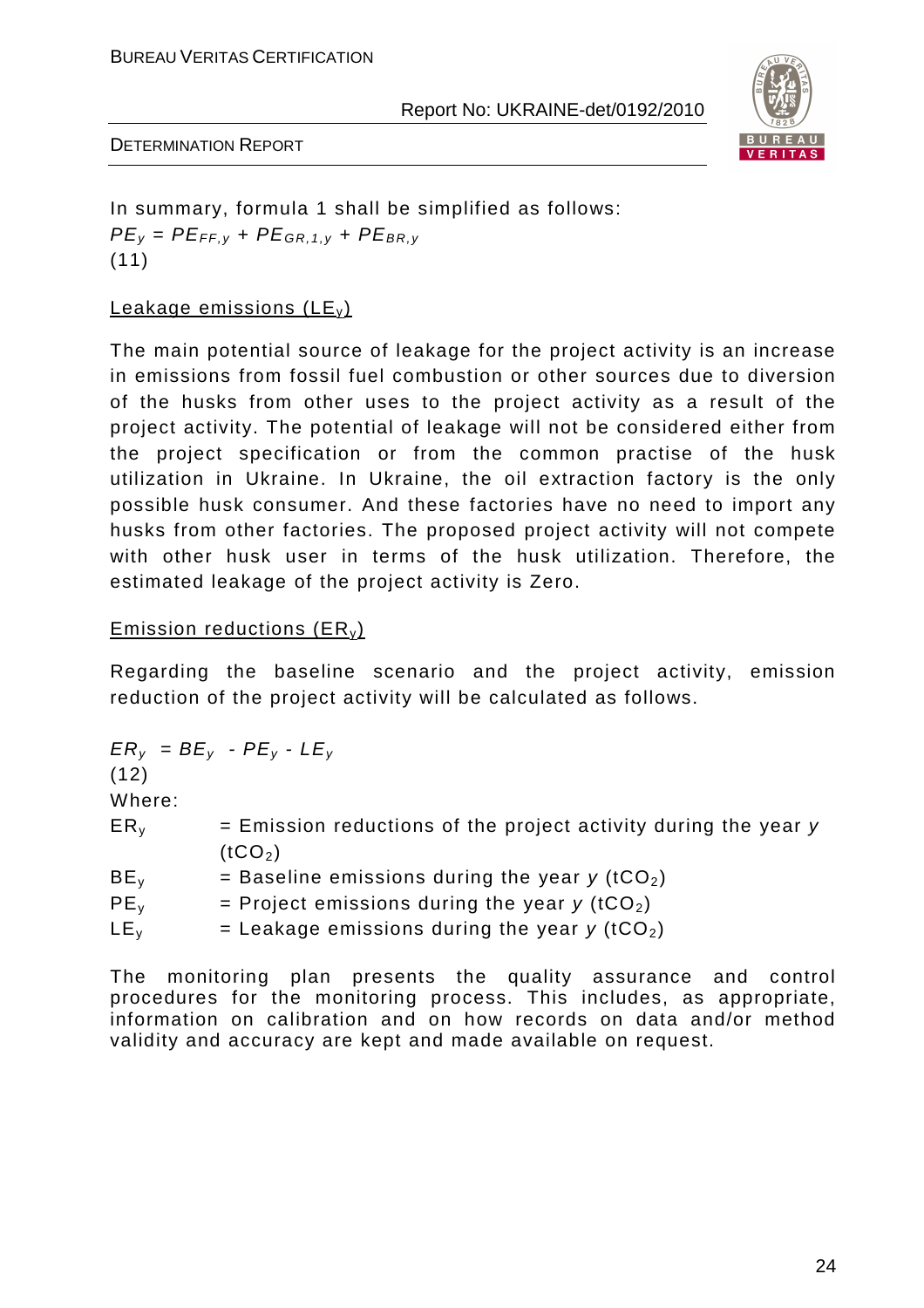

DETERMINATION REPORT

| Quality control (QC) and quality assurance (QA) procedures undertaken |                      |                                                                                                                                                                                                                                                                                                                                                                                                                                                                                                                                                |  |  |  |
|-----------------------------------------------------------------------|----------------------|------------------------------------------------------------------------------------------------------------------------------------------------------------------------------------------------------------------------------------------------------------------------------------------------------------------------------------------------------------------------------------------------------------------------------------------------------------------------------------------------------------------------------------------------|--|--|--|
| for data monitored:                                                   |                      |                                                                                                                                                                                                                                                                                                                                                                                                                                                                                                                                                |  |  |  |
| Data                                                                  | level<br>Uncertainty | Explain QA/QC procedures planned for                                                                                                                                                                                                                                                                                                                                                                                                                                                                                                           |  |  |  |
|                                                                       | 0f<br>data           | these data, or why such procedures                                                                                                                                                                                                                                                                                                                                                                                                                                                                                                             |  |  |  |
|                                                                       | (high/medium/low)    | are not necessary.                                                                                                                                                                                                                                                                                                                                                                                                                                                                                                                             |  |  |  |
| <b>PM 1</b><br>$FC_{i,j,y}$                                           | Low                  | QA/QC procedure is not necessary for<br>parameter, because the<br>this<br>husk<br>boilers will not utilize any auxiliary<br>material or co-fire material in the husk<br>boilers. However, to be conservative,<br>relevant<br>the<br>parameters<br>and<br>calculation are accounted in the PDD<br>in case any auxiliary materials are<br>used occasionally. The parameter will<br>be recorded on site. In addition, the<br>receipt of the purchase of the fossil<br>fuel will be used as<br>the back-up<br>measurement in case the parameter is |  |  |  |
|                                                                       |                      | not recorded well during the project                                                                                                                                                                                                                                                                                                                                                                                                                                                                                                           |  |  |  |
| <b>PM 2</b><br>$EC_{p,y}$                                             | Low                  | commissioning.<br>The electricity meter installed in the<br>boiler<br>will<br>be<br>calibrated<br>room<br>according to the manufacture's<br>requirement. In addition to the reading<br>of the meter, the electricity bill from<br>grid operator will be applied to cross-<br>check the parameter.                                                                                                                                                                                                                                              |  |  |  |
| PM <sub>3</sub><br>$EF_{EG,GR,y}$                                     | Low                  | data applied for the ex-post<br>The<br>calculation will be cited from State<br>Environmental Investments Agency of<br>Ukraine who has published the annual<br>grid EF during 2009-2011.                                                                                                                                                                                                                                                                                                                                                        |  |  |  |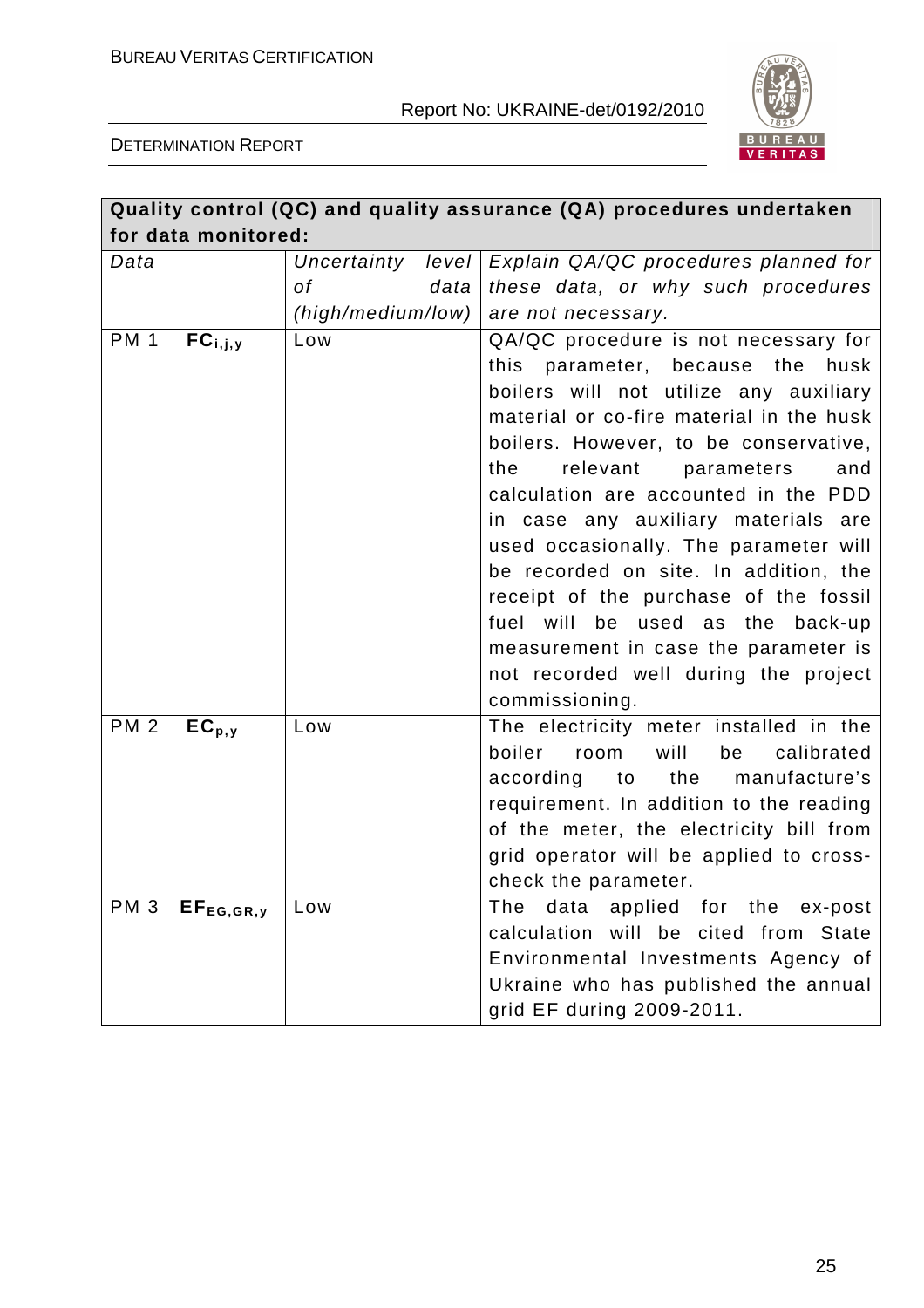

DETERMINATION REPORT

|             | $\overline{PM}$ 4 NCV <sub>husk, y</sub> | Low | 5 kg husk will be combusted in each        |
|-------------|------------------------------------------|-----|--------------------------------------------|
|             |                                          |     | taken in every 6<br>months.<br>test        |
|             |                                          |     | Paralleled with 1.000 Eco-standard-        |
|             |                                          |     | done by Sevastopol<br>service<br>test      |
|             |                                          |     | Laboratory, the value of this data will    |
|             |                                          |     | be compared with the historical record     |
|             |                                          |     | of the test and the IPCC default value     |
|             |                                          |     | $(11.6$ TJ/Gg). To keep the<br>result      |
|             |                                          |     | conservative, the<br>highest value         |
|             |                                          |     | between a certain test result, the         |
|             |                                          |     | average value of the historical record     |
|             |                                          |     | and the IPCC default value will be         |
|             |                                          |     | applied in the calculation of the project  |
|             |                                          |     | emission.                                  |
| <b>BM 1</b> | $\mathbf f$                              | Low | This parameter is decided by the           |
|             |                                          |     | status of LFG capture in the landfill      |
|             |                                          |     | site. The on-site status will be checked   |
|             |                                          |     | annually. Once there is any activity of    |
|             |                                          |     | <b>LFG</b><br>collection<br>and<br>destroy |
|             |                                          |     | implemented in the landfill site, latest   |
|             |                                          |     | ACM 0002 will be used to estimate the      |
|             |                                          |     | value of f. The literatures regarding      |
|             |                                          |     | the LFG technology and development         |
|             |                                          |     | in the host country will be reviewed       |
|             |                                          |     | regularly as the cross-check to confirm    |
|             |                                          |     | the baseline scenario of the treatment     |
|             |                                          |     | of husk.                                   |
| <b>BM 5</b> | $Q_{husk,y}$                             | Low | The amount of husk is calculated by        |
|             |                                          |     | multiplying 14% with the total weight of   |
|             |                                          |     | the sunflower seed which is processed      |
|             |                                          |     | in the plant. 14% is the experimental      |
|             |                                          |     | and statistical percentage of husk in      |
|             |                                          |     | sunflower seed. The sunflower seed         |
|             |                                          |     | weighted by an electronic<br>will<br>be    |
|             |                                          |     | weight hopper. The parameter will be       |
|             |                                          |     | cross-checked by multiplying the husk      |
|             |                                          |     | feed-in capacity and the working hours     |
|             |                                          |     | of the husk boilers.                       |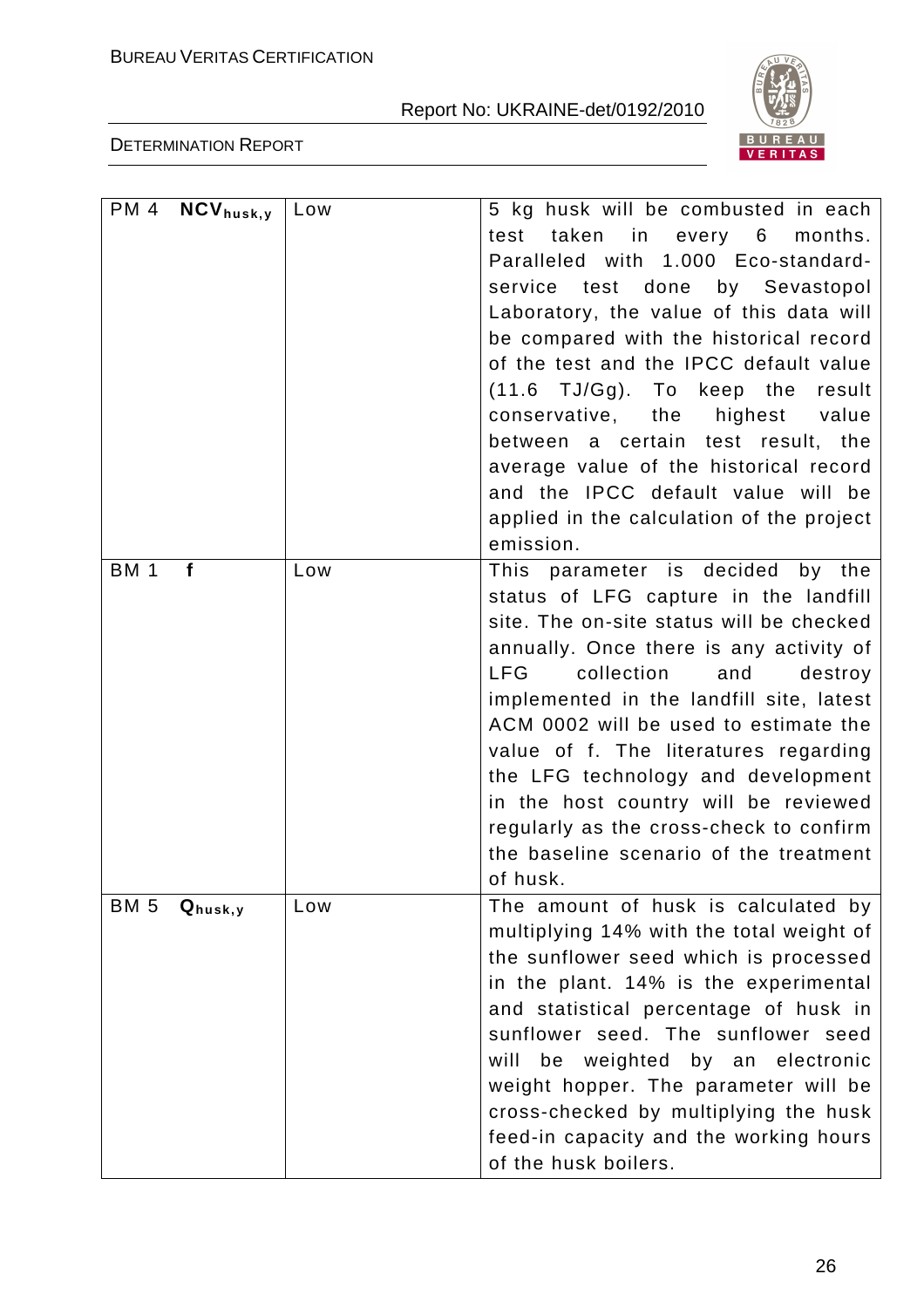

DETERMINATION REPORT

| BM 6 $GWPCH4$ Low | $\vert$ GWP <sub>CH4</sub> shall be updated according to $\vert$ |
|-------------------|------------------------------------------------------------------|
|                   | any future COP/MOP decisions.                                    |

A monitoring team is organized to supervise the implementation and operation of the project activity from the view of JI development. The members are assigned with responsibilities, including but not limited to the collection and record of monitoring data, date report, process supervision, the development of monitoring report.

The monitoring plan clearly identifies the responsibilities and the authority regarding the monitoring activities.

The monitoring parameters are recorded in the monitoring plan. The record will be saved in electronic form and kept two years after the crediting period. The JI monitoring manager will be in charge of and accountable for the generation of emission reduction, computation, internal audits. The deputy chief power engineer and the deputy technical director and will assist the JI monitoring manager for the data record and collection. The deputy chief power engineer will take responsibility to monitor the parameters in the power sector. The deputy technical director will take the responsibility for the other parameters.

On the whole, the monitoring report reflects good monitoring practices appropriate to the project type.

The monitoring plan provides, in tabular form, a complete compilation of the data that need to be collected for its application, including data that are measured or sampled and data that are collected from other sources (e.g. official statistics, expert judgment, proprietary data, IPCC, commercial and scientific literature etc.) but not including data that are calculated with equations

The monitoring plan indicates that the data monitored and required for verification are to be kept for two years after the last transfer of ERUs for the project.

The identified areas of concern as to Monitoring plan, project participants response and BV Certification's conclusion are described in Appendix A (refer to CAR 16, CAR 17, CAR 23, CAR 27, CAR 30, CAR 31, CAR 32, CAR 34, CAR 35, CAR 36, CL 09, CL 10, CAR 37, CAR 39, CAR 40, and CAR 45).

Brief description of the clarifications and corrective actions requests are stated below.

CAR 16. Please, provide the justification of the choice of data for  $NCV_{i,v}$ parameter applied. Please, clarify if the value 8000 kcal/nm3 ("Intersectoral values for heat boilers in Ukraine" approved by the State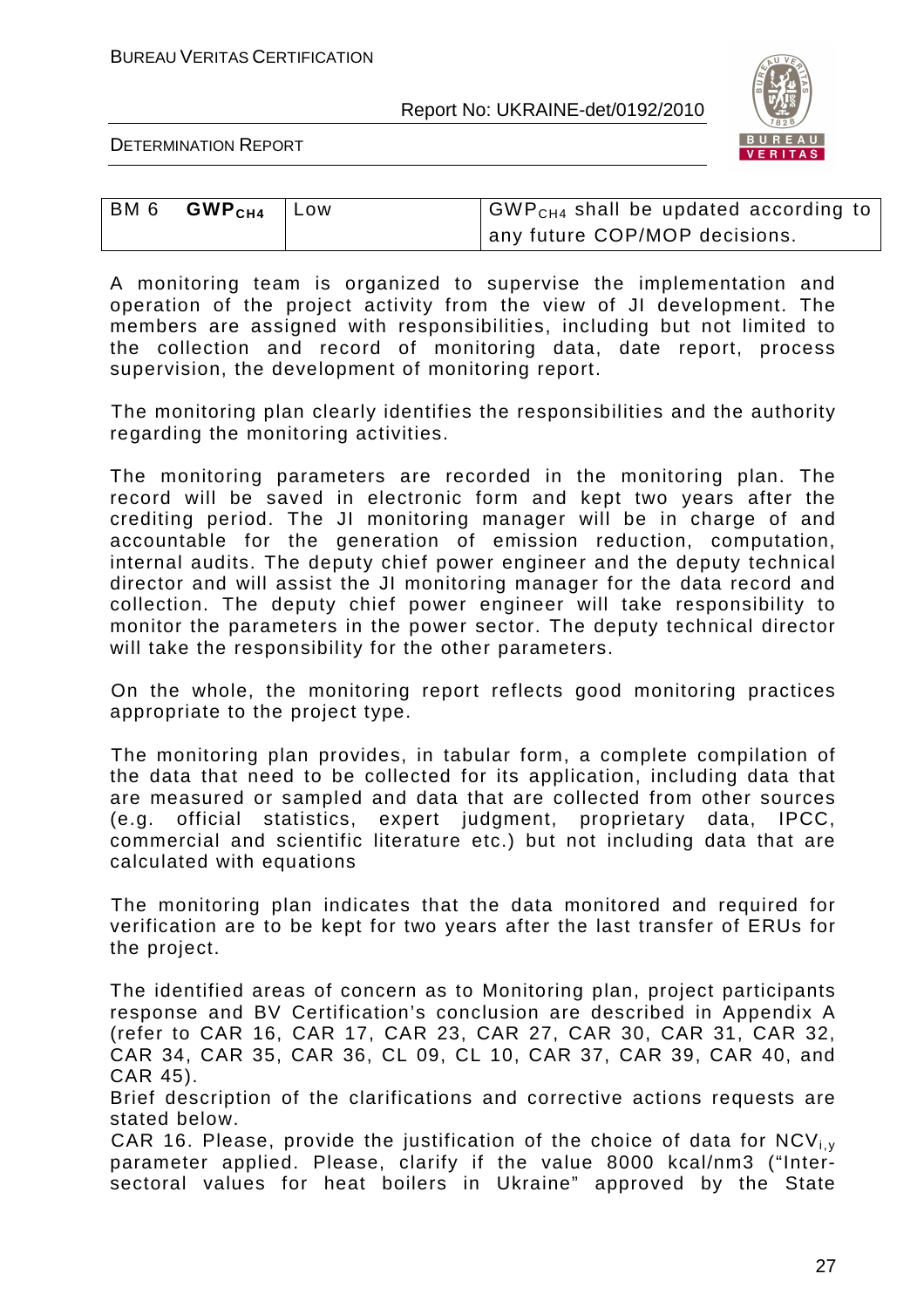

DETERMINATION REPORT

Committee on Energy Saving, Order #46 dated 07/05/2001) can be applicable for the baseline period 2008-2010.

CAR 17. Two different symbols ( $\Phi$  and  $\varphi$ ) are used to denote Model correction factor to account for model uncertainties. Please, correct.

CAR 23. Two key parameters used to establish the baseline are not included in the tabular form in the section B.1:  $E_f$  - Baseline indicator of the natural gas consumption of per tone of steam;  $FF_{BL,HG,y,f}$  - Baseline fossil fuel demand for process heat in year y. Please, make corresponding corrections.

CAR 27. All formulae regarding monitoring and their description must be included in the section D.2 of the PDD as per Guidelines for users of the JI SSC PDD form and the F-JI-SSC-Bundle, version 04. Please, make corresponding corrections.

CAR 30. Table 4 of ACM0006 methodology is referred to in the Section D.2 for CH4 emission factor for the combustion of biomass residues in the project activity. Please, note that this source does not contain CH4 emission factor for husk. Please, correct and provide appropriate justification for the value applied.

CAR 31. Please, provide the justification of the choice of data for the parameters "conservativeness factor" in the section D.2. of the PDD.

CAR 32. The statement "Data will be archived in form of electronic/paper" is irrelevant in the row "Justification of the choice of data or description of measurement methods and procedures (to be applied)" for the parameter quantity of fuel type i combusted in process j during the year y.

CAR 34. It was observed during site visit that the net caloric value of biomass residue was monitored only ones. Please, provide documented evidence to confirm that NCV is monitored every six months.

CAR 35. IPCC 2006 Guidelines for National Greenhouse Gas Inventories is referred to determine NCV in the section D.3. The source mentioned is irrelevant as the document is not approved in Ukraine yet. Please, use the data form IPCC 1996 Guidelines for National Greenhouse Gas Inventories.

CAR 36. Please, see quality control and quality assurance for NCV: "Paralleled with 1.000 Eco-standard-service test done by Sevastopol Laboratory, the value of this data will be compared with the historical record and the IPCC default value (11.6 TJ/Gg)" Please, clarify in the PDD further algorithm for quality control and quality assurance procedure (what measure will be undertaken if these values differs significantly).

CL 09. Please, clarify what is meant in the section D.3 for  $Q_{\text{his},y}$ parameter: …accuracy rate is 1.1.

CL 10. It is stated in the section D.3. of the PDD that steam meters installed in steam pipe of the husk boilers will be calibrated regularly according to manufacture's recommendation. However, no confirmatory records were provided onsite. Please, submit documented evidence.

CAR 37. Please, add to the PDD section D a flowchart demonstrating data flow from the meter to the data totals for each parameter to be monitored.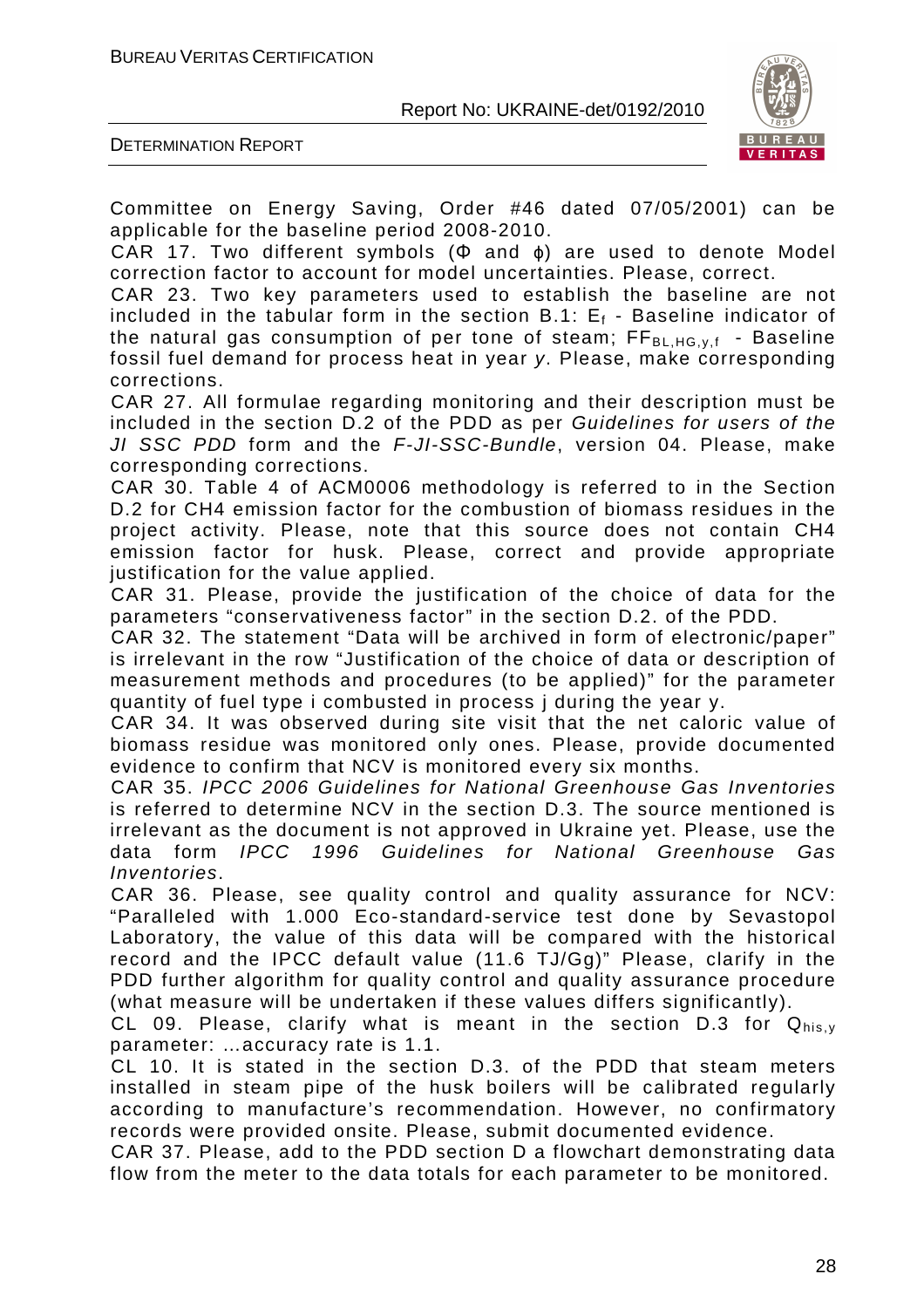

DETERMINATION REPORT

CAR 39. Please, specify in the monitoring plan the procedures to be followed if expected monitored data are unavailable.

CAR 40. Please, explicitly and clearly distinguish in the section D of the PDD which of the parameters to be monitored:

(i) are not monitored throughout the crediting period, but are determined only once (and thus remain fixed throughout the crediting period), and that are available already at the stage of determination?

(ii) are not monitored throughout the crediting period, but are determined only once (and thus remain fixed throughout the crediting period), but that are not already available at the stage of determination?

(iii) are monitored throughout the crediting period.

CAR 45. Please, submit any documented instruction which indicates that the data monitored and required for verification are to be kept for two years after the crediting period as per JI determination and verification manual.

All the issues mentioned above are closed based on the project participants response.

## **4.8 Leakage (40-41)**

The main potential source of leakage for the project activity is an increase in emissions from fossil fuel combustion or other sources due to diversion of the husks from other uses to the project activity as a result of the project activity. The potential of leakage will not be considered either from the project specification or from the common practise of the husk utilization in Ukraine. In Ukraine, the oil extraction factory is the only possible husk consumer. And these factories have no need to import any husks from other factories. The proposed project activity will not compete with other husk user in terms of the husk utilization. Therefore, the estimated leakage of the project activity is Zero.

## **4.9 Estimation of emission reductions (42-47)**

The PDD indicates assessment of emissions in the baseline scenario and in the project scenario as the approach chosen to estimate the emission reductions generated by the project.

The PDD provides the ex ante estimates of:

(a) Emissions for the project scenario (within the project boundary), which are 14,370 tons of  $CO<sub>2</sub>$ eq;

(b) Leakage is Zero;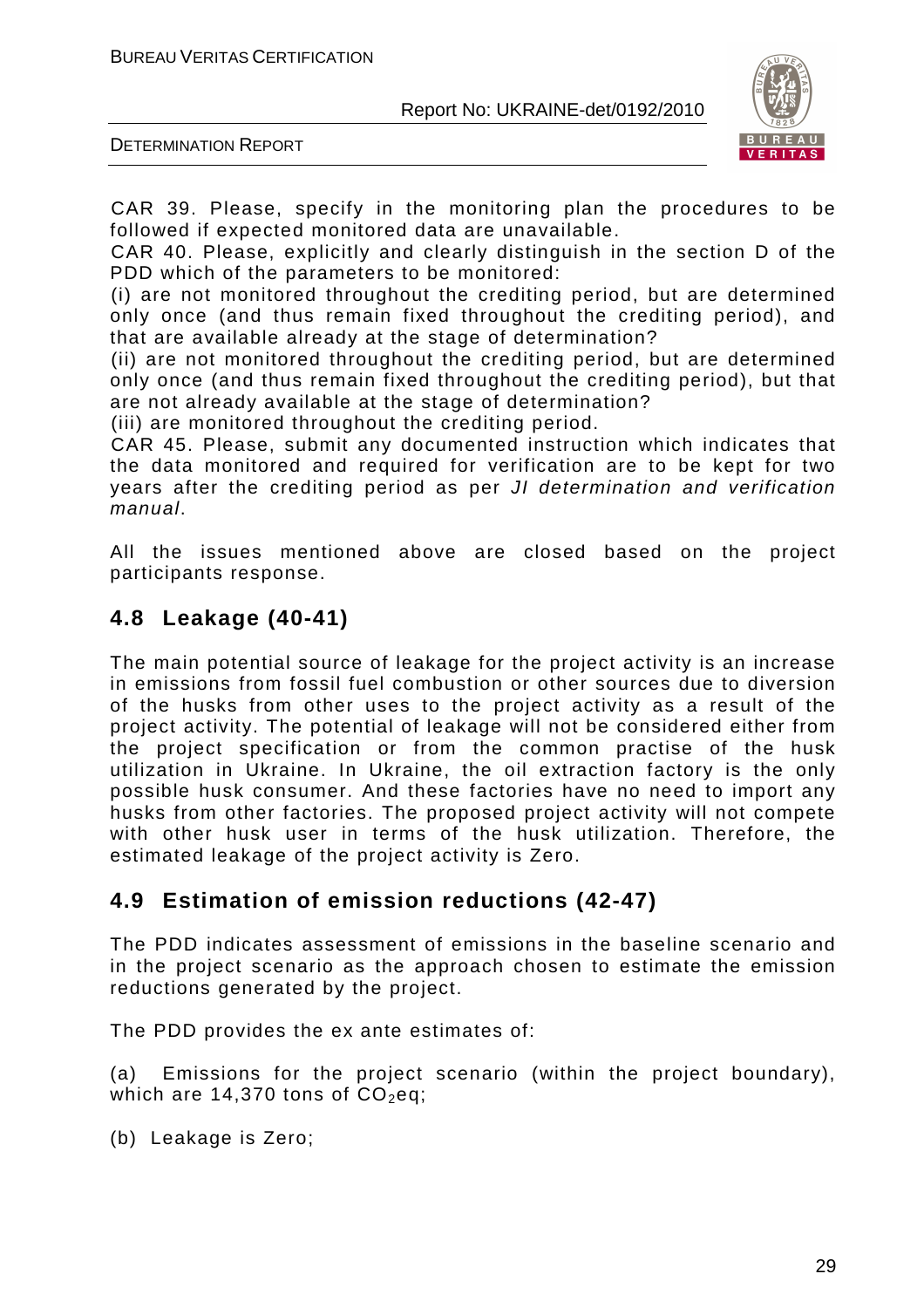

DETERMINATION REPORT

(c) Emissions for the baseline scenario (within the project boundary), which are 290,435 tons of  $CO<sub>2</sub>$ eq;

(d) Emission reductions adjusted by leakage (based on (a)-(c) above), which are 276,065 tons of  $CO<sub>2</sub>$ eq.

The estimates referred to above are given:

- (a) On a periodic basis;
- (b) From 24/09/09 to 23/09/19, covering the whole crediting period;
- (c) On a source-by-source basis;
- (d) For each GHG gas

(e) In tonnes of  $CO<sub>2</sub>$  equivalent, using global warming potentials defined by decision 2/CP.3 or as subsequently revised in accordance with Article 5 of the Kyoto Protocol;

The formula used for calculating the estimates referred above are consistent throughout the PDD.

For calculating the estimates referred to above, key factors, e.g. fuel prices and availability, expected market development, etc. influencing the baseline emissions and the activity level of the project and the emissions as well as risks associated with the project were taken into account, as appropriate.

Data sources used for calculating the estimates referred to above, such as actual historical monitored data, IPCC etc. are clearly identified, reliable and transparent.

Emission factors, such as  $CO<sub>2</sub>$  emission factor of fuel, were selected by carefully balancing accuracy and reasonableness, and appropriately justified of the choice.

The estimation referred to above is based on conservative assumptions and the most plausible scenarios in a transparent manner.

The estimates referred to above are consistent throughout the PDD.

The annual average of estimated emission reductions over the crediting period is calculated by dividing the total estimated emission reductions over the crediting period by the total months of the crediting period, and multiplying by twelve.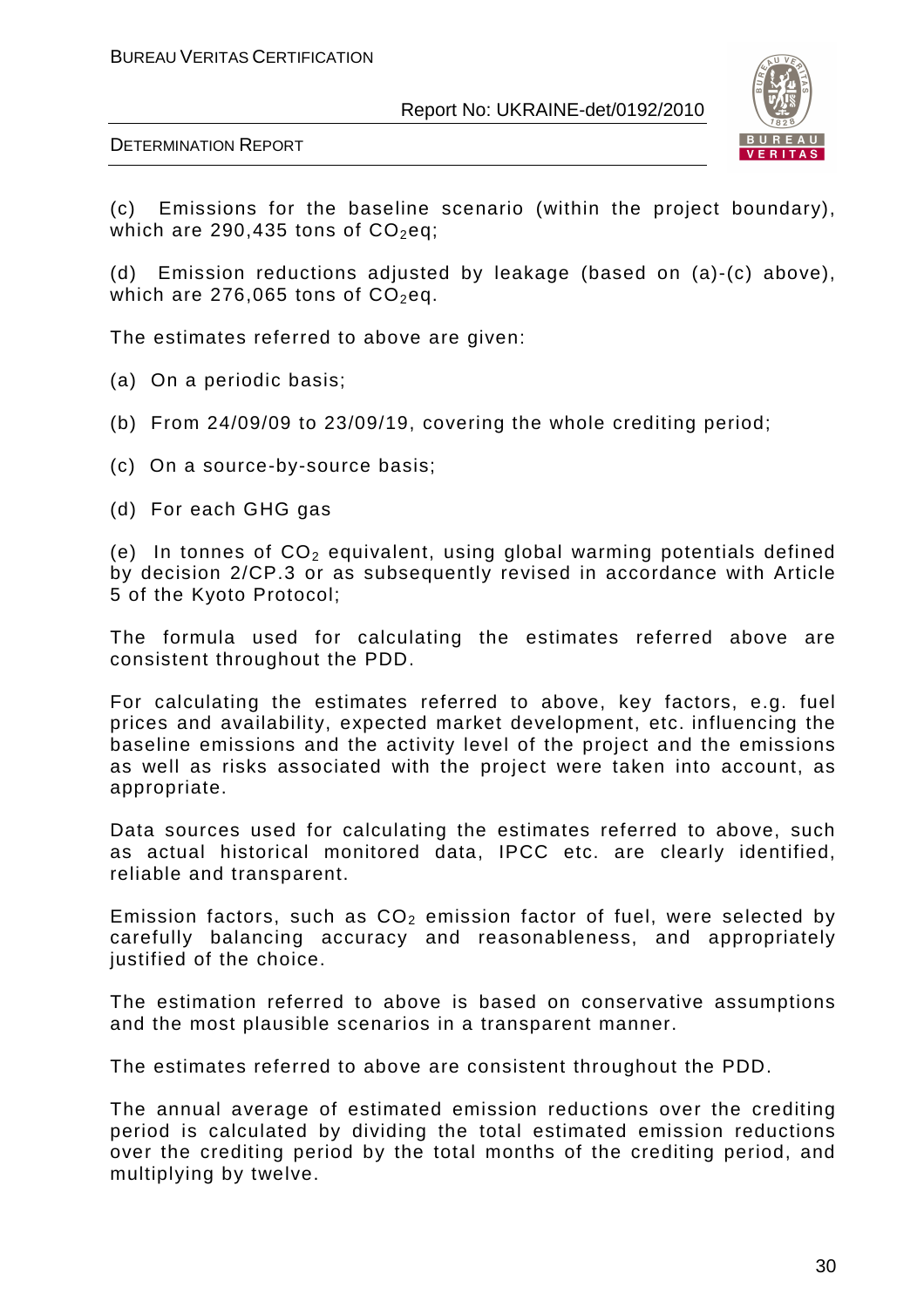

DETERMINATION REPORT

The identified areas of concern as to Estimation of emission reductions, project participants response and BV Certification's conclusion are described in Appendix A (refer to CAR 05, CAR 15, CL 07, CAR 29, CAR 33, CAR 42, and CAR 43).

Brief description of the clarifications and corrective actions requests are stated below.

CAR 05. Please, supplement the section A.4.4.1 with the Table containing estimates of total as well as annual emission reductions as specified in the Guidelines for users of the JI SSC PDD form and the F-JI-SSC-Bundle, version 04. Please, pay attention to using of correct tabular format to prepare this section.

CAR 15. IPCC 2006 Guidelines for National Greenhouse Gas Inventories was used to determine CO2 emission factor for fuel. The source mentioned is irrelevant as the document is not approved in Ukraine yet. Please, use the data form IPCC 1996 Guidelines for National Greenhouse Gas Inventories and take it into consideration for ERUs calculations.

CL 07. Please, clarify how  $CO<sub>2</sub>$  emissions from the transportation of biomass residues are considered in the ERUs calculations.

CAR 29. To calculate emissions in the project  $NCV_{i,v}$  (the same as in the baseline) parameter is stated to be determined once and available already at the stage of determination regarding the PDD. However, this parameter can not be fixed ex-ante and must be monitored in the project activity. Please, make corrections in the monitoring plan. Please, indicate which value of data applied for ex-ante emissions calculation.

CAR 33. Ex-ante value of the quantity of electricity consumed by the project relevant activity during the year y sated in the PDD (3.8 MWh/yr) is not equal to the one used in the Excel calculations. Please, correct.

CAR 42. The estimated baseline emissions  $BE<sub>v</sub>$  (Table 10a) for 2009-2011, 2013-2018 are not equal to the sum of  $BE_{heat,v}$  and  $BE_{BR,B2,v}$ . Please, correct.

CAR 43. Please, prepare the section E.6 of the PDD in accordance with Guidelines for users of the JI SSC PDD form and the F-JI-SSC-Bundle, version 04. Please, use correct tabular format.

All the issues mentioned above are closed based on the project participants response.

## **4.10 Environmental impacts (48)**

The PDD lists and attaches documentation on the analysis of the environmental impacts of the project, including transboundary impacts, in accordance with procedures as determined by the host Party.

The environmental impact of the project is included in Environmental Impact Assessment (EIA) of the general project "Plant for oil production by oilseeds extraction". EIA performed in accordance with following regulations: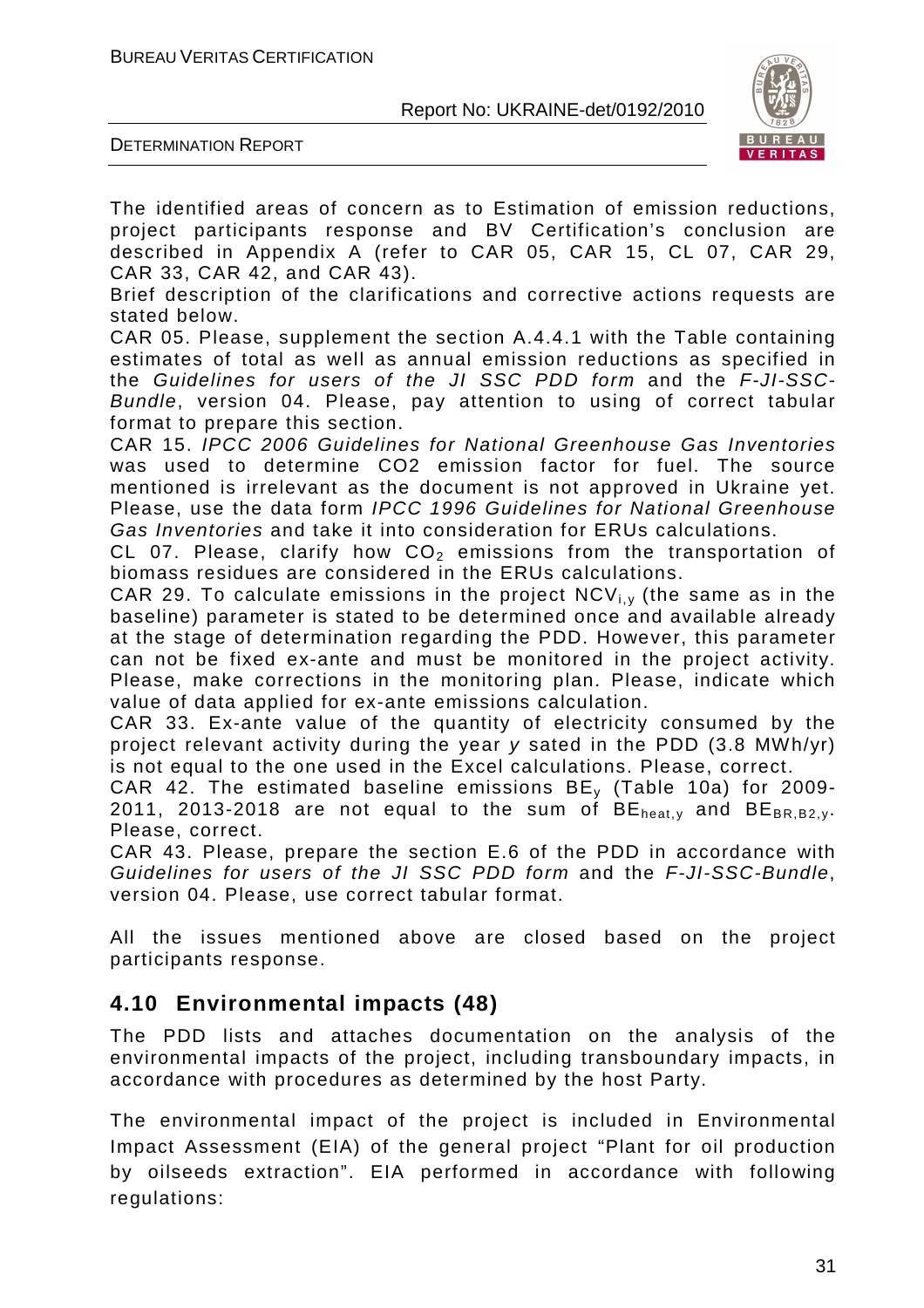

DETERMINATION REPORT

- DBN A.2.2.1-2003 "Composition and content of the environmental impact assessment (EIA) documents for designing of the plants, buildings and structures"
- The Law of Ukraine "On the environmental protection"
- The Law of Ukraine "Air protection"
- DBN A.2.2-3-2004 "Construction design composition and rules for its development, endorsement and approval"
- OND-86 "Methodology of air pollutant concentration calculation contained in emissions of enterprises"
- DSP-201-97 "State sanitary rules of populated area air protection" and others.

#### Transboundary impact

Ukraine has ratified three Protocols to the UN Convention on Long-range Transboundary Air Pollution. Two of these Protocols are directly related to the reduction and control over the hazardous substances emissions, namely:

• The 1985 Helsinki Protocol on the Reduction of Sulphur Emissions or their Transboundary Fluxes by at least 30 per cent, entered into force as of September 2nd, 1987.

The 1988 Sofia Protocol concerning the Control of Emissions of Nitrogen Oxides or their Transboundary Fluxes, entered into force as of February 14th, 1991.

The utilization of sunflower seed husk for steam leads to the emissions of nitrogen dioxides of 15.59 t/year and emissions of sulphuric anhydride of 38.425 t/year. In comparison with using natural gas as fuel for oil extraction plant the emissions of nitrogen dioxides decreases per 21.41 t/year. So project favours Ukraine to comply with the Sofia Protocol.

The PDD provides conclusion and all references to supporting documentation of an environmental impact assessment undertaken in accordance with the procedures as required by the host Party, if the analysis referred to above indicates that the environmental impacts are considered significant by the project participants or the host Party.

During the period of project implementation environment will be influenced.

#### Impact on the Air Quality

Implementation of this project will have a positive effect onto the air quality, as it will lead to: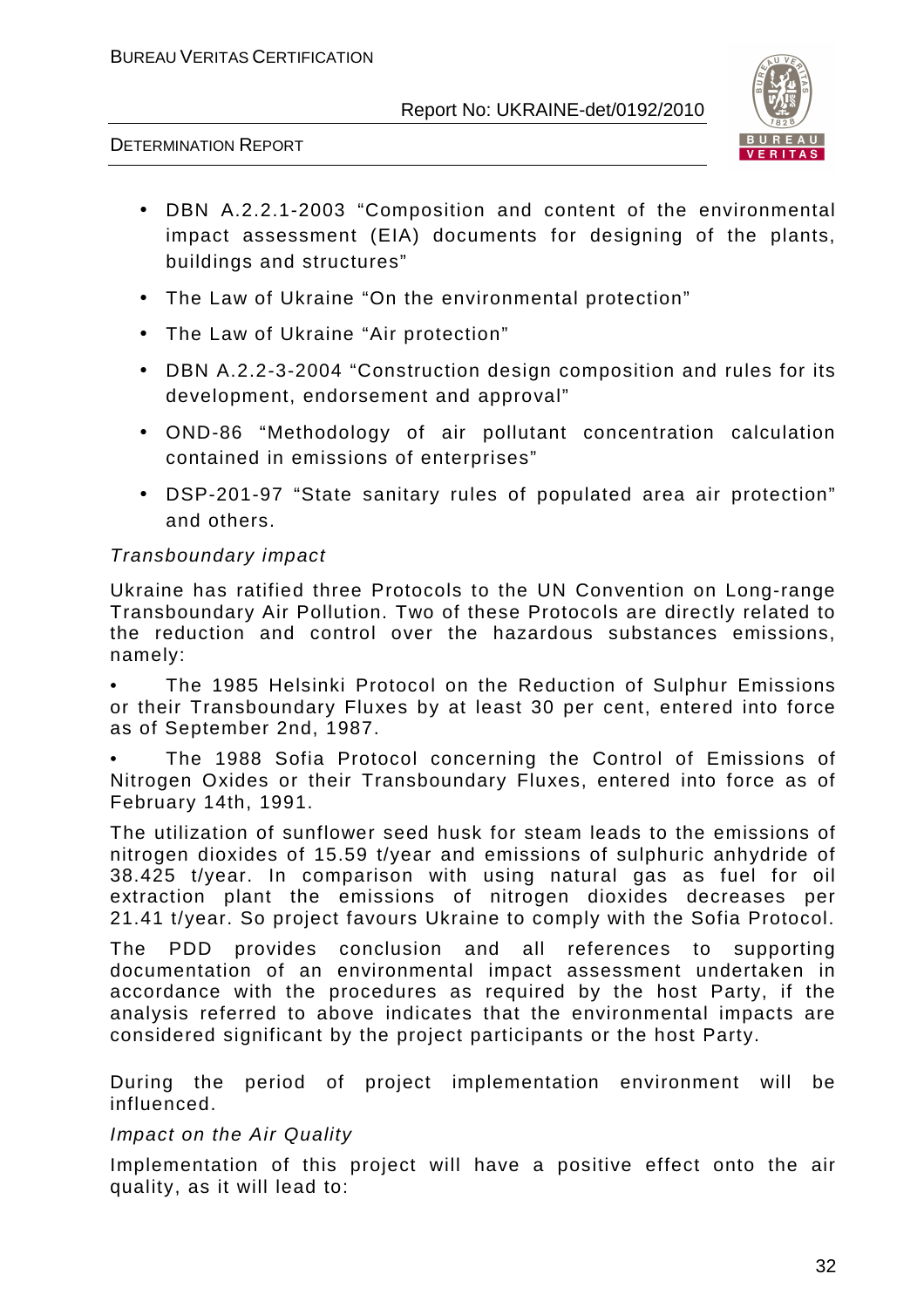



1) Emission reduction of  $CO<sub>2</sub>$ , NO<sub>x</sub>, due to introduction of environmentally friendly technologies, which provide the possibility to use biomass as a fuel;

2) Reduction of natural gas consumption which will lead to greenhouse gas emissions reduction into the atmosphere.

Impact on the Soils

There is no impact onto the soils.

The land code of Ukraine regulates the land use. The rules for land use are also established in The National Technological Standard: DSTU 17.4.1.02.-83 "Nature Protection. Soils. Chemical Agents Classification for Pollution Control".

Impact on the Biodiversity

There is no impact on the biodiversity.

Waste Generation and Treatment

As a result of project implementation the amount of sunflower husk wastes which are brought to the landfill will be reduced. Once the project is implemented, all husk wastes generated during the sunflower husk processing will be utilized by means of using it as a fuel for boilers.

Environmental authority will monitor types of emissions to the atmosphere and industrial effluents, including the discharge density of CO, NO,  $S_2$ , solid particles, the effluents of pH, t°, Fe, Cu, h ardness, solid residual, sulphates, chlorides, etc. However, the project is required to meet the respective environmental standard, but not obligate to monitor these types of emissions and effluents.

#### **4.11 Stakeholder consultation (49)**

The project owner published article regarding husk boilers at local newspaper 'Vecherniaia gazeta' #6 (1142) from the February 5, 2010 ('Povidomlennia pro namir otrimaty dozvil na vikidi zabrudnuyuchikh rechovin'). According to the Letter #755 14/ZMZH as of 07.10.2011 the project has a positive impact through environmental and the city's social improvements.

The identified areas of concern as to Stakeholder consultation, project participants response and BV Certification's conclusion are described in Appendix A (refer to CAR 44).

Brief description of the corrective action request is stated below.

CAR 44. Please, clarify in the PDD if any comments on the project have been received. Please, state the nature of comments and the description on whether and how the comments have been addressed.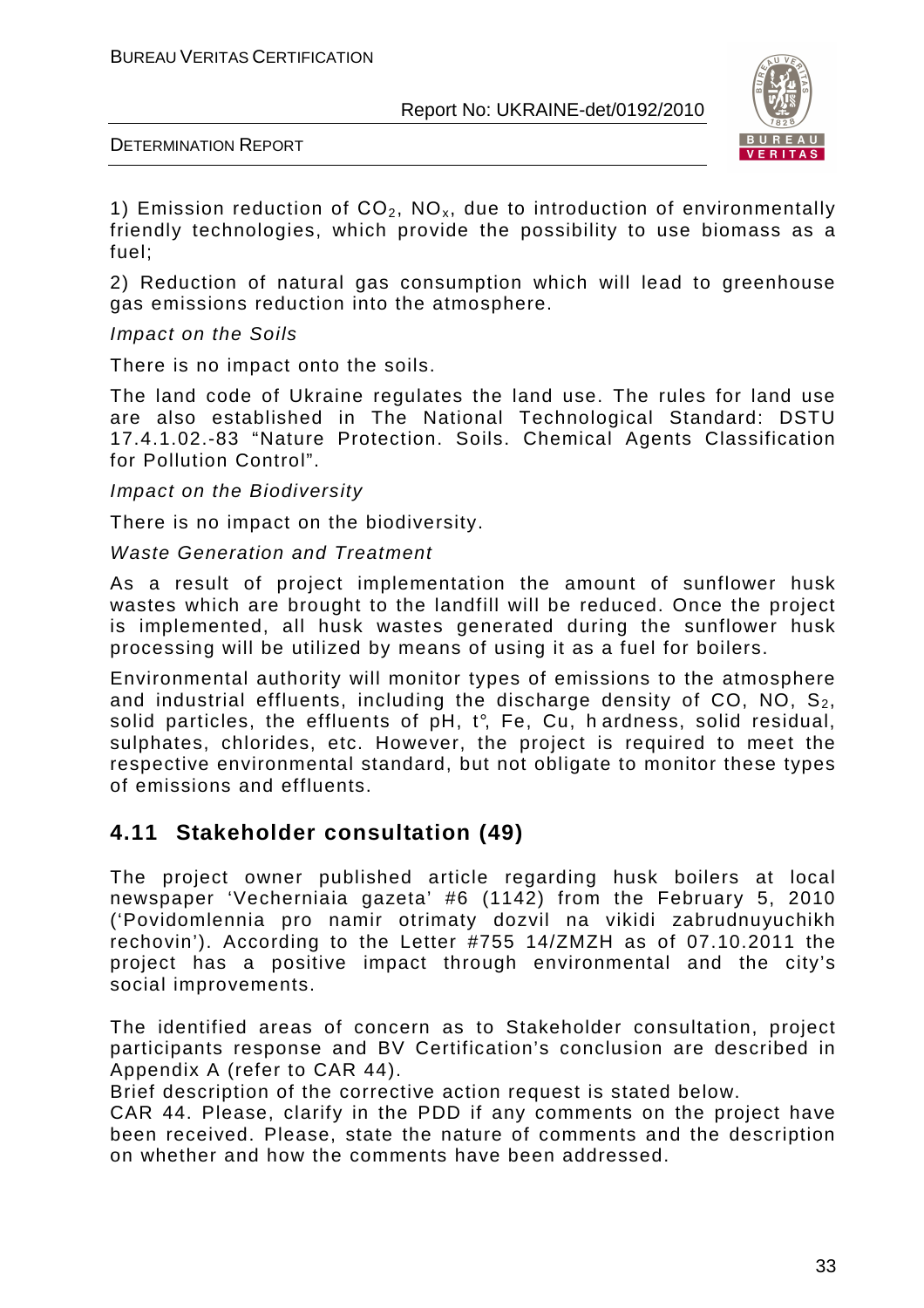

DETERMINATION REPORT

The issue mentioned above is closed based on the project participants response.

## **4.12 Determination regarding small scale projects (50-57)**

The PDD appropriately specifies and justifies the SSC project types and category that fall under:

(a) Type I (Renewable energy project) and thresholds (ii) of JI SSC projects as defined in "Provisions for joint implementation small-scale projects" developed by the JISC.

(b) Categories I.C. – Thermal energy for the user.

The SSC PDD confirms and shows that the proposed JI SSC project is not a debundled component of a large project by explaining that there is no a JI (SSC) project with a publicly available determination in accordance with paragraph 34 of the JI guidelines:

(a) Which has the same project participants; and

(b) Which applies the same technology/measure and pertains to the same project category; and

(c) Whose determination has been made publicly available in accordance with paragraph 34 of the JI guidelines within the previous 2 years; and

(d) Whose project boundary is within 1 km of the project boundary of the proposed JI SSC project at the closest point.

The identified areas of concern as to Determination regarding small scale projects, project participants response and BV Certification's conclusion are described in Appendix A (refer to CL 08).

Brief description of the clarification request is stated below.

CL 08. Please, provide documented evidence to confirm that the proposed project is eligible as a SSC project (that the total installed capacity of the co-generator is less than 45 MWthermal.)

The issue mentioned above is closed based on the project participants response.

## **5 SUMMARY AND REPORT OF HOW DUE ACCOUNT WAS TAKEN OF COMMENTS RECEIVED PURSUANT TO PARAGRAPH 32 OF THE JI GUIDELINES**

No comments, pursuant to paragraph 32 of the JI Guidelines, were received.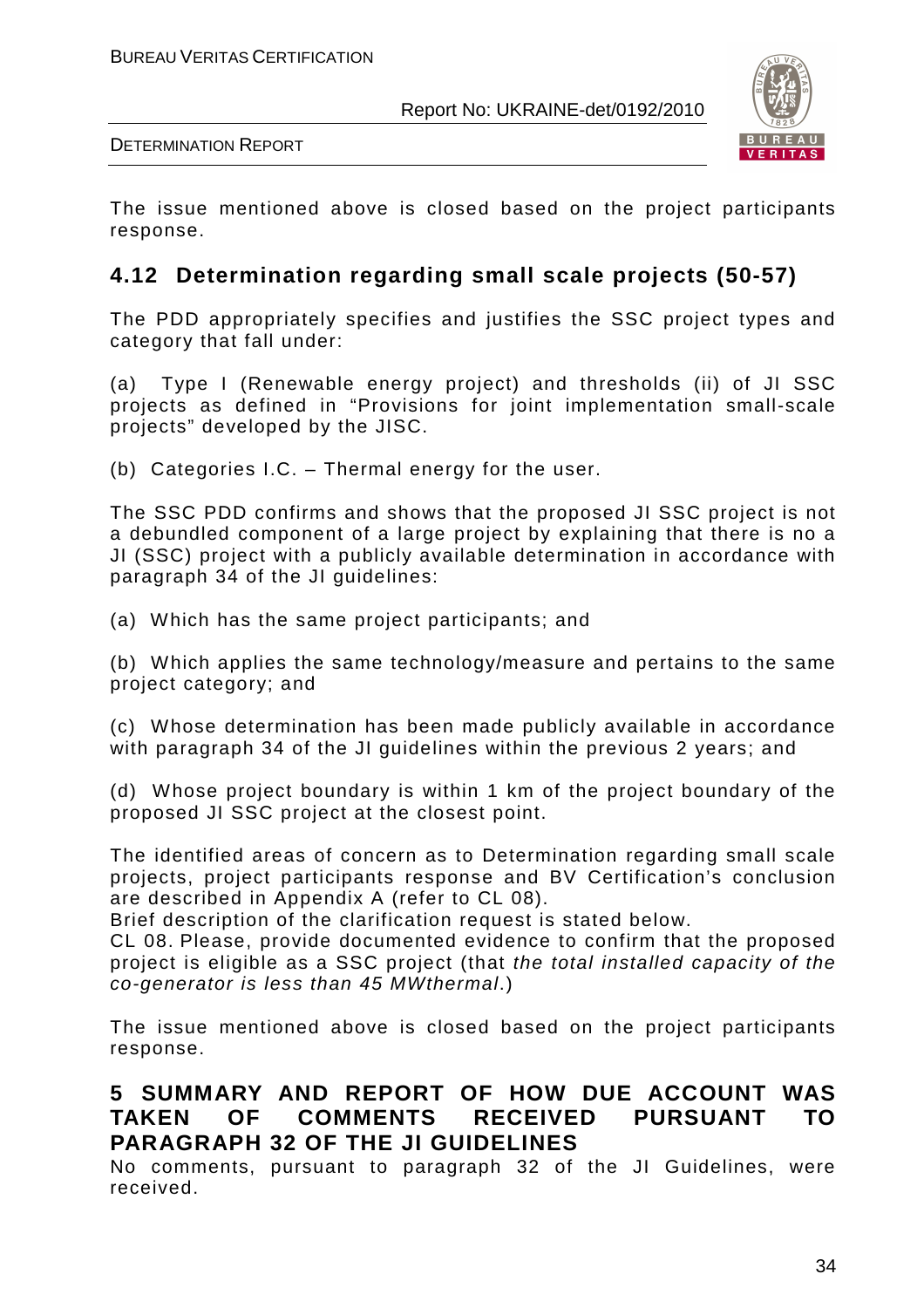

DETERMINATION REPORT

## **6 DETERMINATION OPINION**

Bureau Veritas Certification has performed a determination of the "Sunflower Husk Utilization for Steam and Electricity Generation at the Oil-Extraction Factory CJSC Modified Fats Factory" Project in Ukraine. The determination was performed on the basis of UNFCCC criteria and host country criteria and also on the criteria given to provide for consistent project operations, monitoring and reporting.

The determination consisted of the following three phases: i) a desk review of the project design and the baseline and monitoring plan; ii) follow-up interviews with project stakeholders; iii) the resolution of outstanding issues and the issuance of the final determination report and opinion.

Project participants used the latest tool for demonstration of the additionality. In line with this tool, the PDD provides barrier analysis, investment analysis, and common practice analysis, to determine that the project activity itself is not the baseline scenario.

Emission reductions attributable to the project are hence additional to any that would occur in the absence of the project activity. Given that the project is implemented and maintained as designed, the project is likely to achieve the estimated amount of emission reductions.

The determination revealed the pending issue related to the current determination stage of the project (the issue of the written approval of the project and the authorization of the project participant by the host Party). If the written approval and the authorization by the host Party are awarded, it is our opinion that the project as described in the Project Design Document, Version 04.1 meets all the relevant UNFCCC requirements for the determination stage and the relevant host Party criteria.

The review of the project design documentation (04.1) and the subsequent follow-up interviews have provided Bureau Veritas Certification with sufficient evidence to determine the fulfillment of stated criteria. In our opinion, the project correctly applies and meets the relevant UNFCCC requirements for the JI and the relevant host country criteria.

The determination is based on the information made available to us and the engagement conditions detailed in this report.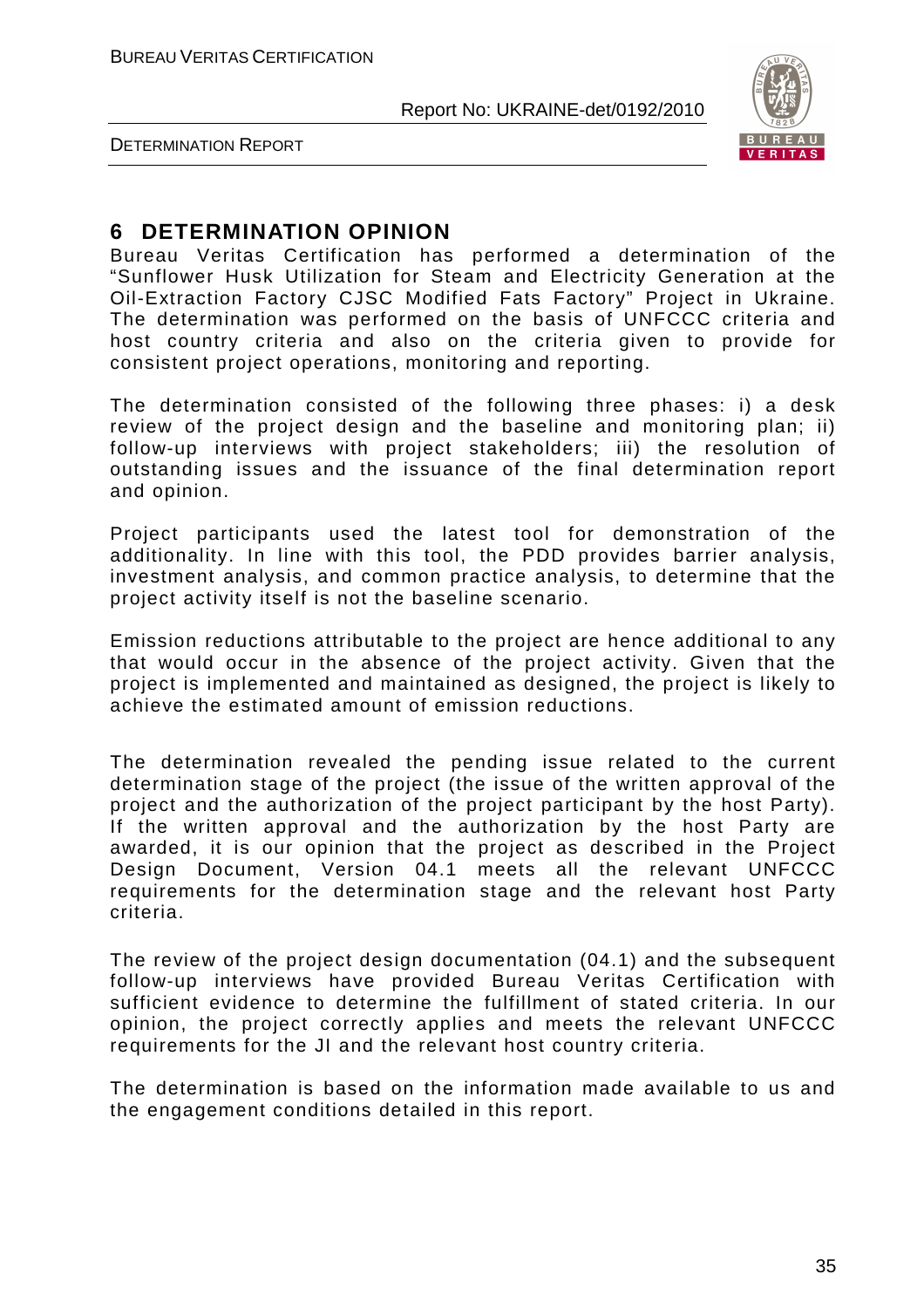



## **7 REFERENCES**

### **Category 1 Documents:**

Documents provided by Modified Fats Factory that relate directly to the GHG components of the project.

- /1/ PDD "Sunflower Husk Utilization for Steam Generation at the Oil-Extraction Factory CJSC Modified Fats Factory" version 01 dated 15/11/2010.
- /2/ PDD "Sunflower Husk Utilization for Steam Generation at the Oil-Extraction Factory CJSC Modified Fats Factory" version 02 dated 04/11/2011.
- /3/ PDD "Sunflower Husk Utilization for Steam Generation at the Oil-Extraction Factory CJSC Modified Fats Factory" version 04 dated 25/11/2011.
- /4/ PDD "Sunflower Husk Utilization for Steam Generation at the Oil-Extraction Factory CJSC Modified Fats Factory" version 04.1 dated 23/12/2011.
- /5/ ER Creative\_MCCF v5\_XJ 10112010 version 01 dated 14/04/2011.
- /6/ ER Creative\_MCCF v2\_XJ 20110725 version 02 dated 13/10/2011.
- /7/ CREATIVE INVESTMENT ANALYSIS 3NOV2010 XJ 20110723 version 01 dated 13/10/2011.
- /8/ ER Creative\_MCCF v2\_20111104 version 03 dated 07/11/2011.
- /9/ CREATIVE\_INVESTMENT ANALYSIS 3NOV2010\_20111104 version 02 dated 03/11/2011.
- /10/ ER Creative\_MCCF v2\_20111111\_ob version 04 dated 25/11/2011.
- /11/ CREATIVE\_INVESTMENT ANALYSIS 3 NOV2010\_20111104\_ob version 04 dated 23/11/2011.
- /12/ Letter of Endorsement #757/23/7 of 03/07/2009 for the project "Sunflower Husk Utilization for Steam and Electricity Generation at the Oil-Extraction Factory CJSC Modified Fats Factory" issued by National Environmental Investment Agency of Ukraine.

### **Category 2 Documents:**

Background documents related to the design and/or methodologies employed in the design or other reference documents.

- /1/ Glossary of JI terms, version 03, JISC.
- /2/ Guidance on Criteria for Baseline Setting and Monitoring, version 03, JISC.
- /3/ Oil Seeds Extraction Production. Environment Impact Assessment. Project. CJSC Modified Fats Factory, Kirovohrad city. Volume 2.1. 2007
- /4/ Photo Power meter W1 type ИП СА4У-И672М, manufacturing #026417607 of 2007.
- /5/ Photo Power meter W2 type ИП СА4У-И672М, manufacturing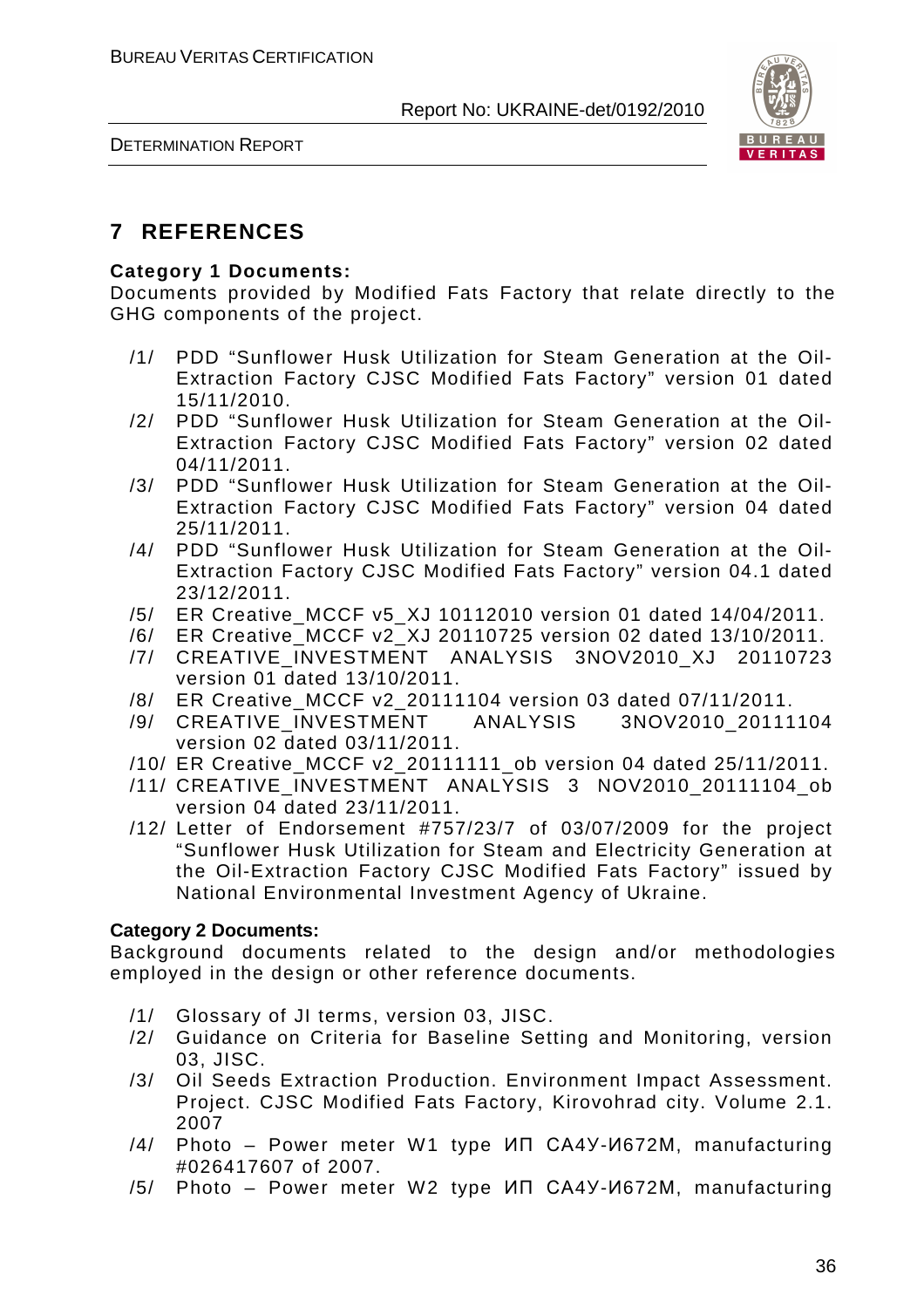

DETERMINATION REPORT

#026354607 of 2007.

- /6/ Parameter chart dated 15/10/2009 on E-16-2,4-350ДВ steam boiler operation, station #3, which works on sunflower husk
- /7/ Parameter chart dated 16/10/2009 on E-16-2,4-350ДВ steam boiler operation, station #3, that works on natural gas
- /8/ Parameter chart dated 15/10/2009 on E-16-2,4-350ДВ steam boiler operation, station #2, that works on sunflower husk
- /9/ Parameter chart dated 16/10/2009 on E-16-2,4-350ДВ steam boiler operation, station #2, that works on natural gas
- /10/ Energy consumption logbook for March 2010
- /11/ Boiler operation logbook. Data for November 2009 February 2010
- /12/ Energy resources, monthly data for 2010, OEP boiler house #3
- /13/ Statement dated 28/02/2011 on natural gas acceptancetransmitting and providing of its transportation services (Kreatyv CJSC)
- /14/ Gas consumption, daily data (hours) for 20/03/2011 (report made 21/03/2011)
- /15/ Photo Sunflower seeds weighting machine, type SPC Alya Indikator Manual. Argentina. 2008.
- /16/ Logbook Ж.10.106.00.01 started 06/09/2010 on worked-out seeds, OEP preparation shop, Kreatyv CJSC
- /17/ Preparation shop operation report, data for March 2011
- /18/ Logbook Ж51-29 started 19/02/2011 on sunflower seeds and products of their work-out quality control during technological process
- /19/ Letter #2461 dated 02/09/09 concerning that Attestation certificate #2421 dated 14/07/2009 issued to Ellada Private Enterprise production laboratory is stated to be valid for Kreatyv CJSC Production Laboratory #1, issued by Kirovohrad Regional Centre of Standardization, Metrology and Certification State Enterprise.
- /20/ Attestation certificate #2421 dated 14/07/2009, valid till 14/07/2012 issued to Ellada Private Enterprise production laboratory by Kirovohrad Regional Centre of Standardization, Metrology and Certification State Enterprise.
- /21/ Note #995-21 dated 28/08/2009 on substitution of the name Ellada Private Enterprise production laboratory onto Kreatyv CJSC Production Laboratory #1
- /22/ Passport on boiler, registration #1640 (fabrication #8043) (the date of last calibration – 17/11/2009)
- /23/ Order #61-0 dated 27/11/2009 on commissioning of steam boilers type Е16-2,4-350ГДВ, registration ##1640, 1641.
- /24/ Passport on boiler type Е16-2,4-350ДВ, fabrication #8043 (registration #1640)
- /25/ Vechirnia (Evening) newspaper, #6 (1142), Friday, 05/02/2010 The last outpost let out on lease
- /26/ Permit #3510136300-260 dated 31/03/2010, valid till 31/03/2015, on air pollution emissions by stationary sources, issued to Ellada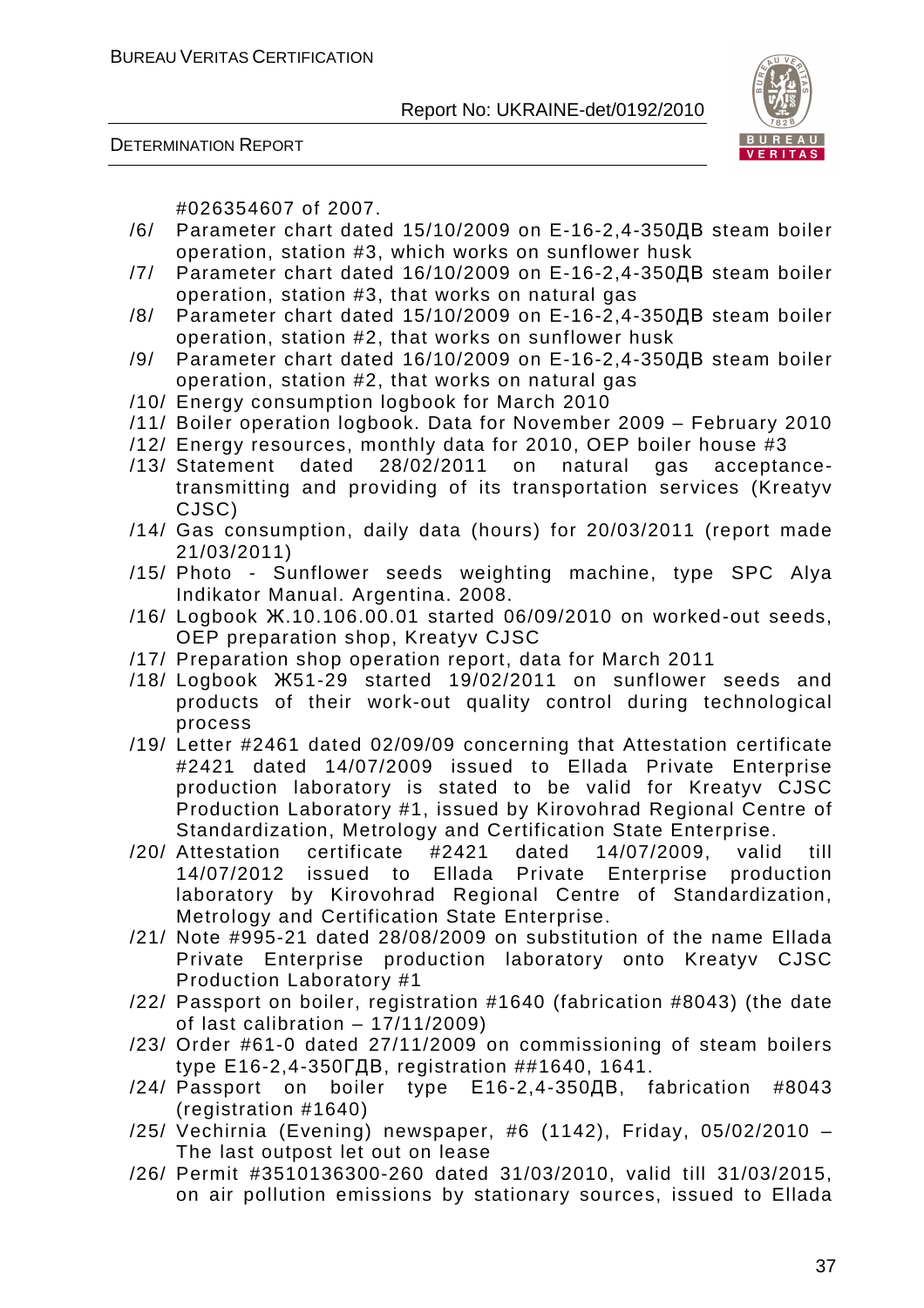



Private Enterprise (industrial site) by Kirovohrad Environment Protection State Service

- /27/ Documents comprehensive study and conclusion concerning approval of air pollution emissions by stationary sources amount reasoning, #366/03-1, dated 27/01/2010, issued by Kirovohrad City Sanitary and Epidemiological Station of the Ministry of Healthcare State Institution
- /28/ Contract #201 dated 25/12/2007 between Energomash CJSC and CJSC Modified Fats Factory on equipment supply
- /29/ Technical assignment on heat power miniplant for butter extraction plant, Ukraine, Kirovohrad city, with two boilers type E16-24- 350ДВ for husk combustion, one gas boiler type ДЕ16-24-350ГМО and one steam turbine
- /30/ Additional agreement #10 dated 11/06/2009 to contract #201 dated 25.12.2007 on boiler house equipment delivery
- /31/ Additional agreement #11 dated 11/06/2009 to contract #201 dated 25.12.2007 on boiler house equipment delivery
- /32/ Protocol #841 dated 14/08/2009 on sunflower husk sample investigation, issued by Sevastopol laboratory #1
- /33/ Protocol #842 dated 14/08/2009 on sunflower husk sample investigation, issued by Sevastopol laboratory #1
- /34/ Mashroom Grovers' Handbook 2, Shiitake Cultivation, Sunflower Seed Hulls, Chapter 4. D. Figlas, R. Gonzalez Matute, S. Delmastro, - 2005
- /35/ Electricity consumption by the boiler room for the period November 2009 – February 2011
- /36/ List of peripheral equipment related to Boiler Room
- /37/ Order #130 dated 15/06/2011 on husk net calorific value
- /38/ Announcement about intention to receive permit on pollutants emissions into the air by Ellada Private Enterprise (published in Vechirnia Hazeta newspaper, #6 (1142) dated 05/02/2010)
- /39/ MFF letter #755-14/ЗМЖ dated 07/10/2011 on publishing the article in Vechirnia Hazeta newspaper, #6 (1142) dated 05/02/2010
- /40/ Order #248 dated 24/09/2009 on start of husk boilers type Е-16- 2,4-350ДВ operation in testing mode
- /41/ Installed capacity of heat generation
- /42/ Operation chart dated 16/10/2009 of husk steam boiler type Е-16- 2,4-350ДВ, station #2 (husk boiler)
- /43/ Excerpt of United State Register of Legal Entities and Individual entrepreneurs of Ukraine as of 02/06/2011.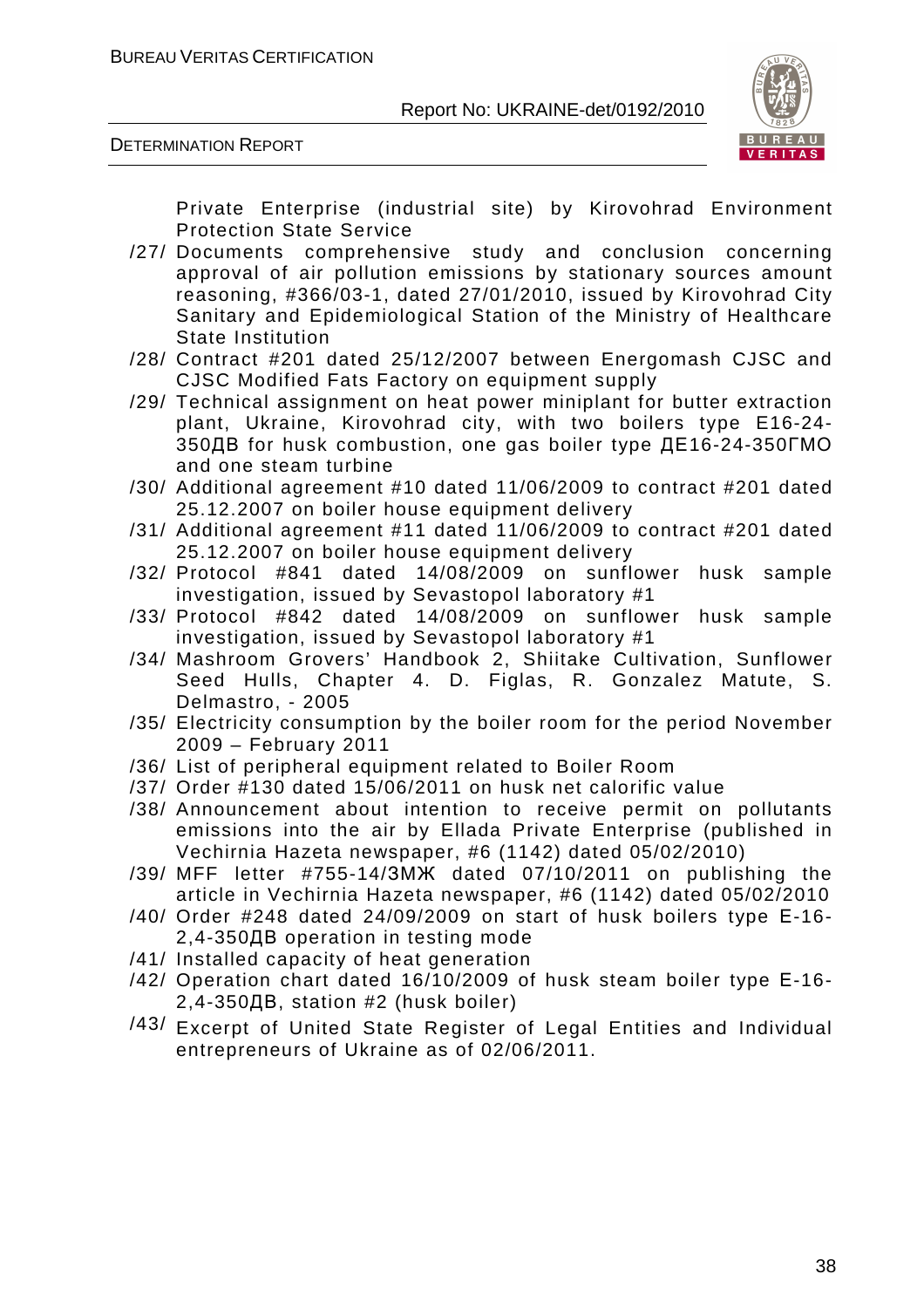



### **Persons interviewed:**

List of persons interviewed during the determination or persons that contributed with other information that are not included in the documents listed above.

- /1/ V. Khadzhyliy technical director of Modified Fats Factory
- /2/ S. Tymchenko head of the development department
- /3/ A. Ishchenko head of steam and power department
- /4/ Y. Savchenko deputy chief engineer
- /5/ O. Bugayov project manager of GreenStream Network

1. o0o -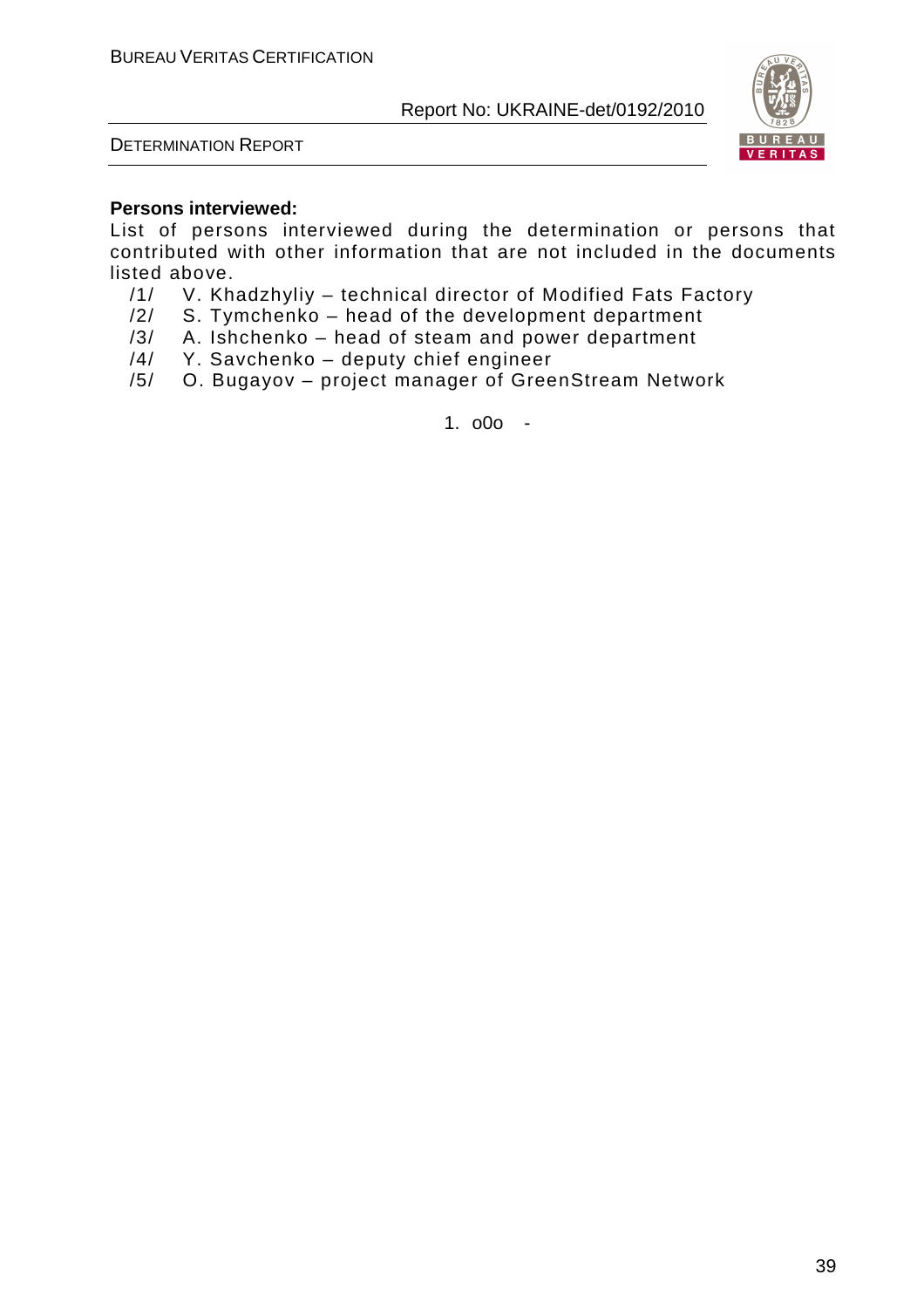

## DETERMINATION REPORT

# APPENDIX A: DETERMINATION PROTOCOL

**Check list for determination, according JOINT IMPLEMENTATION DETERMINATION AND VERIFICATION MANUAL (Version 01)** 

| <b>DVM</b><br>Paragra | <b>Check Item</b>                                                                                                                                                                                                                                       | Initial finding                                                                                                                                                                                                                                                         | <b>Draft</b><br><b>Conclusio</b> | Final<br><b>Conclusio</b> |
|-----------------------|---------------------------------------------------------------------------------------------------------------------------------------------------------------------------------------------------------------------------------------------------------|-------------------------------------------------------------------------------------------------------------------------------------------------------------------------------------------------------------------------------------------------------------------------|----------------------------------|---------------------------|
| ph                    |                                                                                                                                                                                                                                                         |                                                                                                                                                                                                                                                                         | n                                | $\mathsf{n}$              |
|                       | General description of the project                                                                                                                                                                                                                      |                                                                                                                                                                                                                                                                         |                                  |                           |
| Title of the project  |                                                                                                                                                                                                                                                         |                                                                                                                                                                                                                                                                         |                                  |                           |
|                       | Is the title of the project presented?                                                                                                                                                                                                                  | The project title is "Sunflower Husk Utilization<br>for Steam and Electricity Generation at the Oil-<br>Extraction Factory CJSC Modified<br>Fats<br>Factory".                                                                                                           | OK.                              | OK.                       |
|                       | Is the sectoral scope to which the<br>project pertains presented?                                                                                                                                                                                       | The sectoral scopes to which the project<br>pertains (sectoral scope 1: Energy industries<br>(renewable/non-renewable sources; sectoral<br>scope 13: Waste handling and disposal) are<br>presented.                                                                     | <b>OK</b>                        | OK.                       |
|                       | Is the current version number of the<br>document presented?                                                                                                                                                                                             | The current version number of the documented<br>is presented in the PDD (section A.1)                                                                                                                                                                                   | OK.                              | OK.                       |
|                       | Is the date when the document was<br>completed presented?                                                                                                                                                                                               | The date when the document was completed is<br>presented in the PDD section A.1.                                                                                                                                                                                        | <b>OK</b>                        | OK                        |
|                       | Description of the project                                                                                                                                                                                                                              |                                                                                                                                                                                                                                                                         |                                  |                           |
|                       | Is the purpose of the project included<br>summarizing<br>with<br>a<br>concise,<br>explanation (max. 1-2 pages) of the:<br>a) Situation existing prior to the<br>starting date of the project;<br>b) Baseline scenario; and<br>Project<br>scenario<br>C) | The purpose of the project with a concise,<br>summarizing explanation of the situation<br>existing prior to the starting date of the project<br>and project scenario is included in the PDD<br>section A.2.<br>(expected <b>CAR 01.</b> The description of the baseline | <b>CAR 01</b>                    | OK.                       |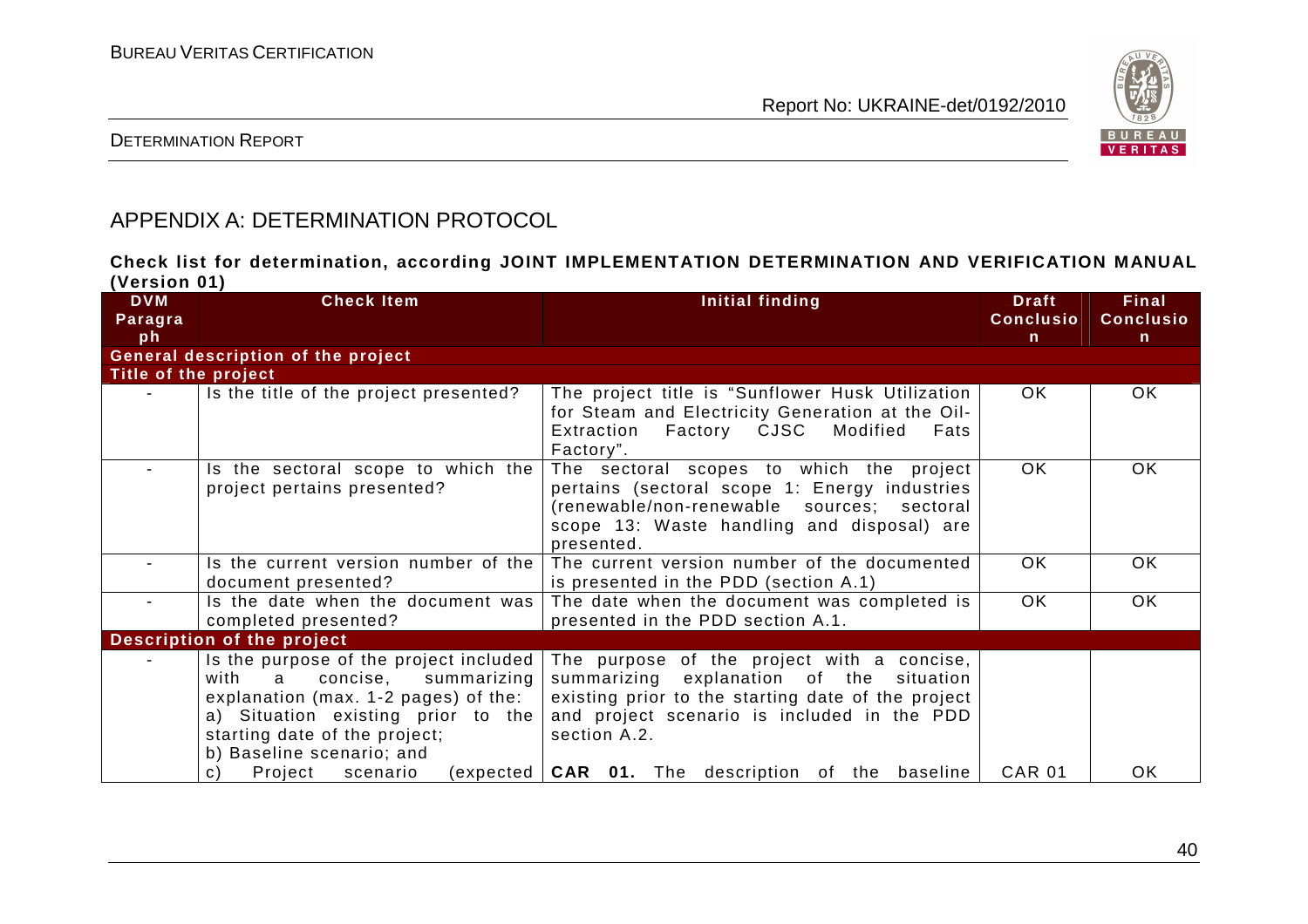



| <b>DVM</b><br>Paragra<br>ph | <b>Check Item</b>                                                                      | Initial finding                                                                                                                                                                                                                                                                                                                                                    | <b>Draft</b><br><b>Conclusio</b><br>$\mathsf{n}$ | Final<br><b>Conclusio</b><br>n |
|-----------------------------|----------------------------------------------------------------------------------------|--------------------------------------------------------------------------------------------------------------------------------------------------------------------------------------------------------------------------------------------------------------------------------------------------------------------------------------------------------------------|--------------------------------------------------|--------------------------------|
|                             | including<br>technical<br>outcome,<br>a<br>description)?                               | scenario must be added to the section A.2. of<br>the PDD as per Guidelines for users of the JI<br>SSC PDD form and the F-JI-SSC-Bundle,<br>version 04.                                                                                                                                                                                                             |                                                  |                                |
|                             |                                                                                        | CL 01. Some inconsistency was revealed in the<br>PDD. It is stated in the section A.2 that "PrJSC<br>Modified Fats Plant (MFP) was commissioned in<br>2005". However, this statement contradicts the<br>information below: 'Two existing natural gas<br>boilers are the type of THS-50 working since<br>Dec 2001". Please, provide corresponding<br>clarification. | <b>OK</b>                                        | OK.                            |
|                             | Is the history of the project (incl. its<br>JI component) briefly summarized?          | The history of the project is briefly summarized.<br>CL 02. Please, provide any evidence that the<br>carbon revenue has been pre-considered as an<br>additional profit to make the project activity<br>attractive in finance perspective.                                                                                                                          | <b>CL 02</b>                                     | OK.                            |
|                             | <b>Project participants</b>                                                            |                                                                                                                                                                                                                                                                                                                                                                    |                                                  |                                |
|                             | participants<br>Are<br>project<br>and<br>Party(ies) involved in the project<br>listed? | Yes. The information is included in the PDD<br>section A.3.                                                                                                                                                                                                                                                                                                        | OK.                                              | <b>OK</b>                      |
|                             | Is the data of the project participants<br>presented in tabular format?                | The data concerned the project participants is<br>presented in the tabular format.                                                                                                                                                                                                                                                                                 | OK.                                              | <b>OK</b>                      |
|                             | Is contact information provided in<br>Annex 1 of the PDD?                              | CAR 02. Please, prepare the Annex 1 of the<br>PDD in accordance with Joint implementation<br>project design document form for small-scale<br>projects, version 01.1 (all obligatory rows must<br>be presented in the table).                                                                                                                                       | <b>CAR 02</b>                                    | OK.                            |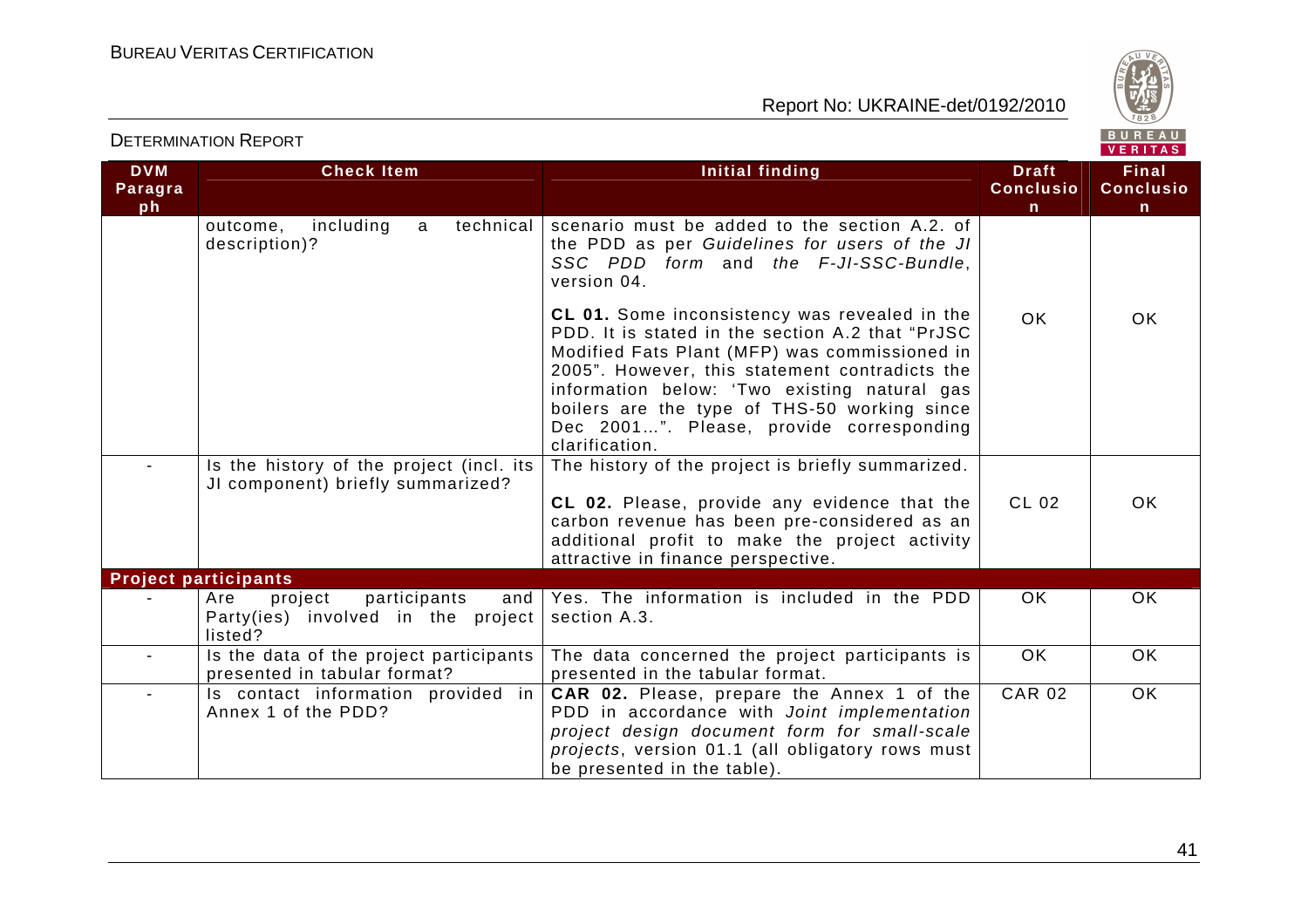

| <b>DVM</b><br>Paragra<br>ph | <b>Check Item</b>                                                                                                                                                                                                                    | Initial finding                                                                                                                                                                                                                                                                          | <b>Draft</b><br><b>Conclusio</b><br>n | Final<br><b>Conclusio</b><br>$\mathsf{n}$ |
|-----------------------------|--------------------------------------------------------------------------------------------------------------------------------------------------------------------------------------------------------------------------------------|------------------------------------------------------------------------------------------------------------------------------------------------------------------------------------------------------------------------------------------------------------------------------------------|---------------------------------------|-------------------------------------------|
|                             |                                                                                                                                                                                                                                      | CAR 47. Please, provide contact data of Mr.<br>Davydov.                                                                                                                                                                                                                                  | <b>CAR 47</b>                         | <b>OK</b>                                 |
|                             | Is it indicated, if it is the case, if the<br>Party involved is a host Party?                                                                                                                                                        | Ukraine is a host Party. See section A.3 of the<br>PDD.                                                                                                                                                                                                                                  | OK.                                   | OK                                        |
|                             | <b>Technical description of the project</b>                                                                                                                                                                                          |                                                                                                                                                                                                                                                                                          |                                       |                                           |
|                             | Location of the project                                                                                                                                                                                                              |                                                                                                                                                                                                                                                                                          |                                       |                                           |
| $\sim$                      | Host Party(ies)                                                                                                                                                                                                                      | Ukraine is a host Party.                                                                                                                                                                                                                                                                 | <b>OK</b>                             | OK                                        |
| $\blacksquare$              | Region/State/Province etc.                                                                                                                                                                                                           | Kirovohrad Oblast.                                                                                                                                                                                                                                                                       | <b>OK</b>                             | <b>OK</b>                                 |
| $\sim$                      | City/Town/Community etc.                                                                                                                                                                                                             | Kirovohrad.                                                                                                                                                                                                                                                                              | $\overline{OK}$                       | $\overline{OK}$                           |
|                             | Detail of the physical<br>location,<br>including information allowing the<br>unique identification of the project.<br>(This section should not exceed one<br>page)                                                                   | The project activity is located at PrJSC<br>Modified Fats Factory which is situated at 14<br>Promyslovyy avenue in the western part of<br>Kirovohrad City. The project is located in the<br>industrial part of Kirovohrad.                                                               | $\overline{OK}$                       | $\overline{OK}$                           |
|                             |                                                                                                                                                                                                                                      | Coordinates: 48 31'02" N, 32 11'40" E.                                                                                                                                                                                                                                                   |                                       |                                           |
|                             |                                                                                                                                                                                                                                      | Technologies to be employed, or measures, operations or actions to be implemented by the project                                                                                                                                                                                         |                                       |                                           |
|                             | Are the technology(ies)<br>to<br>be<br>employed, or measures, operations<br>or actions to be implemented by the<br>including<br>all<br>relevant<br>project,<br>technical<br>data<br>and<br>the<br>implementation schedule described? | <b>CAR</b> 03. The information concerning the<br>implementation schedule for the measures to be<br>implemented is missing in the section A.4.3.<br>Please, add the appropriate information as per<br>Guidelines for users of the JI SSC PDD form<br>and the F-JI-SSC-Bundle, version 04. | <b>CAR 03</b>                         | $\overline{OK}$                           |
|                             |                                                                                                                                                                                                                                      | Brief explanation of how the anthropogenic emissions of greenhouse gases by sources are to be reduced by the                                                                                                                                                                             |                                       |                                           |
|                             |                                                                                                                                                                                                                                      | proposed JI project, including why the emission reductions would not occur in the absence of the proposed project,                                                                                                                                                                       |                                       |                                           |
|                             | taking into account national and/or sectoral policies and circumstances                                                                                                                                                              |                                                                                                                                                                                                                                                                                          |                                       |                                           |
|                             | emission reductions are to be                                                                                                                                                                                                        | Is it stated how anthropogenic $GHG \mid In$ the PDD section A.4.4 there is brief<br>explanation of how the anthropogenic emissions<br>achieved? (This section should not of greenhouse gases by sources are to be                                                                       |                                       |                                           |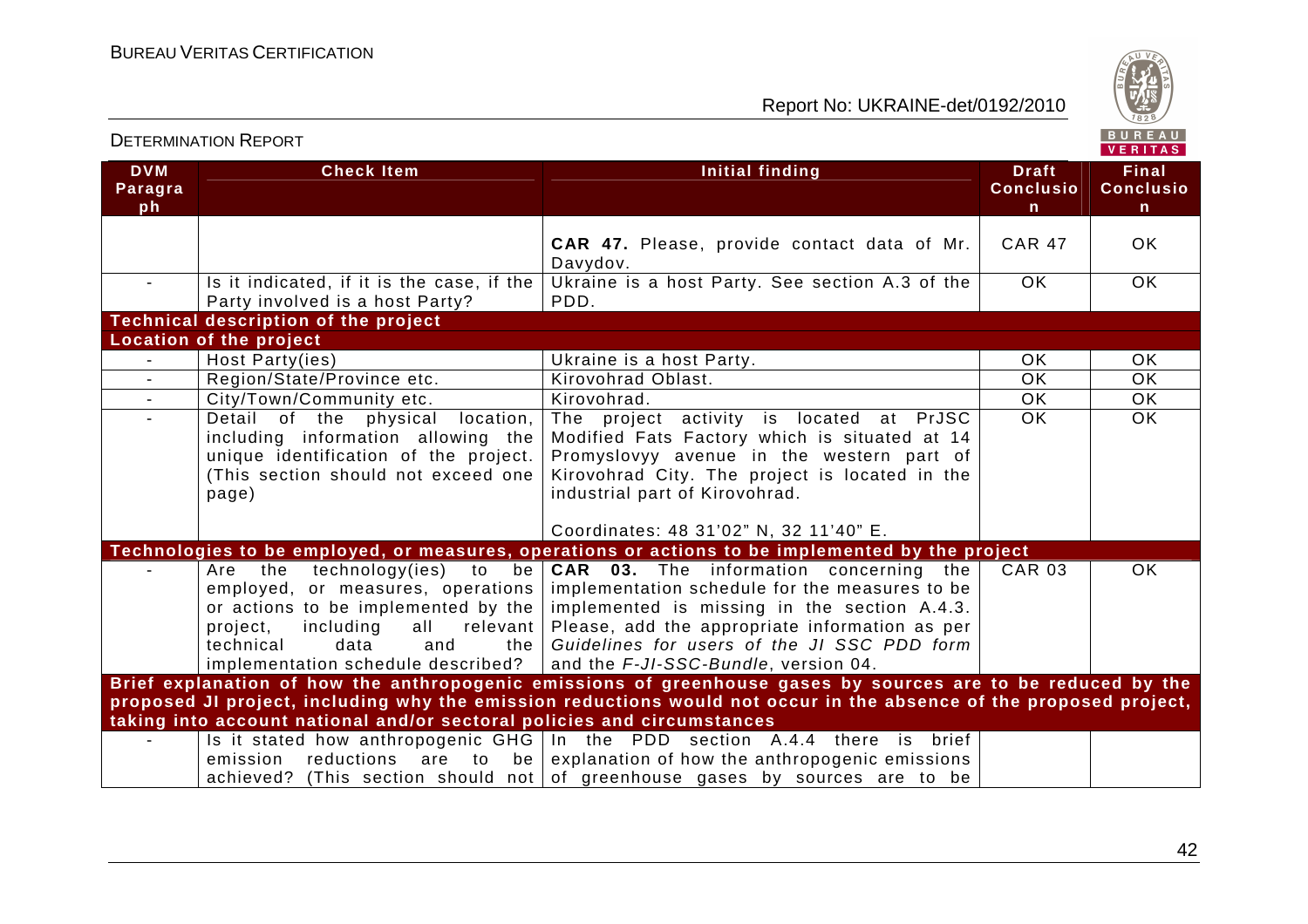

| <b>DETERMINATION REPORT</b> |                                                                                                         |                                                                                                                                                                                                                                                                                                                                            | BUREAU<br><b>VERITAS</b>                         |                                       |
|-----------------------------|---------------------------------------------------------------------------------------------------------|--------------------------------------------------------------------------------------------------------------------------------------------------------------------------------------------------------------------------------------------------------------------------------------------------------------------------------------------|--------------------------------------------------|---------------------------------------|
| <b>DVM</b><br>Paragra<br>ph | <b>Check Item</b>                                                                                       | Initial finding                                                                                                                                                                                                                                                                                                                            | <b>Draft</b><br><b>Conclusio</b><br>$\mathsf{n}$ | <b>Final</b><br><b>Conclusio</b><br>n |
|                             | exceed one page)                                                                                        | reduced by the proposed small-scale project,<br>including why the emission reductions would<br>not occur in the absence of the proposed small-<br>scale project, taking into account national and /<br>sectoral policies and circumstances.                                                                                                |                                                  |                                       |
|                             |                                                                                                         | <b>CAR 04.</b> The reference to the Section C is<br>indicated in the section A.4.4 of the PDD: "More<br>details are indicated in Section C". However,<br>the respective information is absent in the<br>Section C. Please, clarify or provide more<br>accurate reference.                                                                  | <b>CAR 04</b>                                    | OK.                                   |
|                             | Is it provided the estimation of<br>emission<br>reductions<br>the<br>over<br>crediting period?          | The estimation of emission reductions over the<br>crediting period is presented in the section<br>A.4.4.1 of the PDD.                                                                                                                                                                                                                      | <b>OK</b>                                        | OK.                                   |
| $\blacksquare$              | Is it provided the estimated annual<br>reduction for the chosen credit<br>period in tCO <sub>2</sub> e? | CAR 05. Please, supplement the section<br>A.4.4.1 with the Table containing estimates of<br>total as well as annual emission reductions as<br>specified in the Guidelines for users of the JI<br>SSC PDD form and the F-JI-SSC-Bundle,<br>version 04. Please, pay attention to using of<br>correct tabular format to prepare this section. | <b>CAR 05</b>                                    | OK                                    |
| $\blacksquare$              | Are the data from questions above<br>presented in tabular format?                                       | The data on the estimation of emission<br>reduction are presented in tabular format.<br>See CAR 05.                                                                                                                                                                                                                                        | See CAR<br>05                                    | <b>OK</b>                             |
|                             | Estimated amount of emission reductions over the crediting period                                       |                                                                                                                                                                                                                                                                                                                                            |                                                  |                                       |
|                             | Is the length of the crediting period<br>Indicated?                                                     | CAR 26. Please, state the length of the<br>crediting period in years and months as per JI<br>SSC PDD form and the F-JI-SSC-Bundle,                                                                                                                                                                                                         | <b>CAR 26</b>                                    | OK.                                   |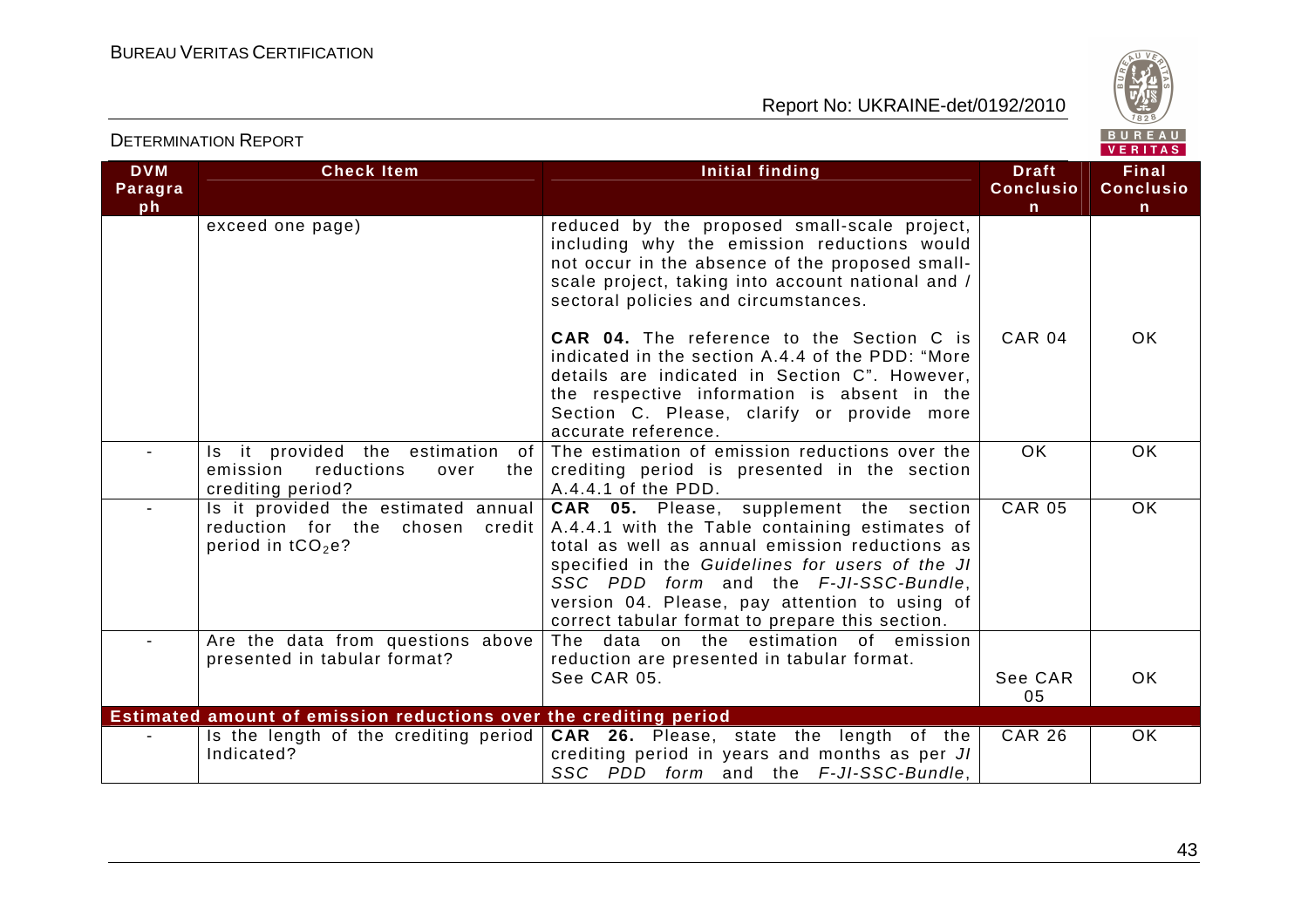

| <b>DVM</b><br>Paragra<br>ph | <b>Check Item</b>                                                                                                                                                                                                                          | Initial finding                                                                                                                                                                                                                          | <b>Draft</b><br><b>Conclusio</b><br>n. | Final<br><b>Conclusio</b><br>$\mathsf{n}$ |
|-----------------------------|--------------------------------------------------------------------------------------------------------------------------------------------------------------------------------------------------------------------------------------------|------------------------------------------------------------------------------------------------------------------------------------------------------------------------------------------------------------------------------------------|----------------------------------------|-------------------------------------------|
|                             |                                                                                                                                                                                                                                            | version 04.                                                                                                                                                                                                                              |                                        |                                           |
|                             |                                                                                                                                                                                                                                            | See section C.3 of the PDD.                                                                                                                                                                                                              |                                        |                                           |
| $\blacksquare$              | Are estimates of total as well as<br>annual and average annual emission  <br>CO <sub>2</sub><br>reductions<br>in tonnes<br>of<br>equivalent provided?                                                                                      | Estimates of total as well as annual<br>and<br>average annual emission<br>reductions<br>are<br>provided in tonnes of CO <sub>2</sub> equivalent.                                                                                         | <b>OK</b>                              | OK                                        |
|                             | <b>Project approvals by Parties</b>                                                                                                                                                                                                        |                                                                                                                                                                                                                                          |                                        |                                           |
| 19                          | Have the DFPs of all Parties listed<br>as "Parties involved" in the PDD<br>provided written project approvals?                                                                                                                             | <b>CAR 06.</b> The project has no approval of the<br>host Party and the sponsor Parties. Please<br>provide Letters of Approval.                                                                                                          | <b>CAR 06</b>                          | <b>CAR 06</b><br>remains<br>open.         |
| $\overline{19}$             | Does the PDD identify at least the<br>host Party as a "Party involved"?                                                                                                                                                                    | Yes. See section A.3 of the PDD.                                                                                                                                                                                                         | <b>OK</b>                              | OK                                        |
| 19                          | Has the DFP of the host Party issued<br>a written project approval?                                                                                                                                                                        | See CAR 06 of this table.                                                                                                                                                                                                                | See CAR<br>06                          | Pending                                   |
| $\overline{20}$             | Are all the written project approvals<br>by Parties involved unconditional?                                                                                                                                                                | All the written project approvals by Parties<br>involved are unconditional.                                                                                                                                                              | $\overline{OK}$                        | $\overline{OK}$                           |
|                             | Authorization of project participants by Parties involved                                                                                                                                                                                  |                                                                                                                                                                                                                                          |                                        |                                           |
| $\overline{21}$             | Is each of the legal entities listed as  <br>project participants in the PDD<br>authorized by a Party involved, which<br>is also listed in the PDD, through:<br>- A written project approval by a<br>Party involved, explicitly indicating | legal entities listed as<br>Each of<br>project<br>participants in the PDD will be authorized by a<br>Party involved through a written<br>project<br>approval by a Party involved, explicitly<br>indicating the name of the legal entity. | See CAR                                | Pending                                   |
|                             | the name of the legal entity? or<br>Any other form of<br>project                                                                                                                                                                           | See CAR 06.                                                                                                                                                                                                                              | 06                                     |                                           |
|                             | participant authorization in writing,<br>explicitly indicating the name of the<br>legal entity?                                                                                                                                            | <b>CAR 24.</b> Please, indicate if the person/entity<br>mentioned in the section B.4. of the PDD is also<br>a project participant listed in annex 1 as per<br>Guidelines for users of the JI SSC PDD form                                | <b>CAR 24</b>                          | OK.                                       |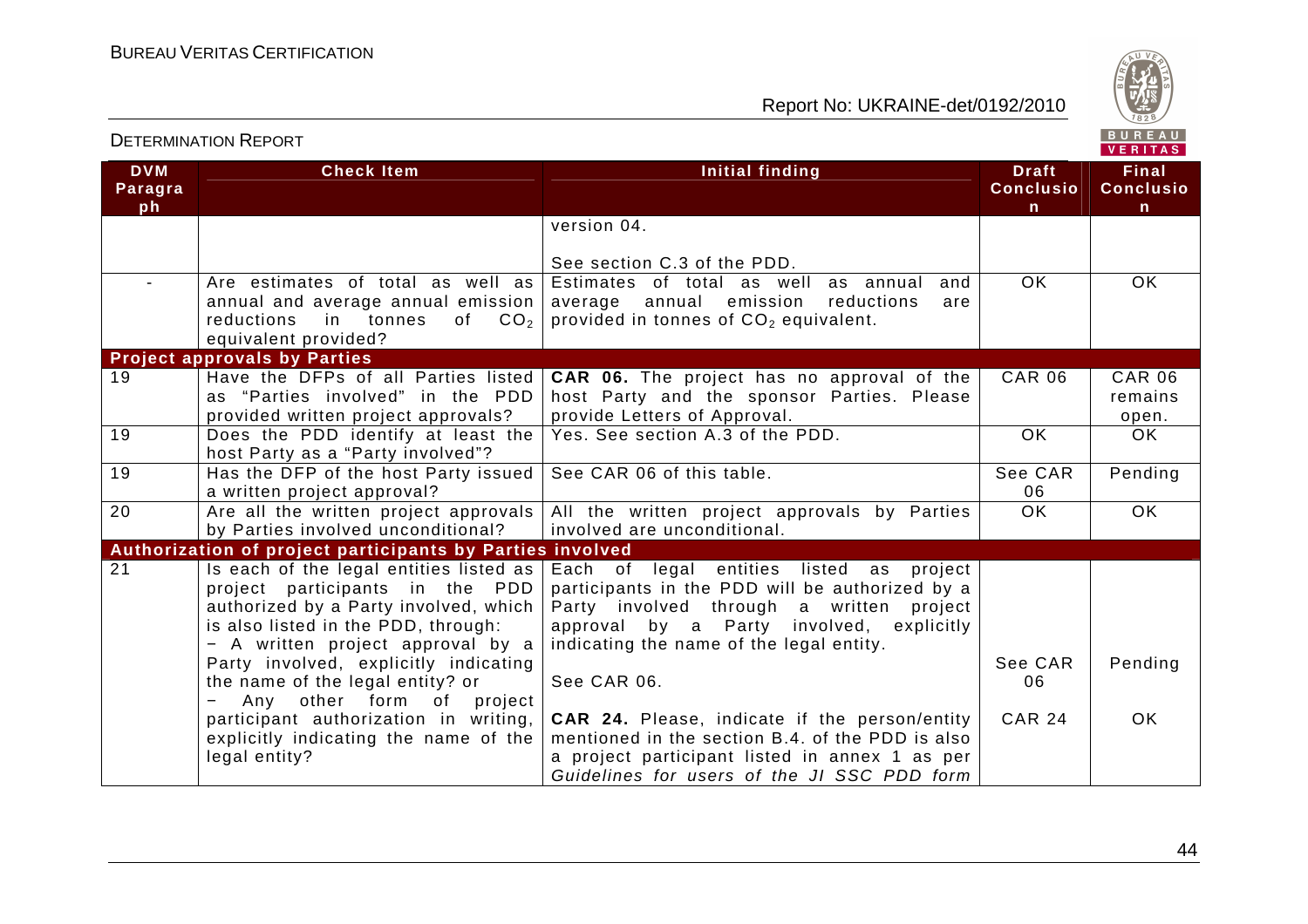Report No: UKRAINE-det/0192/2010



|                             |                                                                                                                                                                                    |                                                                                                                                                                                                                                                                                                                                                                                                                                                                                                                                                                                   |                                                  | . <i>.</i>                                       |
|-----------------------------|------------------------------------------------------------------------------------------------------------------------------------------------------------------------------------|-----------------------------------------------------------------------------------------------------------------------------------------------------------------------------------------------------------------------------------------------------------------------------------------------------------------------------------------------------------------------------------------------------------------------------------------------------------------------------------------------------------------------------------------------------------------------------------|--------------------------------------------------|--------------------------------------------------|
| <b>DVM</b><br>Paragra<br>ph | <b>Check Item</b>                                                                                                                                                                  | Initial finding                                                                                                                                                                                                                                                                                                                                                                                                                                                                                                                                                                   | <b>Draft</b><br><b>Conclusio</b><br>$\mathsf{n}$ | <b>Final</b><br><b>Conclusio</b><br>$\mathsf{n}$ |
|                             |                                                                                                                                                                                    | and the F-JI-SSC-Bundle, version 04.                                                                                                                                                                                                                                                                                                                                                                                                                                                                                                                                              |                                                  |                                                  |
| <b>Baseline setting</b>     |                                                                                                                                                                                    |                                                                                                                                                                                                                                                                                                                                                                                                                                                                                                                                                                                   |                                                  |                                                  |
| 22                          | Does the PDD explicitly indicate<br>which of the following approaches is<br>used for identifying the baseline?<br>- JI specific approach<br>- Approved CDM methodology<br>approach | The PDD explicitly indicates that JI specific<br>approach (based on elements of ACM0006) is<br>used for identifying the baseline.<br>CAR 07. The use of the most recent valid<br>version of approved CDM baseline<br>and<br>monitoring methodology is encouraged as per<br>the Guidelines for users of the JI SSC PDD<br>form and the F-JI-SSC-Bundle, version 04 (in<br>the case if elements or combinations of<br>approved CDM baseline<br>and<br>monitoring<br>methodologies are applied). Please, provide in<br>the PDD an accurate reference to the CDM<br>methodology used. | <b>CAR 07</b>                                    | OK                                               |
|                             |                                                                                                                                                                                    | CL 04. Two different CDM methodologies were<br>mentioned in the section B.1. to identify the<br>baseline: ACM0006 and ACM0012. Please,<br>clarify.                                                                                                                                                                                                                                                                                                                                                                                                                                | <b>CL 04</b>                                     | <b>OK</b>                                        |
|                             | JI specific approach only                                                                                                                                                          |                                                                                                                                                                                                                                                                                                                                                                                                                                                                                                                                                                                   |                                                  |                                                  |
| 23                          | Does the PDD provide a detailed<br>theoretical description in a complete<br>and transparent manner?                                                                                | The PDD provides a theoretical description in a<br>complete and transparent manner.<br>CAR 41. Annex B is referred to in the PDD                                                                                                                                                                                                                                                                                                                                                                                                                                                  | <b>CAR 41</b>                                    | OK                                               |
|                             |                                                                                                                                                                                    | (page 42). However, there is no such Annex in<br>the PDD. Please, correct.                                                                                                                                                                                                                                                                                                                                                                                                                                                                                                        |                                                  |                                                  |
| 23                          | Does the PDD provide justification<br>that the baseline is established:                                                                                                            | CAR 46. Please provide a detailed theoretical<br>description of the baseline in a complete and                                                                                                                                                                                                                                                                                                                                                                                                                                                                                    | <b>CAR 46</b>                                    | OK                                               |

45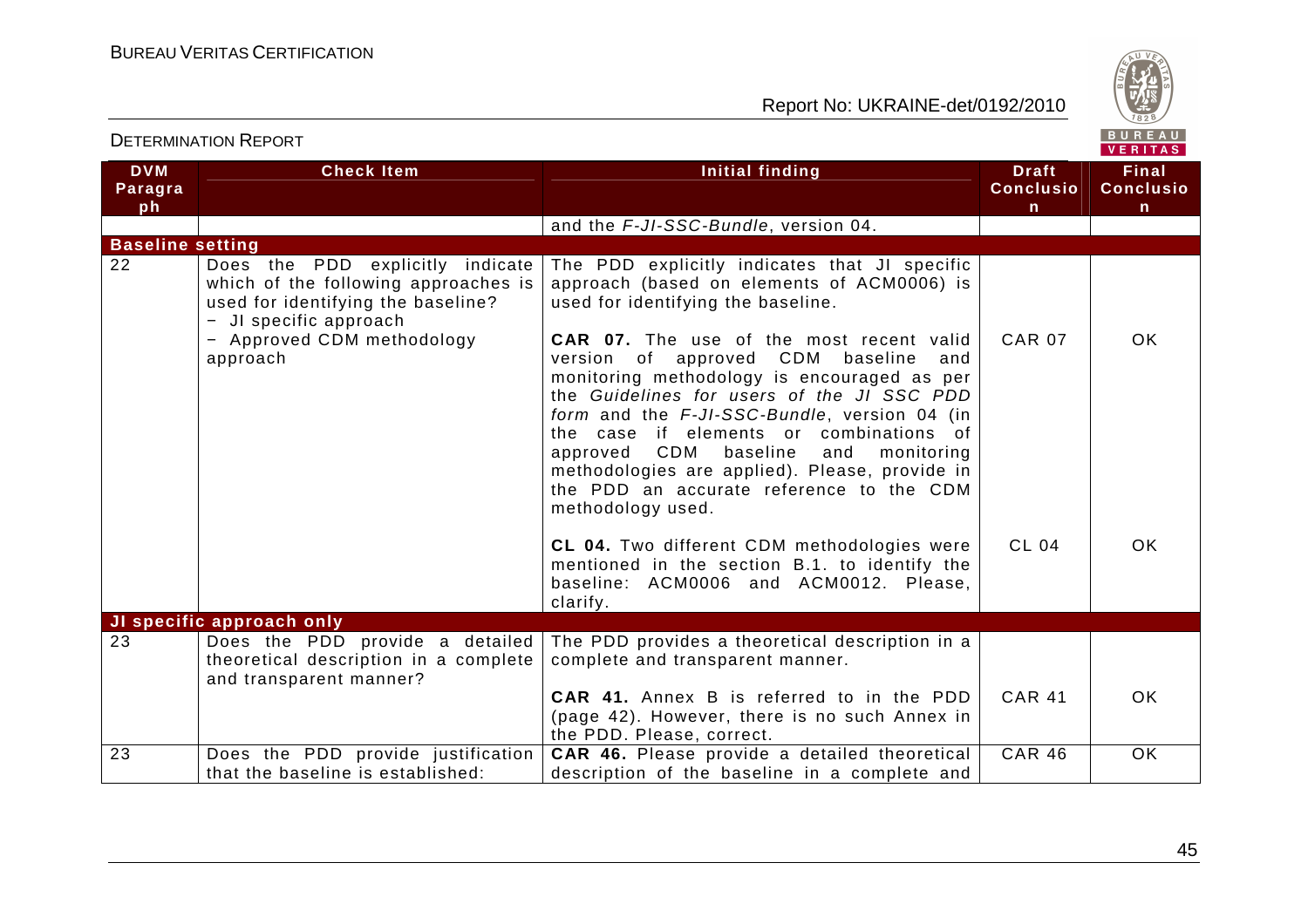



#### DETERMINATION REPORTVERITAS **DVM Check Item Initial finding Check Item Initial finding Theory of The Draft Final Paragra Conclusio Conclusioph nn** (a) By listing and describing |transparent manner. This is the requirement of plausible future scenarios on the Guidelines for Users of JI PDD Form for SSC basis of conservative assumptions projects. and selecting the most plausible one? **CAR 12.** The explanation of the parameter CAR 12 OK (b) Taking into account relevant  $\mid$  EF $_{\sf FF,y,y}$  indicated in formula (2) of the PDD is national and/or sectoral policies and missing. Please, provide appropriate circumstance? description in the section B. − Are key factors that affect a **CAR 13.** Please, provide the interpretation of CAR 13 OK baseline taken into account? (c) In a transparent manner with the abbreviation "SWDS" in the PDD. regard to the choice of approaches, **CAR 14.** Two different parameters assumptions, methodologies, CAR 14 OK parameters, date sources and key ("Conservativeness factor" and "Fraction of factors? methane captured at the SWDS and flared, (d) Taking into account of combusted or used in another manner") are uncertainties and using conservative denoted with the same symbol "f" in the PDD assumptions? and Excel file. Please, correct. (e) In such a way that ERUs cannot be earned for decreases in activity **CL 05.** A number of alternatives were CL 05 OK levels outside the project or due to considered to establish baseline. However, H3 force majeure? alternative ("The continuation of heat supplied (f) By drawing on the list of standard  $|$  from existing natural gas boilers. The existing variables contained in appendix B to boilers would operate at the same conditions as "Guidance on criteria for baseline those observed in the most recent period.") setting and monitoring", as apparently is not realistic and credible one, as appropriate? the capacity of the existing boilers is not enough to supply the needed amount of heat to MFP and OEP. Please, clarify.

46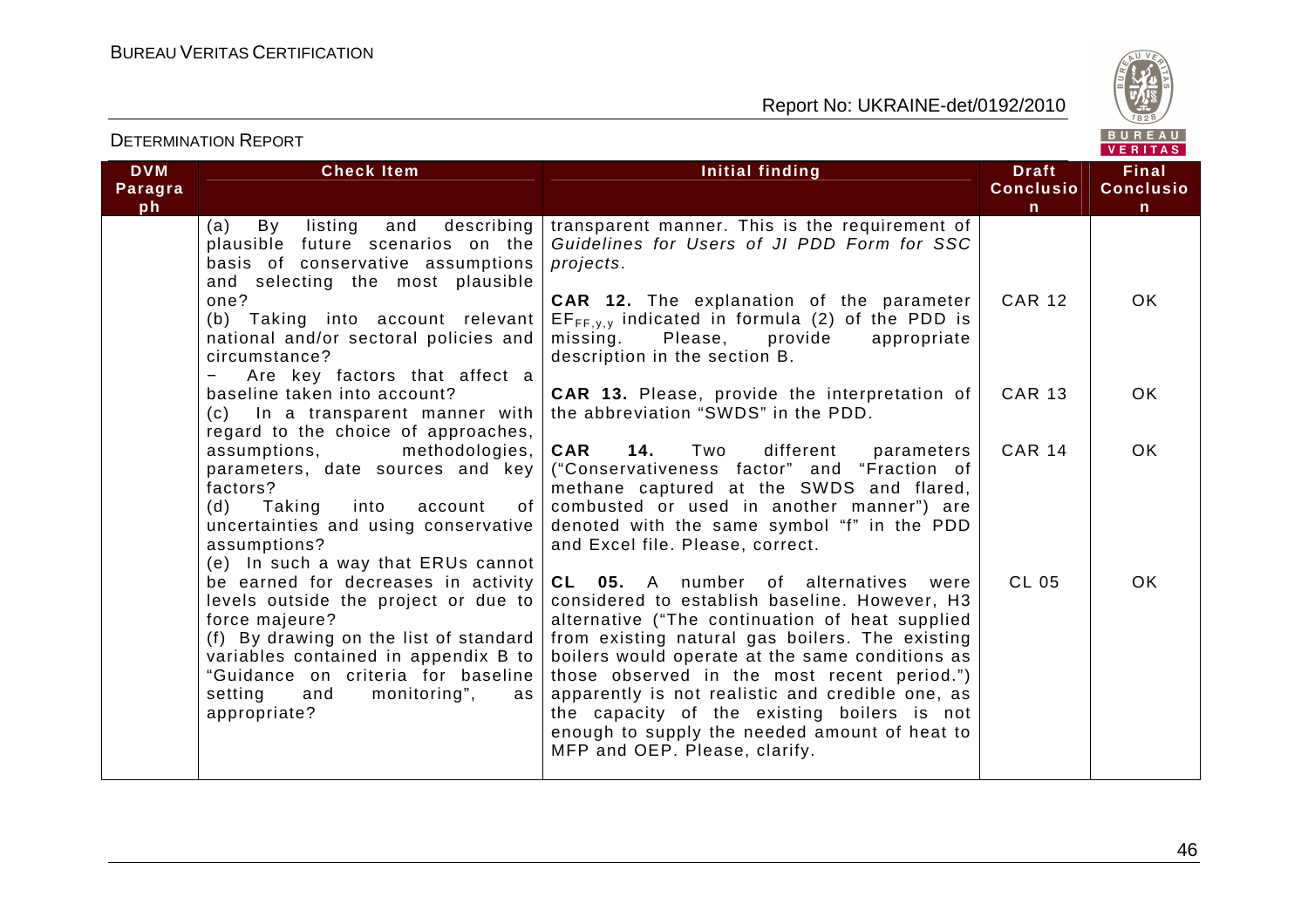

| <b>DVM</b> | <b>Check Item</b> | Initial finding                                                                                                                                                                                                                                                                                                                                                                         | <b>Draft</b>     | <b>Final</b>     |
|------------|-------------------|-----------------------------------------------------------------------------------------------------------------------------------------------------------------------------------------------------------------------------------------------------------------------------------------------------------------------------------------------------------------------------------------|------------------|------------------|
| Paragra    |                   |                                                                                                                                                                                                                                                                                                                                                                                         | <b>Conclusio</b> | <b>Conclusio</b> |
| ph         |                   |                                                                                                                                                                                                                                                                                                                                                                                         | n                | $\mathsf{n}$     |
|            |                   | CAR 15. IPCC 2006 Guidelines for National<br>Greenhouse Gas Inventories was used to<br>determine $CO2$ emission factor for fuel. The<br>source mentioned is irrelevant as the document<br>is not approved in Ukraine yet. Please, use the<br>data form IPCC 1996 Guidelines for National<br>Greenhouse Gas Inventories and take it into<br>consideration for ERUs calculations.         | <b>CAR 15</b>    | $\overline{OK}$  |
|            |                   | <b>CAR 17.</b> Two different symbols ( $\Phi$ and $\varphi$ ) are<br>used to denote "Model correction factor to<br>account for model uncertainties". Please,<br>correct.                                                                                                                                                                                                                | <b>CAR 17</b>    | OK.              |
|            |                   | <b>CAR 18.</b> Please, provide the justification of the<br>choice of data for the parameters "Model<br>correction factor to account for<br>model<br>uncertainties" and "Fraction of degradable<br>organic carbon that can decompose" or provide<br>clear and accurate reference.                                                                                                        | <b>CAR 18</b>    | <b>OK</b>        |
|            |                   | <b>CAR 19.</b> It is stated in section B of the PDD<br>that the value of Methane correction factor<br>equals to 1 can be applied because the solid<br>disposal sites identified<br>waste<br>the t<br>as<br>"anaerobic managed solid waste disposal sites".<br>At the same time, landfill site "is ranked as<br>"unmanaged solid waste disposal site" (see<br>Annex 2). Please, correct. | <b>CAR 19</b>    | OK.              |

DETERMINATION REPORT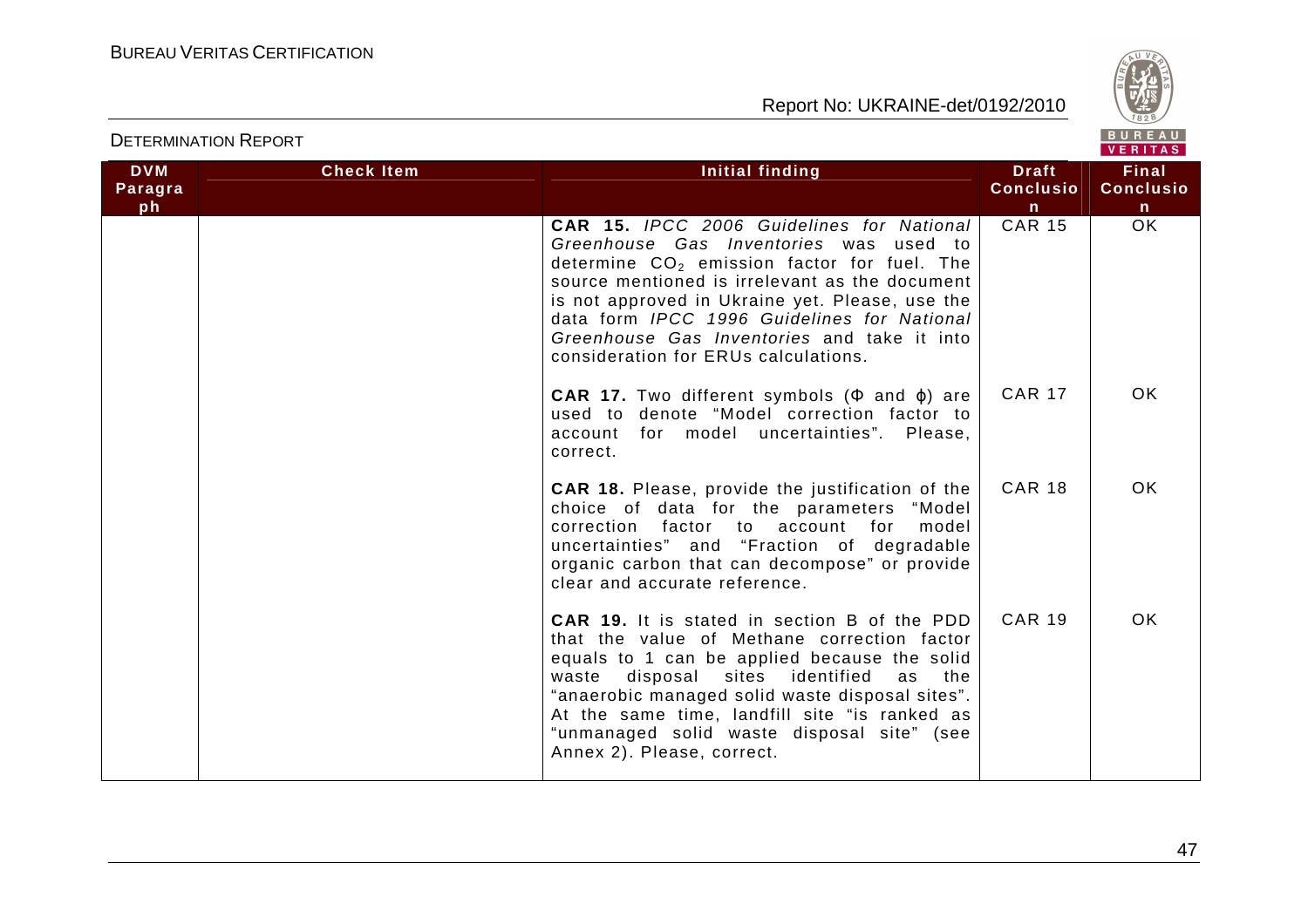

|            |                   |                                                                                                                                                                                                                                                                                                                                                         |                  | VERITAS          |
|------------|-------------------|---------------------------------------------------------------------------------------------------------------------------------------------------------------------------------------------------------------------------------------------------------------------------------------------------------------------------------------------------------|------------------|------------------|
| <b>DVM</b> | <b>Check Item</b> | <b>Initial finding</b>                                                                                                                                                                                                                                                                                                                                  | <b>Draft</b>     | <b>Final</b>     |
| Paragra    |                   |                                                                                                                                                                                                                                                                                                                                                         | <b>Conclusio</b> | <b>Conclusio</b> |
| ph         |                   |                                                                                                                                                                                                                                                                                                                                                         | $\mathsf{n}$     | $\mathsf{n}$     |
|            |                   | <b>CAR 20.</b> The default value 20 for husk is<br>applied for fraction of degradable organic<br>carbon in the waste type j. Please, provide<br>clear and accurate reference and indicate if this<br>value was used for wet or dry waste.                                                                                                               | <b>CAR 20</b>    | $\overline{OK}$  |
|            |                   | <b>CAR 21.</b> The justification of the default value<br>0.2 for decay rate for the waste type $j$ is absent<br>in the Annex 2 (referred to in the PDD, section<br>B.1). Please, provide appropriate justification<br>and traceable reference.                                                                                                          | <b>CAR 21</b>    | OK.              |
|            |                   | <b>CAR 22.</b> PDD states that ex-ante value=0 is<br>used for the parameter "Fraction of methane in<br>the SWDS gas". However, the value 0.5 is used<br>in the Excel file. Please, provide appropriate<br>clarification.                                                                                                                                | <b>CAR 22</b>    | OK.              |
|            |                   | <b>CAR 23.</b> Two key parameters used to establish<br>the baseline are not included in the tabular<br>form in the section B.1: $E_f$ - Baseline indicator<br>of the natural gas consumption of per tone of<br>steam; FF <sub>BL, HG, y,f</sub> - Baseline fossil fuel demand<br>for process heat in year y. Please, make<br>corresponding corrections. | <b>CAR 23</b>    | <b>OK</b>        |
|            |                   | CL 06. Please, clarify how $CO2$ emissions from<br>surplus biomass can potentially lead to changes<br>of carbon pools in the LULUCF sector (please,<br>see section B.3. of the PDD).                                                                                                                                                                    | CL 06            | OK.              |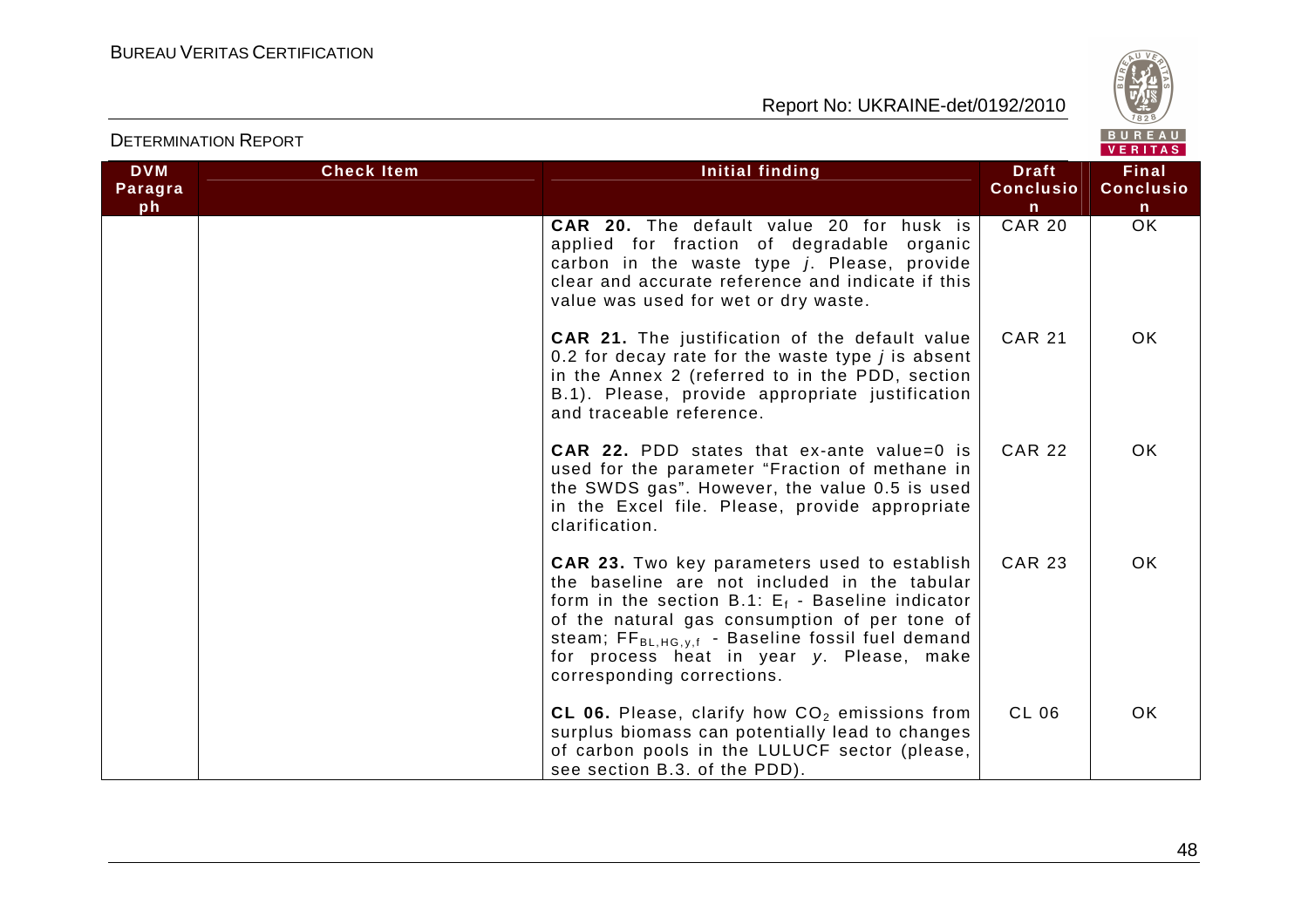

| <b>DVM</b><br>Paragra<br>ph | <b>Check Item</b>                                                                                                    | <b>Initial finding</b>                                                                                                                                                                                                                                                                                                                                                      | <b>Draft</b><br><b>Conclusio</b> | <b>Final</b><br><b>Conclusio</b> |
|-----------------------------|----------------------------------------------------------------------------------------------------------------------|-----------------------------------------------------------------------------------------------------------------------------------------------------------------------------------------------------------------------------------------------------------------------------------------------------------------------------------------------------------------------------|----------------------------------|----------------------------------|
|                             |                                                                                                                      |                                                                                                                                                                                                                                                                                                                                                                             | $\mathsf{n}$                     | $\mathsf{n}$                     |
|                             |                                                                                                                      | CAR 16. Please, provide the justification of the<br>choice of data for NCVi, y parameter applied.<br>Please, clarify if the value 8000 kcal/nm3<br>("Inter-sectoral values for heat boilers in<br>Ukraine" approved by the State Committee on<br>Energy Saving, Order #46 dated 07/05/2001)<br>can be applicable for the baseline period<br>2008-2010.                      | <b>CAR 16</b>                    | OK.                              |
| 24                          | If selected elements or combinations<br>of approved CDM methodologies or                                             | See section B.1 of the PDD.                                                                                                                                                                                                                                                                                                                                                 | See CAR                          | <b>OK</b>                        |
|                             | methodological tools for baseline                                                                                    | See CAR 07 of this table.                                                                                                                                                                                                                                                                                                                                                   | 07                               |                                  |
|                             | setting are used, are the selected<br>elements or combinations together<br>with the elements supplementary           | See CL 04 of this table.                                                                                                                                                                                                                                                                                                                                                    | See CL 04                        | <b>OK</b>                        |
|                             | developed by the project participants<br>in line with 23 above?                                                      | <b>CAR 30.</b> Table 4 of ACM0006 methodology is<br>referred to in the Section D.2 for CH <sub>4</sub> emission<br>factor for the combustion of biomass residues<br>in the project activity. Please, note that this<br>source does not contain CH <sub>4</sub> emission factor for<br>husk. Please, correct and provide appropriate<br>justification for the value applied. | <b>CAR 30</b>                    | <b>OK</b>                        |
| 25                          | If a multi-project emission factor is<br><b>PDD</b><br>does<br>the<br>provide<br>used,<br>appropriate justification? | See the PDD section B.1.                                                                                                                                                                                                                                                                                                                                                    | OK.                              | OK.                              |
|                             | Approved CDM methodology approach only                                                                               |                                                                                                                                                                                                                                                                                                                                                                             |                                  |                                  |
| 26(a)                       | Does the PDD provide the title,<br>reference number and version of the<br>approved CDM methodology used?             | N/A                                                                                                                                                                                                                                                                                                                                                                         | N/A                              | N/A                              |
| 26(a)                       | Is the approved CDM methodology                                                                                      | N/A                                                                                                                                                                                                                                                                                                                                                                         | N/A                              | N/A                              |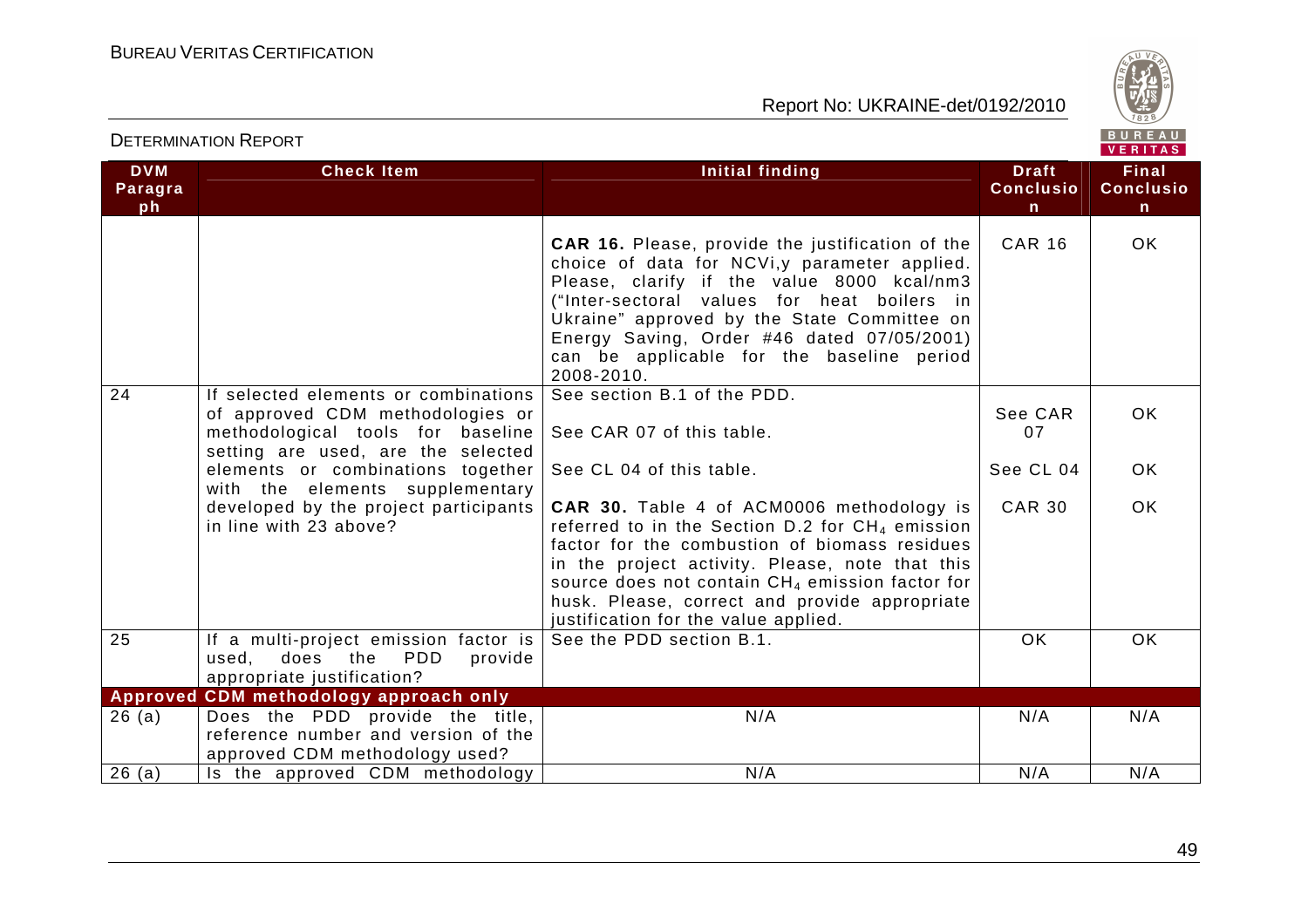

| <b>DETERMINATION REPORT</b> |                                                                                                                                                                                                                                                                                                                                                                                                      | BUREAU<br>VERITAS                                                                                                                                                                                                                                                                                                                                                                                                                                                                                                                                   |                                                  |                                           |
|-----------------------------|------------------------------------------------------------------------------------------------------------------------------------------------------------------------------------------------------------------------------------------------------------------------------------------------------------------------------------------------------------------------------------------------------|-----------------------------------------------------------------------------------------------------------------------------------------------------------------------------------------------------------------------------------------------------------------------------------------------------------------------------------------------------------------------------------------------------------------------------------------------------------------------------------------------------------------------------------------------------|--------------------------------------------------|-------------------------------------------|
| <b>DVM</b><br>Paragra<br>ph | <b>Check Item</b>                                                                                                                                                                                                                                                                                                                                                                                    | <b>Initial finding</b>                                                                                                                                                                                                                                                                                                                                                                                                                                                                                                                              | <b>Draft</b><br><b>Conclusio</b><br>$\mathsf{n}$ | Final<br><b>Conclusio</b><br>$\mathsf{n}$ |
|                             | the most recent valid version when<br>the PDD is submitted for publication?<br>If not, is the methodology still within<br>the<br>grace<br>period<br>(was<br>the<br>methodology revised to a newer<br>version in the past two months)?                                                                                                                                                                |                                                                                                                                                                                                                                                                                                                                                                                                                                                                                                                                                     |                                                  |                                           |
| 26(b)                       | Does the PDD provide a description<br>of<br>why<br>the<br>approved<br><b>CDM</b><br>methodology is applicable to the<br>project?                                                                                                                                                                                                                                                                     | N/A                                                                                                                                                                                                                                                                                                                                                                                                                                                                                                                                                 | N/A                                              | N/A                                       |
| 26(c)                       | Are all explanations, descriptions<br>and analyses pertaining to the<br>baseline in the PDD made in<br>accordance with the referenced<br>approved CDM methodology?                                                                                                                                                                                                                                   | N/A                                                                                                                                                                                                                                                                                                                                                                                                                                                                                                                                                 | N/A                                              | N/A                                       |
| 26(d)                       | identified<br>baseline<br>$\mathsf{ls}$<br>the<br>appropriately as a result?                                                                                                                                                                                                                                                                                                                         | N/A                                                                                                                                                                                                                                                                                                                                                                                                                                                                                                                                                 | N/A                                              | N/A                                       |
| Additionality               | JI specific approach only                                                                                                                                                                                                                                                                                                                                                                            |                                                                                                                                                                                                                                                                                                                                                                                                                                                                                                                                                     |                                                  |                                           |
| 28                          | following<br>approaches<br>for<br>demonstrating additionality is used?<br>Provision of traceable and<br>(a)<br>transparent information showing the<br>baseline was identified on the basis<br>of conservative assumptions, that the<br>project scenario is not part of the<br>identified baseline scenario and that<br>the project will lead to emission<br>reductions<br>of I<br>or<br>enhancements | Does the PDD indicate which of the   CAR 08. Please, note that the step 3a (section<br>B2) contains the wrong reference to the method<br>of financial analysis used in the present<br>project. Please, note that simple cost analysis<br>is not applicable for the present project due to<br>the presence of economic benefits from the<br>reduction of the fuel costs. Actually the method<br>used in the present project is comparison<br>analysis but referred incorrectly by the<br>developer as the simple costs analysis. Please,<br>correct. | <b>CAR 08</b>                                    | $\overline{OK}$                           |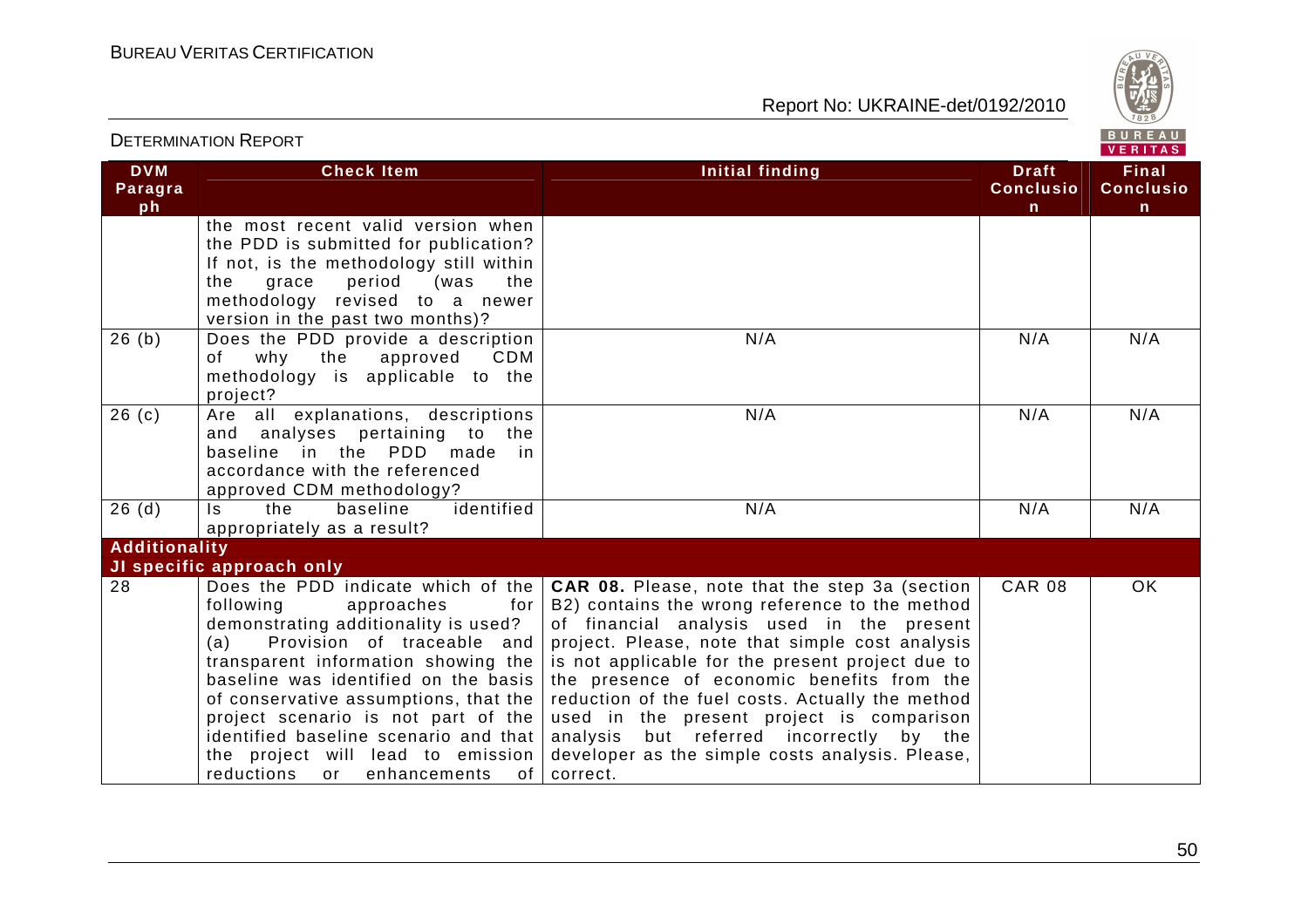

| <b>DVM</b><br>Paragra | <b>Check Item</b>                                                                                                                                                                                                                                                                                                                                                                                                                                                                                       | Initial finding                                                                                                                                                                                                                                                                                                                                                                                                                                                                                                                                                                                                                                                                                                                                                                                                                                                                                                                                                                                                                                                                                                                                                                                                                                                                                                                                                                                 | <b>Draft</b><br><b>Conclusio</b> | <b>Final</b><br><b>Conclusio</b> |
|-----------------------|---------------------------------------------------------------------------------------------------------------------------------------------------------------------------------------------------------------------------------------------------------------------------------------------------------------------------------------------------------------------------------------------------------------------------------------------------------------------------------------------------------|-------------------------------------------------------------------------------------------------------------------------------------------------------------------------------------------------------------------------------------------------------------------------------------------------------------------------------------------------------------------------------------------------------------------------------------------------------------------------------------------------------------------------------------------------------------------------------------------------------------------------------------------------------------------------------------------------------------------------------------------------------------------------------------------------------------------------------------------------------------------------------------------------------------------------------------------------------------------------------------------------------------------------------------------------------------------------------------------------------------------------------------------------------------------------------------------------------------------------------------------------------------------------------------------------------------------------------------------------------------------------------------------------|----------------------------------|----------------------------------|
| ph                    |                                                                                                                                                                                                                                                                                                                                                                                                                                                                                                         |                                                                                                                                                                                                                                                                                                                                                                                                                                                                                                                                                                                                                                                                                                                                                                                                                                                                                                                                                                                                                                                                                                                                                                                                                                                                                                                                                                                                 | n.                               | $\mathbf n$                      |
|                       | removals;<br>(b) Provision of traceable<br>and<br>transparent information that an AIE<br>has already positively determined<br>that a comparable project (to be)<br>implemented under comparable<br>circumstances has additionality;<br>(c) Application of the most recent<br>version of the "Tool for the<br>demonstration and assessment of<br>additionality. (allowing for a two-<br>month grace period) or any other<br>method for proving additionality<br>approved by the CDM Executive<br>Board". | <b>CAR 09.</b> Please, note that the Guidance for the<br>Assessment of Investment analysis requires<br>"Input values used in all investment analysis<br>should be valid and applicable at the time of<br>the investment decision taken by the project<br>participant. Therefore application of the 2010<br>bonds yields in the present project is not<br>acceptable bearing in mind that investment<br>decision has been made in 2008.<br>Please, note that while there were no new<br>issues of Eurobonds by Ukrainian government<br>between 2007 and 2010 the earlier issues were<br>traded on the markets during that period so the<br>Eurobonds yields for spring 2008 are available<br>and would serve the better basis for deriving of<br>the discount rate.<br>For example as of<br>14/04/2008 the YTM for 2013 Ukrainian<br>Sovereign Eurobonds has been 5,85%. Source:<br>http://www.kommersant.ua/doc.html?DocID=882<br>263&lssueld=46900<br>This yield may be modified as suggested by the<br>Developer in order to derive the proper discount<br>rate for the project. But pay attention that<br>Ukrainian Eurobonds are denominated in USD,<br>thereby US inflation rates should be used for<br>adjustment instead of those of Eurozone. For<br>example the average US inflation index for the<br>period of 1993-2007 has been 1,0265. Source:<br>http://www.bls.gov/cpi/home.htm. | <b>CAR 09</b>                    | $\overline{OK}$                  |

DETERMINATION REPORT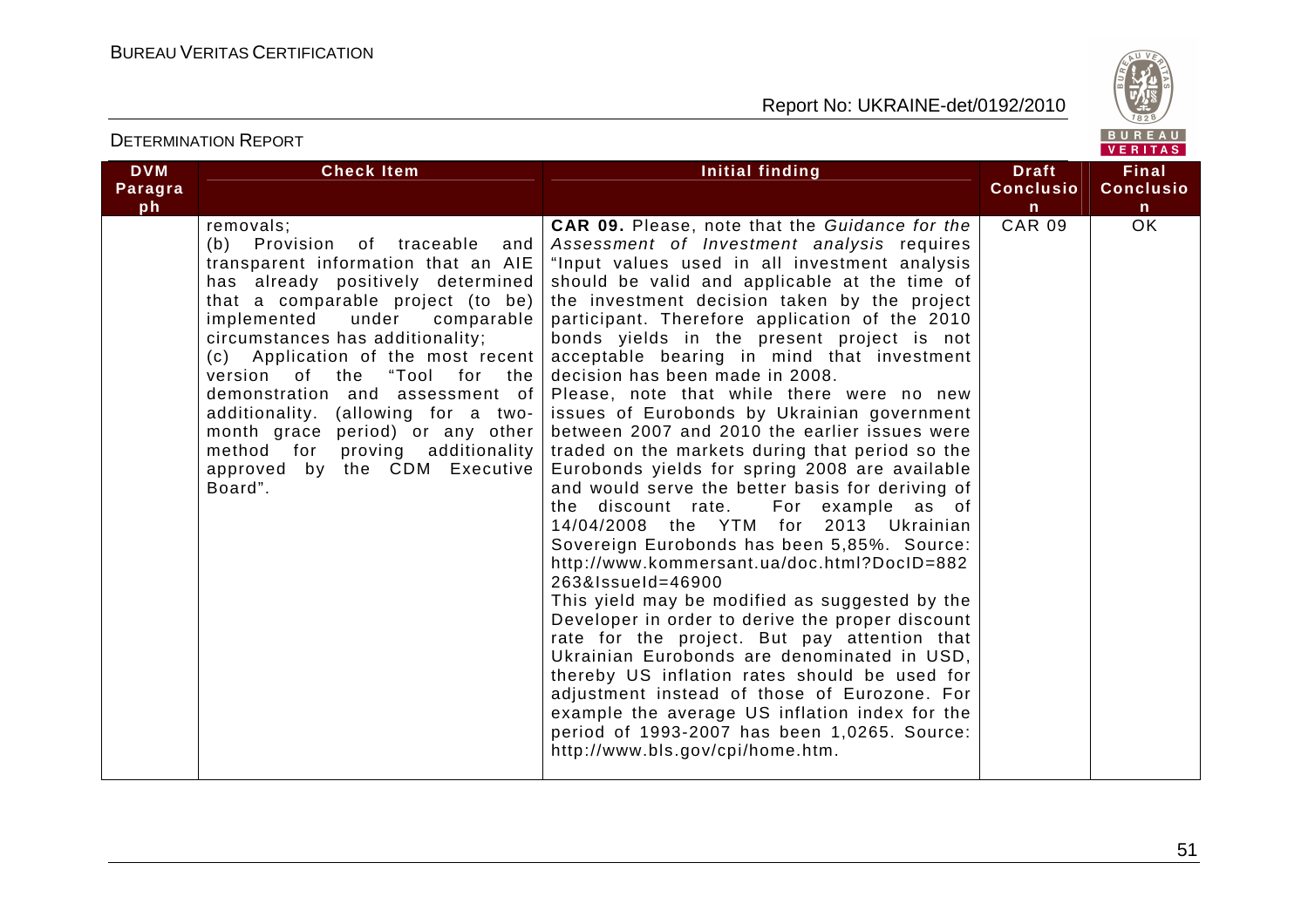

|                             |                                                                                                                                                 |                                                                                                                                                                                                                              |                                       | VENIIAS.                              |
|-----------------------------|-------------------------------------------------------------------------------------------------------------------------------------------------|------------------------------------------------------------------------------------------------------------------------------------------------------------------------------------------------------------------------------|---------------------------------------|---------------------------------------|
| <b>DVM</b><br>Paragra<br>ph | <b>Check Item</b>                                                                                                                               | Initial finding                                                                                                                                                                                                              | <b>Draft</b><br><b>Conclusio</b><br>n | <b>Final</b><br><b>Conclusio</b><br>n |
|                             |                                                                                                                                                 | CAR 10. Among other inputs the Developer is<br>applying the property tax at the rate of 2,2%.<br>Please, clarify the source of this input and<br>provide the reference to the relevant law of<br>Ukraine in the PDD.         | <b>CAR 10</b>                         | <b>OK</b>                             |
|                             |                                                                                                                                                 | <b>CAR 11.</b> Please, note that on the sheet cash<br>flow baseline in the file related to Investment<br>analysis, the cells e4, e6, e9 contain wrong<br>formulas. The values shall be divided by 6 not 4<br>as now present. | <b>CAR 11</b>                         | OK.                                   |
| 29(a)                       | Does the PDD provide a justification<br>of the applicability of the approach<br>with a clear<br>and<br>transparent<br>description?              | See section D.1 of the PDD.                                                                                                                                                                                                  | OK                                    | OK.                                   |
| 29(b)                       | Are additionality proofs provided?                                                                                                              | Necessary additionality proofs are provided.                                                                                                                                                                                 | OK                                    | <b>OK</b>                             |
| $\overline{29}$ (c)         | Is the additionality demonstrated<br>appropriately as a result?                                                                                 | The additionality is demonstrated appropriately<br>as a result.                                                                                                                                                              | OK                                    | OK                                    |
| 30                          | If the approach 28 (c) is chosen, are<br>all explanations, descriptions and<br>analyses made in accordance with<br>the selected tool or method? | See CAR 09.                                                                                                                                                                                                                  | See CAR<br>09                         | <b>OK</b>                             |
|                             | Approved CDM methodology approach only                                                                                                          |                                                                                                                                                                                                                              |                                       |                                       |
| 31 (a)                      | Does the PDD provide the title,<br>reference number and version of the<br>approved CDM methodology used?                                        | N/A                                                                                                                                                                                                                          | N/A                                   | N/A                                   |
| 31(b)                       | Does the PDD provide a description<br>of why and how the referenced<br>approved CDM<br>methodology<br>is<br>applicable to the project?          | N/A                                                                                                                                                                                                                          | N/A                                   | N/A                                   |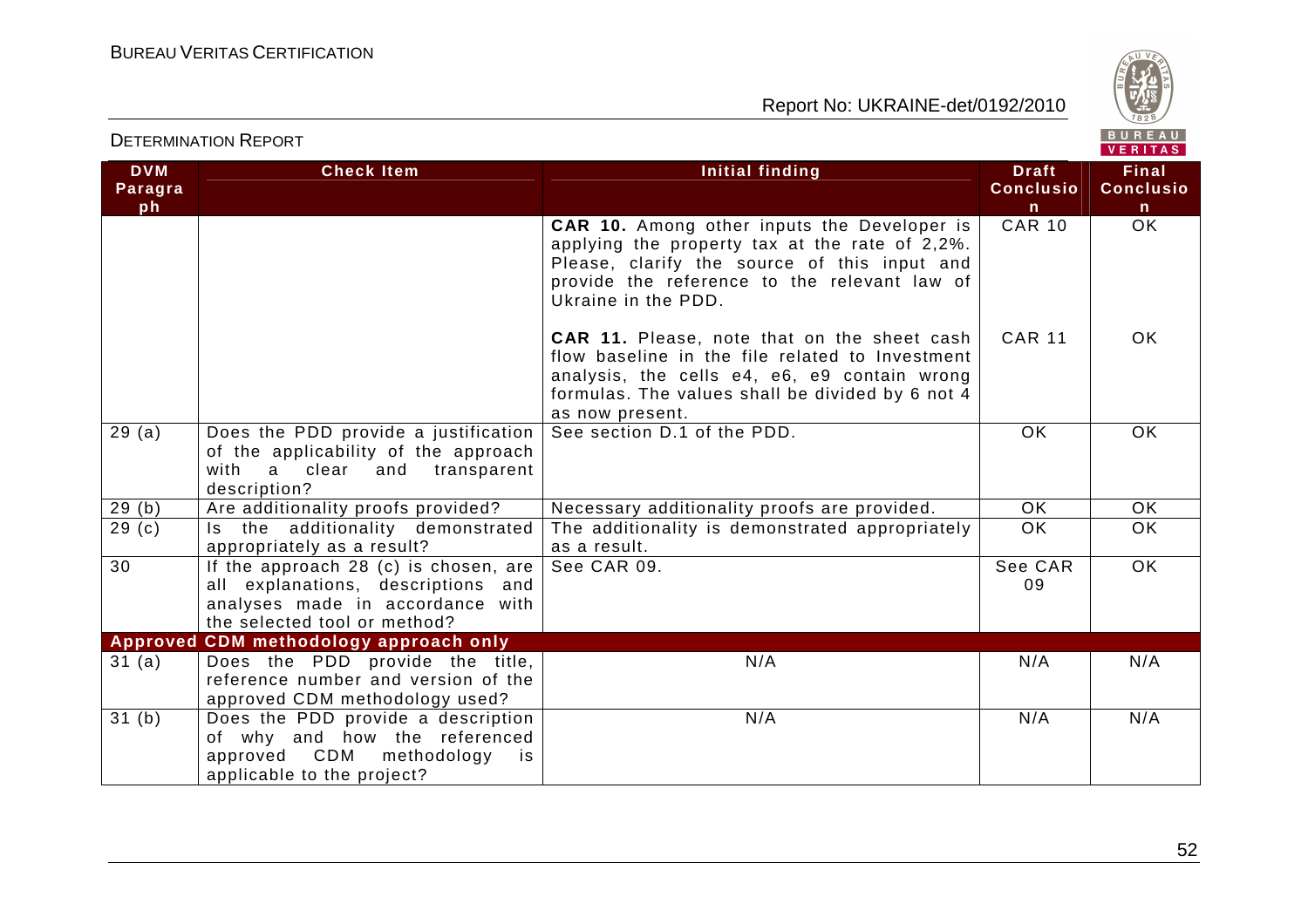

|                             | <b>DETERMINATION REPORT</b>                                                                                                                                                                                                          |                                                                                                                                                                                    |                                                  | BUREAU<br>VERITAS                                |
|-----------------------------|--------------------------------------------------------------------------------------------------------------------------------------------------------------------------------------------------------------------------------------|------------------------------------------------------------------------------------------------------------------------------------------------------------------------------------|--------------------------------------------------|--------------------------------------------------|
| <b>DVM</b><br>Paragra<br>ph | <b>Check Item</b>                                                                                                                                                                                                                    | Initial finding                                                                                                                                                                    | <b>Draft</b><br><b>Conclusio</b><br>$\mathsf{n}$ | <b>Final</b><br><b>Conclusio</b><br>$\mathsf{n}$ |
| 31 <sub>(c)</sub>           | Are all explanations, descriptions<br>analyses<br>and<br>with<br>regard<br>to to<br>additionality made in accordance<br>with the selected methodology?                                                                               | N/A                                                                                                                                                                                | N/A                                              | N/A                                              |
| 31(d)                       | Are additionality proofs provided?                                                                                                                                                                                                   | N/A                                                                                                                                                                                | N/A                                              | N/A                                              |
| $\overline{31}$ (e)         | Is the additionality demonstrated<br>appropriately as a result?                                                                                                                                                                      | N/A                                                                                                                                                                                | N/A                                              | N/A                                              |
|                             | Project boundary (applicable except for JI LULUCF projects                                                                                                                                                                           |                                                                                                                                                                                    |                                                  |                                                  |
|                             | JI specific approach only                                                                                                                                                                                                            |                                                                                                                                                                                    |                                                  |                                                  |
| 32(a)                       | <b>PDD</b><br>the<br>encompass<br>all  <br>anthropogenic emissions<br>by sources of GHGs that are:<br>(i) Under the control of the project<br>participants?<br>(ii) Reasonably attributable to the<br>project?<br>(iii) Significant? | Does the project boundary defined in $\sqrt{ }$ Yes, the project boundary defined in the PDD<br>encompasses all anthropogenic emissions by<br>sources. See the PDD section B.3.    | OK.                                              | <b>OK</b>                                        |
| 32(b)                       | Is the project boundary defined on<br>basis<br>the<br>of<br>a<br>case-by-case<br>assessment with regard to the<br>criteria referred to in 32 (a) above?                                                                              | See section B.3 of the PDD.                                                                                                                                                        | <b>OK</b>                                        | <b>OK</b>                                        |
| 32(c)                       | Are the delineation of the project<br>boundary and the gases and sources<br>included appropriately described and<br>justified in the PDD by using a figure<br>or flow chart as appropriate?                                          | The delineation of the project boundary and the<br>gases and sources included appropriately are<br>described and justified in the PDD by using<br>Figure 3 of the PDD section B.3. | $\overline{OK}$                                  | $\overline{OK}$                                  |
| 32(d)                       |                                                                                                                                                                                                                                      | Are all gases and sources included See Table 6 "Summary of gases and sources                                                                                                       | OK                                               | <b>OK</b>                                        |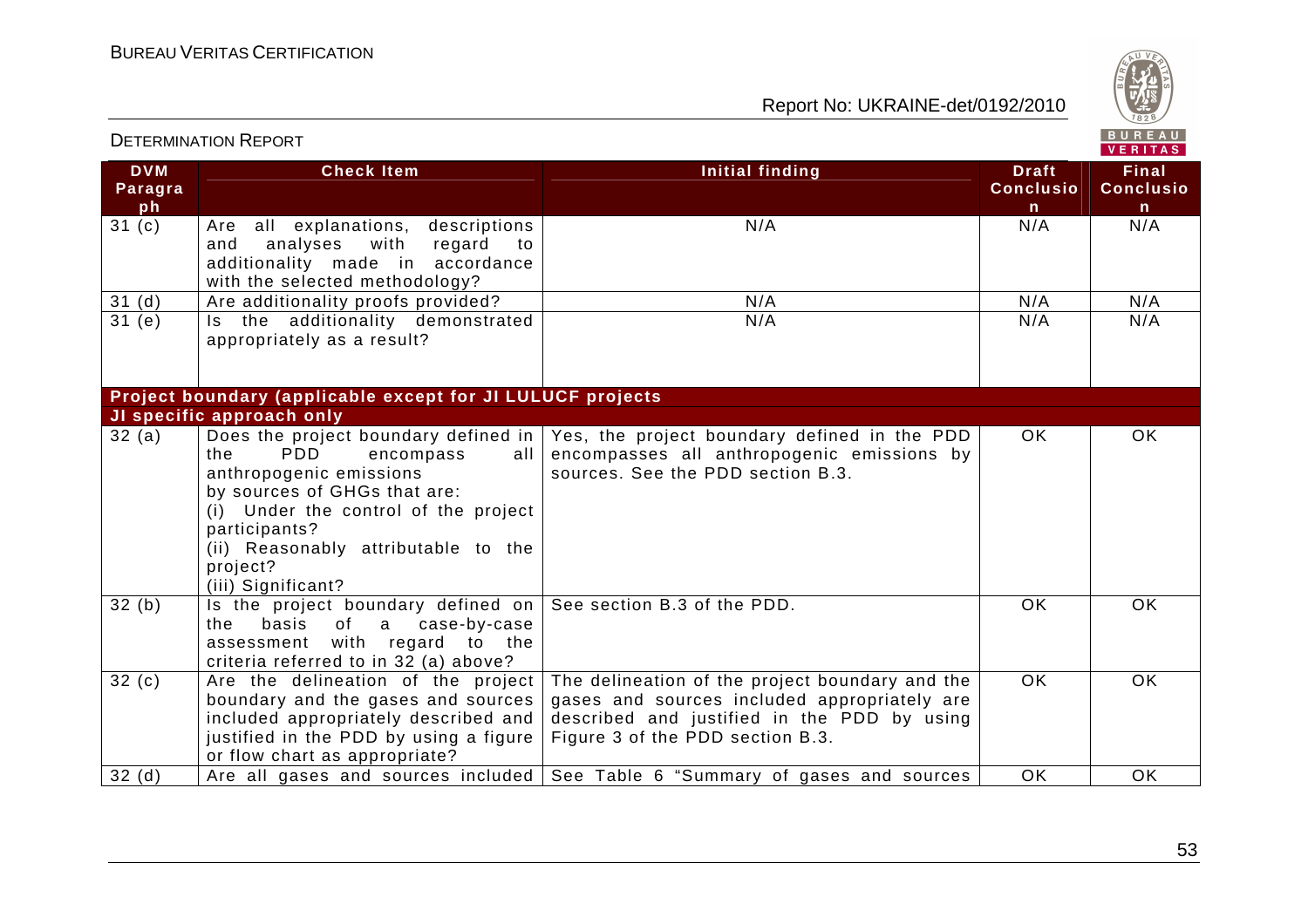

| <b>DETERMINATION REPORT</b> |                                                                                                                                                                                           |                                                                                                                                                                                                                                                                 | BUREAU<br>VERITAS                                |                                           |
|-----------------------------|-------------------------------------------------------------------------------------------------------------------------------------------------------------------------------------------|-----------------------------------------------------------------------------------------------------------------------------------------------------------------------------------------------------------------------------------------------------------------|--------------------------------------------------|-------------------------------------------|
| <b>DVM</b><br>Paragra<br>ph | <b>Check Item</b>                                                                                                                                                                         | <b>Initial finding</b>                                                                                                                                                                                                                                          | <b>Draft</b><br><b>Conclusio</b><br>$\mathsf{n}$ | Final<br><b>Conclusio</b><br>$\mathsf{n}$ |
|                             | explicitly stated, and the exclusions  <br>of any sources related to<br>the I<br>baseline<br>or<br>the<br>are<br>project<br>appropriately justified?                                      | included in the project boundary" of the PDD<br>section B.3.                                                                                                                                                                                                    |                                                  |                                           |
|                             | Approved CDM methodology approach only                                                                                                                                                    |                                                                                                                                                                                                                                                                 |                                                  |                                           |
| 33                          | Is the project boundary defined in<br>accordance with the approved CDM<br>methodology?                                                                                                    | N/A                                                                                                                                                                                                                                                             | N/A                                              | N/A                                       |
| <b>Crediting period</b>     |                                                                                                                                                                                           |                                                                                                                                                                                                                                                                 |                                                  |                                           |
| 34(a)                       | Does the PDD state the starting date<br>of the project as the date on which<br>the implementation or construction or<br>real action of the project will begin or<br>began?                | The starting date of the project is indicated in<br>the section C.1 of the PDD.<br>CL 03. Please, provide documented evidence to<br>confirm the project starting date (June 20,<br>2008) and the starting date of the crediting<br>period (September 26, 2009). | CL 03                                            | OK.                                       |
| 34(a)                       | Is the starting date<br>after<br>the<br>beginning of 2000?                                                                                                                                | The project starting date is after the beginning<br>of 2000.                                                                                                                                                                                                    | OK                                               | OK                                        |
| 34(b)                       | Does the PDD state the expected<br>operational lifetime of the project in<br>years and months?                                                                                            | CAR 25. Please, state the expected operational<br>lifetime of the project in years and months as<br>per JI SSC PDD form and the F-JI-SSC-Bundle,<br>version 04.                                                                                                 | <b>CAR 25</b>                                    | <b>OK</b>                                 |
| 34(c)                       | Does the PDD state the length of the<br>crediting<br>in years<br>period<br>and<br>months?                                                                                                 | See CAR 26 of this table.                                                                                                                                                                                                                                       | See CAR<br>26                                    | OK.                                       |
| 34(c)                       | Is the starting date of the crediting<br>period on or after the date of the first<br>reductions<br>emission<br>or<br>of l<br>enhancements<br>net<br>removals<br>generated by the project? | The starting date of the crediting period is the<br>date of the first emission reductions generated<br>by the project.                                                                                                                                          | OK.                                              | OK.                                       |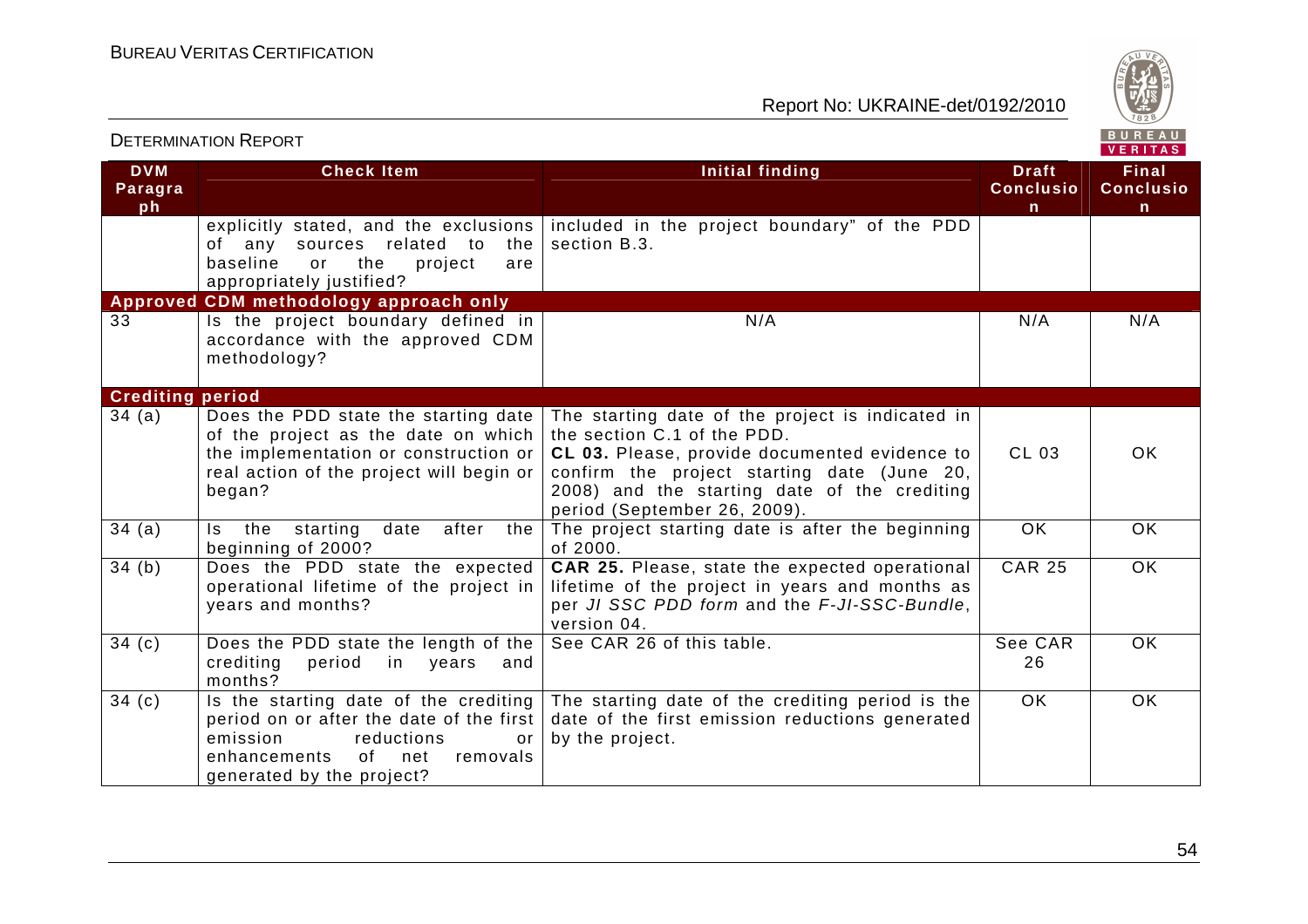



| <b>DVM</b><br>Paragra<br>ph | <b>Check Item</b>                                                                                                                                                                                                                                                                          | Initial finding                                                                                                                                                                                                                                                                   | <b>Draft</b><br><b>Conclusio</b><br>n | <b>Final</b><br><b>Conclusio</b><br>$\mathsf{n}$ |
|-----------------------------|--------------------------------------------------------------------------------------------------------------------------------------------------------------------------------------------------------------------------------------------------------------------------------------------|-----------------------------------------------------------------------------------------------------------------------------------------------------------------------------------------------------------------------------------------------------------------------------------|---------------------------------------|--------------------------------------------------|
| 34(d)                       | Does the PDD state that the crediting<br>period for issuance of ERUs starts<br>only after the beginning of 2008 and<br>extend<br>beyond<br>not<br>the<br>does<br>operational lifetime of the project?                                                                                      | The PDD states that the crediting period for<br>issuance of ERUs starts after the beginning of<br>beyond<br>2008 and does not extend<br>the<br>operational lifetime of the project.                                                                                               | <b>OK</b>                             | <b>OK</b>                                        |
| 34(d)                       | If the crediting period extends<br>beyond 2012, does the PDD state<br>that the extension is subject to the<br>host Party approval?<br>Are the estimates of emission<br>reductions or enhancements of net<br>removals presented separately for<br>those until 2012 and those after<br>2012? | The crediting period extends beyond 2012, and<br>the PDD states that the extension is subject to<br>the host Party approval.<br>The estimates of emission reductions are<br>presented separately for those until 2012 and<br>those after 2012.<br>See section A.4.4.1 of the PDD. | <b>OK</b>                             | OK                                               |
| <b>Monitoring plan</b>      |                                                                                                                                                                                                                                                                                            |                                                                                                                                                                                                                                                                                   |                                       |                                                  |
| 35                          | Does the PDD explicitly indicate<br>which of the following approaches is<br>used?<br>- JI specific approach<br>Approved CDM methodology<br>$\overline{\phantom{0}}$<br>approach                                                                                                            | The PDD indicates that JI specific approach is<br>used.<br>See section D.1 of the PDD.                                                                                                                                                                                            | OK.                                   | OK.                                              |
|                             | JI specific approach only                                                                                                                                                                                                                                                                  |                                                                                                                                                                                                                                                                                   |                                       |                                                  |
| 36(a)                       | Does the monitoring plan describe:<br>All relevant factors and<br>key<br>characteristics<br>will<br>be<br>that<br>monitored?<br>- The period in which they will be                                                                                                                         | The monitoring plan describes relevant factors<br>that will be monitored, period in which they will<br>be monitored, and factors for the control and<br>reporting of project performance.                                                                                         |                                       |                                                  |
|                             | monitored?<br>- All decisive factors for the control<br>project  <br>reporting<br>of<br>and                                                                                                                                                                                                | <b>CAR 28.</b> Two key parameters used to establish<br>the baseline are missing in the section D.2: Ef -<br><b>Baseline</b><br>indicator of the<br>natural<br>gas                                                                                                                 | <b>CAR 28</b>                         | OK.                                              |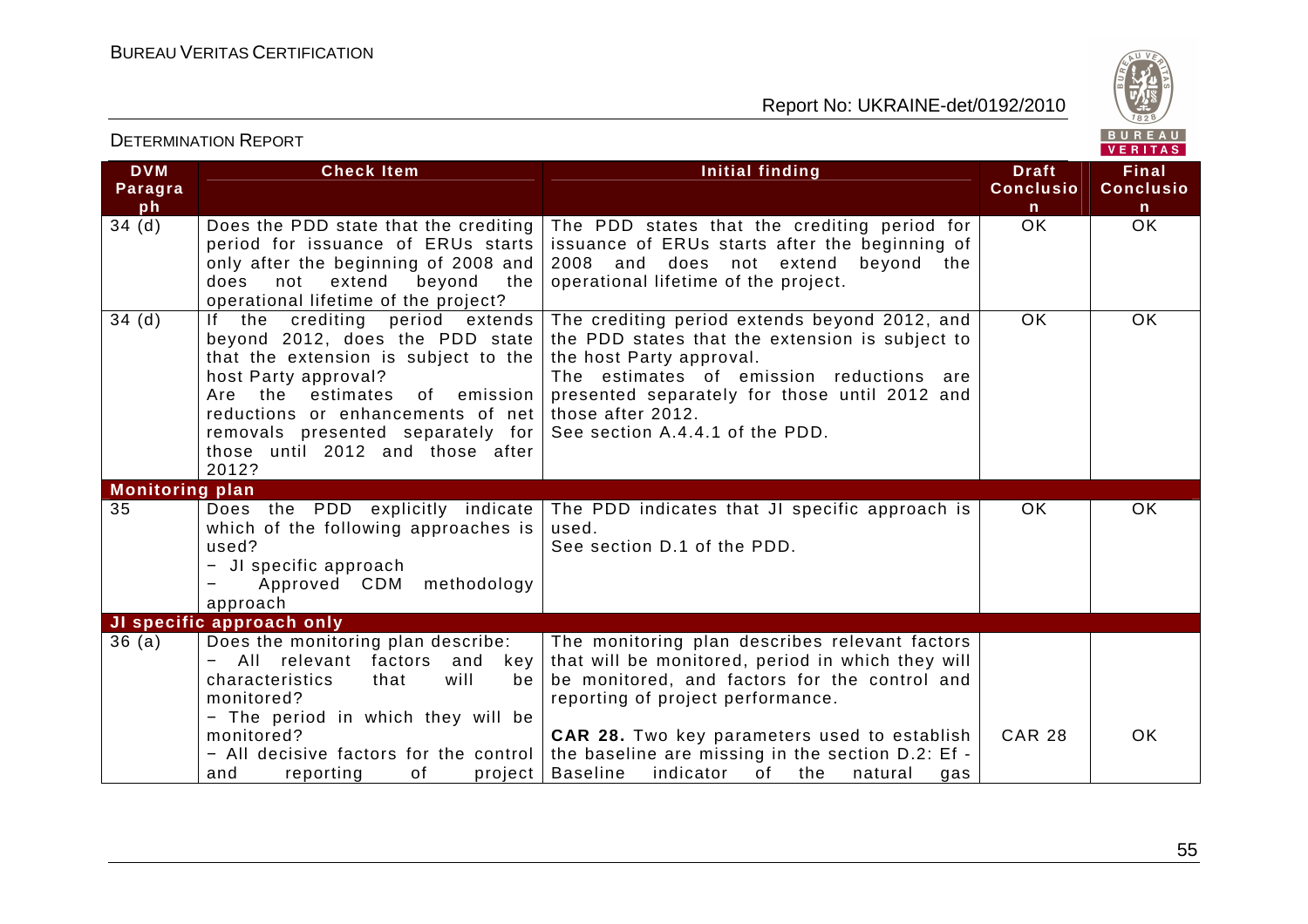

| <b>DVM</b> | <b>Check Item</b>                                                                                                                                      | Initial finding                                                                                                                                                                          | <b>Draft</b>     | <b>Final</b>     |
|------------|--------------------------------------------------------------------------------------------------------------------------------------------------------|------------------------------------------------------------------------------------------------------------------------------------------------------------------------------------------|------------------|------------------|
| Paragra    |                                                                                                                                                        |                                                                                                                                                                                          | <b>Conclusio</b> | <b>Conclusio</b> |
| ph         |                                                                                                                                                        |                                                                                                                                                                                          | n                | $\mathsf{n}$     |
|            | performance?                                                                                                                                           | consumption of per tone of steam; $FF_{BL,HG,y,f}$ -<br>Baseline fossil fuel demand for process heat in<br>year<br>Please,<br>make<br>corresponding<br><b>V</b> .<br>corrections.        |                  |                  |
|            |                                                                                                                                                        | CL 09. Please, clarify what is meant in the<br>section D.3 for $Q_{his,v}$ parameter: accuracy rate<br>is 1.1.                                                                           | CL 09            | OK.              |
| 36(b)      | Does the monitoring plan specify the<br>indicators, constants and variables<br>used that are reliable, valid and<br>provide transparent picture of the | The monitoring plan describes<br>indicators,<br>constants and variables used.<br>See CAR 12 of this table.                                                                               | See CAR<br>12    | OK.              |
|            | emission<br>reductions<br>or<br>enhancements of net removals to be                                                                                     | See CAR 16 of this table.                                                                                                                                                                | See CAR<br>16    | OK.              |
|            | monitored?                                                                                                                                             | See CAR 17 of this table.                                                                                                                                                                | See CAR<br>17    | OK.              |
| 36(b)      | If default values are used:                                                                                                                            | default<br>The<br>values<br>presented<br>in<br>are<br><sub>a</sub>                                                                                                                       |                  |                  |
|            | - Are accuracy and reasonableness<br>carefully balanced in their selection?                                                                            | transparent manner.                                                                                                                                                                      |                  |                  |
|            | - Do the default values originate<br>from recognized sources?                                                                                          | See CAR 16 of this table.                                                                                                                                                                | See CAR<br>16    | OK.              |
|            | - Are the default values supported                                                                                                                     | See section D of the PDD.                                                                                                                                                                |                  |                  |
|            | by statistical analyses providing<br>reasonable confidence levels?<br>- Are the default values presented in                                            | See CAR 30 of this table.                                                                                                                                                                | See CAR<br>30    | OK.              |
|            | a transparent manner?                                                                                                                                  | CAR 35. IPCC 2006 Guidelines for National<br>Greenhouse Gas Inventories is referred to<br>determine NCV in the section D.3. The source<br>mentioned is irrelevant as the document is not | <b>CAR 35</b>    | OK.              |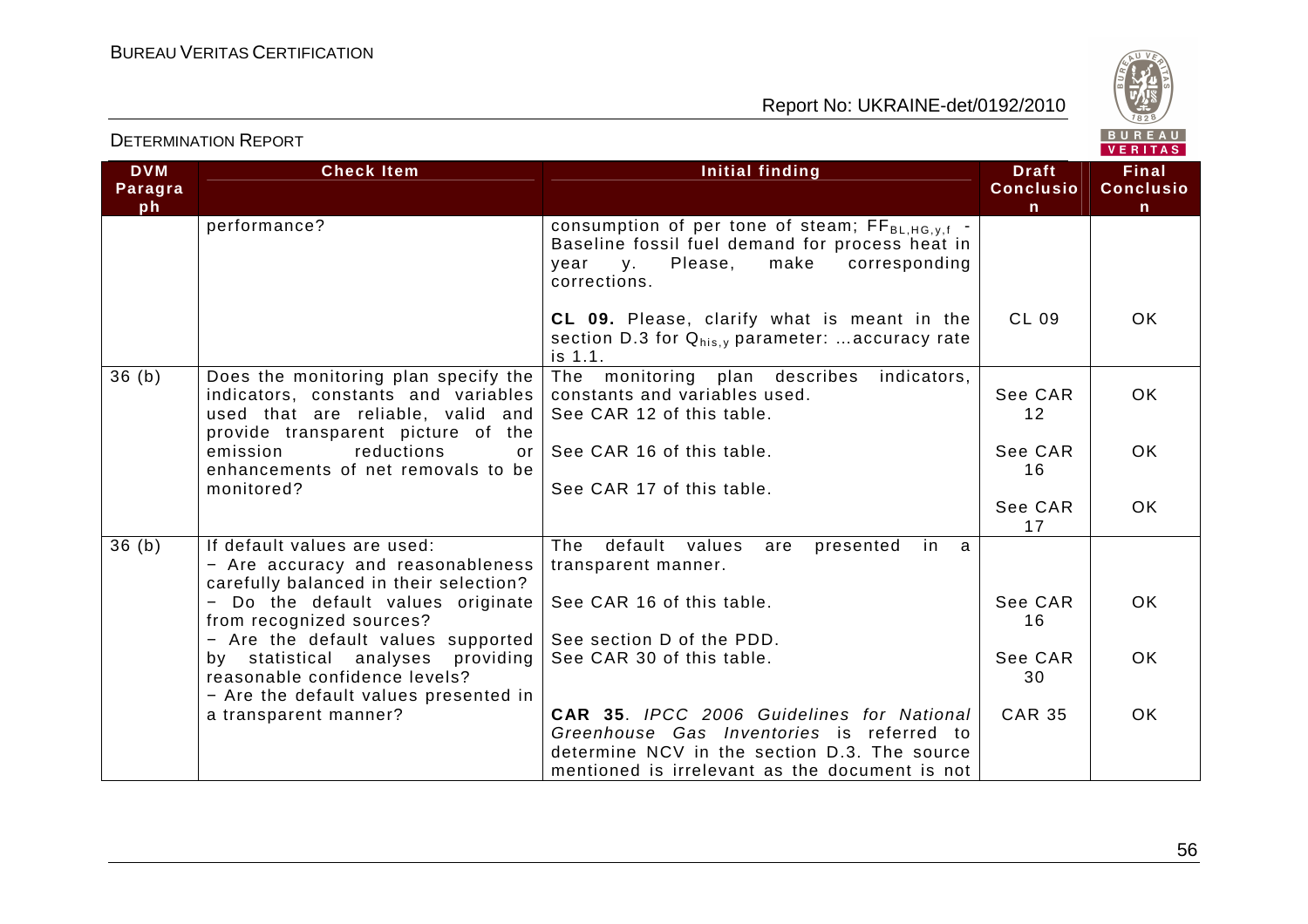

| <b>DETERMINATION REPORT</b> |  |
|-----------------------------|--|
|-----------------------------|--|

| <b>DVM</b><br>Paragra<br>ph | <b>Check Item</b>                                                                                                                                                    | Initial finding                                                                                                                                                                                                                                                                                                                          | <b>Draft</b><br><b>Conclusio</b><br>$\mathsf{n}$ | <b>Final</b><br><b>Conclusio</b><br>n. |
|-----------------------------|----------------------------------------------------------------------------------------------------------------------------------------------------------------------|------------------------------------------------------------------------------------------------------------------------------------------------------------------------------------------------------------------------------------------------------------------------------------------------------------------------------------------|--------------------------------------------------|----------------------------------------|
|                             |                                                                                                                                                                      | approved in Ukraine yet. Please, use the data<br>form IPCC 1996 Guidelines for National<br>Greenhouse Gas Inventories.                                                                                                                                                                                                                   |                                                  |                                        |
| $36(b)$ (i)                 | For those values that are to<br>be<br>provided by the project participants,<br>does the monitoring plan clearly<br>indicate how the values are to be                 | For those values that are to be provided by<br>participants, the monitoring<br>project<br>plan<br>indicates how the values are to be selected.                                                                                                                                                                                           |                                                  |                                        |
|                             | selected and justified?                                                                                                                                              | <b>CAR 38.</b> Please, indicate if the person/entity<br>mentioned in the section D.5. of the PDD is<br>also a project participant listed in annex 1 as<br>per Guidelines for users of the JI SSC PDD<br>form and the F-JI-SSC-Bundle, version 04.                                                                                        | <b>CAR 38</b>                                    | 0K                                     |
| 36<br>(b)<br>(ii)           | For other values,<br>- Does the monitoring plan clearly<br>indicate the precise references from<br>which these values are taken?<br>- Is the conservativeness of the | <b>CAR 31.</b> Please, provide the justification of the<br>for the<br>choice<br>of<br>data<br>parameters<br>"conservativeness factor" in the section D.2. of<br>the PDD.                                                                                                                                                                 | <b>CAR 31</b>                                    | <b>OK</b>                              |
|                             | values provided justified?                                                                                                                                           | <b>CAR 32.</b> The statement "Data will be archived<br>in form of electronic/paper" is irrelevant in the<br>row "Justification of the choice of data or<br>description of measurement methods and<br>procedures (to be applied)" for the parameter<br>quantity of fuel type <i>i</i> combusted in process <i>j</i><br>during the year y. | <b>CAR 32</b>                                    | OK                                     |
| 36<br>(b)<br>(iii)          | For all data sources, does the<br>monitoring<br>specify<br>plan<br>the<br>procedures to be followed if expected<br>data are unavailable?                             | CAR 39. Please, specify in the monitoring plan<br>the procedures to be followed if expected<br>monitored data are unavailable.                                                                                                                                                                                                           | <b>CAR 39</b>                                    | OK                                     |
| 36<br>(b)<br>(iv)           | Are International System Unit (SI)<br>units) used?                                                                                                                   | International System Units (SI units) are partly<br>used.                                                                                                                                                                                                                                                                                | <b>OK</b>                                        | OK                                     |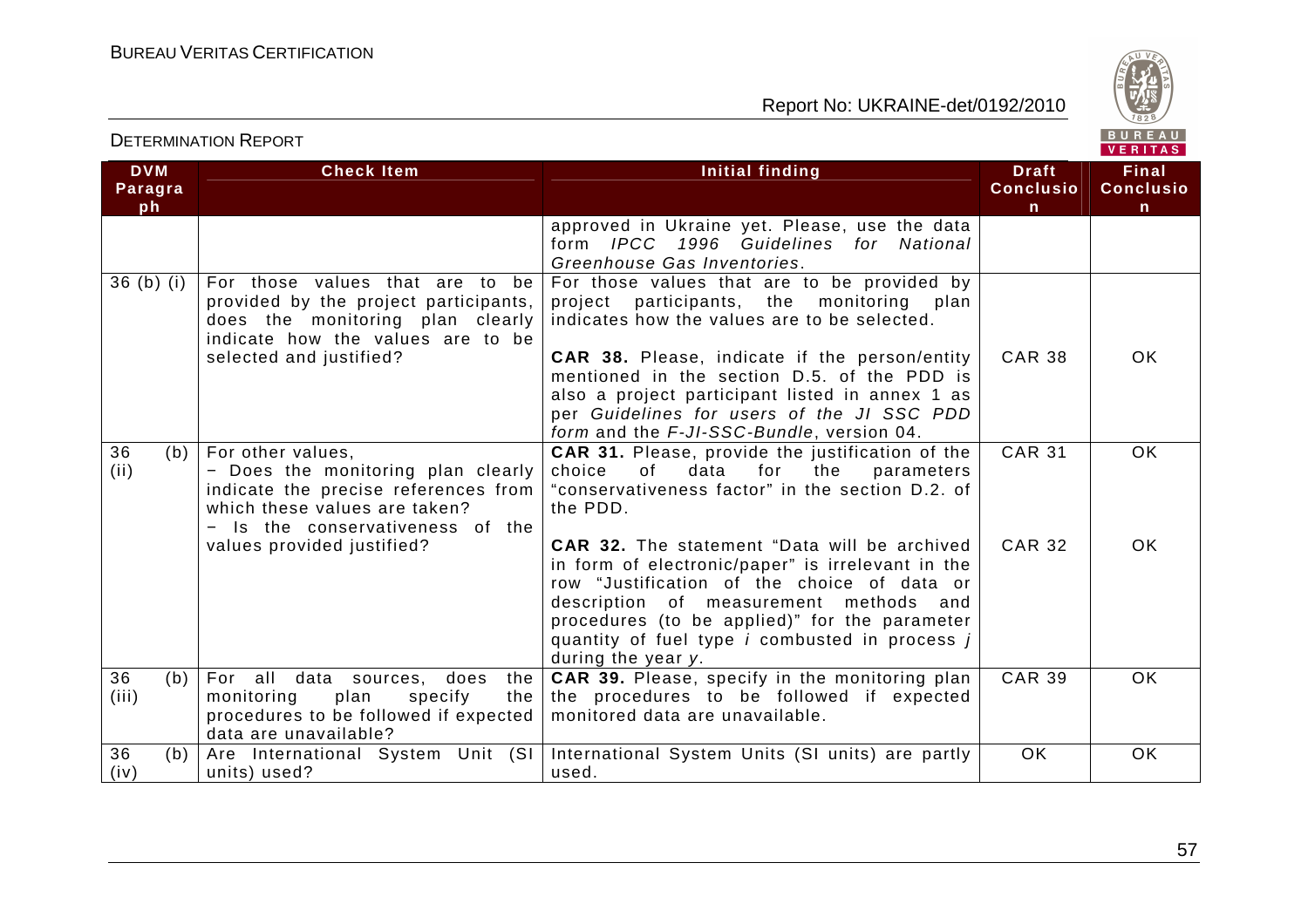

| <b>DETERMINATION REPORT</b> |                                                                                                                                                                                                                                                                                                                                                                   |                                                                                                                                                                                                                                                                                                                                                                                                                                                                          |                                                  | BUREAU<br>VERITAS                         |
|-----------------------------|-------------------------------------------------------------------------------------------------------------------------------------------------------------------------------------------------------------------------------------------------------------------------------------------------------------------------------------------------------------------|--------------------------------------------------------------------------------------------------------------------------------------------------------------------------------------------------------------------------------------------------------------------------------------------------------------------------------------------------------------------------------------------------------------------------------------------------------------------------|--------------------------------------------------|-------------------------------------------|
| <b>DVM</b><br>Paragra<br>ph | <b>Check Item</b>                                                                                                                                                                                                                                                                                                                                                 | Initial finding                                                                                                                                                                                                                                                                                                                                                                                                                                                          | <b>Draft</b><br><b>Conclusio</b><br>$\mathsf{n}$ | Final<br><b>Conclusio</b><br>$\mathsf{n}$ |
| 36<br>(b)<br>(v)            | Does the monitoring plan note any<br>parameters, coefficients, variables,<br>etc. that are used to calculate<br>baseline emissions or net removals<br>but are obtained through monitoring?                                                                                                                                                                        | See section D of the PDD.                                                                                                                                                                                                                                                                                                                                                                                                                                                | <b>OK</b>                                        | OK                                        |
| 36<br>(b)<br>(v)            | the<br>of<br>Is.<br>parameters,<br>use<br>variables,<br>coefficients,<br>etc.<br>consistent between the baseline and<br>monitoring plan?                                                                                                                                                                                                                          | use of parameters, coefficients,<br>The<br>and<br>variables is consistent between the baseline<br>and monitoring plan.                                                                                                                                                                                                                                                                                                                                                   | <b>OK</b>                                        | OK                                        |
| 36(c)                       | Does the monitoring plan draw on the<br>list of standard variables contained<br>in appendix B of "Guidance on<br>criteria for baseline setting and<br>monitoring"?                                                                                                                                                                                                | Yes. See section D.1 of the PDD.                                                                                                                                                                                                                                                                                                                                                                                                                                         | OK                                               | OK                                        |
| 36(d)                       | Does the monitoring plan explicitly<br>and clearly distinguish:<br>(i) Data and parameters that are not<br>monitored throughout the crediting<br>period, but are determined only once<br>(and thus remain fixed throughout<br>the crediting period), and that are<br>available already at the stage of<br>determination?<br>(ii) Data and parameters that are not | <b>CAR 29.</b> To calculate emissions in the project<br>$NCV_{i,v}$ (the same as in the baseline) parameter<br>is stated to be determined once and available<br>already at the stage of determination regarding<br>the PDD. However, this parameter can not be<br>fixed ex-ante and must be monitored in the<br>project activity. Please, make corrections in the<br>monitoring plan. Please, indicate which value of<br>data applied for ex-ante emissions calculation. | <b>CAR 29</b>                                    | <b>OK</b>                                 |
|                             | monitored throughout the crediting<br>period, but are determined only once<br>(and thus remain fixed throughout<br>the crediting period), but that are not<br>already available at the stage of<br>determination?                                                                                                                                                 | <b>CAR 40.</b> Please, explicitly and clearly<br>distinguish in the section D of the PDD which of<br>the parameters to be monitored:<br>(i) are not monitored throughout the crediting<br>period, but are determined only once (and thus<br>remain fixed throughout the crediting period),                                                                                                                                                                               | <b>CAR 40</b>                                    | OK                                        |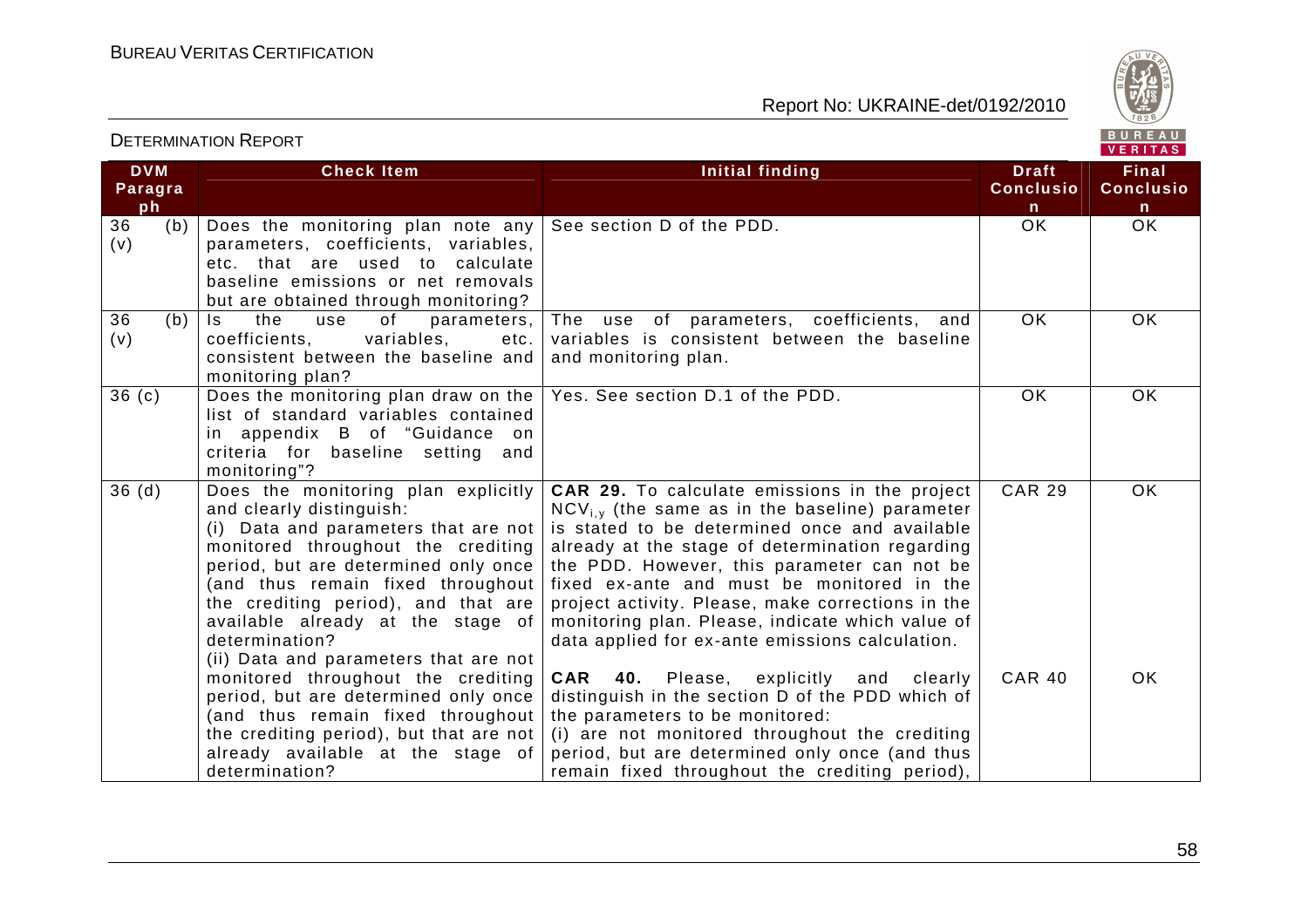

| <b>DETERMINATION REPORT</b> |  |
|-----------------------------|--|
|-----------------------------|--|

| <b>DVM</b><br>Paragra<br>ph | <b>Check Item</b>                                                                                                                                                                                                                                                                             | Initial finding                                                                                                                                                                                                                                                                                                                                            | <b>Draft</b><br><b>Conclusio</b><br>n | <b>Final</b><br><b>Conclusio</b><br>$\mathsf{n}$ |
|-----------------------------|-----------------------------------------------------------------------------------------------------------------------------------------------------------------------------------------------------------------------------------------------------------------------------------------------|------------------------------------------------------------------------------------------------------------------------------------------------------------------------------------------------------------------------------------------------------------------------------------------------------------------------------------------------------------|---------------------------------------|--------------------------------------------------|
|                             | (iii) Data and parameters that are<br>monitored throughout the crediting<br>period?                                                                                                                                                                                                           | and that are available already at the stage of<br>determination?<br>(ii) are not monitored throughout the crediting<br>period, but are determined only once (and thus<br>remain fixed throughout the crediting period),<br>but that are not already available at the stage<br>of determination?<br>(iii) are monitored throughout the crediting<br>period. |                                       |                                                  |
| 36(e)                       | Does the monitoring plan describe<br>the methods employed for data<br>monitoring (including its frequency)<br>and recording?                                                                                                                                                                  | <b>CAR 34.</b> It was observed during site visit that<br>the net caloric value of biomass residue was<br>monitored<br>Please,<br>only<br>ones.<br>provide<br>documented evidence to confirm that NCV is<br>monitored every six months.                                                                                                                     | <b>CAR 34</b>                         | OK.                                              |
|                             |                                                                                                                                                                                                                                                                                               | <b>CAR 37.</b> Please, add to the section D a<br>flowchart demonstrating data flow from the<br>meter to the data totals for each parameter to<br>be monitored.                                                                                                                                                                                             | <b>CAR 37</b>                         | OK.                                              |
| 36(f)                       | Does the monitoring plan elaborate<br>all algorithms and formulae used for<br>the estimation/calculation of baseline<br>emissions/removals<br>and<br>project  <br>emissions/removals<br>direct<br>or<br>monitoring of emission reductions<br>from the project,<br>leakage, as<br>appropriate? | <b>CAR 27.</b> All formulae regarding monitoring and<br>their description must be included in the section<br>D.2 of the PDD as per Guidelines for users of<br>the JI SSC PDD form and the F-JI-SSC-Bundle,<br>version 04. Please, make corresponding<br>corrections.                                                                                       | <b>CAR 27</b>                         | OK.                                              |
| $36(f)$ (i)                 | Is the underlying rationale for the<br>algorithms/formulae explained?                                                                                                                                                                                                                         | Yes. See section D of the PDD.                                                                                                                                                                                                                                                                                                                             | OK                                    | OK.                                              |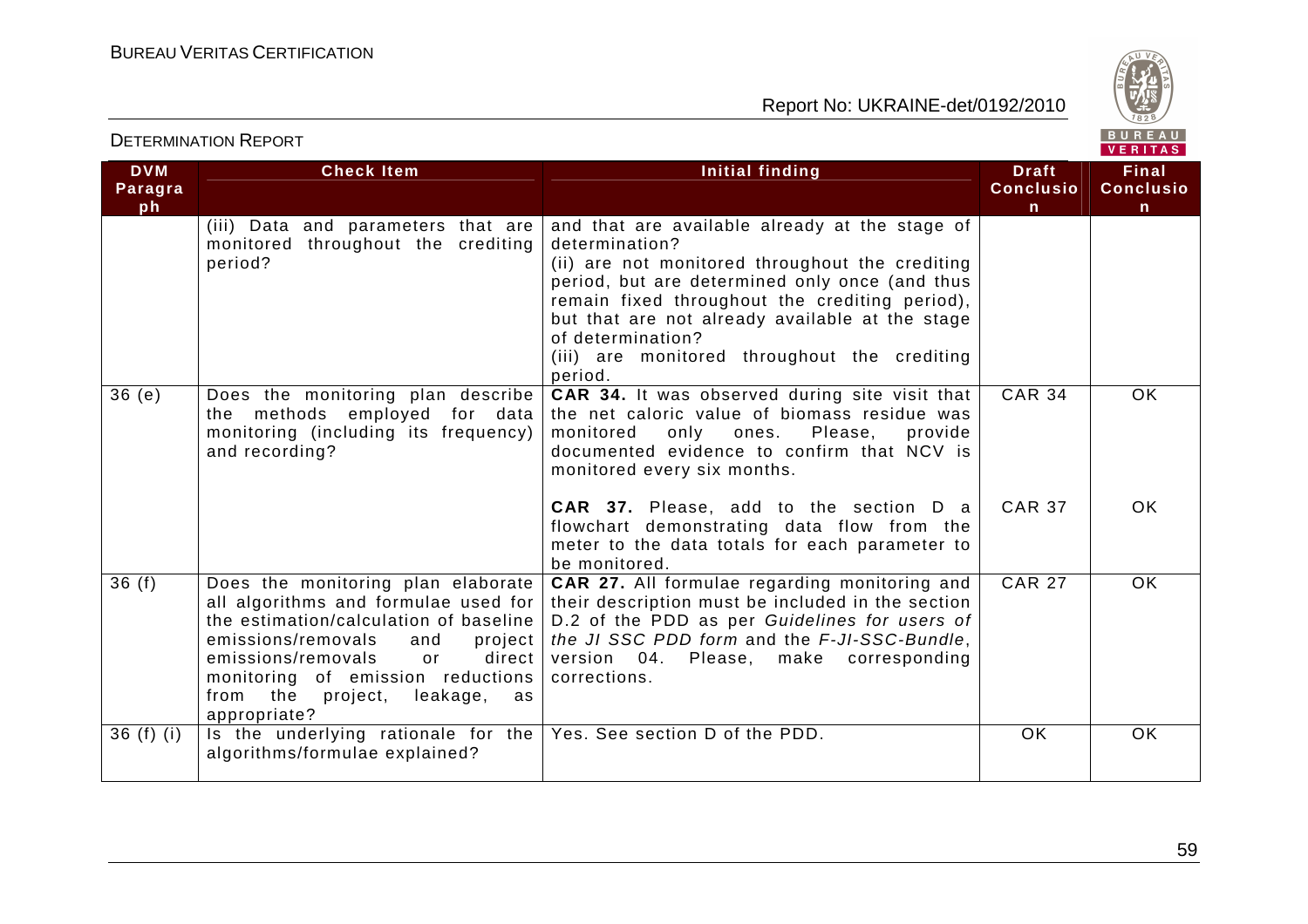

| <b>DVM</b><br>Paragra<br>ph | <b>Check Item</b>                                                                                                                                                                           | <b>Initial finding</b>                                                                                                                                                                                                                                                                                                                                                                                                                                               | <b>Draft</b><br><b>Conclusio</b><br>$\mathsf{n}$ | Final<br><b>Conclusio</b><br>n |
|-----------------------------|---------------------------------------------------------------------------------------------------------------------------------------------------------------------------------------------|----------------------------------------------------------------------------------------------------------------------------------------------------------------------------------------------------------------------------------------------------------------------------------------------------------------------------------------------------------------------------------------------------------------------------------------------------------------------|--------------------------------------------------|--------------------------------|
| 36 (f) (ii)                 | Are consistent variables, equation<br>formats, subscripts etc. used?                                                                                                                        | See CAR 17 of this table.                                                                                                                                                                                                                                                                                                                                                                                                                                            | See CAR<br>17                                    | <b>OK</b>                      |
|                             |                                                                                                                                                                                             | See CAR 28 of this table.                                                                                                                                                                                                                                                                                                                                                                                                                                            | See CAR<br>28                                    | OK.                            |
| 36<br>(f)<br>(iii)          | Are all equations numbered?                                                                                                                                                                 | Yes, all equations are numbered.<br>See response to CAR 29 of the next table.                                                                                                                                                                                                                                                                                                                                                                                        | See CAR<br>29                                    | OK.                            |
| 36<br>(f)<br>(iv)           | Are all variables, with units indicated<br>defined?                                                                                                                                         | All variables are provided with units indicated.<br>See CAR 12 of this table.                                                                                                                                                                                                                                                                                                                                                                                        | See CAR<br>$12 \overline{ }$                     | OK.                            |
| 36(f)(v)                    | the<br>conservativeness of<br>the I<br>Is a<br>algorithms/procedures justified?                                                                                                             | See CAR 31 of this table.                                                                                                                                                                                                                                                                                                                                                                                                                                            | See CAR<br>31                                    | <b>OK</b>                      |
| 36 $(f)(v)$                 | To the extent possible, are methods<br>quantitatively<br>account<br>for<br>to<br>uncertainty<br>in key<br>parameters<br>included?                                                           | CAR 36. Please, see quality control and quality<br>assurance for NCV: "Paralleled with 1.000 Eco-<br>standard-service test done by Sevastopol<br>Laboratory, the value of this data will be<br>compared with the historical record and the<br>IPCC default value (11.6 TJ/Gg)" Please, clarify<br>in the PDD further algorithm for quality control<br>and quality assurance procedure (what measure<br>will be undertaken if these values differs<br>significantly). | <b>CAR 36</b>                                    | $\overline{OK}$                |
| (f)<br>36<br>(vi)           | $\mathsf{I}$ s<br>consistency<br>between<br>the I<br>elaboration of the baseline scenario<br>and the procedure for calculating the<br>emissions or net removals of the<br>baseline ensured? | <b>CAR 42.</b> The estimated baseline emissions BEy<br>(Table 10a) for 2009-2011, 2013-2018 are not<br>equal to the sum of BE <sub>heat,y</sub> and BE <sub>BR,B2,y</sub> .<br>Please, correct.                                                                                                                                                                                                                                                                      | <b>CAR 42</b>                                    | <b>OK</b>                      |
| 36<br>(f)                   | Are any parts of the algorithms or There are                                                                                                                                                | explanations for the formulas                                                                                                                                                                                                                                                                                                                                                                                                                                        |                                                  |                                |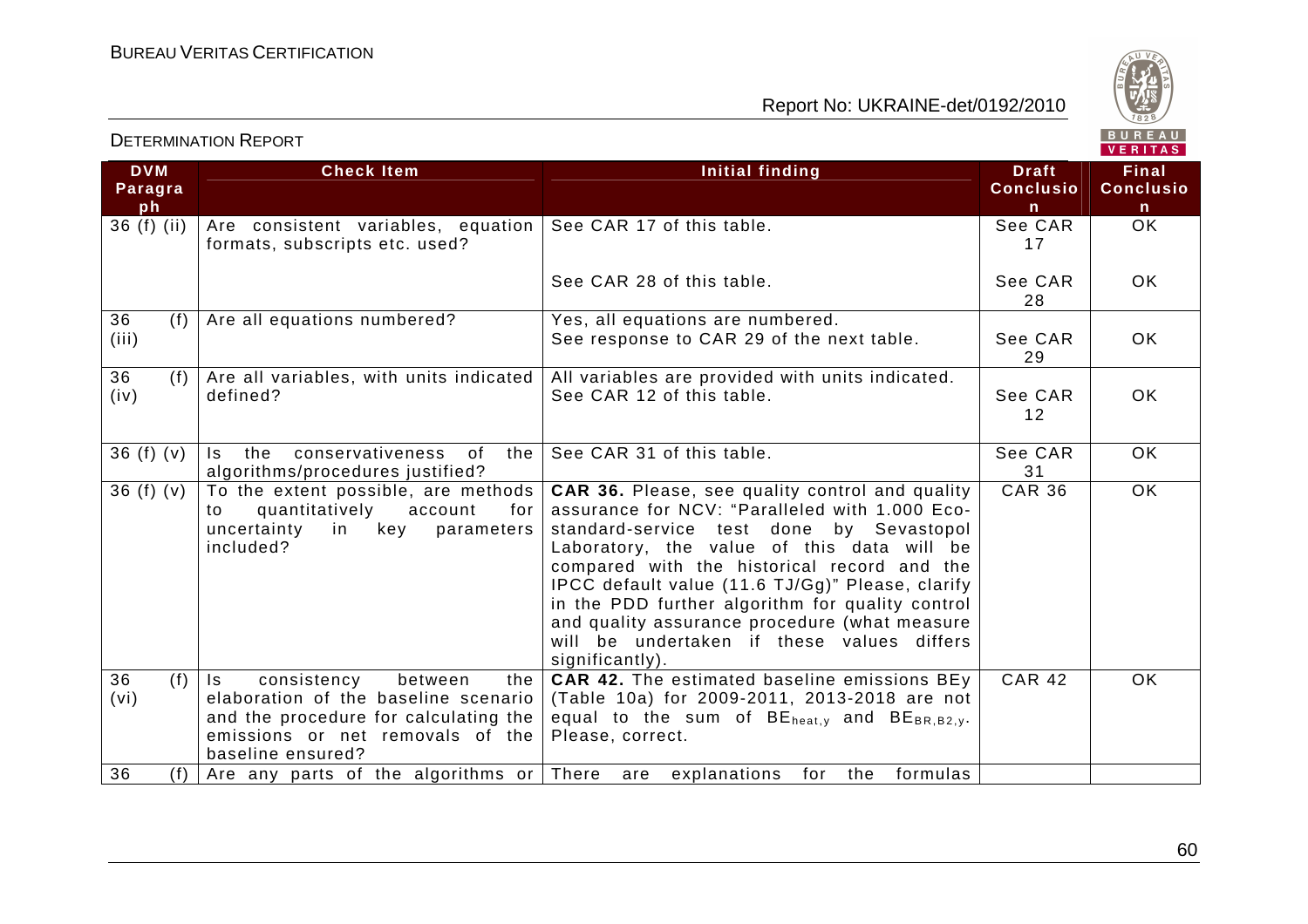

| <b>DVM</b>         | <b>Check Item</b>                                                                                                                                                                                                                                   |                                                                                                                                                                                                                                            | <b>Draft</b>     | . <i>.</i> .<br><b>Final</b> |
|--------------------|-----------------------------------------------------------------------------------------------------------------------------------------------------------------------------------------------------------------------------------------------------|--------------------------------------------------------------------------------------------------------------------------------------------------------------------------------------------------------------------------------------------|------------------|------------------------------|
| Paragra            |                                                                                                                                                                                                                                                     | Initial finding                                                                                                                                                                                                                            | <b>Conclusio</b> | <b>Conclusio</b>             |
|                    |                                                                                                                                                                                                                                                     |                                                                                                                                                                                                                                            |                  |                              |
| ph                 |                                                                                                                                                                                                                                                     |                                                                                                                                                                                                                                            | n                | n                            |
| (vii)              | formulae that are not self-evident provided in the PDD.                                                                                                                                                                                             |                                                                                                                                                                                                                                            |                  |                              |
|                    | explained?                                                                                                                                                                                                                                          | See CAR 12 of this table.                                                                                                                                                                                                                  | See CAR<br>12    | OK.                          |
|                    |                                                                                                                                                                                                                                                     | See CAR 27 of this table.                                                                                                                                                                                                                  | See CAR<br>27    | OK.                          |
| 36<br>(f)<br>(vii) | Is it justified that the procedure is<br>consistent with standard technical<br>procedures in the relevant sector?                                                                                                                                   | See section D of the PDD.                                                                                                                                                                                                                  | $\overline{OK}$  | $\overline{OK}$              |
| 36<br>(f)<br>(vii) | Are<br>references<br>provided<br>as<br>necessary?                                                                                                                                                                                                   | See CAR 18 of this table.                                                                                                                                                                                                                  | <b>CAR 18</b>    | OK.                          |
| 36<br>(f)<br>(vii) | Are<br>implicit<br>and<br>explicit<br>key<br>explained<br>assumptions<br>in<br>a l<br>transparent manner?                                                                                                                                           | Yes. Key assumptions are explained in a<br>transparent manner.                                                                                                                                                                             | OK.              | <b>OK</b>                    |
| 36<br>(f)<br>(vii) | Is it clearly stated which assumptions  <br>procedures have significant<br>and<br>uncertainty associated with them,<br>and how such uncertainty is to be<br>addressed?                                                                              | The assumed uncertainty of the default $CH4$<br>emission factor of husk (30) is 300%. According<br>to the Table 5 of ACM0006, when the assumed<br>uncertainty is greater<br>than<br>100,<br>the<br>conservativeness factor should be 1.37. | OK               | <b>OK</b>                    |
| 36<br>(f)<br>(vii) | Is the uncertainty of key parameters<br>described and, where possible, is an<br>uncertainty range at 95% confidence<br>level for key parameters for the<br>calculation of emission reductions or<br>enhancements<br>of net<br>removals<br>provided? | See section D.3 of the PDD.<br>See CAR 36 of this table.                                                                                                                                                                                   | See CAR<br>36    | OK.                          |
| 36(9)              | Does the monitoring plan identify $a$<br>national or international monitoring<br>standard if such standard has to be                                                                                                                                | See section D of the PDD.                                                                                                                                                                                                                  | $\overline{OK}$  | OK.                          |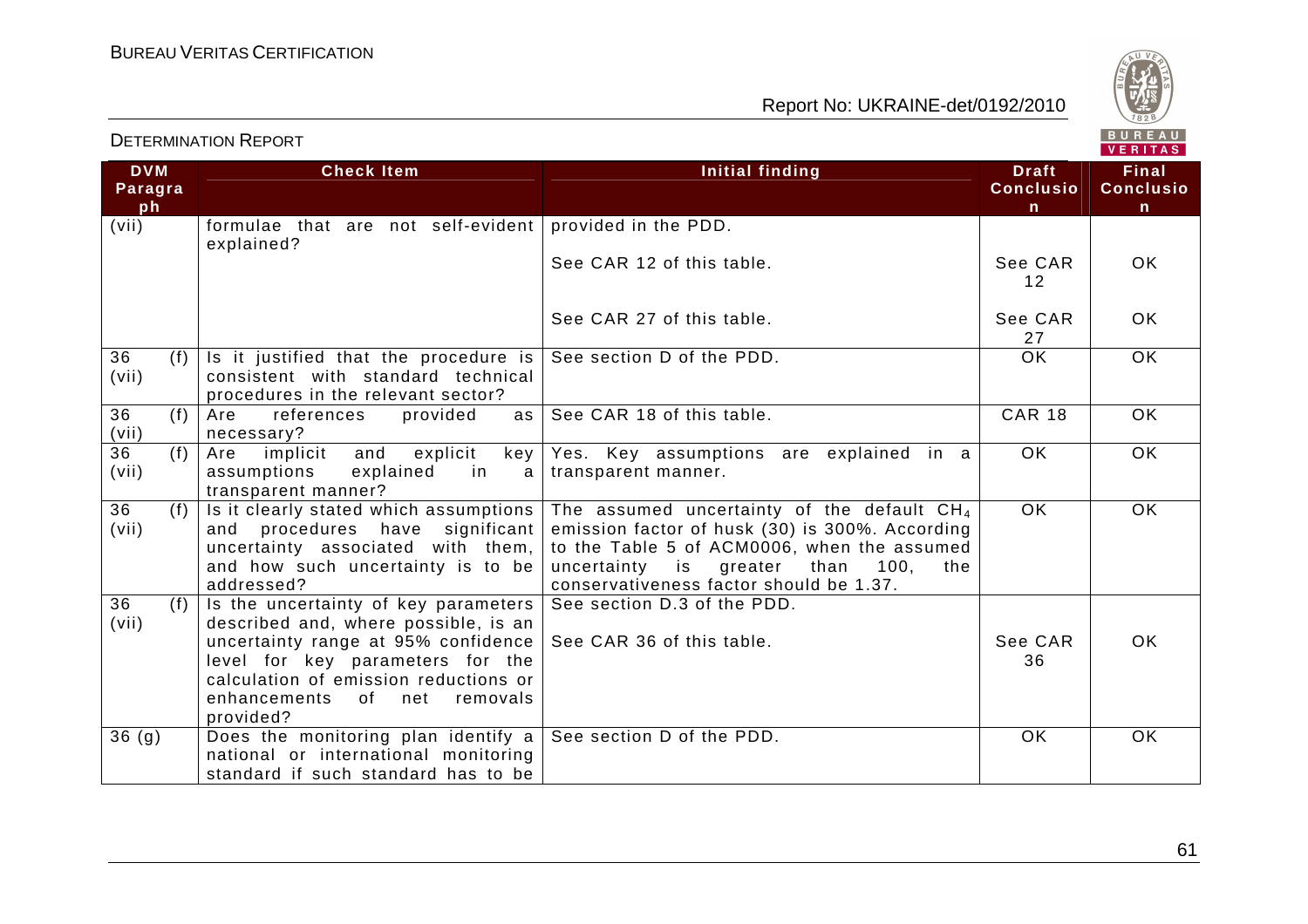

| <b>DETERMINATION REPORT</b> |                                                                                                                                                                                                                                                                                                           |                                                                                                                                                                                                                                                                                                                                              | BUREAU<br>VERITAS                      |                                           |  |
|-----------------------------|-----------------------------------------------------------------------------------------------------------------------------------------------------------------------------------------------------------------------------------------------------------------------------------------------------------|----------------------------------------------------------------------------------------------------------------------------------------------------------------------------------------------------------------------------------------------------------------------------------------------------------------------------------------------|----------------------------------------|-------------------------------------------|--|
| <b>DVM</b><br>Paragra<br>ph | <b>Check Item</b>                                                                                                                                                                                                                                                                                         | <b>Initial finding</b>                                                                                                                                                                                                                                                                                                                       | <b>Draft</b><br><b>Conclusio</b><br>n. | Final<br><b>Conclusio</b><br>$\mathsf{n}$ |  |
|                             | and/or is applied to certain aspects<br>of the project?<br>Does the monitoring plan provide a<br>reference as to where a detailed<br>description of the standard can be<br>found?                                                                                                                         |                                                                                                                                                                                                                                                                                                                                              |                                        |                                           |  |
| 36(h)                       | Does the monitoring plan document<br>statistical techniques, if used for<br>monitoring, and that they are used in<br>a conservative manner?                                                                                                                                                               | The monitoring<br>plan is<br>developed in a<br>conservative manner.                                                                                                                                                                                                                                                                          | OK                                     | <b>OK</b>                                 |  |
| 36(i)                       | Does the monitoring plan present the<br>quality assurance<br>and<br>control<br>procedures<br>for the<br>monitoring<br>process, including, as appropriate,<br>information on calibration and on<br>how records on data and/or method<br>validity and accuracy are kept and<br>made available upon request? | See CAR 36 of this table.<br><b>CL 10.</b> It is stated in the section D.3. of the<br>PDD that steam meters installed in steam pipe<br>of the husk boilers will be calibrated regularly<br>according to manufacture's recommendation.<br>However, no confirmatory records<br>were<br>provided onsite. Please, submit documented<br>evidence. | See CAR<br>36<br><b>CL 10</b>          | $\overline{OK}$<br><b>OK</b>              |  |
| 36(j)                       | Does the monitoring plan clearly<br>identify the responsibilities and the<br>authority regarding the monitoring<br>activities?                                                                                                                                                                            | See section D.3 of the PDD.                                                                                                                                                                                                                                                                                                                  | <b>OK</b>                              | <b>OK</b>                                 |  |
| 36(k)                       | Does the monitoring plan, on the<br>whole, reflect good monitoring<br>practices appropriate to the project<br>type?<br>If it is a JI LULUCF project, is the<br>good practice guidance developed by<br>IPCC applied?                                                                                       | The monitoring plan is based on the good<br>monitoring practices.                                                                                                                                                                                                                                                                            | <b>OK</b>                              | <b>OK</b>                                 |  |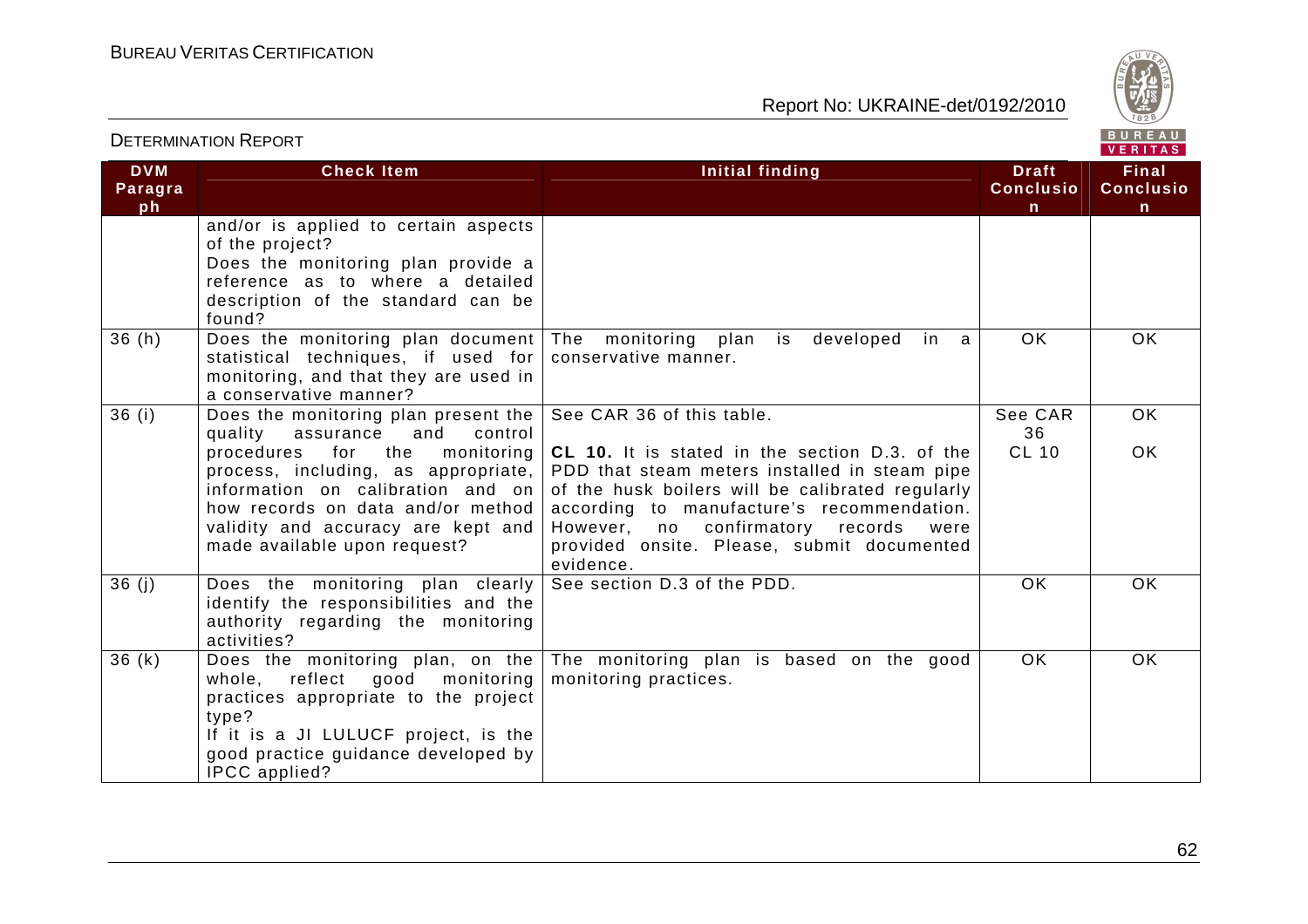

| <b>DETERMINATION REPORT</b> |                                                                                                                                                                                                                                                                                                                                               |                                                                                                                                                                                                                                                        |                                                  | BUREAU<br>VERITAS                                |  |
|-----------------------------|-----------------------------------------------------------------------------------------------------------------------------------------------------------------------------------------------------------------------------------------------------------------------------------------------------------------------------------------------|--------------------------------------------------------------------------------------------------------------------------------------------------------------------------------------------------------------------------------------------------------|--------------------------------------------------|--------------------------------------------------|--|
| <b>DVM</b><br>Paragra<br>ph | <b>Check Item</b>                                                                                                                                                                                                                                                                                                                             | Initial finding                                                                                                                                                                                                                                        | <b>Draft</b><br><b>Conclusio</b><br>$\mathsf{n}$ | <b>Final</b><br><b>Conclusio</b><br>$\mathsf{n}$ |  |
| 36(1)                       | Does the monitoring plan provide, in   See section D.2 of the PDD.<br>tabular form, a complete compilation<br>of the data that need to be collected<br>for its application, including data that<br>are measured or sampled and data<br>that are collected from other sources<br>but not including data that are<br>calculated with equations? |                                                                                                                                                                                                                                                        | OK                                               | OK                                               |  |
| 36(m)                       | Does the monitoring plan indicate<br>that the data monitored and required<br>for verification are to be kept for two<br>years after the last transfer of ERUs<br>for the project?                                                                                                                                                             | <b>CAR 45.</b> Please, submit any documented<br>instruction which indicates that the<br>data<br>monitored and required for verification are to be<br>kept for two years after the crediting period as<br>per JI determination and verification manual. | <b>CAR 45</b>                                    | OK                                               |  |
| 37                          | If selected elements or combinations<br>of approved CDM methodologies or<br>methodological tools are used for<br>establishing the monitoring plan, are<br>selected<br>the<br>elements<br>or<br>combination, together with elements                                                                                                            | Selected elements of approved ACM0006 CDM<br>methodology of the last version are used. The<br>selected elements, together with elements<br>supplementary developed by the<br>project<br>participants are in line with 36 above.                        | See CL 04                                        | <b>OK</b>                                        |  |
|                             | supplementary developed by the<br>project participants in line with 36<br>above?                                                                                                                                                                                                                                                              | See CL 04 of this table.                                                                                                                                                                                                                               |                                                  |                                                  |  |
| 38(a)                       | Approved CDM methodology approach only<br>Does the PDD provide the title,                                                                                                                                                                                                                                                                     | N/A                                                                                                                                                                                                                                                    | N/A                                              | N/A                                              |  |
|                             | reference number and version of the<br>approved CDM methodology used?                                                                                                                                                                                                                                                                         |                                                                                                                                                                                                                                                        |                                                  |                                                  |  |
| 38(a)                       | Is the approved CDM methodology<br>the most recent valid version when<br>the PDD is submitted for publication?<br>If not, is the methodology still within                                                                                                                                                                                     | N/A                                                                                                                                                                                                                                                    | N/A                                              | N/A                                              |  |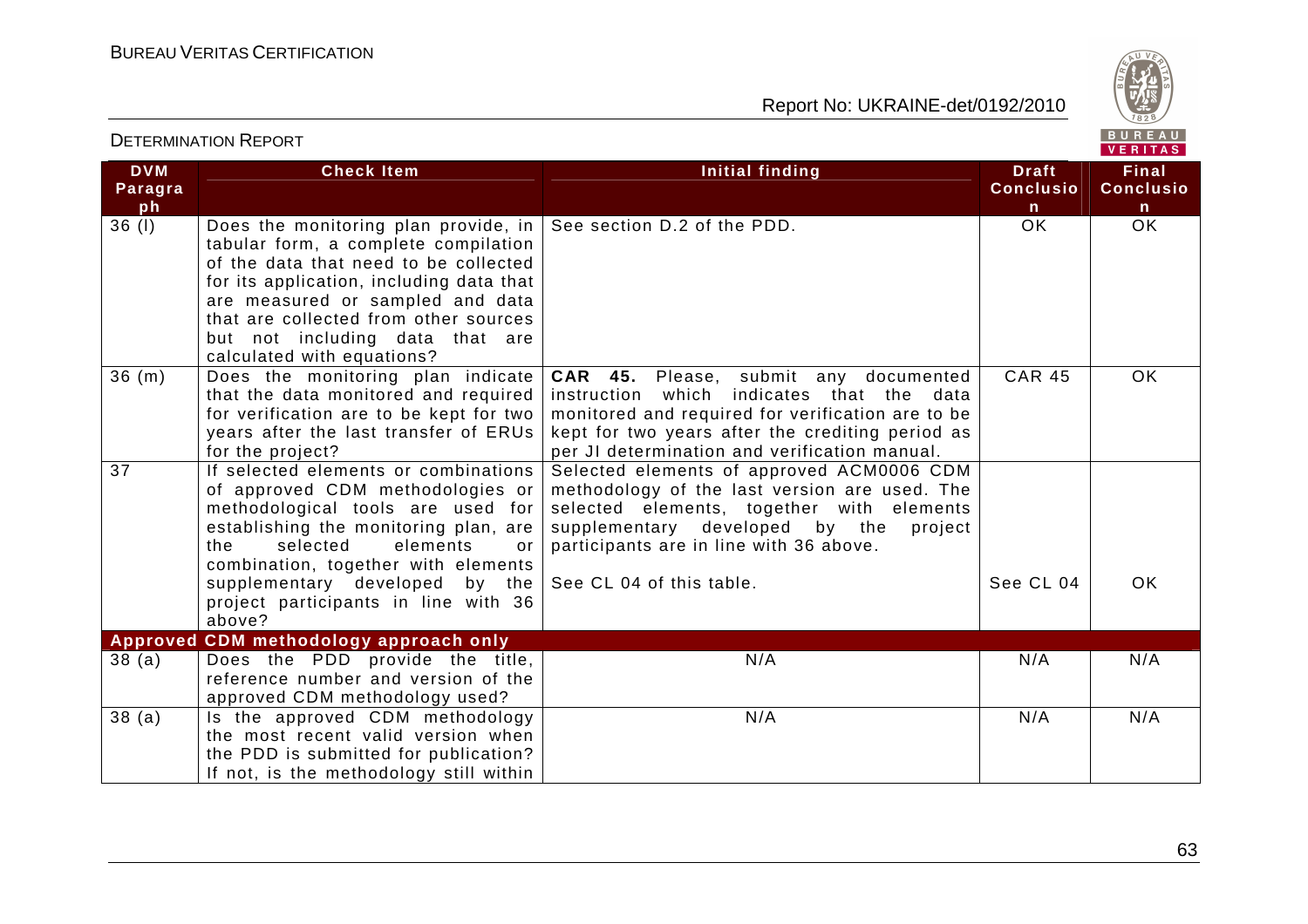

|                             | <b>DETERMINATION REPORT</b>                                                                                                                                                                                                                                                                                                                                                                                                                                                                                                                              |                                                                                                               |                                                  | BUREAU<br>VERITAS                         |
|-----------------------------|----------------------------------------------------------------------------------------------------------------------------------------------------------------------------------------------------------------------------------------------------------------------------------------------------------------------------------------------------------------------------------------------------------------------------------------------------------------------------------------------------------------------------------------------------------|---------------------------------------------------------------------------------------------------------------|--------------------------------------------------|-------------------------------------------|
| <b>DVM</b><br>Paragra<br>ph | <b>Check Item</b>                                                                                                                                                                                                                                                                                                                                                                                                                                                                                                                                        | Initial finding                                                                                               | <b>Draft</b><br><b>Conclusio</b><br>$\mathsf{n}$ | Final<br><b>Conclusio</b><br>$\mathsf{n}$ |
|                             | period<br>the<br>grace<br>(was<br>the<br>methodology revised to a newer<br>version in the past two months)?                                                                                                                                                                                                                                                                                                                                                                                                                                              |                                                                                                               |                                                  |                                           |
| 38 <sub>(b)</sub>           | Does the PDD provide a description<br>why the approved<br>CDM<br>of<br>methodology is applicable to the<br>project?                                                                                                                                                                                                                                                                                                                                                                                                                                      | N/A                                                                                                           | N/A                                              | N/A                                       |
| 38 <sub>(c)</sub>           | Are all explanations, descriptions<br>pertaining<br>and<br>analyses<br>to<br>monitoring in the PDD made in<br>accordance with the referenced<br>approved CDM methodology?                                                                                                                                                                                                                                                                                                                                                                                | N/A                                                                                                           | N/A                                              | N/A                                       |
| 38 <sub>(d)</sub>           | Is the monitoring plan established<br>appropriately as a result?                                                                                                                                                                                                                                                                                                                                                                                                                                                                                         | N/A                                                                                                           | N/A                                              | N/A                                       |
|                             | Applicable to both JI specific approach and approved CDM methodology approach                                                                                                                                                                                                                                                                                                                                                                                                                                                                            |                                                                                                               |                                                  |                                           |
| 39                          | If the monitoring plan indicates<br>overlapping<br>monitoring<br>periods<br>during the crediting period:<br>Is the underlying project<br>(a)<br>composed of clearly identifiable<br>components for which<br>emission<br>reductions or<br>enhancements of<br>removals<br>be<br>calculated<br>can<br>independently?<br>(b) Can monitoring be performed<br>independently for each of these<br>components (i.e. the data/parameters<br>monitored for one component are not<br>dependent on/effect data/parameters<br>for<br>be<br>monitored<br>another<br>to | The monitoring<br>plan<br>does not indicate<br>overlapping monitoring periods during the<br>crediting period. | <b>OK</b>                                        | $\overline{OK}$                           |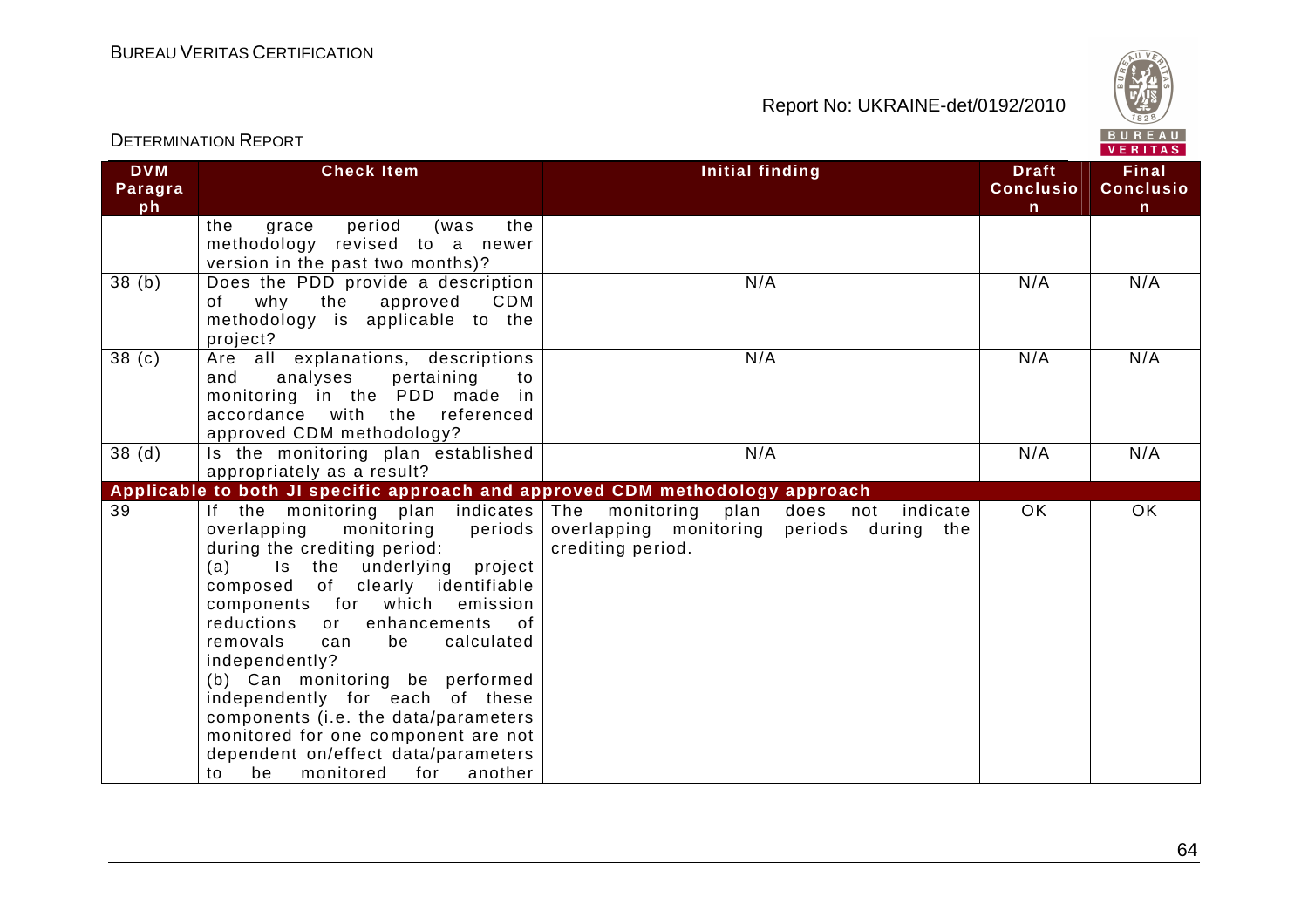

| <b>DETERMINATION REPORT</b> |                                                                                                                                                                                                                                                                                                                                                                                                                                                                                             |                                                                                                                                                                                                                                                                                                                                                                                                                                                                                                                                                                                                                                                                                                                                                  | BUREAU<br>VERITAS                      |                                                  |
|-----------------------------|---------------------------------------------------------------------------------------------------------------------------------------------------------------------------------------------------------------------------------------------------------------------------------------------------------------------------------------------------------------------------------------------------------------------------------------------------------------------------------------------|--------------------------------------------------------------------------------------------------------------------------------------------------------------------------------------------------------------------------------------------------------------------------------------------------------------------------------------------------------------------------------------------------------------------------------------------------------------------------------------------------------------------------------------------------------------------------------------------------------------------------------------------------------------------------------------------------------------------------------------------------|----------------------------------------|--------------------------------------------------|
| <b>DVM</b><br>Paragra<br>ph | <b>Check Item</b>                                                                                                                                                                                                                                                                                                                                                                                                                                                                           | <b>Initial finding</b>                                                                                                                                                                                                                                                                                                                                                                                                                                                                                                                                                                                                                                                                                                                           | <b>Draft</b><br><b>Conclusio</b><br>n. | <b>Final</b><br><b>Conclusio</b><br>$\mathsf{n}$ |
| Leakage                     | component)?<br>(c) Does the monitoring plan ensure<br>that monitoring is performed for all<br>components and that in these cases<br>all the requirements of the JI<br>guidelines and further guidance by<br>the JISC regarding monitoring are<br>met?<br>(d)<br>Does the<br>monitoring<br>plan<br>explicitly provide for overlapping<br>monitoring periods of clearly defined<br>project components, justify its need<br>state how the conditions<br>and<br>mentioned in $(a)-(c)$ are met? |                                                                                                                                                                                                                                                                                                                                                                                                                                                                                                                                                                                                                                                                                                                                                  |                                        |                                                  |
|                             | JI specific approach only                                                                                                                                                                                                                                                                                                                                                                                                                                                                   |                                                                                                                                                                                                                                                                                                                                                                                                                                                                                                                                                                                                                                                                                                                                                  |                                        |                                                  |
| 40(a)                       | assessment of the potential<br>an<br>leakage<br>project<br>of<br>the<br>and<br>appropriately explain which sources<br>of leakage are to be calculated and<br>which can be neglected?                                                                                                                                                                                                                                                                                                        | Does the PDD appropriately describe   The main potential source of leakage for the<br>project activity is an increase in emissions from<br>fossil fuel combustion or other sources due to<br>diversion of the husks from other uses to the<br>project activity as a result of the project<br>activity. The potential of leakage will not be<br>considered either from the project specification<br>or from the common practice of the husk<br>utilization in Ukraine. In Ukraine, the oil<br>extraction factory is the only possible husk<br>consumer. And these factories have no need to<br>import any husks from other factories. The<br>proposed project activity will not compete with<br>other husk user in terms of the husk utilization. |                                        |                                                  |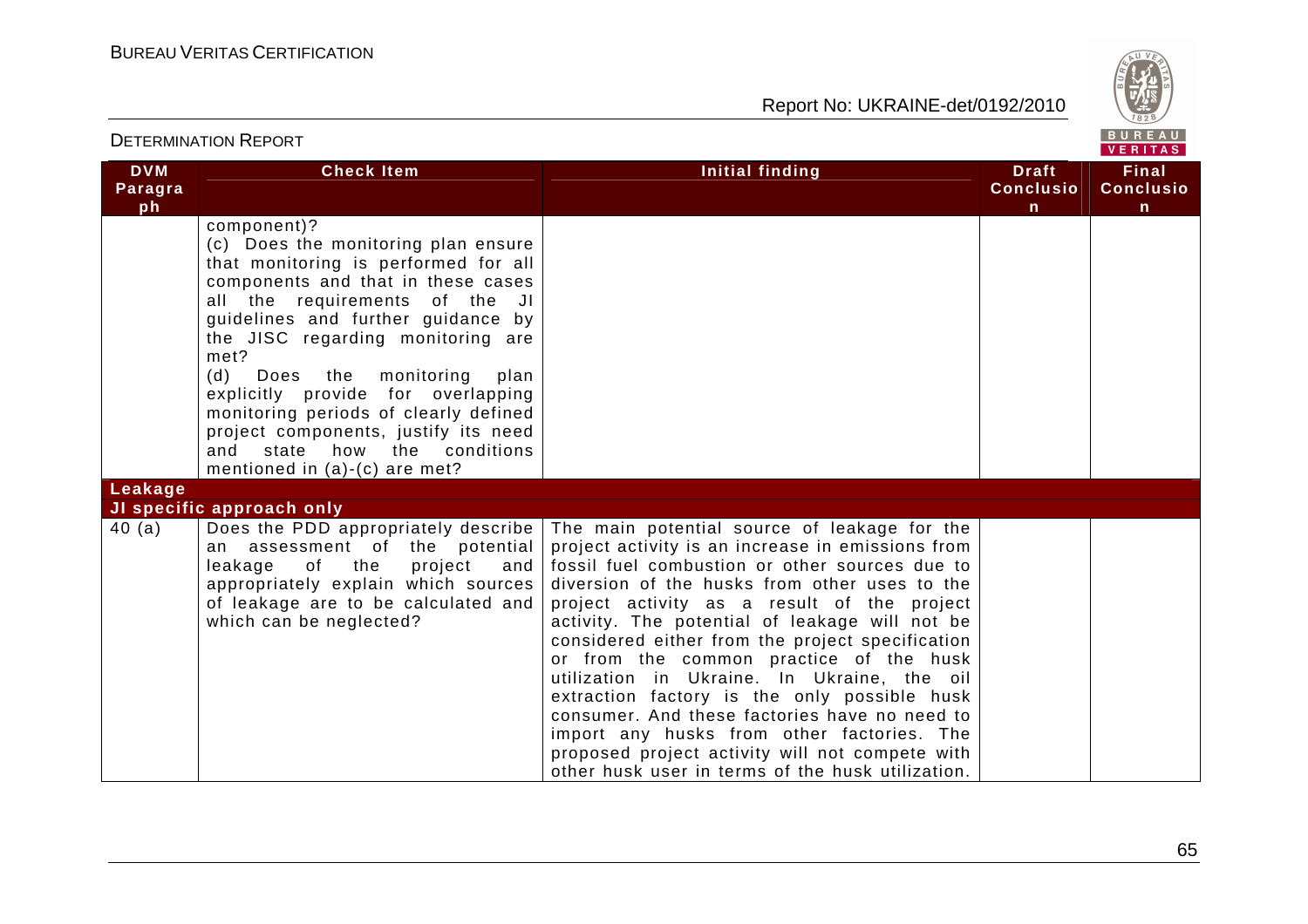

|                             |                                                                                                                                                                                                                                                                                                                                                              |                                                                                                                                                                                                                                                                                                                                                                                                                                                                                    |                                       | . <i>.</i>                                       |
|-----------------------------|--------------------------------------------------------------------------------------------------------------------------------------------------------------------------------------------------------------------------------------------------------------------------------------------------------------------------------------------------------------|------------------------------------------------------------------------------------------------------------------------------------------------------------------------------------------------------------------------------------------------------------------------------------------------------------------------------------------------------------------------------------------------------------------------------------------------------------------------------------|---------------------------------------|--------------------------------------------------|
| <b>DVM</b><br>Paragra<br>ph | <b>Check Item</b>                                                                                                                                                                                                                                                                                                                                            | <b>Initial finding</b>                                                                                                                                                                                                                                                                                                                                                                                                                                                             | <b>Draft</b><br><b>Conclusio</b><br>n | <b>Final</b><br><b>Conclusio</b><br>$\mathsf{n}$ |
|                             |                                                                                                                                                                                                                                                                                                                                                              | Therefore, the estimated leakage of the project<br>activity is Zero.                                                                                                                                                                                                                                                                                                                                                                                                               |                                       |                                                  |
|                             |                                                                                                                                                                                                                                                                                                                                                              | See CL 06 of this table.                                                                                                                                                                                                                                                                                                                                                                                                                                                           | See CL 06                             | OK                                               |
| 40(b)                       | Does the PDD provide a procedure<br>for an ex ante estimate of leakage?                                                                                                                                                                                                                                                                                      | See section D.1 of the PDD<br>(paragraph<br>"Leakage emissions").                                                                                                                                                                                                                                                                                                                                                                                                                  | OK.                                   | $\overline{OK}$                                  |
|                             | Approved CDM methodology approach only                                                                                                                                                                                                                                                                                                                       |                                                                                                                                                                                                                                                                                                                                                                                                                                                                                    |                                       |                                                  |
| 41                          | Are the leakage and the procedure<br>its<br>estimation<br>defined<br>for<br>in.<br>accordance with the approved CDM<br>methodology?                                                                                                                                                                                                                          | N/A                                                                                                                                                                                                                                                                                                                                                                                                                                                                                | N/A                                   | N/A                                              |
|                             | Estimation of emission reductions or enhancements of net removals                                                                                                                                                                                                                                                                                            |                                                                                                                                                                                                                                                                                                                                                                                                                                                                                    |                                       |                                                  |
| 42                          | Does the PDD indicate which of the<br>following approaches it chooses?<br>(a) Assessment of emissions or net<br>removals in the baseline scenario<br>and in the project scenario<br>(b) Direct assessment of emission<br>reductions                                                                                                                          | The PDD indicates that the chosen approach is<br>assessment of emissions in the baseline<br>scenario and in the project scenario.                                                                                                                                                                                                                                                                                                                                                  | <b>OK</b>                             | <b>OK</b>                                        |
| 43                          | If the approach (a) in 42 is chosen,<br>does the PDD provide ex ante<br>estimates of:<br>(a) Emissions or net removals for the<br>project scenario (within the project<br>boundary)?<br>(b) Leakage, as applicable?<br>(c) Emissions or net removals for the<br>baseline scenario (within the project<br>boundary)?<br>(d)<br>reductions<br>Emission<br>or I | The PDD provides ex ante estimates of<br>emissions for the project scenario and for the<br>baseline scenario (within the project boundary).<br>The estimated leakage of the project activity is<br>Zero; therefore, emission reductions adjusted<br>by leakage are equal to the difference between<br>the baseline and project emissions.<br>CL 07. Please, clarify how $CO2$ emissions from<br>the transportation of biomass residues are<br>considered in the ERUs calculations. | <b>CL 07</b>                          | <b>OK</b>                                        |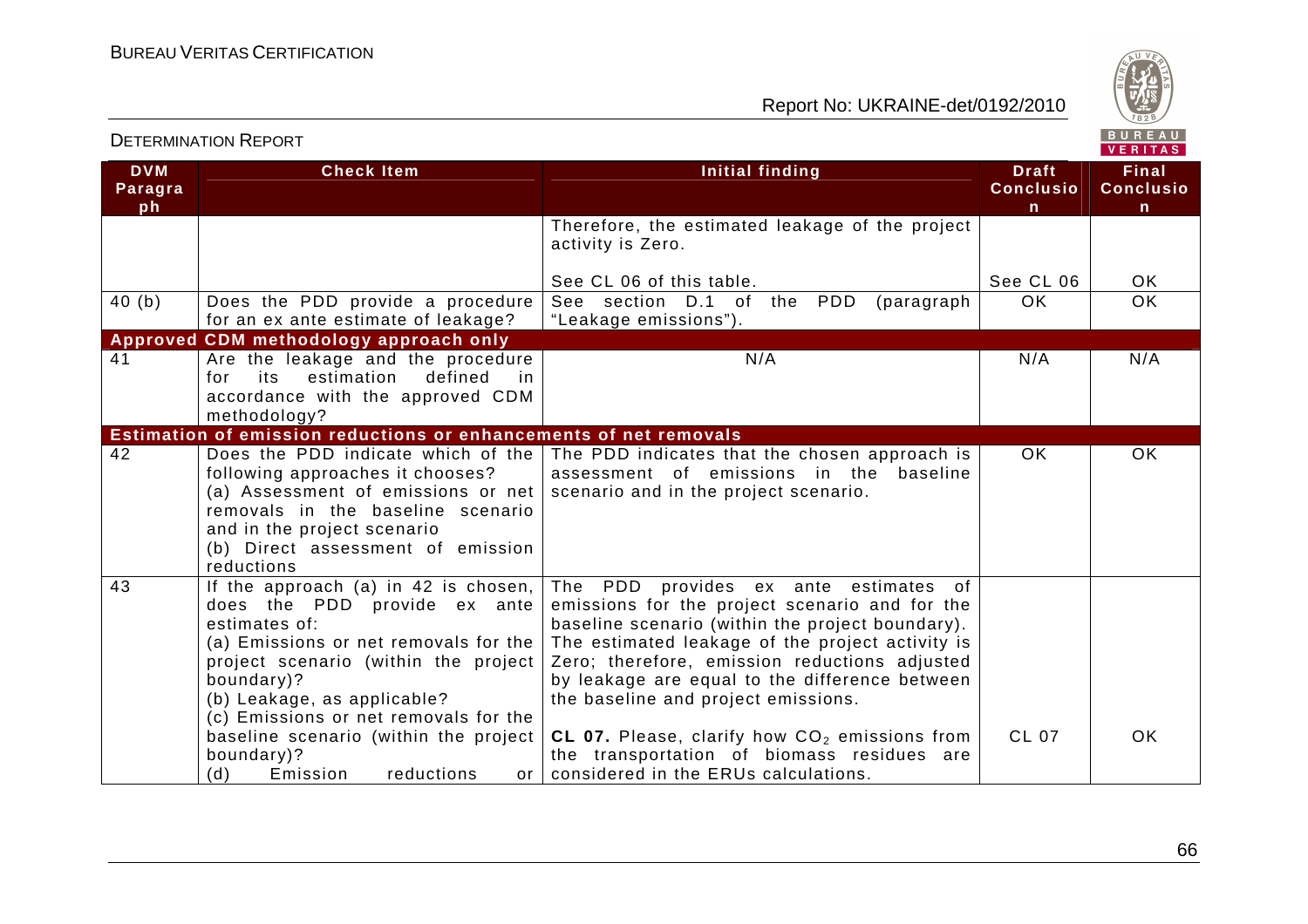

|                             |                                                                                                                                                                                                                                                                                                                                                                                                                                                                                                                                                                                                                       |                                                                                                                                                                                                                                                                                                                                                                                                                                                              |                                       | . <i>.</i>                                |
|-----------------------------|-----------------------------------------------------------------------------------------------------------------------------------------------------------------------------------------------------------------------------------------------------------------------------------------------------------------------------------------------------------------------------------------------------------------------------------------------------------------------------------------------------------------------------------------------------------------------------------------------------------------------|--------------------------------------------------------------------------------------------------------------------------------------------------------------------------------------------------------------------------------------------------------------------------------------------------------------------------------------------------------------------------------------------------------------------------------------------------------------|---------------------------------------|-------------------------------------------|
| <b>DVM</b><br>Paragra<br>ph | <b>Check Item</b>                                                                                                                                                                                                                                                                                                                                                                                                                                                                                                                                                                                                     | Initial finding                                                                                                                                                                                                                                                                                                                                                                                                                                              | <b>Draft</b><br><b>Conclusio</b><br>n | Final<br><b>Conclusio</b><br>$\mathsf{n}$ |
|                             | of the contract of the contract of the contract of the contract of the contract of the contract of the contract<br>net<br>enhancements<br>removals<br>adjusted by leakage?                                                                                                                                                                                                                                                                                                                                                                                                                                            |                                                                                                                                                                                                                                                                                                                                                                                                                                                              |                                       |                                           |
| 44                          | If the approach (b) in 42 is chosen,<br>does the PDD provide ex ante<br>estimates of:<br>reductions<br>(a)<br>Emission<br>or<br>enhancements<br>of<br>net<br>removals<br>(within the project boundary)?<br>(b) Leakage, as applicable?<br>(c)<br>Emission<br>reductions<br>or<br>enhancements of net<br>removals<br>adjusted by leakage?                                                                                                                                                                                                                                                                              | N/A                                                                                                                                                                                                                                                                                                                                                                                                                                                          | N/A                                   | N/A                                       |
| 45                          | For both approaches in 42<br>(a) Are the estimates in 43 or $44$<br>given:<br>(i) On a periodic basis?<br>(ii) At least from the beginning until<br>the end of the crediting period?<br>(iii) On a source-by-source/sink-by-<br>sink basis?<br>(iv) For each GHG?<br>(v) In tones of $CO2$ equivalent,<br>using global warming potentials<br>defined by decision 2/CP.3 or as<br>subsequently revised in accordance<br>with Article 5 of the Kyoto Protocol?  <br>(b) Are the formula used<br>for  <br>calculating the estimates in 43 or 44<br>consistent throughout the PDD?<br>(c) For calculating estimates in 43 | The estimates mentioned in 43 are given on a<br>periodic basis, on a source-by-source basis.<br>The estimates are given in tones of $CO2$<br>equivalent, using global warming potentials<br>defined by decision 2/CP.3 or as subsequently<br>revised in accordance with Article 5 of the<br>Kyoto Protocol.<br>The formulas are used for calculating the<br>estimates are consistent throughout the project<br>design document.<br>See CAR 27 of this table. | See CAR<br>27                         | OK                                        |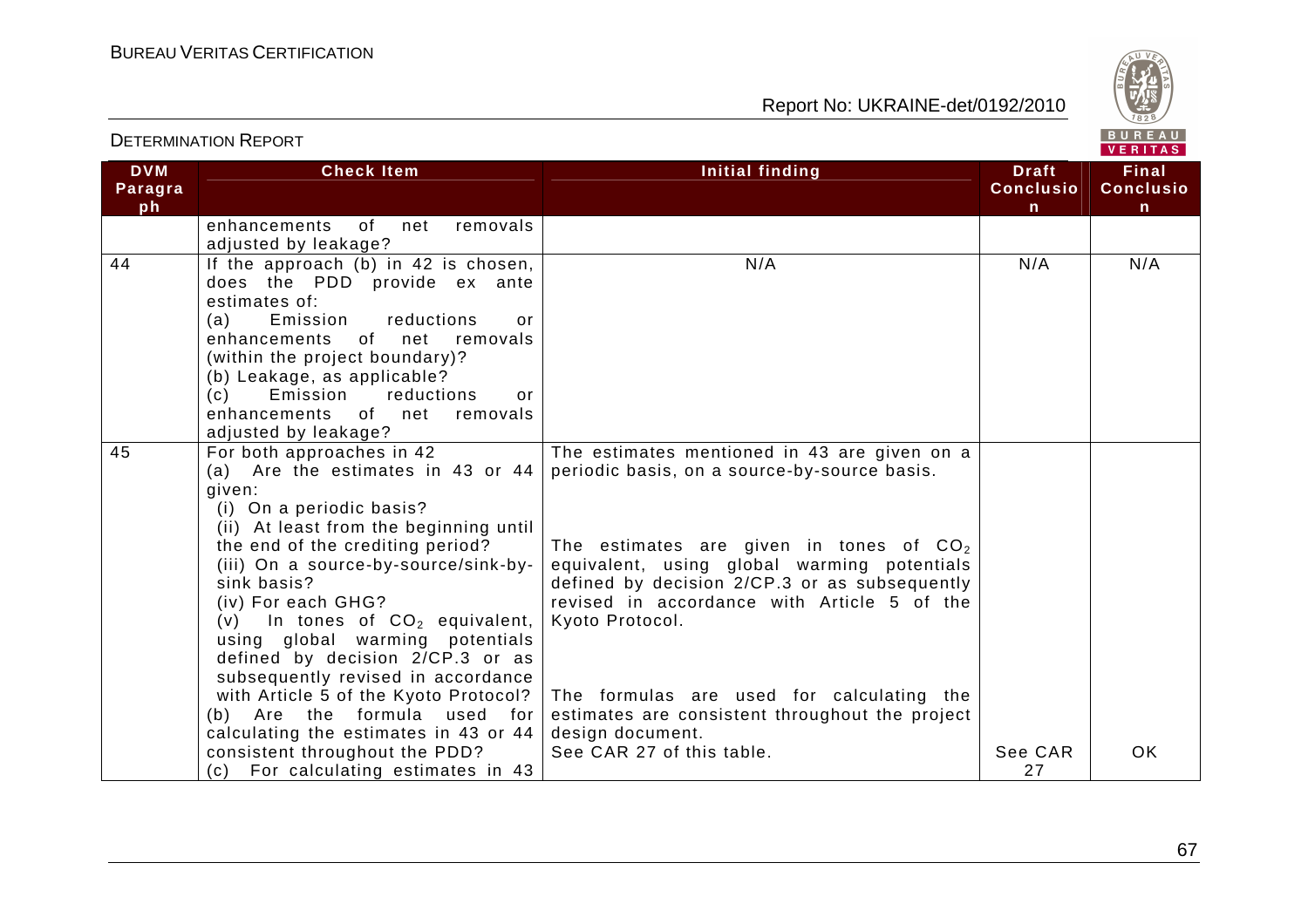

|                             | <b>DETERMINATION REPORT</b>                                                                                                                                                                                                                                                                              |                                                                                                                                                                                                                                                                                                                                                                                                                    |                                                  | BUREAU<br>VERITAS              |
|-----------------------------|----------------------------------------------------------------------------------------------------------------------------------------------------------------------------------------------------------------------------------------------------------------------------------------------------------|--------------------------------------------------------------------------------------------------------------------------------------------------------------------------------------------------------------------------------------------------------------------------------------------------------------------------------------------------------------------------------------------------------------------|--------------------------------------------------|--------------------------------|
| <b>DVM</b><br>Paragra<br>ph | <b>Check Item</b>                                                                                                                                                                                                                                                                                        | <b>Initial finding</b>                                                                                                                                                                                                                                                                                                                                                                                             | <b>Draft</b><br><b>Conclusio</b><br>$\mathsf{n}$ | Final<br><b>Conclusio</b><br>n |
|                             | or 44, are key factors influencing the<br>baseline emissions or removals and<br>the activity level of the project and<br>the emissions or net removals as<br>well as risks associated with the                                                                                                           | See CAR 28 of this table.                                                                                                                                                                                                                                                                                                                                                                                          | See CAR<br>28                                    | OK                             |
|                             | project taken into account,<br>as<br>appropriate?<br>Are data sources used for<br>(d)                                                                                                                                                                                                                    | See CAR 35 of this table.                                                                                                                                                                                                                                                                                                                                                                                          | See CAR<br>35                                    | <b>OK</b>                      |
|                             | calculating the estimates in 43 or 44 $\vert$<br>clearly identified,<br>reliable<br>and                                                                                                                                                                                                                  | See CAR 15 of this table.                                                                                                                                                                                                                                                                                                                                                                                          | See CAR<br>15                                    | <b>OK</b>                      |
|                             | transparent?<br>(e) Are emission factors (including<br>default emission factors) if used for<br>calculating the estimates in 43 or 44<br>selected<br>by carefully<br>balancing<br>accuracy and reasonableness, and                                                                                       | The estimation mentioned in 43 is based on<br>conservative assumptions.<br>See CAR 30 of this table.                                                                                                                                                                                                                                                                                                               | See CAR<br>30                                    | OK.                            |
|                             | appropriately justified of the choice?<br>(f) Is the estimation in 43 or $44$<br>based on conservative assumptions<br>and the most plausible scenarios in a<br>transparent manner?                                                                                                                       | <b>CAR 43.</b> Please, prepare the section E.6 of the<br>PDD in accordance with Guidelines for users of<br>the JI SSC PDD form and the F-JI-SSC-Bundle,<br>version 04. Please, use correct tabular format.                                                                                                                                                                                                         | See CAR<br>43                                    | <b>OK</b>                      |
|                             | (g) Are the estimates in 43 or 44<br>consistent throughout the PDD?<br>(h)<br>Is the annual average<br>of I<br>estimated emission reductions or<br>net<br>enhancements<br>of<br>removals<br>calculated by<br>dividing the total<br>estimated emission reductions or<br>enhancements of net removals over | <b>CAR 42.</b> The estimated baseline emissions BEy<br>(Table 10a) for 2009-2011, 2013-2018 are not<br>equal to the sum of $BE_{heat,v}$ and $BE_{BR.B2.v.}$<br>Please, correct.<br>The annual average of estimated emission<br>reductions is calculated by dividing the total<br>estimated<br>emission reductions<br>over<br>the<br>the crediting period by the total crediting period by the total months of the | See CAR<br>42                                    | <b>OK</b>                      |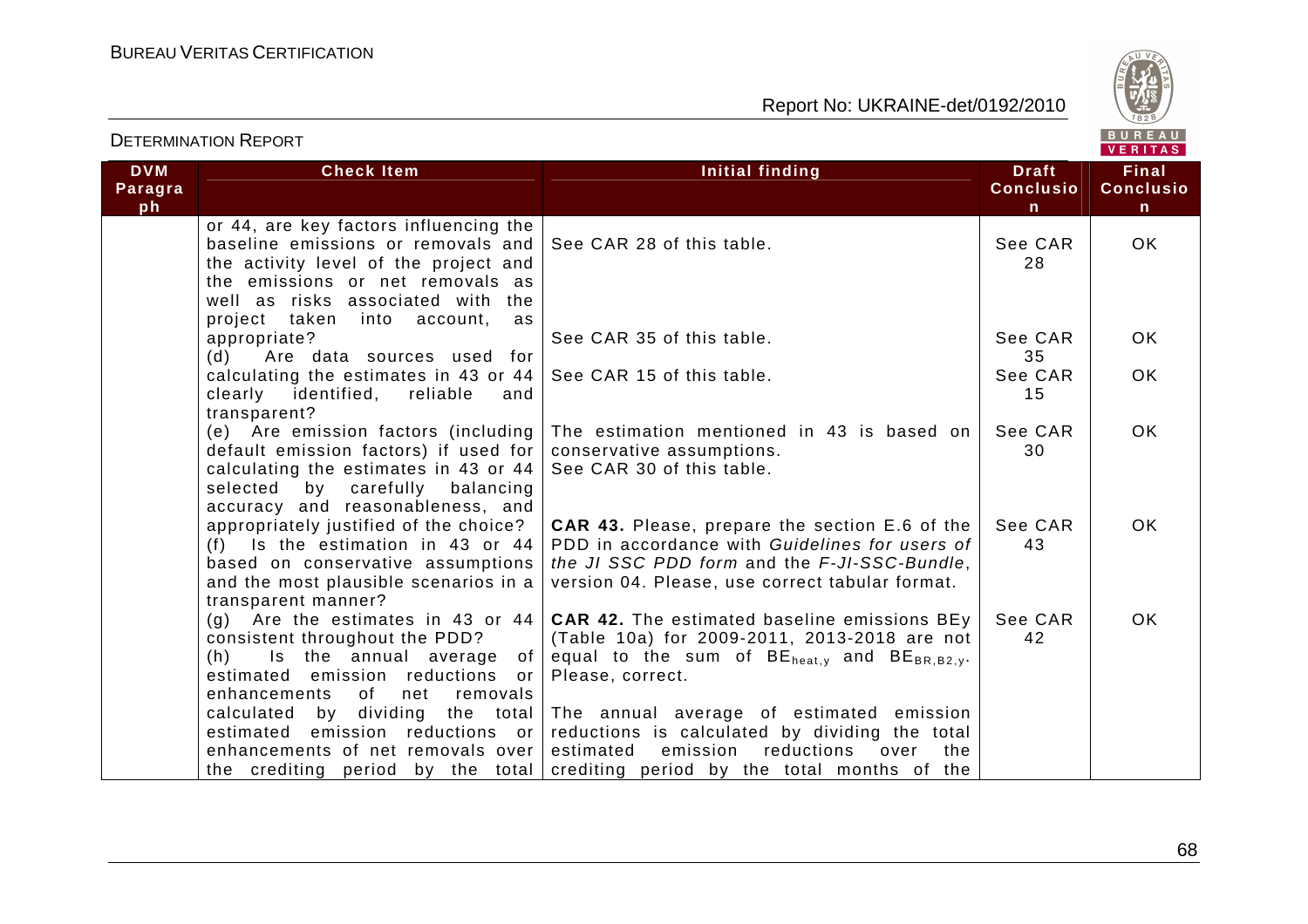Report No: UKRAINE-det/0192/2010



VERITAS

### **DVM Paragraph Check Item Initial finding Check Item Initial finding Theory of The Draft ConclusionFinal Conclusion** months of the crediting period and crediting period and multiplying by twelve. multiplying by twelve? 46 If the calculation of the baseline emissions or net removals is to be performed ex post, does the PDD ex ante include an illustrative emissions or net removals calculation? **Approved CDM methodology approach only CAR 33.** Ex-ante value of the quantity of electricity consumed by the project relevant activity during the year y sated in the PDD (3.8 MWh/yr) is not equal to the one used in the Excel calculations. Please, correct. CAR 33 OK 47 (a) Is the estimation of emission reductions or enhancements of net removals made in accordance with the approved CDM methodology? 47 (b) Is the estimation of emission N/A N/A N/A reductions or enhancements of net removals presented in the PDD: − On a periodic basis? − At least from the beginning until the end of the crediting period? − On a source-by-source/sink-by-sink basis? − For each GHG? − In tones of CO2 equivalent, using global warming potentials defined by decision 2/CP.3 or as subsequently revised in accordance with Article 5 of the Kyoto Protocol? − Are the formula used for calculating the estimates consistent throughout the PDD? N/A N/A N/A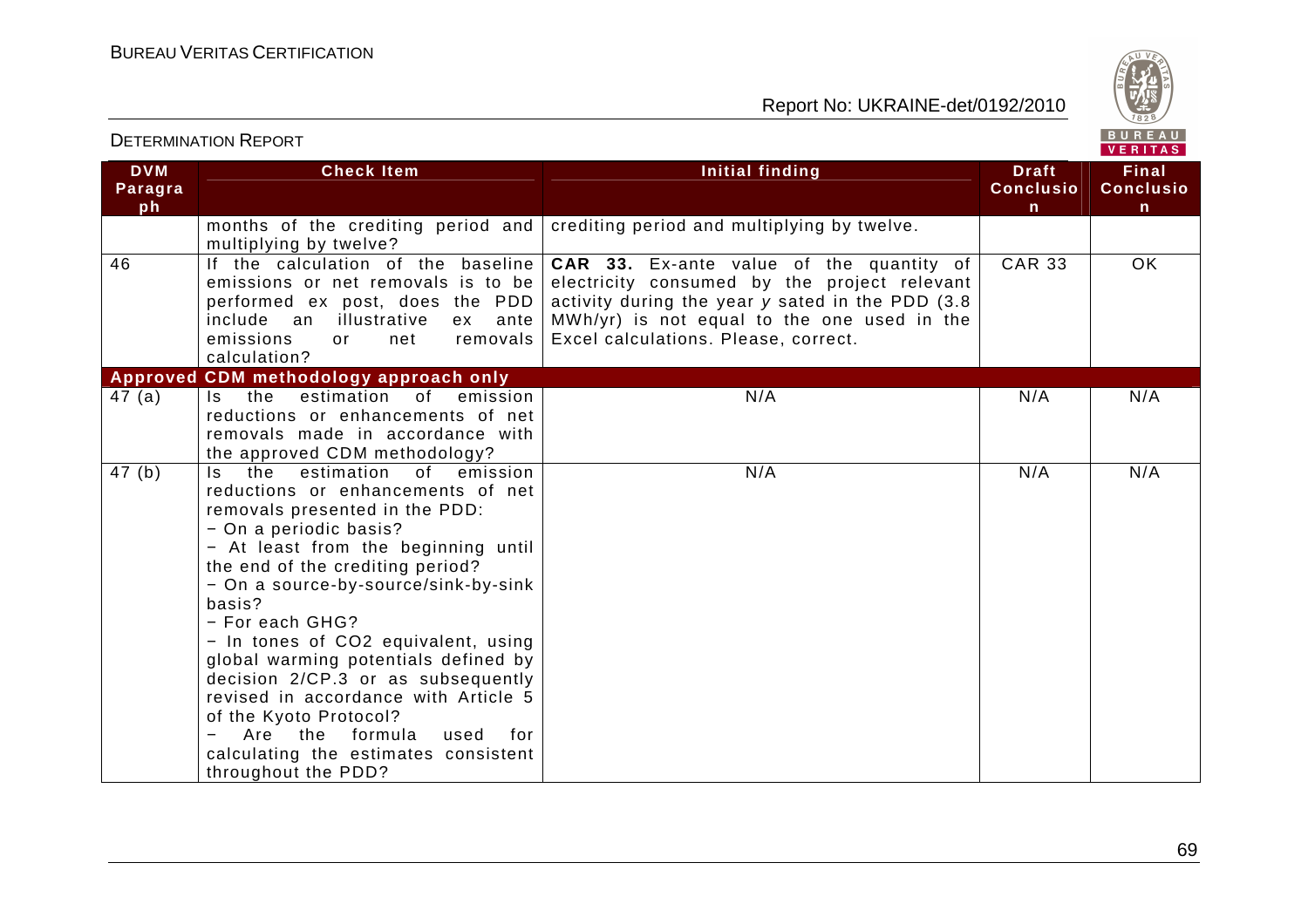

| <b>DETERMINATION REPORT</b> |                                                                                                                                                                                                                                                                                                                                                                                                                  |                                                                                                                                                                                                                                                                                                                                                                                                                                                                                                                                                                                                                                                                                                                            | BUREAU<br>VERITAS                                |                                           |
|-----------------------------|------------------------------------------------------------------------------------------------------------------------------------------------------------------------------------------------------------------------------------------------------------------------------------------------------------------------------------------------------------------------------------------------------------------|----------------------------------------------------------------------------------------------------------------------------------------------------------------------------------------------------------------------------------------------------------------------------------------------------------------------------------------------------------------------------------------------------------------------------------------------------------------------------------------------------------------------------------------------------------------------------------------------------------------------------------------------------------------------------------------------------------------------------|--------------------------------------------------|-------------------------------------------|
| <b>DVM</b><br>Paragra<br>ph | <b>Check Item</b>                                                                                                                                                                                                                                                                                                                                                                                                | <b>Initial finding</b>                                                                                                                                                                                                                                                                                                                                                                                                                                                                                                                                                                                                                                                                                                     | <b>Draft</b><br><b>Conclusio</b><br>$\mathsf{n}$ | Final<br><b>Conclusio</b><br>$\mathsf{n}$ |
|                             | Are the estimates consistent<br>throughout the<br>PDD?<br>- Is the annual average of estimated<br>emission<br>reductions<br>or<br>enhancements of net removals<br>calculated by dividing the total<br>estimated emission reductions or<br>enhancements of net removals over<br>the crediting period by the total<br>months of the crediting period and<br>multiplying by twelve?<br><b>Environmental impacts</b> |                                                                                                                                                                                                                                                                                                                                                                                                                                                                                                                                                                                                                                                                                                                            |                                                  |                                           |
| 48(a)                       | Does the PDD<br>list and<br>attach  <br>documentation on the analysis of the $ $<br>environmental impacts of the project,  <br>including transboundary impacts, in<br>accordance with procedures<br>as  <br>determined by the host Party?                                                                                                                                                                        | The environmental impact of the project is<br>included in Environmental Impact Assessment<br>(EIA) of the general project "Plant for oil<br>production by oilseeds extraction".<br>EIA<br>performed in accordance with<br>following<br>regulations:<br>DBN A.2.2.1-2003 "Composition and<br>the<br>environmental<br>of<br>impact<br>content<br>assessment (EIA) documents for designing of<br>the plants, buildings and structures"<br>The<br>"On<br>Law<br>of Ukraine<br>the<br>environmental protection"<br>The Law of Ukraine "Air protection"<br>DBN A.2.2-3-2004 "Construction design<br>composition and rules for its development,<br>endorsement and approval"<br>OND-86 "Methodology of air pollutant<br>$\bullet$ | OK.                                              | <b>OK</b>                                 |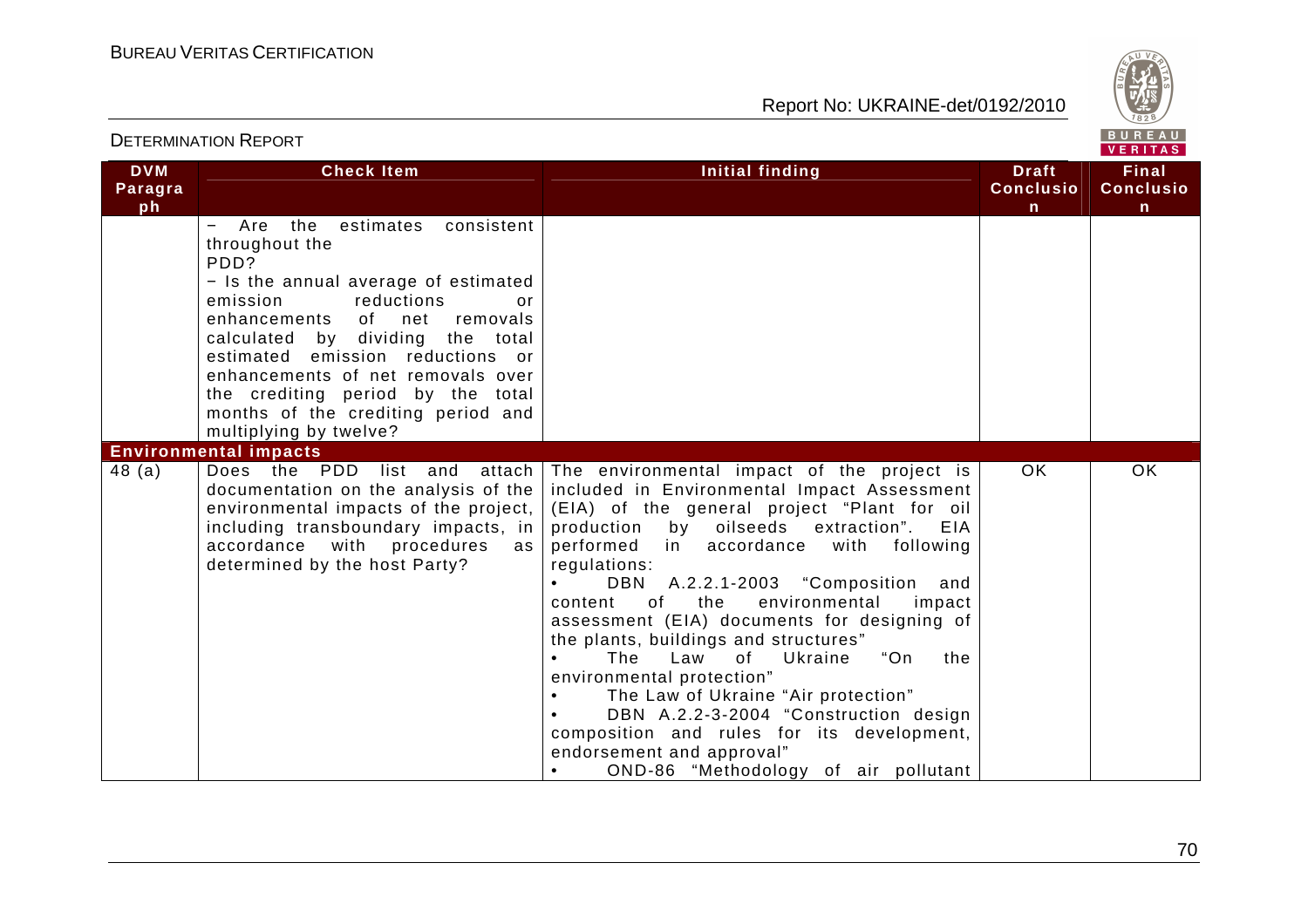

| <b>DVM</b><br>Paragra | <b>Check Item</b>                                                                                                                                                                                                                                                                                                                                                                    | Initial finding                                                                                                                                                                                                                                                                                                                                                                                                                                                                                                                                                                                                                                                                                                                                    | <b>Draft</b><br><b>Conclusio</b> | <b>Final</b><br><b>Conclusio</b> |
|-----------------------|--------------------------------------------------------------------------------------------------------------------------------------------------------------------------------------------------------------------------------------------------------------------------------------------------------------------------------------------------------------------------------------|----------------------------------------------------------------------------------------------------------------------------------------------------------------------------------------------------------------------------------------------------------------------------------------------------------------------------------------------------------------------------------------------------------------------------------------------------------------------------------------------------------------------------------------------------------------------------------------------------------------------------------------------------------------------------------------------------------------------------------------------------|----------------------------------|----------------------------------|
| ph                    |                                                                                                                                                                                                                                                                                                                                                                                      | concentration<br>calculation<br>contained<br>in.<br>emissions of enterprises"<br>DSP-201-97 "State sanitary rules of<br>populated area air protection" and others.<br>Ukraine has ratified three Protocols to the UN<br>Convention on Long-range Transboundary Air<br>Pollution. Two of these Protocols are directly<br>related to the reduction and control over the<br>hazardous substances emissions, namely:<br>The 1985 Helsinki Protocol on the<br>Reduction of Sulphur Emissions or their<br>Transboundary Fluxes by at least 30 per cent,<br>entered into force as of September 2nd, 1987.<br>The 1988 Sofia Protocol concerning the<br>Control of Emissions of Nitrogen Oxides or their<br>Transboundary Fluxes, entered into force as of | n.                               | n                                |
| 48(b)                 | If the analysis in 48 (a) indicates that<br>environmental impacts<br>the<br>are<br>considered significant by the project<br>participants or the host Party, does<br>the PDD provide conclusion and all<br>references<br>supporting<br>to<br>documentation of an environmental<br>impact assessment undertaken in<br>accordance with the procedures as<br>required by the host Party? | February 14th, 1991.<br>During the period of project implementation<br>environment will be influenced.<br>Impact on the Air Quality<br>Implementation of this project will have a<br>positive effect onto the air quality, as it will<br>lead to:<br>1) Emission reduction of $CO2$ , NOx, due to<br>of environmentally<br>introduction<br>friendly<br>technologies, which provide the possibility to<br>use biomass as a fuel:<br>2) Reduction of natural gas consumption which<br>will lead to greenhouse gas emissions reduction                                                                                                                                                                                                                | <b>OK</b>                        | <b>OK</b>                        |

## DETERMINATION REPORT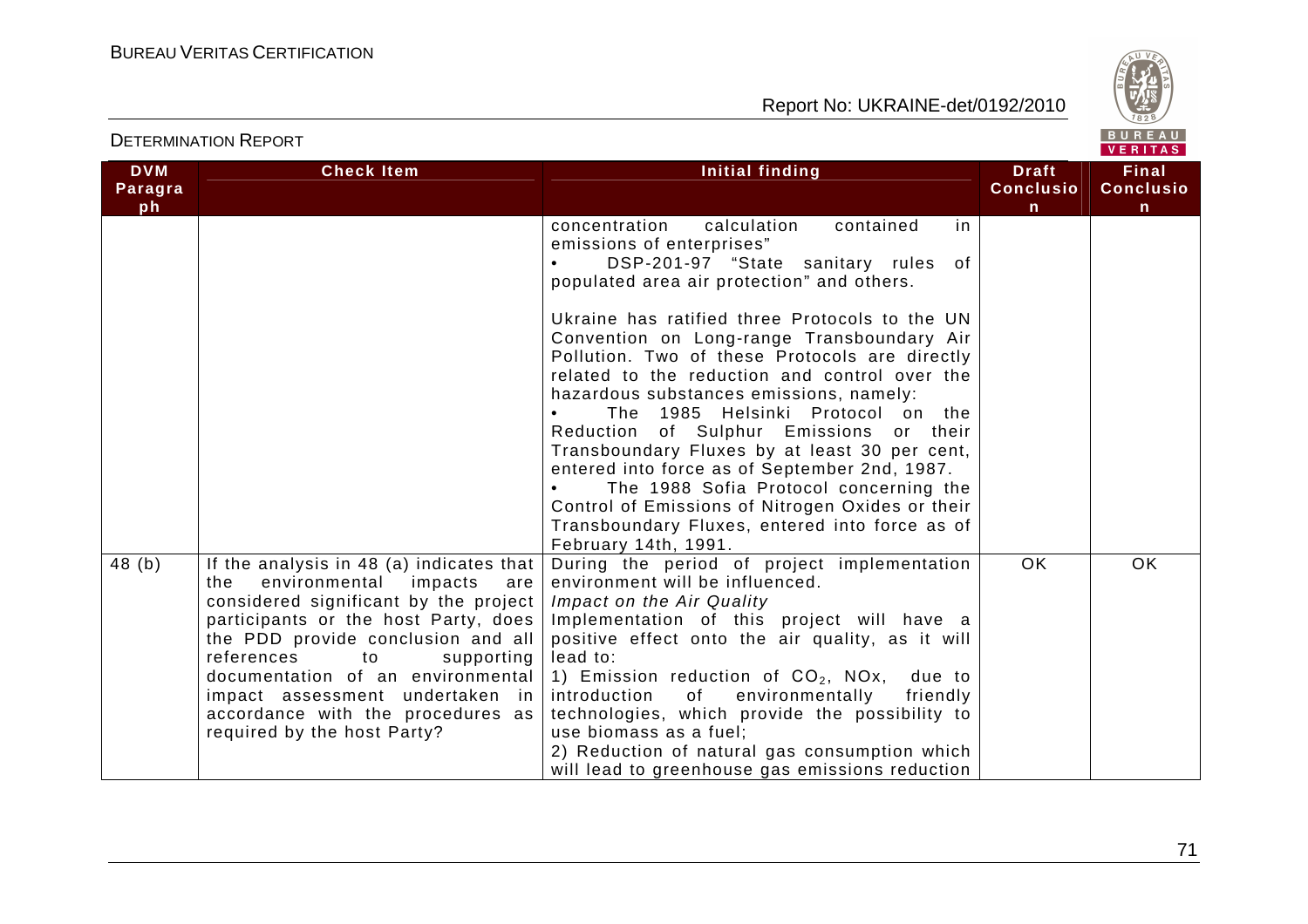

| <b>DVM</b><br>Paragra<br>ph | <b>Check Item</b>                                                 | <b>Initial finding</b>                                                                                                                                                                                                                                                                                                                                                                                                                                                                                                                                                                                                                                                                                                                                                                                                                                                                                                                                                                                                                                                                                                                                                                                                            | <b>Draft</b><br><b>Conclusio</b><br>$\mathsf{n}$ | Final<br><b>Conclusio</b><br>n |
|-----------------------------|-------------------------------------------------------------------|-----------------------------------------------------------------------------------------------------------------------------------------------------------------------------------------------------------------------------------------------------------------------------------------------------------------------------------------------------------------------------------------------------------------------------------------------------------------------------------------------------------------------------------------------------------------------------------------------------------------------------------------------------------------------------------------------------------------------------------------------------------------------------------------------------------------------------------------------------------------------------------------------------------------------------------------------------------------------------------------------------------------------------------------------------------------------------------------------------------------------------------------------------------------------------------------------------------------------------------|--------------------------------------------------|--------------------------------|
|                             |                                                                   | into the atmosphere.<br>Impact on the Soils<br>There is no impact onto the soils.<br>The land code of Ukraine regulates the land<br>use. The rules for land use are also established<br>in The National Technological Standard: DSTU<br>"Nature Protection.<br>17.4.1.02.-83<br>Soils.<br>Chemical Agents Classification for Pollution<br>Control".<br>Impact on the Biodiversity<br>There is no impact on the biodiversity.<br><b>Waste Generation and Treatment</b><br>As a result of project implementation the<br>amount of sunflower husk wastes which are<br>brought to the landfill will be reduced. Once the<br>project is implemented, all husk wastes<br>generated during the sunflower husk processing<br>will be utilized by means of using it as a fuel for<br>boilers.<br>Environmental authority will monitor types of<br>emissions to the atmosphere and industrial<br>effluents, including the discharge density of<br>CO, NO, $S_2$ , solid particles, the effluents of pH,<br>t°, Fe, Cu, hardness, solid residual, sulphates,<br>chlorides, etc. However, the project is required<br>to meet the respective environmental standard,<br>but not obligate to monitor these types of<br>emissions and effluents. |                                                  |                                |
| 49                          | <b>Environmental impacts</b><br>Ιf<br>stakeholder<br>consultation | <b>CAR 44.</b> Please, clarify in the PDD if any<br>was                                                                                                                                                                                                                                                                                                                                                                                                                                                                                                                                                                                                                                                                                                                                                                                                                                                                                                                                                                                                                                                                                                                                                                           | <b>CAR 44</b>                                    | OK                             |

DETERMINATION REPORT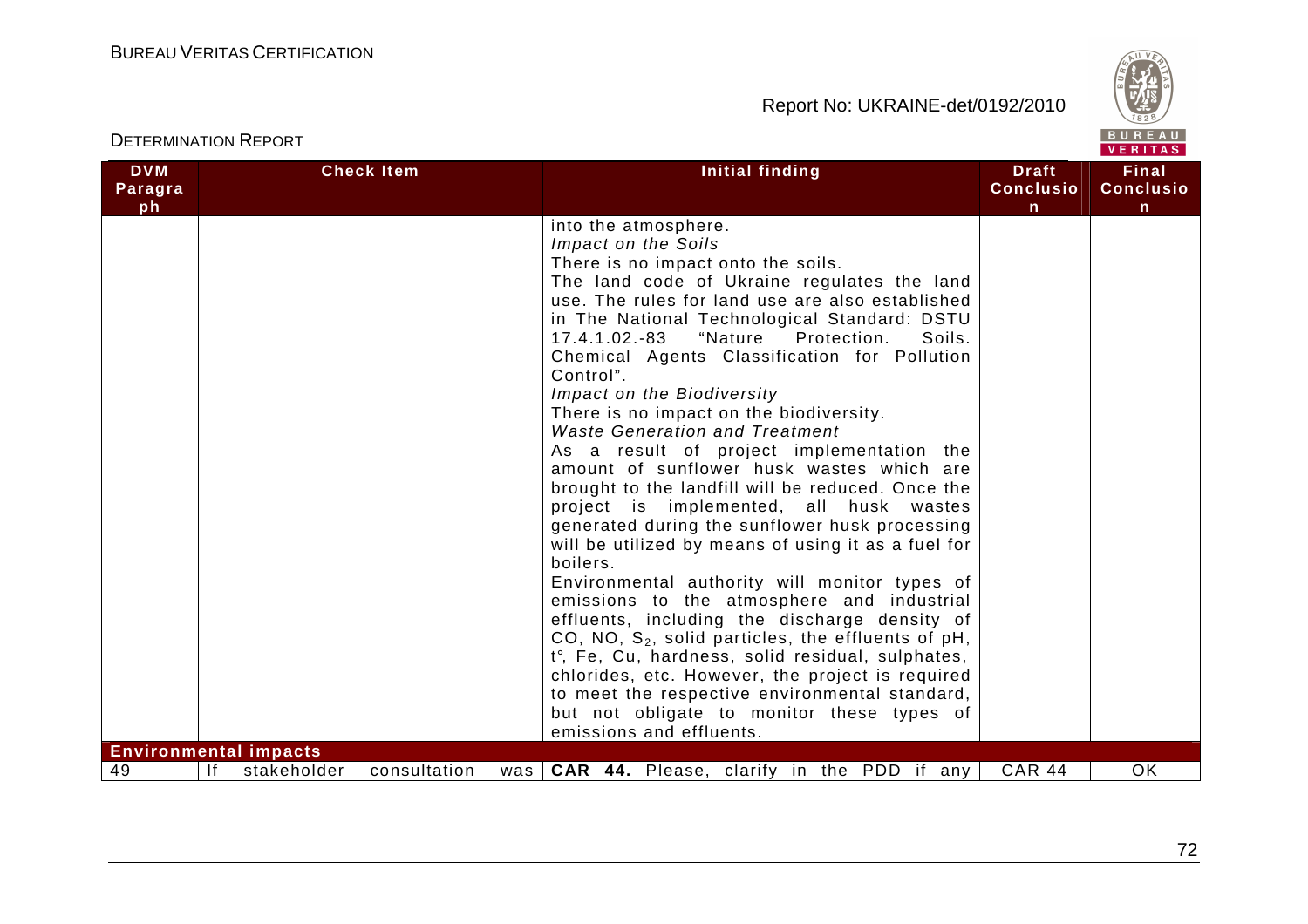

|                             | PLILIWIII VAID IN INLI YIN                                                                                                                                                                                                                                                                                                                                                                                                                                                                                                                                                                                                                                                                                                                                                     |                                                                                                                                                                                            |                                       | VERITAS                                          |
|-----------------------------|--------------------------------------------------------------------------------------------------------------------------------------------------------------------------------------------------------------------------------------------------------------------------------------------------------------------------------------------------------------------------------------------------------------------------------------------------------------------------------------------------------------------------------------------------------------------------------------------------------------------------------------------------------------------------------------------------------------------------------------------------------------------------------|--------------------------------------------------------------------------------------------------------------------------------------------------------------------------------------------|---------------------------------------|--------------------------------------------------|
| <b>DVM</b><br>Paragra<br>ph | <b>Check Item</b>                                                                                                                                                                                                                                                                                                                                                                                                                                                                                                                                                                                                                                                                                                                                                              | Initial finding                                                                                                                                                                            | <b>Draft</b><br><b>Conclusio</b><br>n | <b>Final</b><br><b>Conclusio</b><br>$\mathsf{n}$ |
|                             | undertaken in<br>accordance with the procedure as<br>required by the host Party, does the<br>PDD provide:<br>(a) A list of stakeholders from whom<br>comments on the projects have been<br>received, if any?<br>(b) The nature of the comments?<br>A description on whether and<br>(c) =<br>how the comments<br>have<br>been<br>addressed?                                                                                                                                                                                                                                                                                                                                                                                                                                     | comments on the project have been received.<br>Please, state the nature of comments and the<br>description on whether and how the comments<br>have been addressed.                         |                                       |                                                  |
| 50                          | Determination regarding small-scale projects (additional elements for assessment)<br>Does the PDD appropriately specify<br>and justify the SSC project type(s)<br>and category(ies) that fall under:<br>(a) One of the types and thresholds<br>of JI SSC projects as defined in<br>Provisions for joint implementation<br>small-scale projects? If the project<br>contains more than one JI SSC<br>project type component, does each<br>component<br>relevant<br>meet<br>the<br>threshold criterion?<br>(b) One of the SSC<br>project<br>categories defined in the most recent<br>version of appendix B of annex II to<br>decision 4/CMP.1, or an additional<br>project category approved by the<br>JISC in accordance with the relevant<br>provision in "Provisions for joint | The PDD appropriately specifies the SSC<br>project type and category:<br>Type I JI SSC - Renewable energy project.<br>Sectoral scope 1: Energy<br>industries<br>(renewable/non-renewable). | <b>OK</b>                             | <b>OK</b>                                        |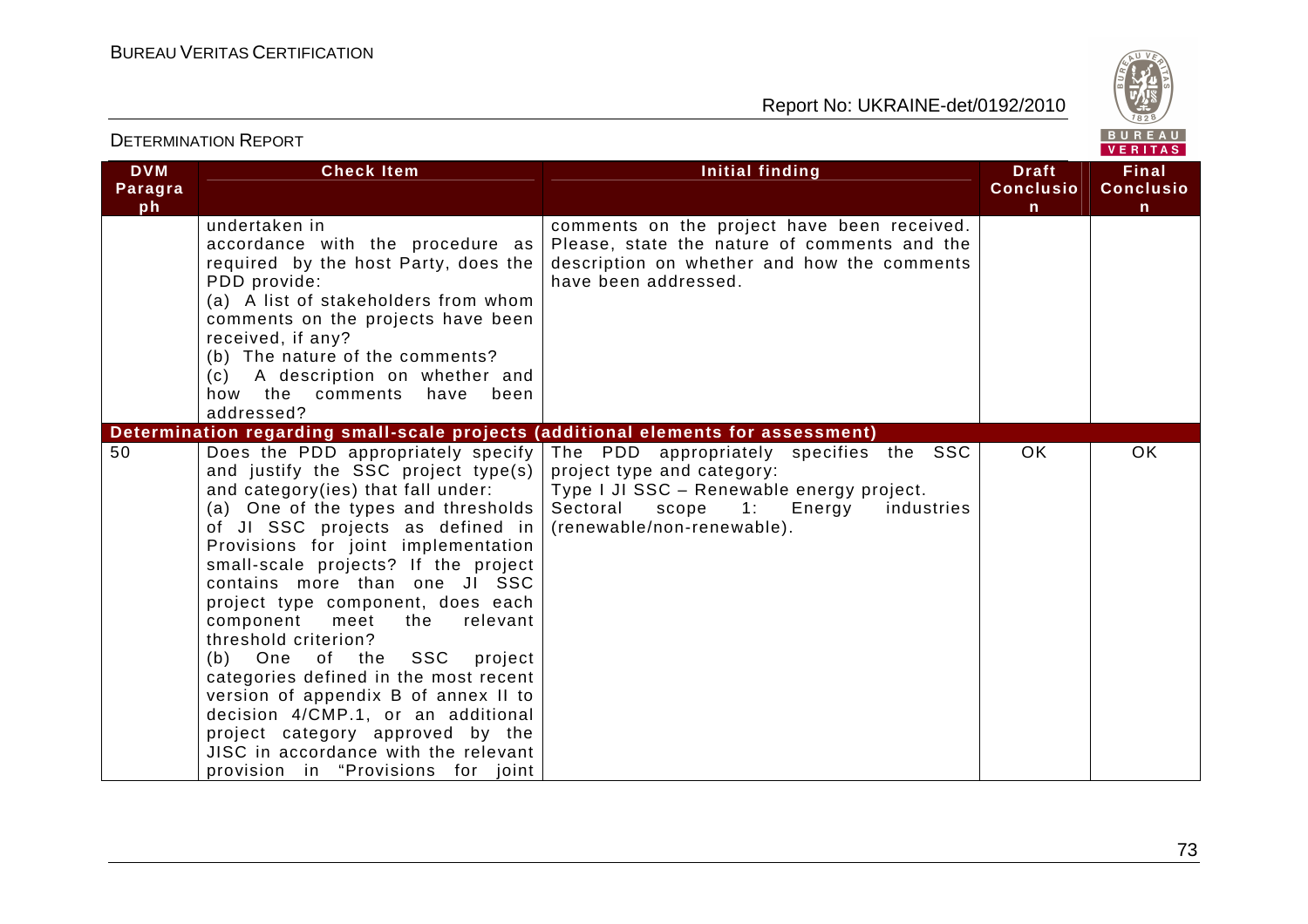

| <b>DVM</b><br>Paragra<br>ph | <b>Check Item</b>                                                                                                                                                                                                                                                                                                                                                                                                                                                                                                                                                                                                                                                                                                                                                                                  | Initial finding                                                                                                                                                                                           | <b>Draft</b><br><b>Conclusio</b><br>n | <b>Final</b><br><b>Conclusio</b><br>$\mathsf{n}$ |
|-----------------------------|----------------------------------------------------------------------------------------------------------------------------------------------------------------------------------------------------------------------------------------------------------------------------------------------------------------------------------------------------------------------------------------------------------------------------------------------------------------------------------------------------------------------------------------------------------------------------------------------------------------------------------------------------------------------------------------------------------------------------------------------------------------------------------------------------|-----------------------------------------------------------------------------------------------------------------------------------------------------------------------------------------------------------|---------------------------------------|--------------------------------------------------|
|                             | small-scale<br>implementation<br>projects"?                                                                                                                                                                                                                                                                                                                                                                                                                                                                                                                                                                                                                                                                                                                                                        |                                                                                                                                                                                                           |                                       |                                                  |
| 51                          | Does the SSC PDD confirms and<br>shows that the proposed JI SSC<br>is not a<br>debundled<br>project<br>component of a large project by<br>explaining that there does not exist a<br>JI (SSC) project with a publicly<br>available<br>determination<br>in<br>accordance with paragraph 34 of the<br>JI guidelines:<br>(a) Which has the same project<br>participants; and<br>(b) Which<br>applies<br>the<br>same<br>technology/measure and pertains to<br>the same project category; and<br>(c) Whose determination has been<br>made<br>publicly<br>available<br>in.<br>accordance with paragraph 34 of the<br>JI guidelines within the previous 2<br>years; and<br>(d) Whose project boundary is within<br>1 km of the project boundary of the<br>proposed JI SSC project at the<br>closest point? | CL 08. Please, provide documented evidence to<br>confirm that the proposed project is eligible as<br>a SSC project (that the total installed capacity<br>of the co-generator is less than 45 MW thermal). | <b>CL 08</b>                          | OK                                               |
|                             | Applicable to bundled JI SSC projects only                                                                                                                                                                                                                                                                                                                                                                                                                                                                                                                                                                                                                                                                                                                                                         |                                                                                                                                                                                                           |                                       |                                                  |
| 52 (a)                      | Do all projects in the bundle:<br>(i) Have the same crediting period?<br>(ii) Comply with the provisions for JI<br>SSC projects defined in "Provisions                                                                                                                                                                                                                                                                                                                                                                                                                                                                                                                                                                                                                                             | N/A                                                                                                                                                                                                       | N/A                                   | N/A                                              |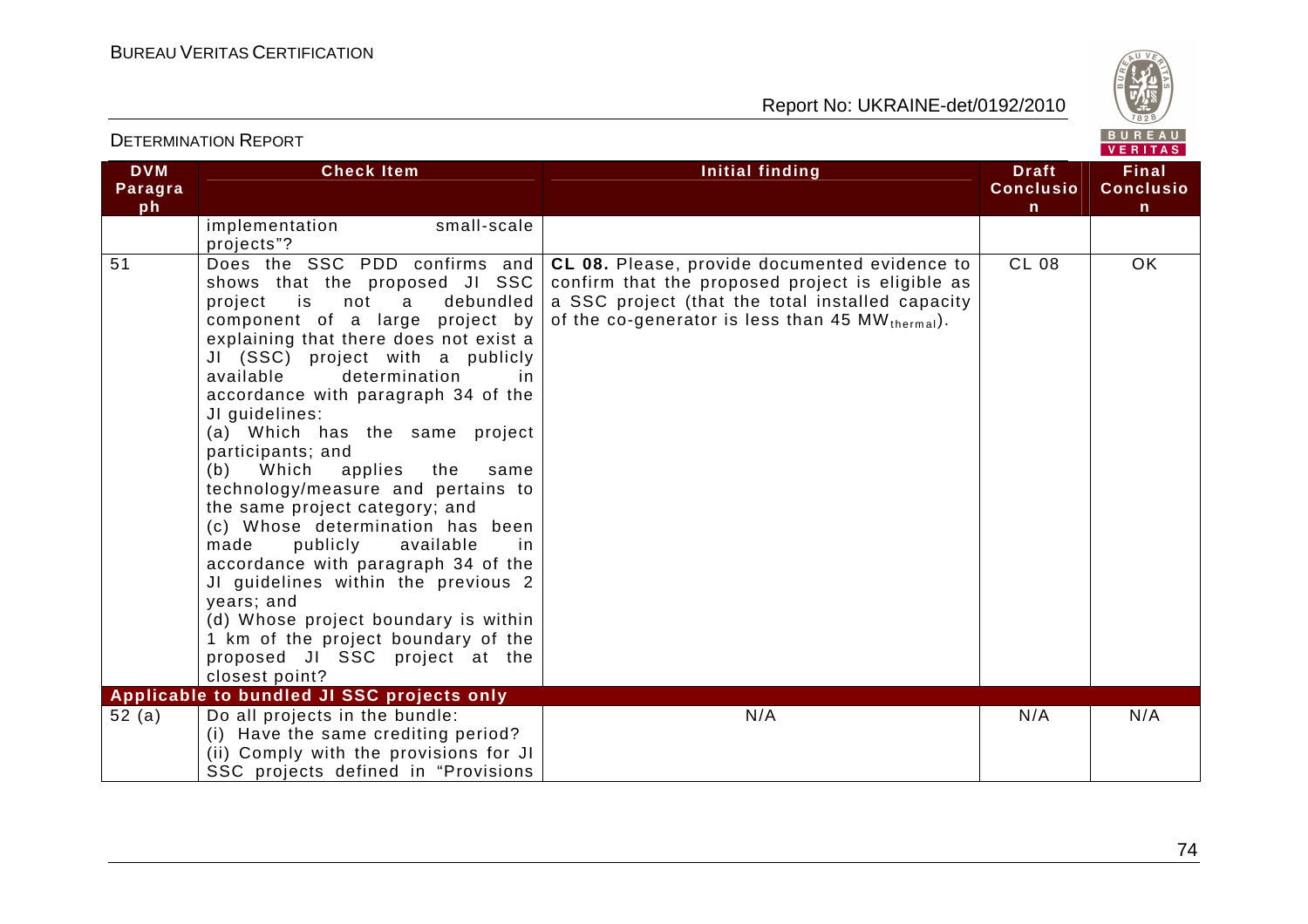

|                             | <b>DETERMINATION REPORT</b>                                                                                                                                                                                                                                                                                                                                                                                                                                                                                                                                                       |                        |                                                  | BUREAU<br>VERITAS                         |
|-----------------------------|-----------------------------------------------------------------------------------------------------------------------------------------------------------------------------------------------------------------------------------------------------------------------------------------------------------------------------------------------------------------------------------------------------------------------------------------------------------------------------------------------------------------------------------------------------------------------------------|------------------------|--------------------------------------------------|-------------------------------------------|
| <b>DVM</b><br>Paragra<br>ph | <b>Check Item</b>                                                                                                                                                                                                                                                                                                                                                                                                                                                                                                                                                                 | <b>Initial finding</b> | <b>Draft</b><br><b>Conclusio</b><br>$\mathsf{n}$ | Final<br><b>Conclusio</b><br>$\mathsf{n}$ |
|                             | for joint implementation small-scale<br>projects", in particular the thresholds<br>referred to in 50 (a) above?<br>(iii)<br>Retain<br>distinctive<br>their<br>characteristics<br>(i.e.<br>location,<br>technology/measure etc.)?                                                                                                                                                                                                                                                                                                                                                  |                        |                                                  |                                           |
| 52(b)                       | Does the composition of the bundle<br>not change over time?                                                                                                                                                                                                                                                                                                                                                                                                                                                                                                                       | N/A                    | N/A                                              | N/A                                       |
| 52 $(c)$                    | Has the AIE received (from the<br>project participants):<br>(i) Information on the bundle using<br>the form developed by the JISC (F-<br>JI-SSCBUNDLE)?<br>(ii) A written statement signed by all<br>project participants indicating that<br>they agree that their individual<br>projects are part of the bundle and<br>nominating one project participant to<br>represent all project participants in<br>communicating with the JISC?<br>(iii) Indication by the Parties involved<br>that they are aware of the bundle in<br>their project approvals referred to in<br>19 above? | N/A                    | N/A                                              | N/A                                       |
| 53                          | If the project participants prepared a<br>single SSC PDD for the bundled JI<br><b>SSC</b><br>projects, do(are) all the<br>projects:<br>(a) Pertain to the same JI SSC<br>project category?                                                                                                                                                                                                                                                                                                                                                                                        | N/A                    | N/A                                              | N/A                                       |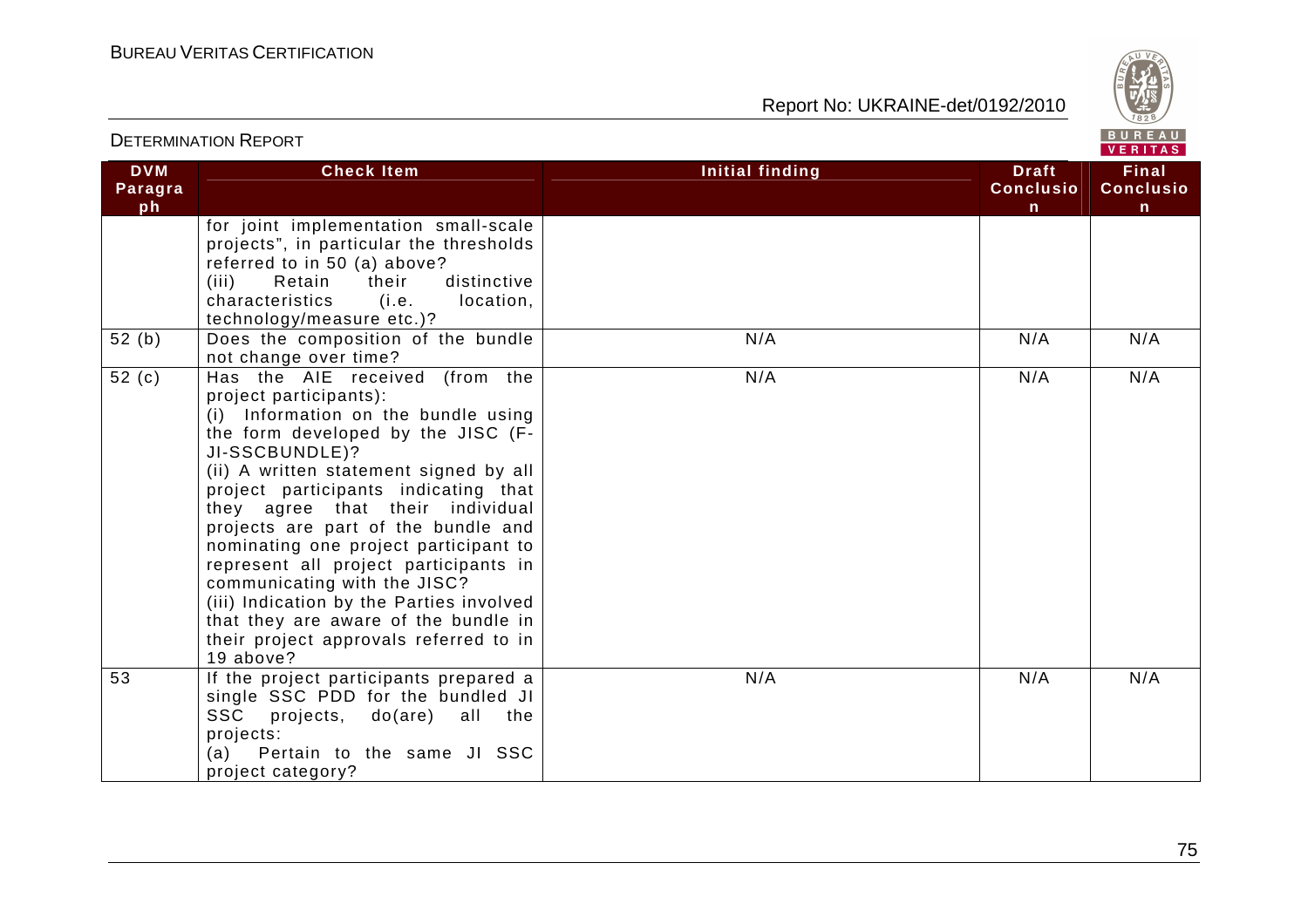

|                             |                                                                                                                                                                                                                                                                                                                                                                       |                 | VERIIAS.                               |                                       |
|-----------------------------|-----------------------------------------------------------------------------------------------------------------------------------------------------------------------------------------------------------------------------------------------------------------------------------------------------------------------------------------------------------------------|-----------------|----------------------------------------|---------------------------------------|
| <b>DVM</b><br>Paragra<br>ph | <b>Check Item</b>                                                                                                                                                                                                                                                                                                                                                     | Initial finding | <b>Draft</b><br><b>Conclusio</b><br>n. | <b>Final</b><br><b>Conclusio</b><br>n |
|                             | (b) Apply the same technology or<br>measure?<br>(c) Located in the territory of the<br>same host Party?                                                                                                                                                                                                                                                               |                 |                                        |                                       |
| $\overline{54}$             | If the project participants prepared<br>separate SSC PDDs for the bundled<br>JI SSC projects, do(are) all the<br>projects:<br>(a) Have SSC PDDs been prepared<br>for all JI<br>SSC projects in the bundle?<br>(b) Does each SSC PDD contain a<br>single JI SCC project in the bundle?                                                                                 | N/A             | N/A                                    | N/A                                   |
| 55                          | If the projects in the bundle use the<br>same baseline, does the F-JI-SSC-<br>BUNDLE provide an appropriate<br>justification for the use of the same<br>baseline considering the particular<br>situation of each project in the<br>bundle?                                                                                                                            | N/A             | N/A                                    | N/A                                   |
| 56                          | Does the PDD indicate which of the<br>following approaches is used for<br>establishing a monitoring plan?<br>(a)<br>preparing a separate<br>By<br>monitoring plan for each of the<br>constituent projects;<br>(b)<br>By preparing<br>overall<br>an<br>monitoring plan including a proposal<br>of monitoring of performance of the<br>constituent projects on a sample | N/A             | N/A                                    | N/A                                   |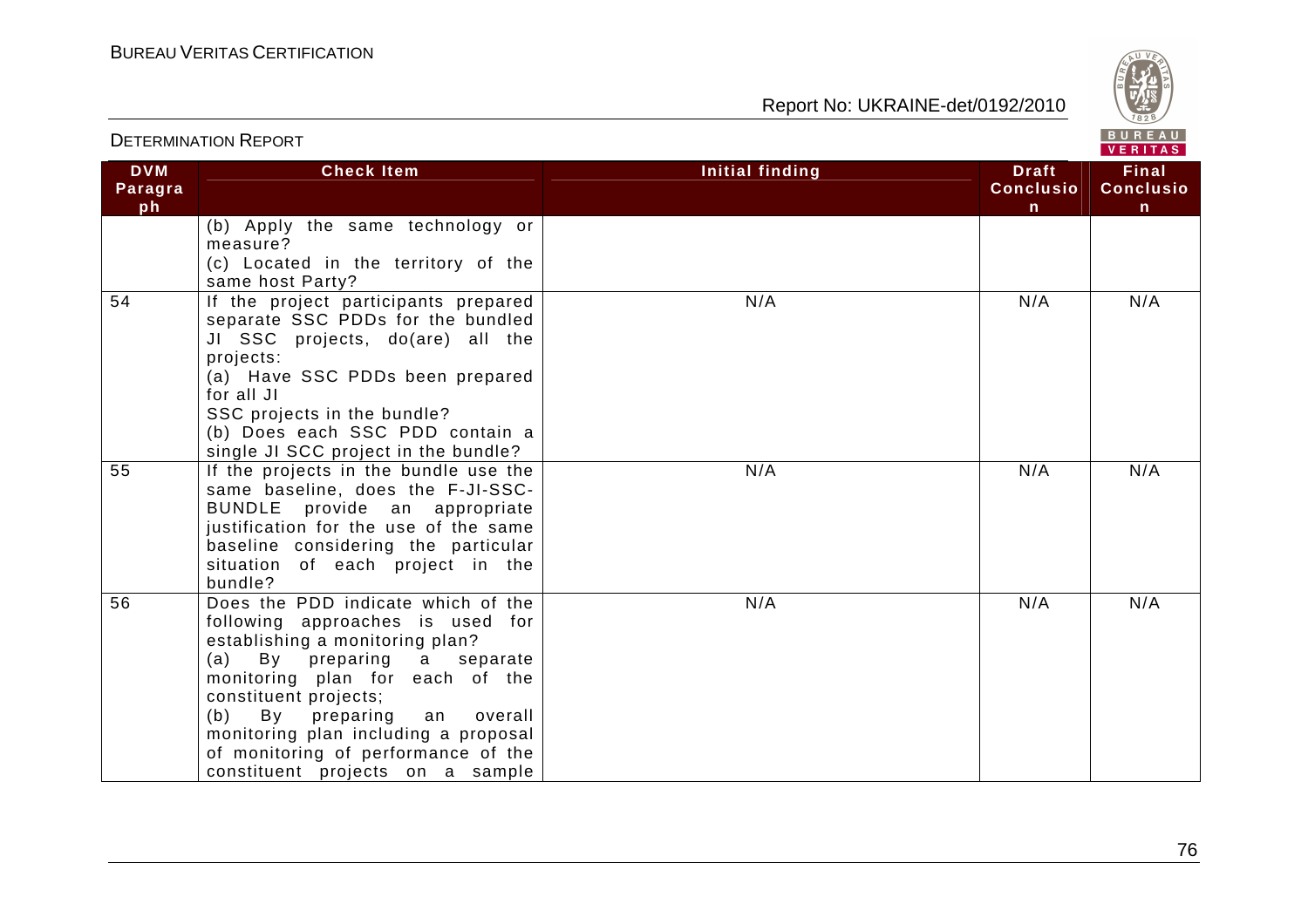

|                             | <b>DETERMINATION REPORT</b>                                                                                                                                                                                                                                                                                                                                                                                                                                                                                                                                        |                                                                                                              |                                                  | BUREAU<br>VERITAS                         |
|-----------------------------|--------------------------------------------------------------------------------------------------------------------------------------------------------------------------------------------------------------------------------------------------------------------------------------------------------------------------------------------------------------------------------------------------------------------------------------------------------------------------------------------------------------------------------------------------------------------|--------------------------------------------------------------------------------------------------------------|--------------------------------------------------|-------------------------------------------|
| <b>DVM</b><br>Paragra<br>ph | <b>Check Item</b>                                                                                                                                                                                                                                                                                                                                                                                                                                                                                                                                                  | <b>Initial finding</b>                                                                                       | <b>Draft</b><br><b>Conclusio</b><br>$\mathsf{n}$ | Final<br><b>Conclusio</b><br>$\mathsf{n}$ |
|                             | basis, as appropriate.                                                                                                                                                                                                                                                                                                                                                                                                                                                                                                                                             |                                                                                                              |                                                  |                                           |
| 56(b)                       | If the approach 57 (b) above is used,<br>(i) Are all the JI SSC projects<br>located in the territory of the same<br>host Party?<br>(ii) Do all the JI SSC projects pertain<br>to the same project category?<br>(iii) Do all the JI SSC projects apply<br>the same technology or measure?<br>(iv) Does the overall monitoring plan<br>reflect good monitoring practice<br>appropriate to the bundled JI SSC<br>projects and provide for collection<br>and archiving of the data needed to<br>calculate the emission reductions<br>achieved by the bundled projects? | N/A                                                                                                          | N/A                                              | N/A                                       |
|                             | Applicable to all JI SSC projects                                                                                                                                                                                                                                                                                                                                                                                                                                                                                                                                  |                                                                                                              |                                                  |                                           |
| 57                          | Is the leakage only within the See section B.3 of the PDD.<br>boundaries of non-Annex I Parties<br>considered?                                                                                                                                                                                                                                                                                                                                                                                                                                                     |                                                                                                              | OK                                               | OK.                                       |
| assessment)                 |                                                                                                                                                                                                                                                                                                                                                                                                                                                                                                                                                                    | Determination regarding land use, land-use change and forestry projects (additional/alternative elements for |                                                  |                                           |
| 58                          | Does the PDD appropriately specify<br>how the LULUCF project conforms to:<br>(a) The definitions of LULUCF<br>activities included in paragraph 1 of<br>the annex to decision 16/CMP.1,<br>applying good practice guidance for<br>LULUCF as decided by the CMP, as<br>appropriate?                                                                                                                                                                                                                                                                                  | N/A                                                                                                          | N/A                                              | N/A                                       |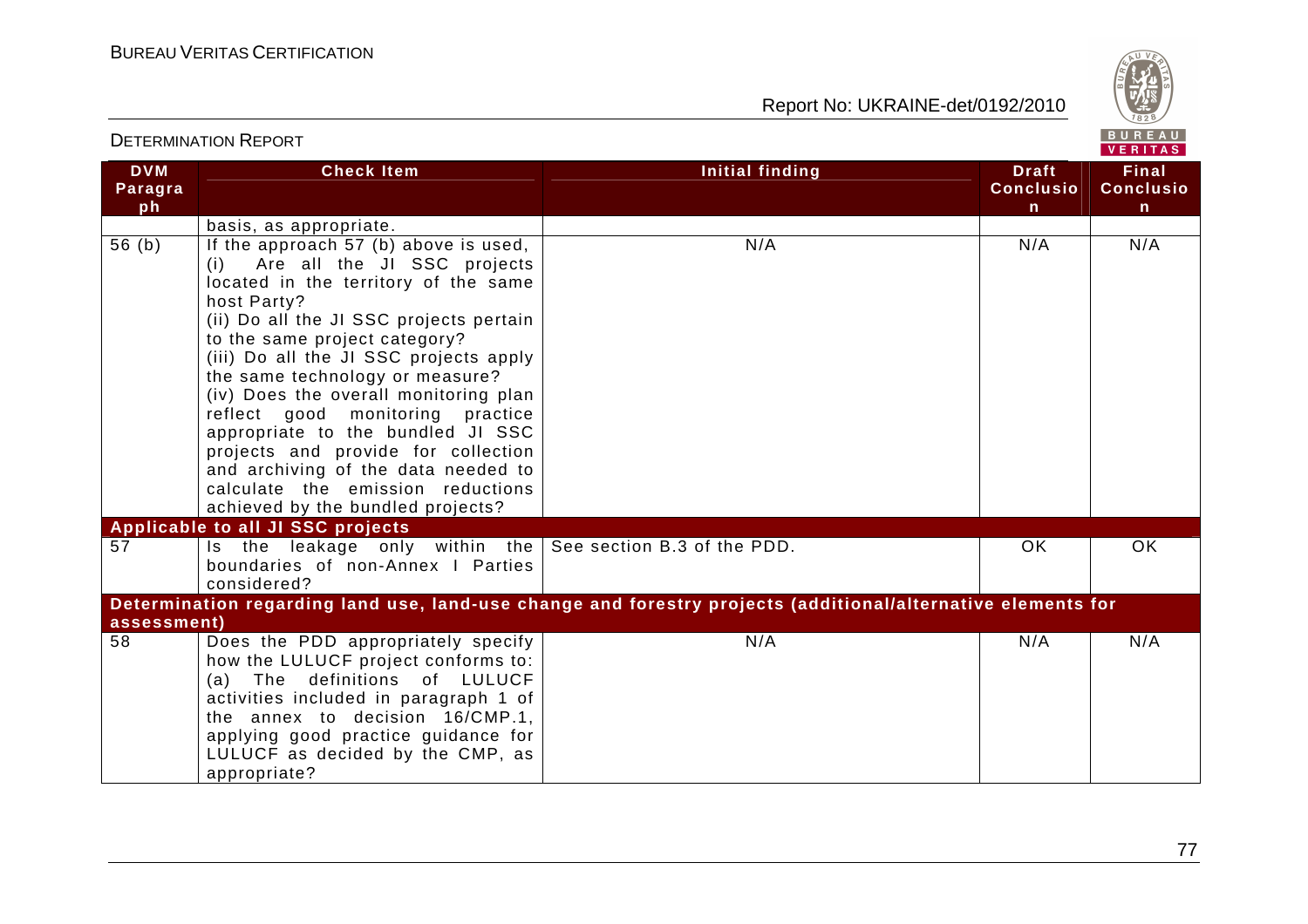

| <b>DETERMINATION REPORT</b> |                                                                                                                                                                                                                                                                                                                                                                                                                               |                        | BUREAU<br>VERITAS                     |                                           |
|-----------------------------|-------------------------------------------------------------------------------------------------------------------------------------------------------------------------------------------------------------------------------------------------------------------------------------------------------------------------------------------------------------------------------------------------------------------------------|------------------------|---------------------------------------|-------------------------------------------|
| <b>DVM</b><br>Paragra<br>ph | <b>Check Item</b>                                                                                                                                                                                                                                                                                                                                                                                                             | <b>Initial finding</b> | <b>Draft</b><br><b>Conclusio</b><br>n | Final<br><b>Conclusio</b><br>$\mathsf{n}$ |
|                             | (b) In the case of afforestation,<br>reforestation<br>and/or<br>forest<br>management projects, the definition<br>of "forest" selected by the host Party,<br>which specifies:<br>(i) A single minimum tree crown<br>cover value (between 10 and 30 per<br>cent)? and<br>(ii) A single minimum land area<br>value (between 0.05 and 1 hectare)?<br>and<br>(iii) A single minimum tree height<br>value (between 2 and 5 metres)? |                        |                                       |                                           |
|                             | JI specific approach only                                                                                                                                                                                                                                                                                                                                                                                                     |                        |                                       |                                           |
| 59                          | Baseline setting - in addition to 22-<br>26 above Does the PDD provide an<br>explanation how the<br>baseline<br>chosen:<br>Takes into account the good<br>practice guidance for LULUCF,<br>developed by the IPCC?<br>Ensures conformity<br>with the<br>definitions, accounting<br>rules,<br>modalities and guidelines<br>under<br>Article 3, paragraphs 3 and 4, of the<br>Kyoto Protocol?                                    | N/A                    | N/A                                   | N/A                                       |
| 60                          | Project boundary - alternative to 32-<br>33<br>(a)<br>Does the project boundary<br>geographically<br>delineate<br>the<br>JI                                                                                                                                                                                                                                                                                                   | N/A                    | N/A                                   | N/A                                       |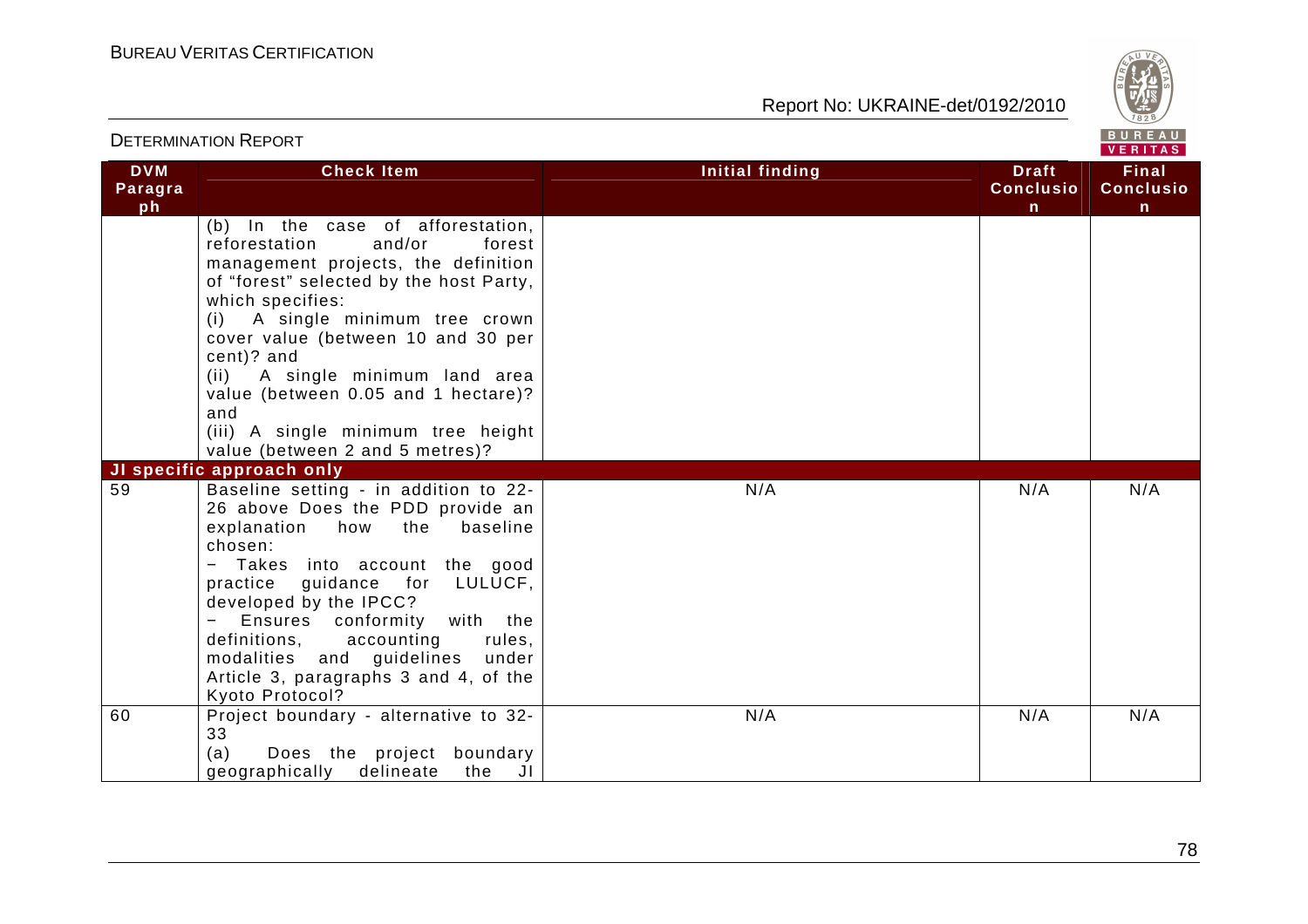

| <b>DETERMINATION REPORT</b> |                                                                                                                                                                                                                                                                                                                                                                                                                                                                                                                                                                                                                                                                                                                                                                                                                                                                                                                     |                        |                                                  | BUREAU<br>VERITAS                         |  |
|-----------------------------|---------------------------------------------------------------------------------------------------------------------------------------------------------------------------------------------------------------------------------------------------------------------------------------------------------------------------------------------------------------------------------------------------------------------------------------------------------------------------------------------------------------------------------------------------------------------------------------------------------------------------------------------------------------------------------------------------------------------------------------------------------------------------------------------------------------------------------------------------------------------------------------------------------------------|------------------------|--------------------------------------------------|-------------------------------------------|--|
| <b>DVM</b><br>Paragra<br>ph | <b>Check Item</b>                                                                                                                                                                                                                                                                                                                                                                                                                                                                                                                                                                                                                                                                                                                                                                                                                                                                                                   | <b>Initial finding</b> | <b>Draft</b><br><b>Conclusio</b><br>$\mathsf{n}$ | Final<br><b>Conclusio</b><br>$\mathsf{n}$ |  |
|                             | LULUCF project under the control of<br>the project participants?<br>(a) If the JI LULUCF project<br>contains more than one discrete area<br>of land,<br>(i) Does each discrete area of land<br>have<br>unique<br>geographical<br>a a<br>identification?<br>(ii) Is the boundary defined for each<br>discrete area?<br>(ii) Does the boundary not include<br>the areas in between these discrete<br>areas of land?<br>(b) Does the project boundary<br>all<br>anthropogenic<br>encompass<br>emissions by sources and removals<br>by sinks of GHGs which are:<br>(i) Under the control of the project<br>participants;<br>(ii) Reasonably attributable to the<br>project; and<br>(iii) Significant?<br>(c)<br>Does the project boundary<br>account for all changes in the<br>following carbon pools:<br>- Above-ground biomass;<br>- Below-ground biomass;<br>- Litter;<br>- Dead wood; and<br>- Soil organic carbon? |                        |                                                  |                                           |  |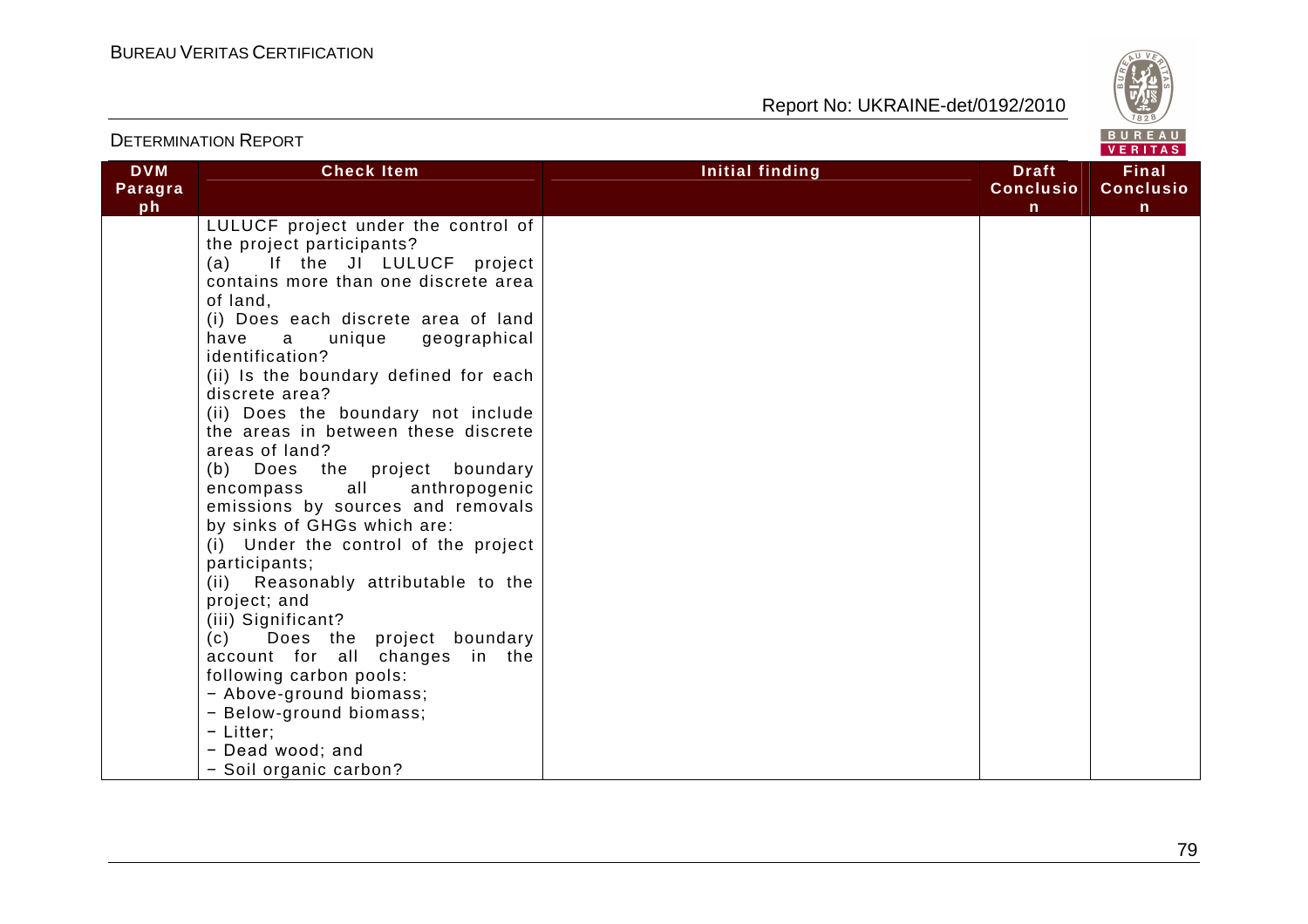

| <b>DETERMINATION REPORT</b> |                                                                                                                                                                                                                                                                                                                                                                                                    |                                                                            | BUREAU<br>VERITAS                         |  |
|-----------------------------|----------------------------------------------------------------------------------------------------------------------------------------------------------------------------------------------------------------------------------------------------------------------------------------------------------------------------------------------------------------------------------------------------|----------------------------------------------------------------------------|-------------------------------------------|--|
| <b>DVM</b><br>Paragra<br>ph | <b>Check Item</b>                                                                                                                                                                                                                                                                                                                                                                                  | <b>Initial finding</b><br><b>Draft</b><br><b>Conclusio</b><br>$\mathsf{n}$ | Final<br><b>Conclusio</b><br>$\mathsf{n}$ |  |
|                             | (c) Does the PDD provide:<br>(i) The information of which carbon<br>pools are selected?<br>(ii) If one or more carbon pools are<br>selected, transparent<br>not<br>and<br>verifiable information that indicates,<br>based on conservative assumptions,<br>that the pool is not a source?<br>(d) Is the project boundary defined<br>on the basis of a case-by-case<br>assessment with regard to the |                                                                            |                                           |  |
| 61 (a)                      | criteria in (b) above?<br>Project boundary - alternative to 32-<br>33 (cont.)<br>Are the delineation of the project<br>boundary and the gases and<br>sources/sinks included appropriately<br>described and justified in the PDD?                                                                                                                                                                   | N/A<br>N/A                                                                 | N/A                                       |  |
| 61 (b)                      | Project boundary - alternative to 32-<br>33 (cont.)<br>Are all gases and sources/sinks<br>included explicitly stated, and the<br>exclusions of any sources/sinks<br>related to the baseline or the<br><b>LULUCF</b><br>project<br>appropriately<br>justified?                                                                                                                                      | N/A<br>N/A                                                                 | N/A                                       |  |
| 62                          | Monitoring plan - in addition to 35-39<br>Does the PDD provide an appropriate<br>description of the sampling design<br>that will be used for the calculation                                                                                                                                                                                                                                       | N/A<br>N/A                                                                 | N/A                                       |  |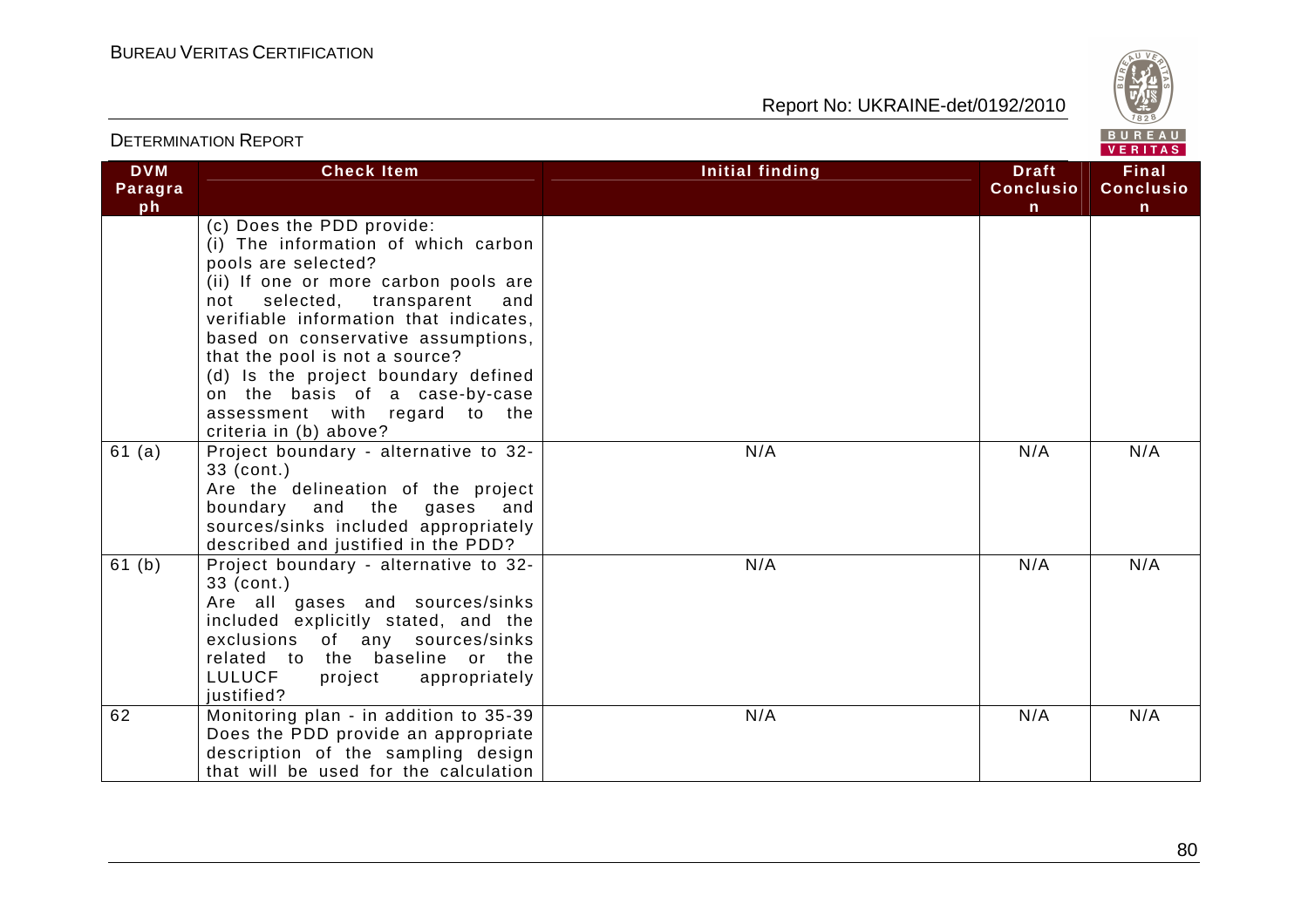

| <b>DETERMINATION REPORT</b> |                                                                                                                                                                                                                                                                                                           |                 |                                                  | BUREAU<br>VERITAS                         |
|-----------------------------|-----------------------------------------------------------------------------------------------------------------------------------------------------------------------------------------------------------------------------------------------------------------------------------------------------------|-----------------|--------------------------------------------------|-------------------------------------------|
| <b>DVM</b><br>Paragra<br>ph | <b>Check Item</b>                                                                                                                                                                                                                                                                                         | Initial finding | <b>Draft</b><br><b>Conclusio</b><br>$\mathsf{n}$ | Final<br><b>Conclusio</b><br>$\mathsf{n}$ |
|                             | of the net anthropogenic removals by<br>sinks occurring within the project<br>boundary in the project scenario and,<br>in case the baseline is monitored, in<br>the baseline scenario, including,<br>inter<br>alia,<br>stratification,<br>determination of number of plots and<br>plot distribution etc.? |                 |                                                  |                                           |
| 63                          | Does the PDD take into account only<br>anthropogenic<br>the<br>increased<br>emissions by sources and/or reduced<br>anthropogenic removals by sinks of<br>GHGs outside the project boundary?                                                                                                               | N/A             | N/A                                              | N/A                                       |
| <b>Approved</b>             | <b>CDM</b> methodology approach only                                                                                                                                                                                                                                                                      |                 |                                                  |                                           |
| 64 (a)                      | Does the PDD provide the title,<br>reference number and version of the<br>approved CDM methodology used?                                                                                                                                                                                                  | N/A             | N/A                                              | N/A                                       |
| 64(a)                       | Is the approved CDM methodology<br>the most recent valid version when<br>the PDD is submitted for publication?<br>If not, is the methodology still within<br>the<br>grace<br>period<br>(was<br>the<br>methodology revised to a newer<br>version in the past two months)?                                  | N/A             | N/A                                              | N/A                                       |
| 64(b)                       | Does the PDD provide a description<br>the<br>why<br>approved<br>CDM<br>of<br>methodology is applicable to the<br>project?                                                                                                                                                                                 | N/A             | N/A                                              | N/A                                       |
| 64 (c)                      | Are all explanations, descriptions<br>and analyses made in accordance                                                                                                                                                                                                                                     | N/A             | N/A                                              | N/A                                       |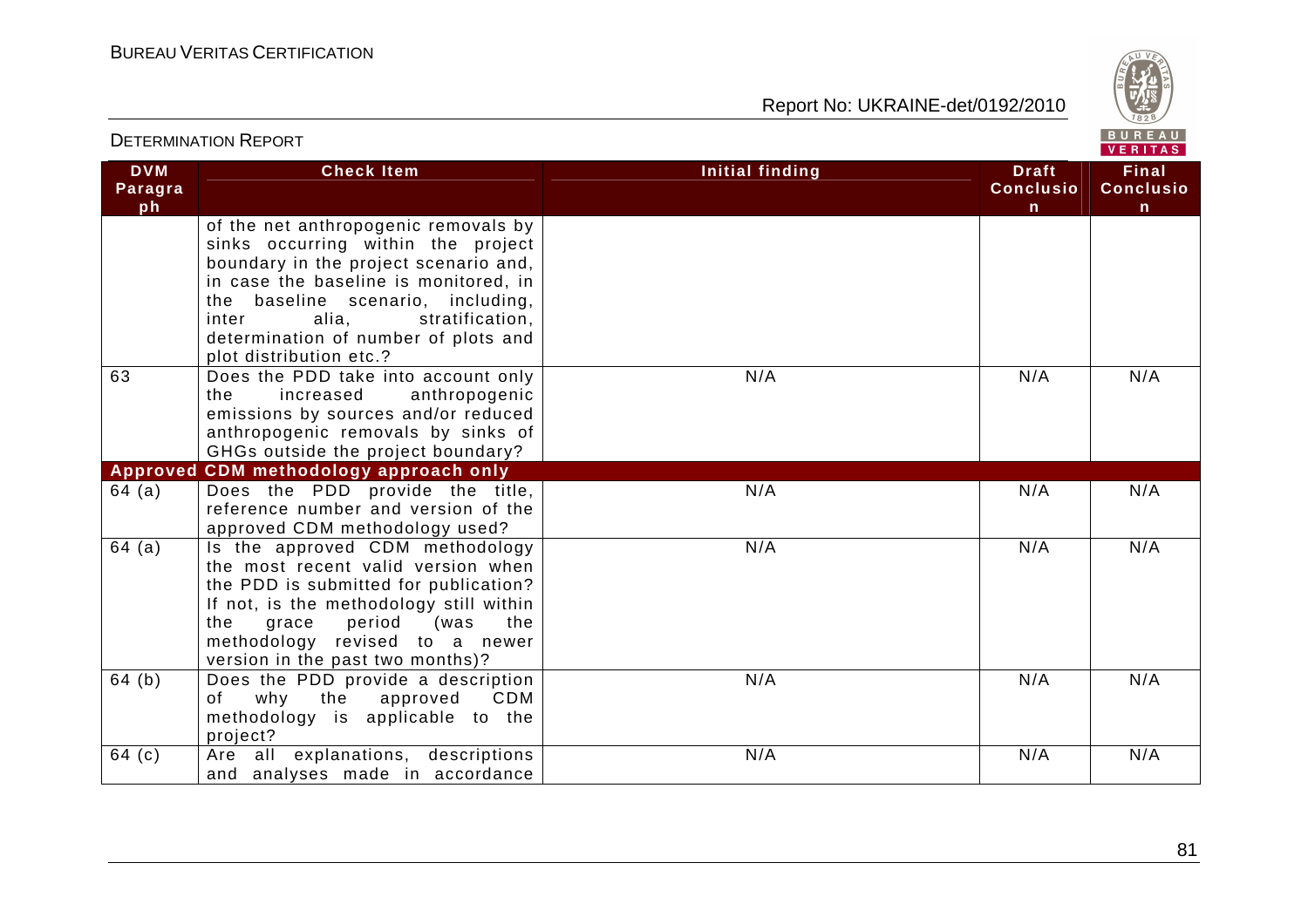

|                             | DE I EKIWINA HUN TYEF UK I                                                                                                                                                                                                                                                                                                                                                                                                                                                                                                                                                                                                                                                                                                                               |                                                                                                   |                                                  | VERITAS                               |
|-----------------------------|----------------------------------------------------------------------------------------------------------------------------------------------------------------------------------------------------------------------------------------------------------------------------------------------------------------------------------------------------------------------------------------------------------------------------------------------------------------------------------------------------------------------------------------------------------------------------------------------------------------------------------------------------------------------------------------------------------------------------------------------------------|---------------------------------------------------------------------------------------------------|--------------------------------------------------|---------------------------------------|
| <b>DVM</b><br>Paragra<br>ph | <b>Check Item</b>                                                                                                                                                                                                                                                                                                                                                                                                                                                                                                                                                                                                                                                                                                                                        | Initial finding                                                                                   | <b>Draft</b><br><b>Conclusio</b><br>$\mathsf{n}$ | <b>Final</b><br><b>Conclusio</b><br>n |
|                             | with the referenced approved CDM<br>methodology?                                                                                                                                                                                                                                                                                                                                                                                                                                                                                                                                                                                                                                                                                                         |                                                                                                   |                                                  |                                       |
| $64$ (d)                    | baseline,<br>additionality,<br>Are<br>the<br>project boundary, monitoring plan,<br>estimation of enhancements of net<br>removals and leakage established<br>appropriately as a result?                                                                                                                                                                                                                                                                                                                                                                                                                                                                                                                                                                   | N/A                                                                                               | N/A                                              | N/A                                   |
|                             |                                                                                                                                                                                                                                                                                                                                                                                                                                                                                                                                                                                                                                                                                                                                                          | Determination regarding programmes of activities (additional/alternative elements for assessment) |                                                  |                                       |
| 66                          | Does the PDD include:<br>(a) A description of the policy or goal<br>that the JI PoA seeks to promote?<br>(b) A geographical boundary for the<br>JI PoA (e.g. municipality, region<br>within a country, country or several<br>countries) within which all JPAs<br>included in the JI PoA will be<br>implemented?<br>(c) A description of the operational<br>and<br>management<br>arrangements<br>established by the coordinating entity<br>for the implementation of the JI PoA,<br>including:<br>- The maintenance of records for<br>each JPA?<br>A system/procedure to avoid<br>double counting (e.g. to avoid<br>including a new JPA that has already<br>been determined)?<br>- Provisions to ensure that persons<br>operating JPAs are aware and have | N/A                                                                                               | N/A                                              | N/A                                   |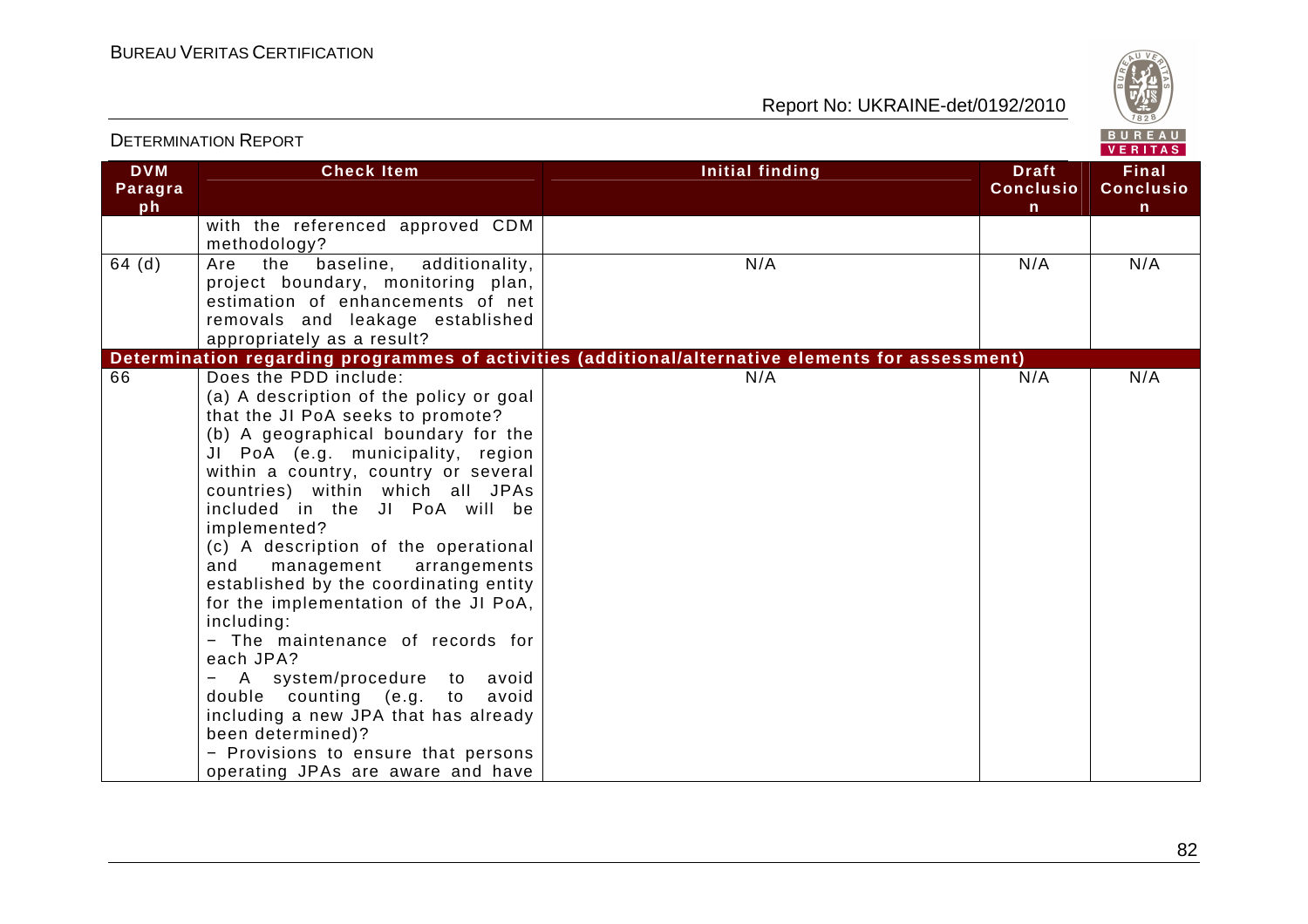

|                             |                                                                                                                                                                                                                                                                                                                  |                                                                 | <b>VERITAS</b>                 |
|-----------------------------|------------------------------------------------------------------------------------------------------------------------------------------------------------------------------------------------------------------------------------------------------------------------------------------------------------------|-----------------------------------------------------------------|--------------------------------|
| <b>DVM</b><br>Paragra<br>ph | <b>Check Item</b>                                                                                                                                                                                                                                                                                                | <b>Initial finding</b><br><b>Draft</b><br><b>Conclusio</b><br>n | Final<br><b>Conclusio</b><br>n |
|                             | agreed to their activity being added<br>to the JI PoA?<br>(d) A description of each type of<br>JPAs that will be included in the JI<br>PoA, including the technology or<br>measures to be used?<br>(e) The eligibility criteria<br>for<br>inclusion of JPAs to the JI PoA for<br>each type of JPA in the JI PoA? |                                                                 |                                |
| 67                          | Project approvals by Parties involved<br>- additional to 19-20<br>Are all Parties partly or entirely<br>within the geographical boundary for<br>the JI PoA listed as "Parties<br>involved" and indicated as host<br>Parties in the PDD?                                                                          | N/A<br>N/A                                                      | N/A                            |
| 68                          | Authorization of project participants<br>by Parties involved - additional to 21<br>Is the coordinating entity presented<br>in the PDD authorized by all host<br>Parties to coordinate and manage<br>the JI PoA?                                                                                                  | N/A<br>N/A                                                      | N/A                            |
| 69                          | Baseline setting - additional to 22-26<br>Is the baseline established for each<br>type of JPA?                                                                                                                                                                                                                   | N/A<br>N/A                                                      | N/A                            |
| 70                          | Additionality - additional to 27-31<br>Does the PDD indicate at which of<br>the following levels that additionality<br>is demonstrated?<br>(a) For the JI PoA                                                                                                                                                    | N/A<br>N/A                                                      | N/A                            |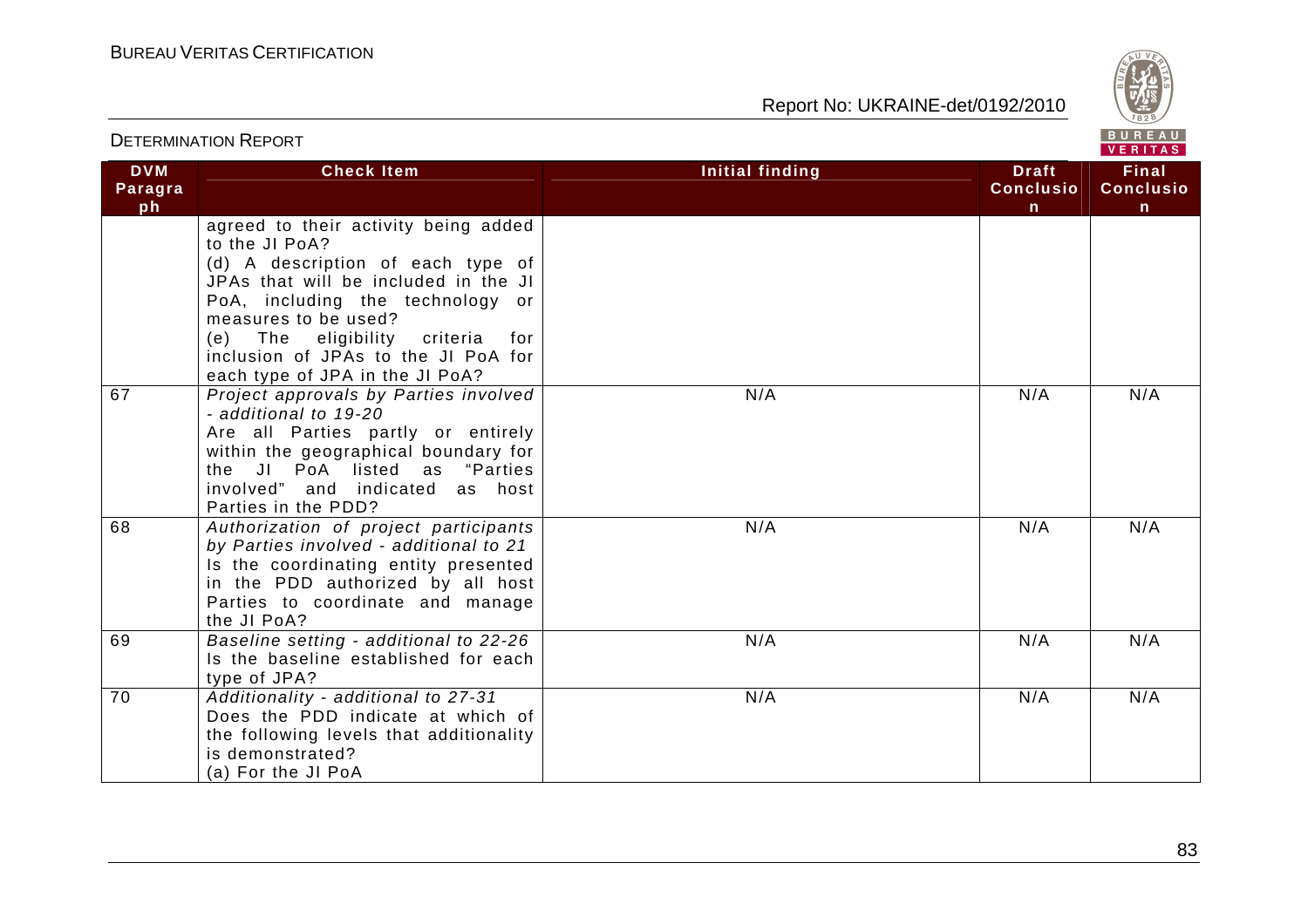

|                             |                                                                                                                                                                                                                                                                                                                                                                                                                                                                                                                                                                                   |                 |                                                  | VENII A 3                              |
|-----------------------------|-----------------------------------------------------------------------------------------------------------------------------------------------------------------------------------------------------------------------------------------------------------------------------------------------------------------------------------------------------------------------------------------------------------------------------------------------------------------------------------------------------------------------------------------------------------------------------------|-----------------|--------------------------------------------------|----------------------------------------|
| <b>DVM</b><br>Paragra<br>ph | <b>Check Item</b>                                                                                                                                                                                                                                                                                                                                                                                                                                                                                                                                                                 | Initial finding | <b>Draft</b><br><b>Conclusio</b><br>$\mathsf{n}$ | <b>Final</b><br><b>Conclusio</b><br>n. |
|                             | (b) For each type of JPA                                                                                                                                                                                                                                                                                                                                                                                                                                                                                                                                                          |                 |                                                  |                                        |
| $\overline{71}$             | Crediting period - additional to 34<br>Is the starting date of the JI PoA<br>after the beginning of 2006 (instead<br>of 2000)?                                                                                                                                                                                                                                                                                                                                                                                                                                                    | N/A             | N/A                                              | N/A                                    |
| $\overline{72}$             | Monitoring plan - additional to 35-39<br>Is the monitoring plan established for<br>each technology and/or measure<br>under each type of JPA included in<br>the JI PoA?                                                                                                                                                                                                                                                                                                                                                                                                            | N/A             | N/A                                              | N/A                                    |
| 73                          | Does the PDD include a table listing<br>at least one real JPA for each type of<br>JPA?                                                                                                                                                                                                                                                                                                                                                                                                                                                                                            | N/A             | N/A                                              | N/A                                    |
| $\overline{73}$             | For each real JPA listed, does the<br>PDD provide the information of:<br>(a) Name and brief summary of the<br>JPA?<br>(b) The type of JPA?<br>(c) A geographical reference or other<br>means of identification?<br>(d) The name and contact details of<br>the entity/individual responsible for<br>the operation of the JPA?<br>(e) The host Party(ies)?<br>(f) The starting date of the JPA?<br>(g) The length of the crediting period<br>of the JPA?<br>(h) Confirmation that the JPA meets<br>all the eligibility requirements for its<br>type, including a description of how | N/A             | N/A                                              | N/A                                    |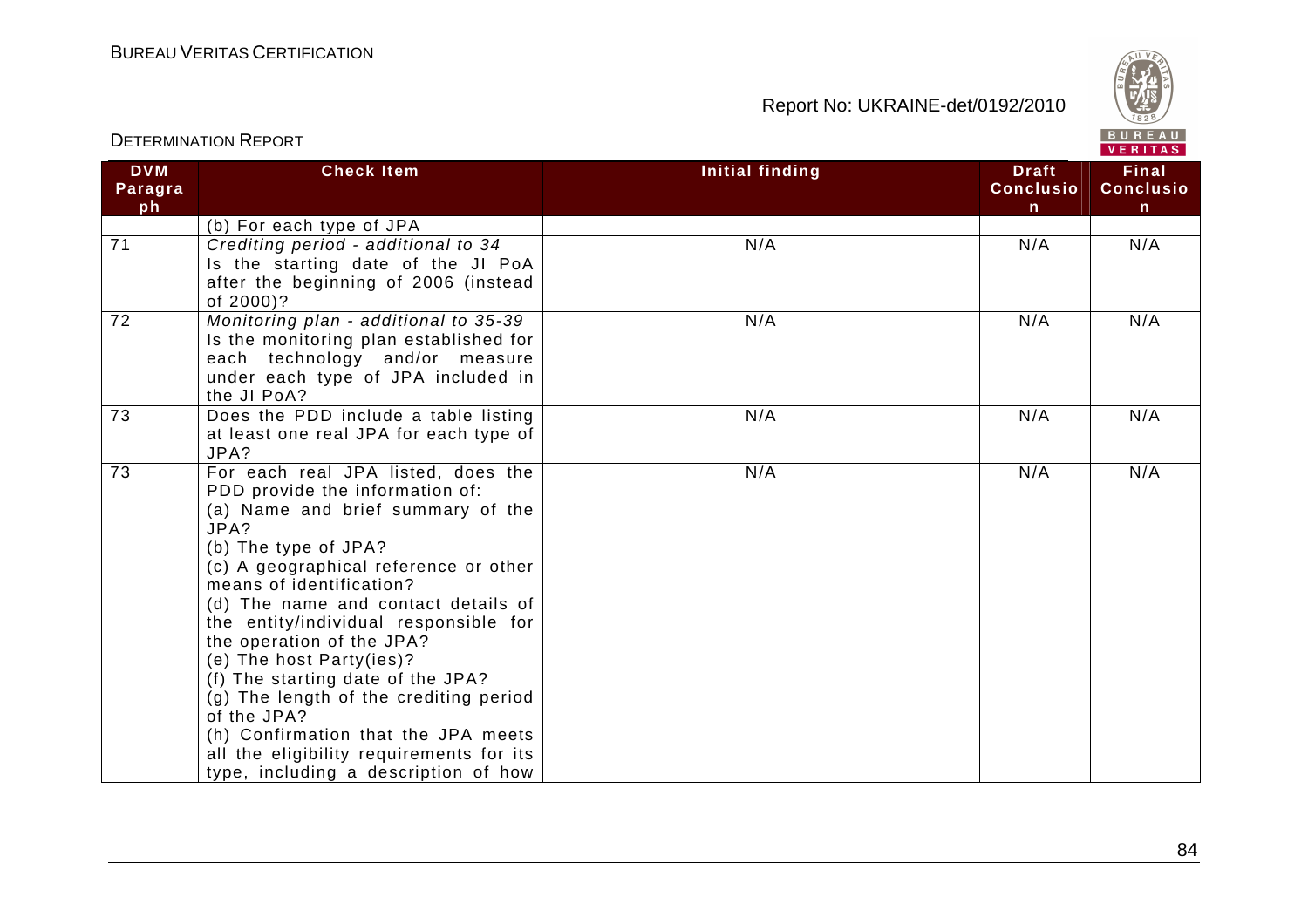

| B U K E A U<br><b>DETERMINATION REPORT</b><br>VERITAS |                                                                                                                                                              |                 |                                        |                                           |
|-------------------------------------------------------|--------------------------------------------------------------------------------------------------------------------------------------------------------------|-----------------|----------------------------------------|-------------------------------------------|
| <b>DVM</b><br>Paragra<br>ph.                          | <b>Check Item</b>                                                                                                                                            | Initial finding | <b>Draft</b><br><b>Conclusio</b><br>m, | Final<br><b>Conclusio</b><br>$\mathsf{n}$ |
|                                                       | these requirements are met?<br>(i) Confirmation that the JPA has not<br>been determined as a single JI<br>project or determined under a<br>different JI PoA? |                 |                                        |                                           |

## **Table 2 Resolution of Corrective Action and Clarification Requests**

| clarifications<br>Draft<br>report<br>and<br>corrective<br>action<br>requests<br>by<br>determination team                                                                                                                                                                                                                                                              | Ref.<br>to l<br>checklist<br>question in<br>table 1 | Summary of project participant response                                                                                                                 | Determinatio<br>team<br>n.<br>conclusion                                             |
|-----------------------------------------------------------------------------------------------------------------------------------------------------------------------------------------------------------------------------------------------------------------------------------------------------------------------------------------------------------------------|-----------------------------------------------------|---------------------------------------------------------------------------------------------------------------------------------------------------------|--------------------------------------------------------------------------------------|
| <b>CAR 01.</b> The description of the baseline<br>scenario must be added to the section<br>A.2. of the PDD as per Guidelines for<br>users of the JI SSC PDD form and the F-<br>JI-SSC-Bundle, version 04.                                                                                                                                                             |                                                     | Brief description of the baseline scenario has been<br>added to the Section A.2. of the PDD.                                                            | Based on the<br>information<br>added to the<br>PDD.<br>the<br>is<br>issue<br>closed. |
| CL 01. Some inconsistency was revealed<br>in the PDD. It is stated in the section A.2<br>that "PrJSC Modified Fats Plant (MFP)<br>was commissioned in 2005". However,<br>this statement contradicts the information<br>below: 'Two existing natural gas boilers<br>are the type of THS-50 working since Dec<br>2001". Please, provide corresponding<br>clarification. |                                                     | The statement "Two existing natural gas boilers are<br>the type of THS-50 working since Dec 2001" has<br>been deleted from the Section A.2. of the PDD. | The issue is<br>closed due to<br>the<br>corrections<br>made.                         |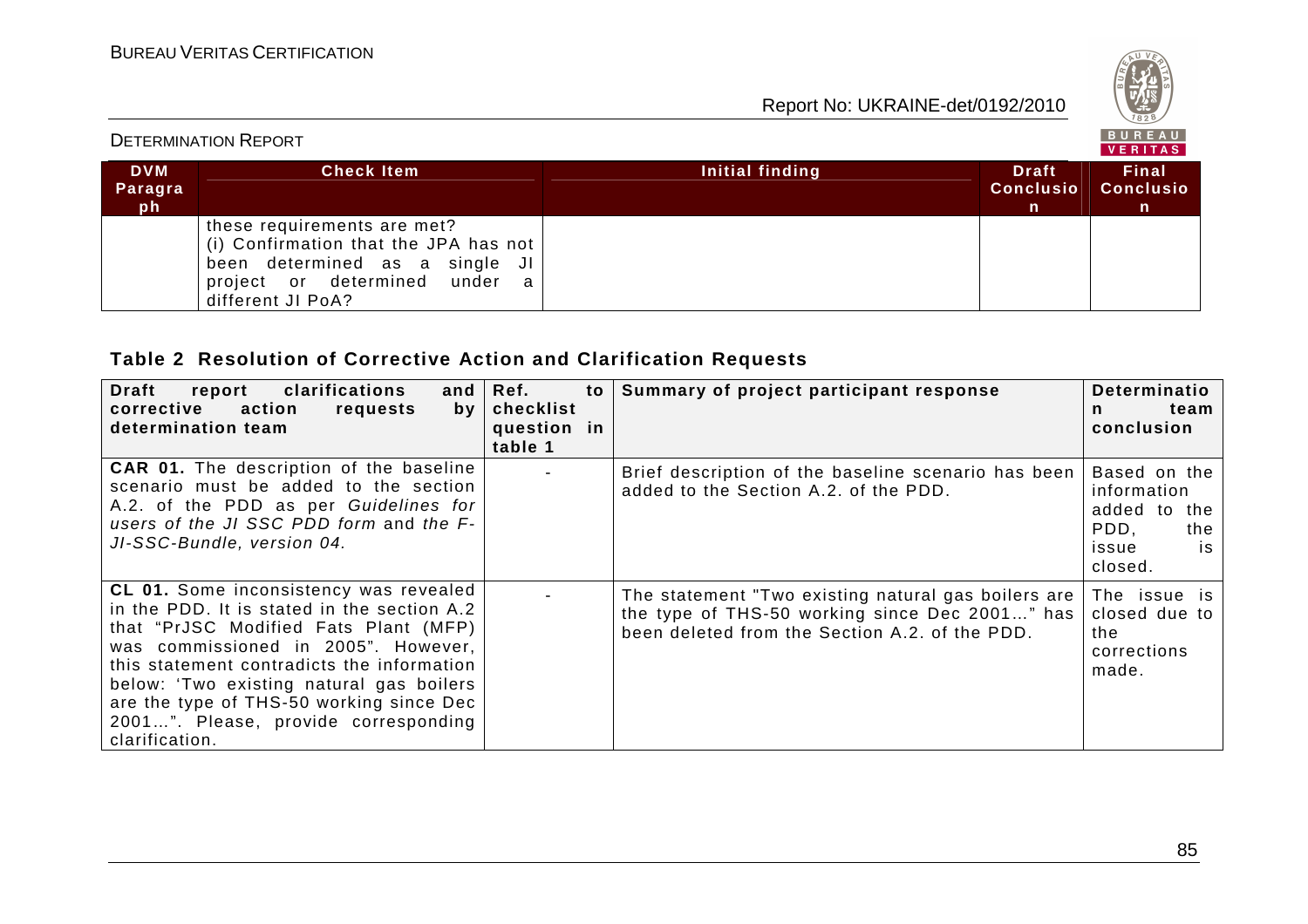

| <b>DETERMINATION REPORT</b>                                                                                                                                                              |                                                                                                                                                                                                                                                                                                                                                                                                              | BUREAU<br>VERITAS                                                                                                                     |
|------------------------------------------------------------------------------------------------------------------------------------------------------------------------------------------|--------------------------------------------------------------------------------------------------------------------------------------------------------------------------------------------------------------------------------------------------------------------------------------------------------------------------------------------------------------------------------------------------------------|---------------------------------------------------------------------------------------------------------------------------------------|
| CL 02. Please, provide any evidence that<br>the carbon revenue has been pre-<br>considered as an additional profit to<br>make the project activity attractive in<br>finance perspective. | Response #1.<br>The letter of Endorsement (LoE) of the project<br>activity (No. 757/23/7) was issued by the NEIA of<br>Ukraine evidencing that the carbon revenue has<br>been pre-considered.                                                                                                                                                                                                                | Conclusion<br>response<br>on<br>#1.<br>LoE can not<br>evidence that<br>carbon<br>the<br>has<br>revenue<br>been<br>pre-<br>considered. |
|                                                                                                                                                                                          | Response #2.                                                                                                                                                                                                                                                                                                                                                                                                 | Conclusion<br>response<br>on.<br>#2.                                                                                                  |
|                                                                                                                                                                                          | The carbon revenue from JI has been considered<br>well before the project activity start. On 5 July<br>2007, the project developer had a management<br>meeting on making decision regarding the JI project documentatio<br>implementation and carbon revenue from JI. The<br>copy of the signed protocol #12a on the meeting<br>conclusion as of 05/07/2007 has been submitted to<br>the determination team. | The issue is<br>closed based<br>on<br>the<br>n provided.                                                                              |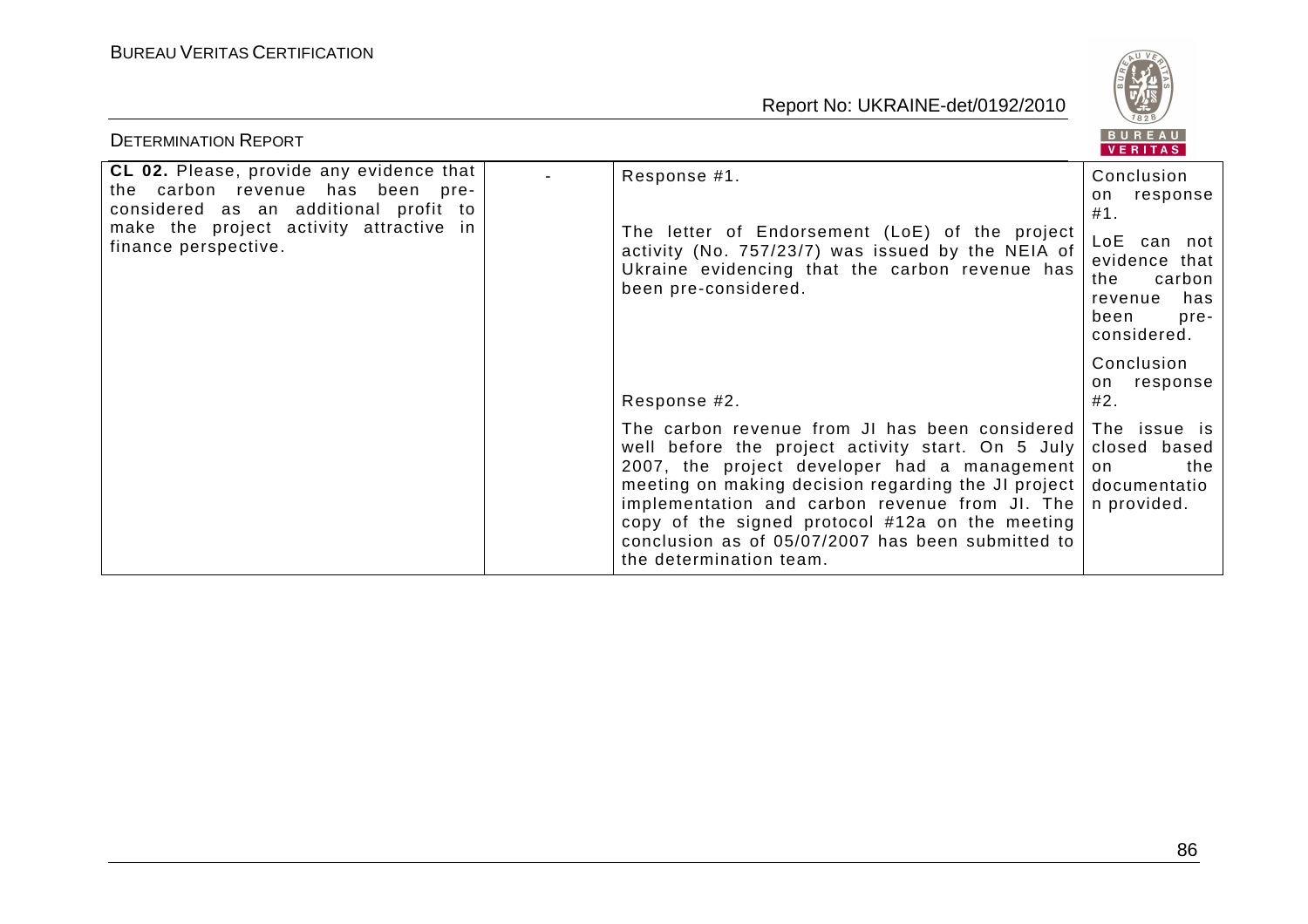

| <b>DETERMINATION REPORT</b>                                                                                            |       |                                                                                                                                                                                                                                                                                                                                                                               | BUREAU<br><b>VERITAS</b>                                                                                                             |                                                                                                                                                                                              |
|------------------------------------------------------------------------------------------------------------------------|-------|-------------------------------------------------------------------------------------------------------------------------------------------------------------------------------------------------------------------------------------------------------------------------------------------------------------------------------------------------------------------------------|--------------------------------------------------------------------------------------------------------------------------------------|----------------------------------------------------------------------------------------------------------------------------------------------------------------------------------------------|
| CL 03. Please, provide documented<br>evidence to confirm the project starting<br>date (June 20, 2008) and the starting | 34(a) | Response #1.                                                                                                                                                                                                                                                                                                                                                                  | Conclusion<br>response<br>on<br>#1.                                                                                                  |                                                                                                                                                                                              |
| date of the crediting period (September<br>$26, 2009$ ).                                                               |       | The project starting date should be December 25,<br>2007 in accordance to the Contract #201 for<br>installation of the two husk boilers which is as of<br>December 25, 2007. The Contract #201 as of<br>25/12/2007 was submitted for the review during<br>determination on-site visit. PDD has been corrected<br>accordingly.<br>The Order #248 "On the start of Husk Boilers | Please,<br>(in<br>PDD<br>the<br>C.1<br>section<br>confirm<br>documentarily<br>the<br>project  <br>starting<br>date<br>(please, refer |                                                                                                                                                                                              |
|                                                                                                                        |       |                                                                                                                                                                                                                                                                                                                                                                               |                                                                                                                                      | Testing Operation" has been provided to AIE<br>confirming starting date of the testing operation of<br>the two husk boilers which is defined to be the<br>starting date of crediting period. |
|                                                                                                                        |       | Response #2.                                                                                                                                                                                                                                                                                                                                                                  | Conclusion<br>response<br>on.                                                                                                        |                                                                                                                                                                                              |
|                                                                                                                        |       | The starting date of the project is revised as<br>September 24, 2009 as same as the starting date of                                                                                                                                                                                                                                                                          | #2.<br>The issue is                                                                                                                  |                                                                                                                                                                                              |
|                                                                                                                        |       | the crediting period (please refer to the Order<br>#248).                                                                                                                                                                                                                                                                                                                     | closed due to<br>the<br>modification<br>made in the<br>PDD.                                                                          |                                                                                                                                                                                              |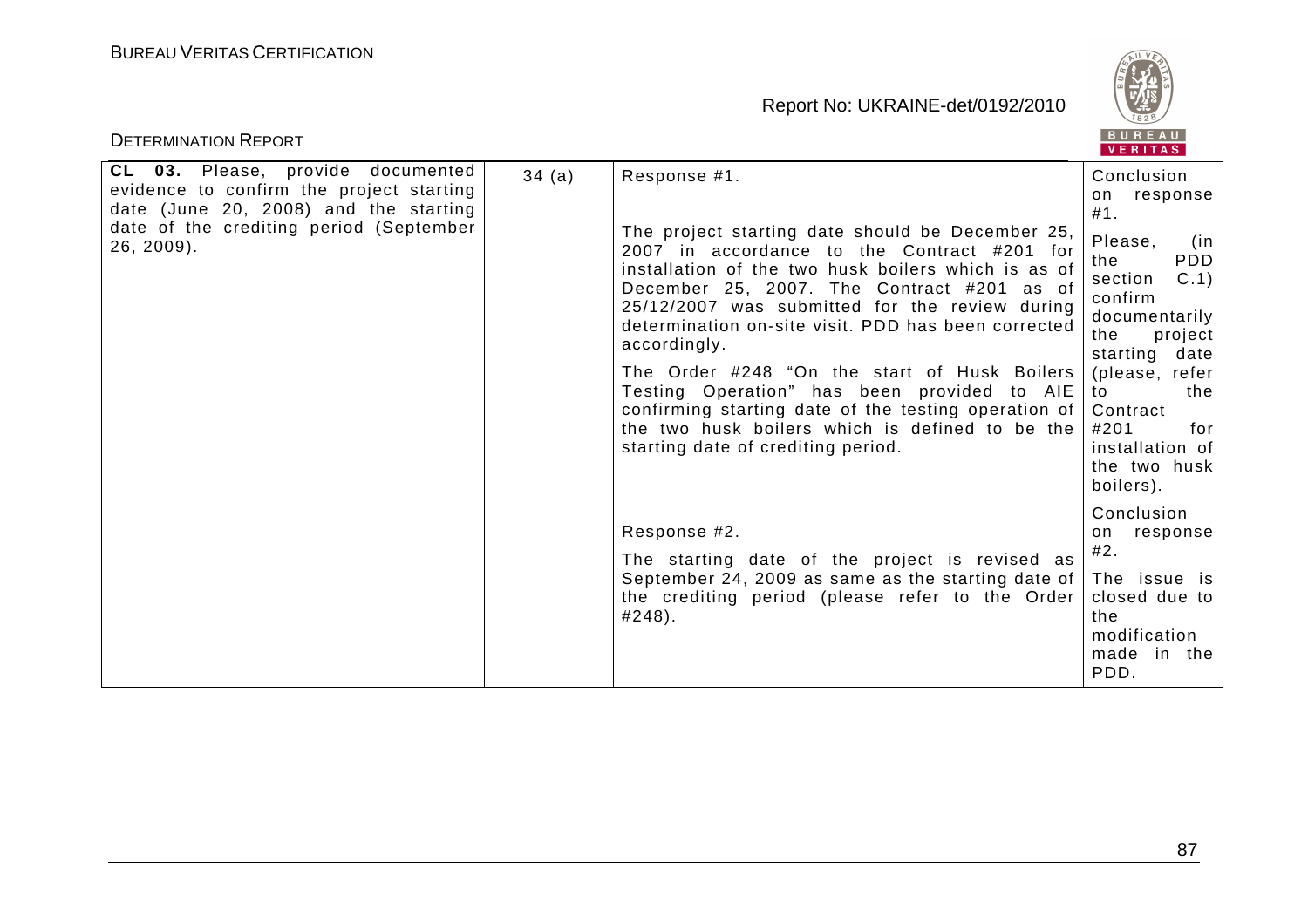

| <b>DETERMINATION REPORT</b>                                                                                                                                                                                                                                                                         |                                                                                                                                                     | BUREAU<br>VERITAS                                                                                                                                                                                                                          |
|-----------------------------------------------------------------------------------------------------------------------------------------------------------------------------------------------------------------------------------------------------------------------------------------------------|-----------------------------------------------------------------------------------------------------------------------------------------------------|--------------------------------------------------------------------------------------------------------------------------------------------------------------------------------------------------------------------------------------------|
| CAR 02. Please, prepare the Annex 1 of<br>the PDD in accordance with Joint<br>implementation project design document<br>form for small-scale projects, version<br>(all obligatory rows must be<br>01.1<br>presented in the table).                                                                  | Table "Contact Information On Project Participants"<br>in the Annex 1 of the PDD has been corrected<br>accordingly.                                 | Based on the<br>corrections<br>made,<br>CAR<br>02<br>is<br>resolved.                                                                                                                                                                       |
| CAR 03. The information concerning the<br>schedule<br>implementation<br>for<br>the<br>measures to be implemented is missing in<br>the section A.4.3. Please,<br>add<br>the<br>appropriate information as per Guidelines<br>for users of the JI SSC PDD form and the<br>F-JI-SSC-Bundle, version 04. | Response #1.<br>The information concerning the implementation<br>schedule of the two husk boilers has been added to<br>the Section A4.3 of the PDD. | Conclusion<br>on response<br>#1.<br>Please,<br>delete<br>the<br>second<br>item<br>the<br>in.<br>implementatio<br>schedule<br>n.<br>because the<br>LoE issuance<br>is not a real<br>action related<br>to the project<br>implementatio<br>n. |
|                                                                                                                                                                                                                                                                                                     | Response #2.                                                                                                                                        | Conclusion<br>on response<br>#2.                                                                                                                                                                                                           |
|                                                                                                                                                                                                                                                                                                     | The name of the table is changed as Project<br>History from the Implementation schedule of the<br>project.                                          | Based on the<br>corrections<br>made,<br>the                                                                                                                                                                                                |
|                                                                                                                                                                                                                                                                                                     | The LoE is considered to be an essential milestone<br>of the project activity. Thus, it is kept in the Table<br>of Project History.                 | issue<br>is<br>closed.                                                                                                                                                                                                                     |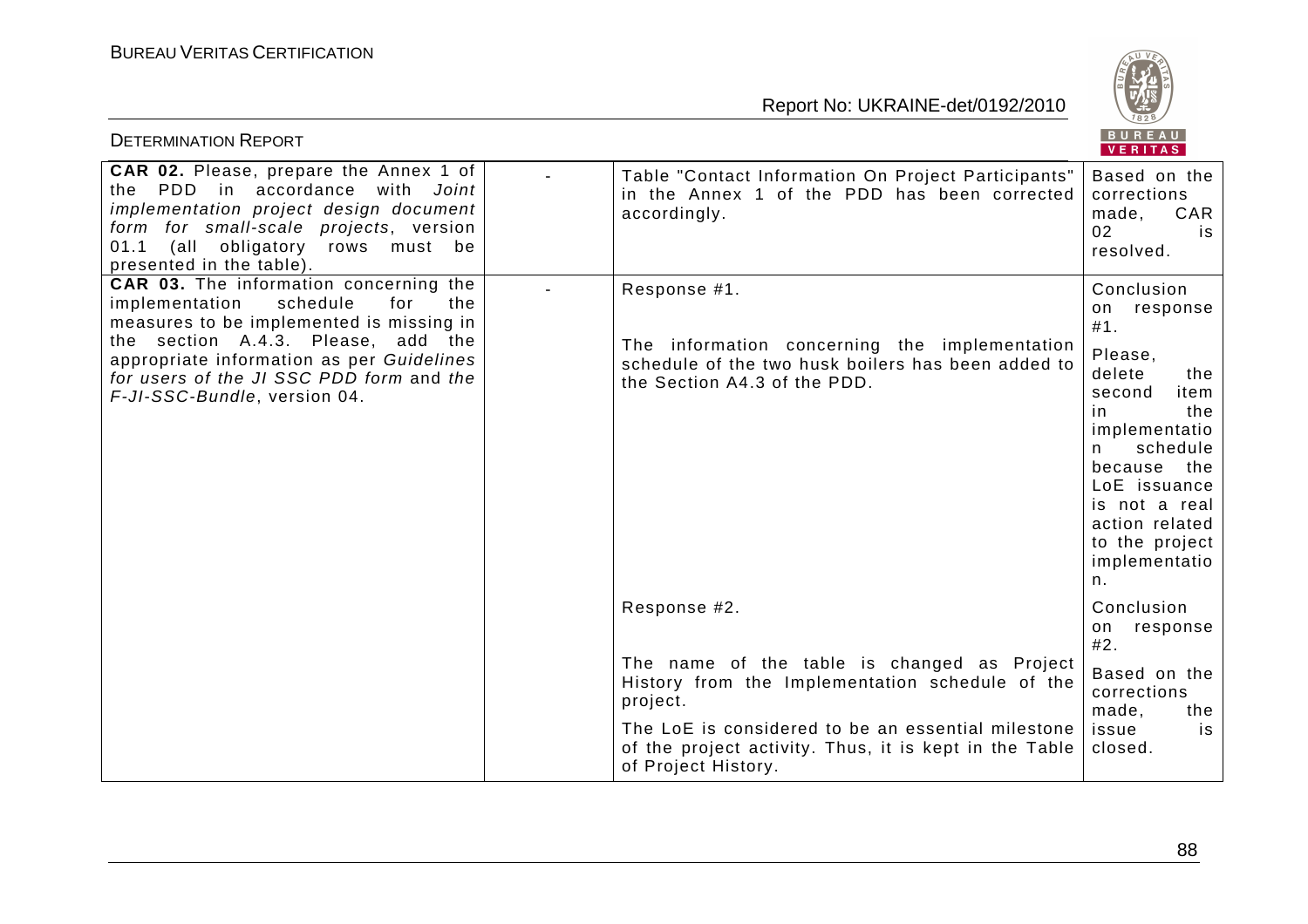

| <b>DETERMINATION REPORT</b>                                                                                                                                                                                                                                                                                                                            |                                                                                                                                                                        | <b>BUREAU</b><br>VERITAS                                                                                                                                                              |
|--------------------------------------------------------------------------------------------------------------------------------------------------------------------------------------------------------------------------------------------------------------------------------------------------------------------------------------------------------|------------------------------------------------------------------------------------------------------------------------------------------------------------------------|---------------------------------------------------------------------------------------------------------------------------------------------------------------------------------------|
| CAR 04. The reference to the Section C<br>is indicated in the section A.4.4 of the<br>PDD: "More details are indicated in<br>Section C". However, the respective<br>information is absent in the Section C.<br>Please, clarify or provide more accurate<br>reference.                                                                                  | The Section E should be referred. The PDD has<br>been corrected correspondingly.                                                                                       | <b>CAR</b><br>04<br>is<br>closed due to<br>the<br>corrections<br>made.                                                                                                                |
| CAR 05. Please, supplement the section<br>with the Table<br>A.4.4.1<br>containing<br>estimates of total as well as annual<br>emission reductions as specified in the<br>Guidelines for users of the JI SSC PDD<br>form and the F-JI-SSC-Bundle, version<br>04. Please, pay attention to using of<br>correct tabular format to prepare this<br>section. | Response #1.<br>The Table containing estimates of total as well as<br>annual emission reductions in the Section A.4.4.1.<br>of the PDD has been corrected accordingly. | Conclusion<br>on response<br>#1.<br>Please,<br>calculate<br>accurately<br>the value of<br>total<br>estimated<br>emission<br>reductions<br>the<br>over<br>years 2013-<br>2019, and all |
|                                                                                                                                                                                                                                                                                                                                                        |                                                                                                                                                                        | the<br>subsequent<br>calculations.                                                                                                                                                    |
|                                                                                                                                                                                                                                                                                                                                                        | Response #2.<br>The figures in the table in Section A.4.4.1 have                                                                                                       | Conclusion<br>response<br>on<br>#2.                                                                                                                                                   |
|                                                                                                                                                                                                                                                                                                                                                        | been corrected.                                                                                                                                                        | The issue is<br>closed.                                                                                                                                                               |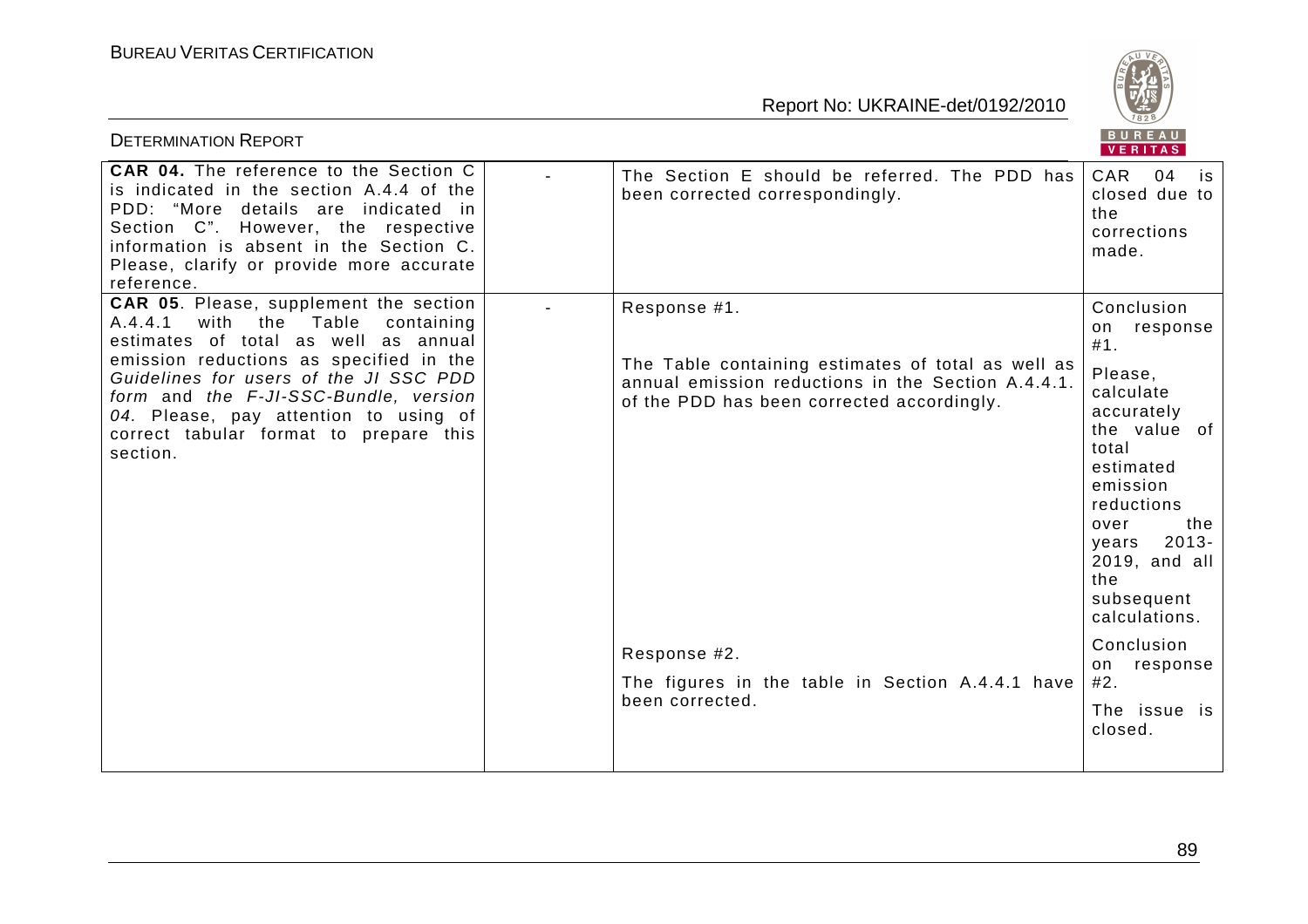

| <b>DETERMINATION REPORT</b>                                                                                                     |    |                                                                                                                                               | B U R E A U  <br>VERITAS |    |
|---------------------------------------------------------------------------------------------------------------------------------|----|-----------------------------------------------------------------------------------------------------------------------------------------------|--------------------------|----|
| <b>CAR 06.</b> The project has no approval of<br>the host Party and the sponsor Parties.<br>Please provide Letters of Approval. | 19 | The Letters of approval of the host Party and the CAR<br>sponsor will be provided after the Determination remains<br>Report is issued by AIE. | open.                    | 06 |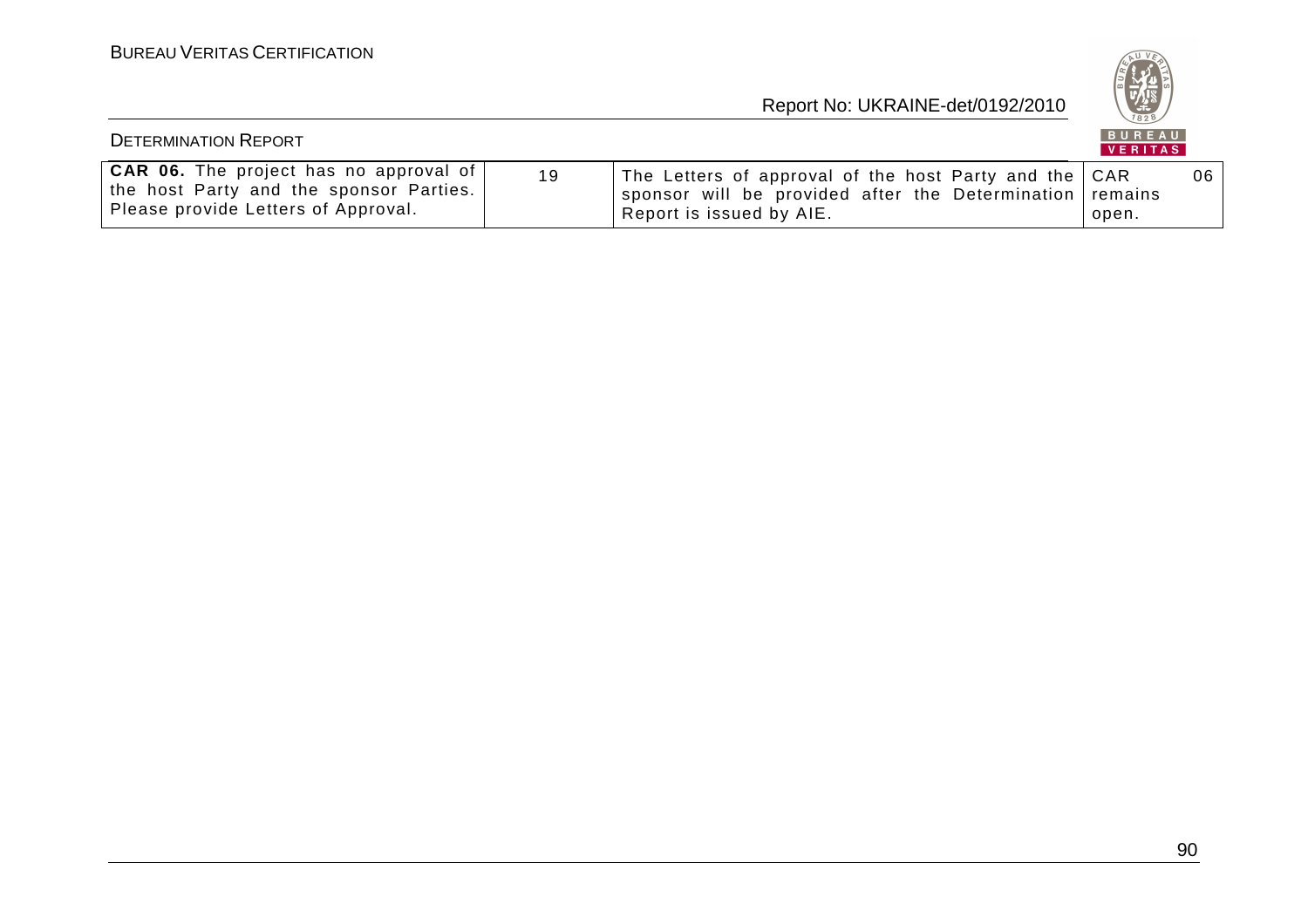

| <b>DETERMINATION REPORT</b>                                                                                                                                                                                                                                                                                                                                                                                                                                                  |                                                                                                                                                                                                                                                                                                                                                                                                                                                                          | BUREAU<br>VERITAS                                                                                                                                                                                                                                                                                                                                                |
|------------------------------------------------------------------------------------------------------------------------------------------------------------------------------------------------------------------------------------------------------------------------------------------------------------------------------------------------------------------------------------------------------------------------------------------------------------------------------|--------------------------------------------------------------------------------------------------------------------------------------------------------------------------------------------------------------------------------------------------------------------------------------------------------------------------------------------------------------------------------------------------------------------------------------------------------------------------|------------------------------------------------------------------------------------------------------------------------------------------------------------------------------------------------------------------------------------------------------------------------------------------------------------------------------------------------------------------|
| <b>CAR 07.</b> The use of the most recent valid<br>22<br>version of approved CDM baseline and<br>monitoring methodology is encouraged as<br>per the Guidelines for users of the JI<br>SSC PDD form and the F-JI-SSC-Bundle.<br>version 04 (in the case if elements or<br>combinations of approved CDM baseline<br>monitoring methodologies<br>and<br>are<br>applied). Please, provide in the PDD an<br>reference<br>the<br><b>CDM</b><br>accurate<br>to<br>methodology used. | Response #1.<br>The proposed JI project determines its baseline<br>and exercises its monitoring with the elements of<br>ACM0006, rather than the totality of this<br>methodology. It is allowed by the paragraph 21 of<br>the "Guidance on criteria for baseline setting and<br>monitoring, ver.2", namely as JI specific approach<br>for baseline setting and monitoring. The most<br>recent valid version of ACM0006 is version 11. It<br>has been added into the PDD. | Conclusion<br>response<br>on<br>#1.<br>Please, take<br>into account<br>that the most<br>recent<br>valid<br>version of the<br>methodology<br>ACM006<br>is<br>version<br>11.2.0. Also,<br>please, take<br>into<br>consideration<br>that<br>the<br>valid<br>recent<br>of "Guidance<br>on criteria for<br>baseline<br>setting<br>and<br>monitoring" is<br>version 3. |
|                                                                                                                                                                                                                                                                                                                                                                                                                                                                              | Response #2.                                                                                                                                                                                                                                                                                                                                                                                                                                                             | Conclusion<br>on response                                                                                                                                                                                                                                                                                                                                        |
|                                                                                                                                                                                                                                                                                                                                                                                                                                                                              | The mentioned methodology and guidance have<br>been updated. The updates in ACM0006 ver.11.2.0<br>won't make any impact on the proposed project<br>activity. The Guidance on criteria for baseline<br>setting and monitoring ver.3                                                                                                                                                                                                                                       | #2.<br>Based on the<br>corrections<br>made,<br>the<br>issue is                                                                                                                                                                                                                                                                                                   |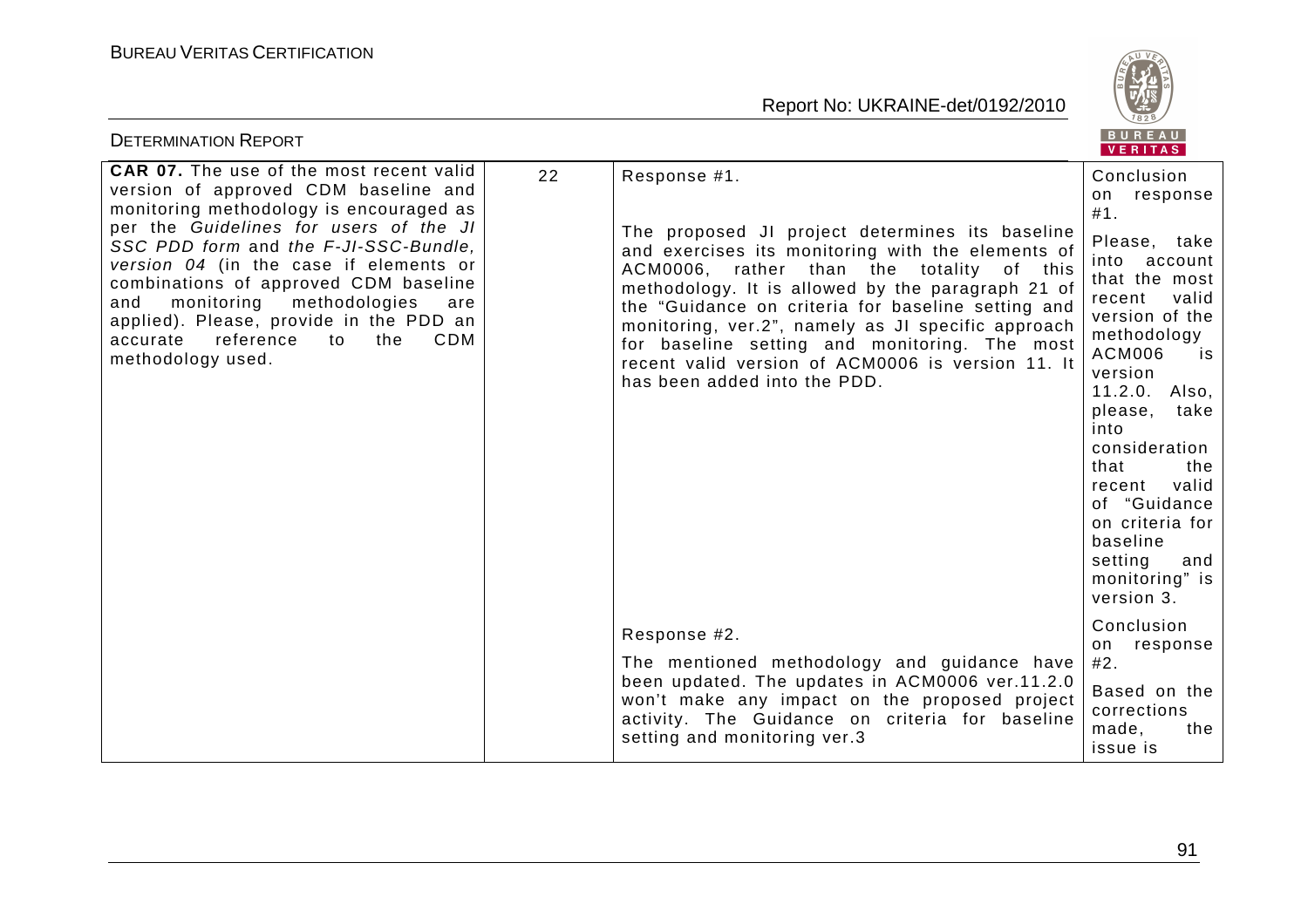**BUREAU** 

| <b>DETERMINATION REPORT</b>                                                                                                                               |    |                                                                                                                             | BUREAU<br>VERITAS                                                                                                                                                    |
|-----------------------------------------------------------------------------------------------------------------------------------------------------------|----|-----------------------------------------------------------------------------------------------------------------------------|----------------------------------------------------------------------------------------------------------------------------------------------------------------------|
|                                                                                                                                                           |    | has been referred to in the PDD. Section D.1. has<br>been revised according to the request from the<br>determination team.  | closed.                                                                                                                                                              |
| <b>CL 04.</b> Two different CDM methodologies<br>were mentioned in the section B.1. to<br>identify the baseline: ACM0006 and<br>ACM0012. Please, clarify. | 22 | Response #1.<br>The referred methodology is ACM0006, version 11.<br>The methodology title of ACM0012 has been<br>corrected. | Conclusion<br>on response<br>#1.<br>Some<br>corrections<br>been<br>have<br>made;<br>however,<br>please,<br>see<br>also<br>conclusion on<br>response #1<br>to CAR 07. |
|                                                                                                                                                           |    | Response #2.<br>The PDD has been revised in line with ACM0006<br>ver.11.2.0.                                                | Conclusion<br>response<br>on<br>#2.                                                                                                                                  |
|                                                                                                                                                           |    |                                                                                                                             | The issue is<br>closed.                                                                                                                                              |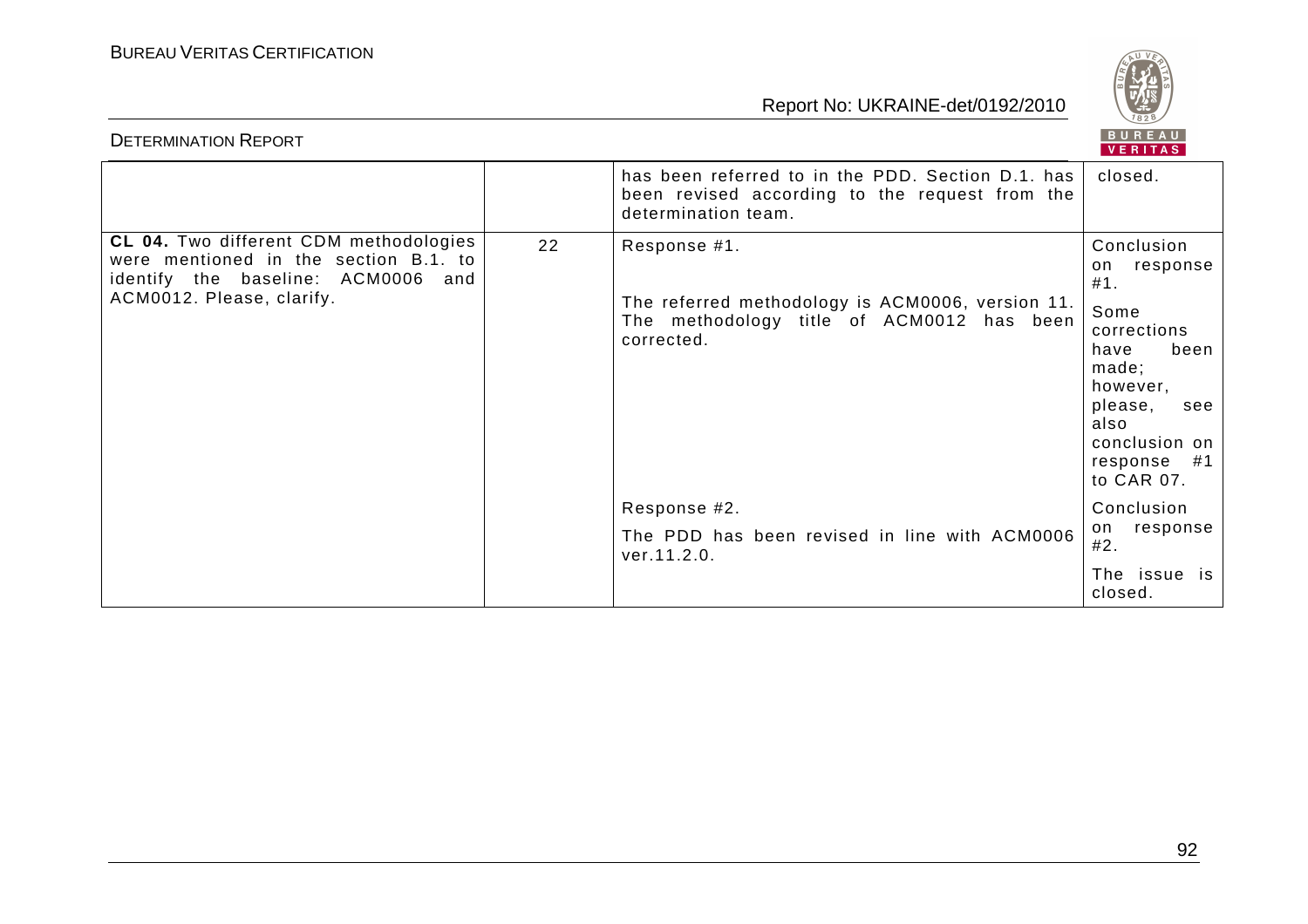

| <b>DETERMINATION REPORT</b>                                                                                                                                                                                                                                                                                                                                                                                                                                                                                              |    |                                                                                                                                    | <b>BUREAU</b><br>VERITAS |           |
|--------------------------------------------------------------------------------------------------------------------------------------------------------------------------------------------------------------------------------------------------------------------------------------------------------------------------------------------------------------------------------------------------------------------------------------------------------------------------------------------------------------------------|----|------------------------------------------------------------------------------------------------------------------------------------|--------------------------|-----------|
| <b>CAR 08.</b> Please, note that the step 3a<br>(section B2) contains the wrong reference<br>to the method of financial analysis used<br>in the present project. Please, note that<br>simple cost analysis is not applicable for<br>the present project due to the presence<br>of economic benefits from the reduction<br>of the fuel costs. Actually the method<br>used in the present project is comparison<br>analysis but referred incorrectly by the<br>developer as the simple costs analysis.<br>Please, correct. | 28 | The incorrectly referred simple cost analysis has<br>been replaced by investment comparison analysis.<br>The PDD has been revised. | OK.<br>issue<br>closed.  | The<br>is |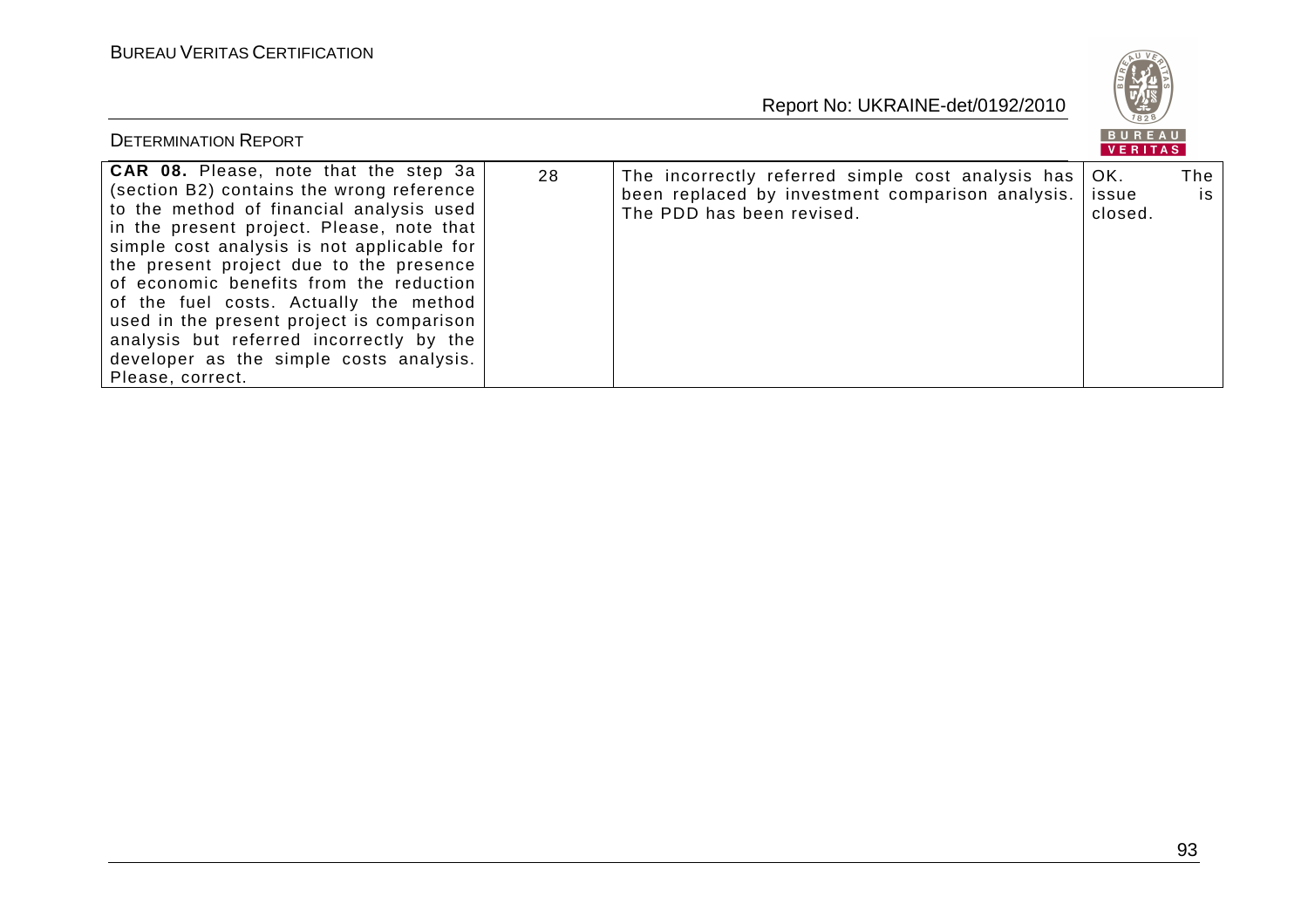

| <b>DETERMINATION REPORT</b>                                                                                                                                                                                                                                                                                                                                                                                                                                                                                                                                                                                                                                                                                                                                                                                                                                                                                                                                                                                                                                                                         |       |                                                                                                                                                                                                                                                                                                                                                                                                                                                                                                                                                                                                                                                                                                                                                                                                                                                                                                                                                                                                                                                                                                                                                                          | BUREAU<br>VERITAS                                                                                                                                                            |
|-----------------------------------------------------------------------------------------------------------------------------------------------------------------------------------------------------------------------------------------------------------------------------------------------------------------------------------------------------------------------------------------------------------------------------------------------------------------------------------------------------------------------------------------------------------------------------------------------------------------------------------------------------------------------------------------------------------------------------------------------------------------------------------------------------------------------------------------------------------------------------------------------------------------------------------------------------------------------------------------------------------------------------------------------------------------------------------------------------|-------|--------------------------------------------------------------------------------------------------------------------------------------------------------------------------------------------------------------------------------------------------------------------------------------------------------------------------------------------------------------------------------------------------------------------------------------------------------------------------------------------------------------------------------------------------------------------------------------------------------------------------------------------------------------------------------------------------------------------------------------------------------------------------------------------------------------------------------------------------------------------------------------------------------------------------------------------------------------------------------------------------------------------------------------------------------------------------------------------------------------------------------------------------------------------------|------------------------------------------------------------------------------------------------------------------------------------------------------------------------------|
| <b>CAR 09.</b> Please, note that the Guidance<br>for the Assessment of Investment<br>analysis requires "Input values used in all<br>investment analysis should be valid and<br>applicable at the time of the investment<br>decision taken by the project participant."<br>Therefore application of the 2010 bonds<br>yields in the present project is not<br>acceptable bearing in mind<br>that<br>investment decision has been made in<br>2008.<br>Please, note that while there were no<br>new issues of Eurobonds by Ukrainian<br>government between 2007 and 2010 the<br>earlier issues were traded on the markets<br>during that period so the Eurobonds<br>yields for spring 2008 are available and<br>would serve the better basis for deriving<br>of the discount rate. For example as of<br>14/04/2008 the YTM for 2013 Ukrainian<br>Sovereign Eurobonds has been 5,85%.<br>Source:<br>http://www.kommersant.ua/doc.html?Docl<br>D=882263&IssueId=46900<br>This yield may be modified as suggested<br>by the Developer in order to derive the<br>proper discount rate for the project. But | 36(a) | Response #1.<br>The calculation of the discount rate has been<br>revised with better data sources which are<br>available at the time of the investment decision<br>taken at the beginning of 2008.<br>The benchmark rate can be calculated as the sum<br>of two factors, the required rate of return on risk-<br>free investments plus a project-specific risk factor<br>adjustment. A minimum rate of return not including<br>project specific risks is given by the yield on 2013<br>Ukrainian Sovereign Eurobonds, which was 5.85%<br>at April 2008. The Ukrainian Sovereign Eurobonds<br>are dominated by US dollar. Ukraine had to<br>withdraw another Eurobond issue due to the high<br>yield. In order to correct for inflation, the average<br>US inflation index for the period during 1993-2007<br>was applied, which was 1.0265%. Due to the lack of<br>data for similar projects in Ukraine the risk factor<br>adjustment can be identified only on the basis of<br>expert opinion. Based on a conservative approach<br>we can estimate the risk factor adjustment to be<br>8%. The benchmark figure is therefore (1.0585 *<br>$1.08 / 1.0275$ - 1 = 13.16%. | Conclusion<br>response<br>on<br>#1.<br>Please, note<br>that (1.0585 *<br>1.08<br>$\sqrt{2}$<br>$1.0265 - 1 =$<br>11.36%.<br>Please,<br>re-<br>check<br>your<br>calculations. |
| pay attention that Ukrainian Eurobonds<br>are denominated in USD, thereby US<br>inflation rates should be used for<br>adjustment instead of those of Eurozone.<br>For example the average US inflation                                                                                                                                                                                                                                                                                                                                                                                                                                                                                                                                                                                                                                                                                                                                                                                                                                                                                              |       |                                                                                                                                                                                                                                                                                                                                                                                                                                                                                                                                                                                                                                                                                                                                                                                                                                                                                                                                                                                                                                                                                                                                                                          |                                                                                                                                                                              |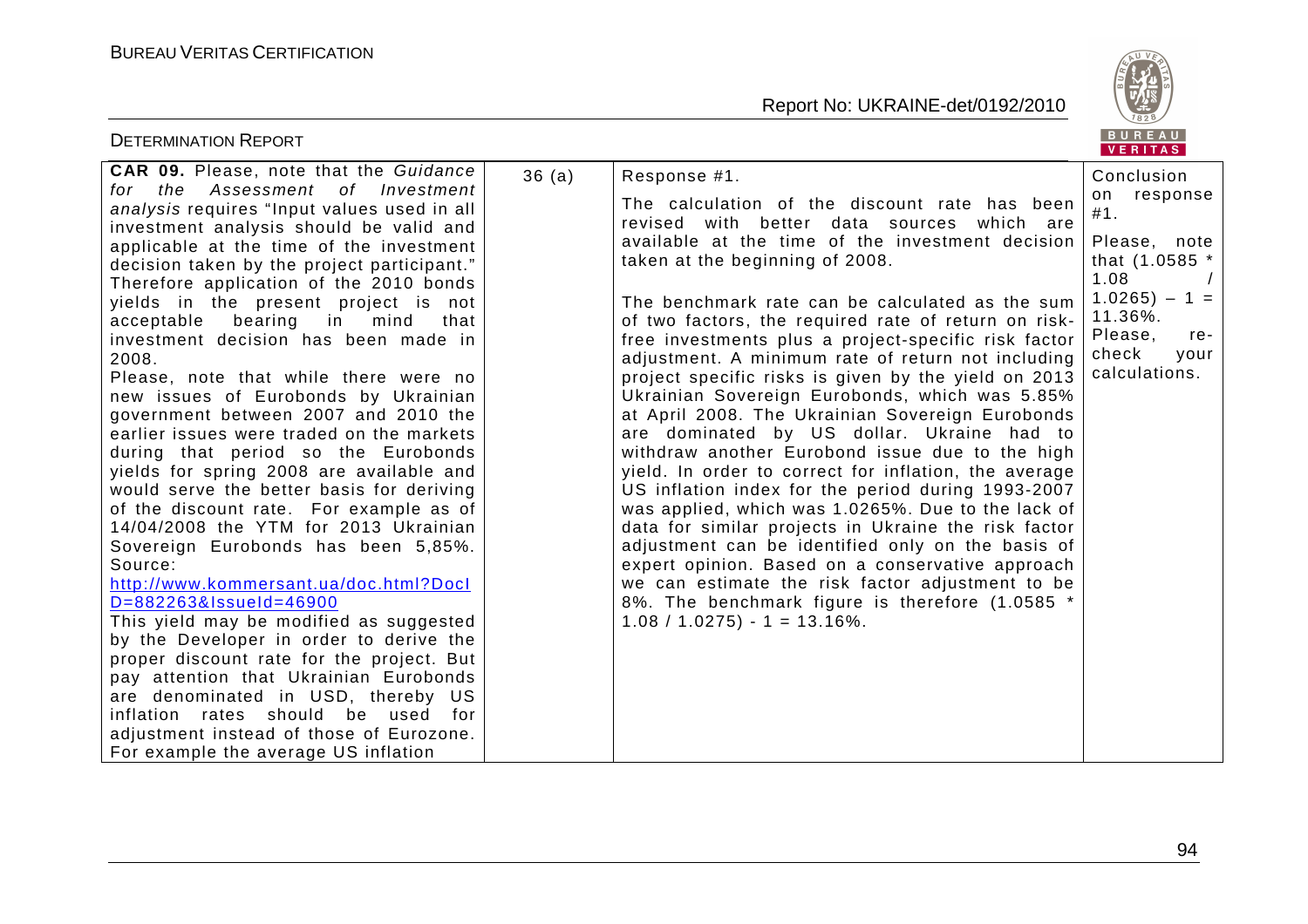

| <b>DETERMINATION REPORT</b>                                                                            |                                                                                                                                                                                                                                                                                                                                                                                                        | BUREAU<br><b>VERITAS</b>                                                                                                                                                                                                                                                   |
|--------------------------------------------------------------------------------------------------------|--------------------------------------------------------------------------------------------------------------------------------------------------------------------------------------------------------------------------------------------------------------------------------------------------------------------------------------------------------------------------------------------------------|----------------------------------------------------------------------------------------------------------------------------------------------------------------------------------------------------------------------------------------------------------------------------|
| index for the period of 1993-2007 has<br>1,0265.<br>been<br>Source:<br>http://www.bls.gov/cpi/home.htm | Response #2.                                                                                                                                                                                                                                                                                                                                                                                           | Conclusion<br>response<br>on<br>#2.<br>OK,<br>but<br>$\mathbf{I}$                                                                                                                                                                                                          |
|                                                                                                        | The calculation of the discount rate has been<br>revised based on the investment condition of the<br>beginning of 2009.                                                                                                                                                                                                                                                                                |                                                                                                                                                                                                                                                                            |
|                                                                                                        | The Eurobonds by Ukrainian government at Autumn<br>2009, i.e. 19 Sep 2008, is 7,73%. The selected<br>period which is referred to calculate the average<br>US inflation index is 1993-2008. During this period,<br>the US inflation index is 102.42% in average. The<br>risk factor adjustment is estimated to be<br>8%. The benchmark figure is therefore (1.0773 *<br>$1.08 / 1.0242$ ) - 1 = 13.60%. | highly<br>suggest<br>to<br>eliminate the<br>following<br>sentence<br>in<br>3 <sub>b</sub><br>sub-step<br>due to<br>its<br>confusing<br>content:                                                                                                                            |
|                                                                                                        | Response #3.<br>The sentence "5.85% is conservative since at the<br>time the investment decision was taken in early<br>2008" has been eliminated from the PDD sub-<br>step 3b.                                                                                                                                                                                                                         | $"5.85\%$<br>is<br>conservative<br>since at the<br>time<br>the<br>investment<br>decision was<br>taken in early<br>2008<br>when<br>the Eurobond<br>market<br>was<br>effectively<br>closed<br>for<br>Ukraine.<br>Conclusion<br>on response<br>#3.<br>The issue is<br>closed. |
|                                                                                                        |                                                                                                                                                                                                                                                                                                                                                                                                        |                                                                                                                                                                                                                                                                            |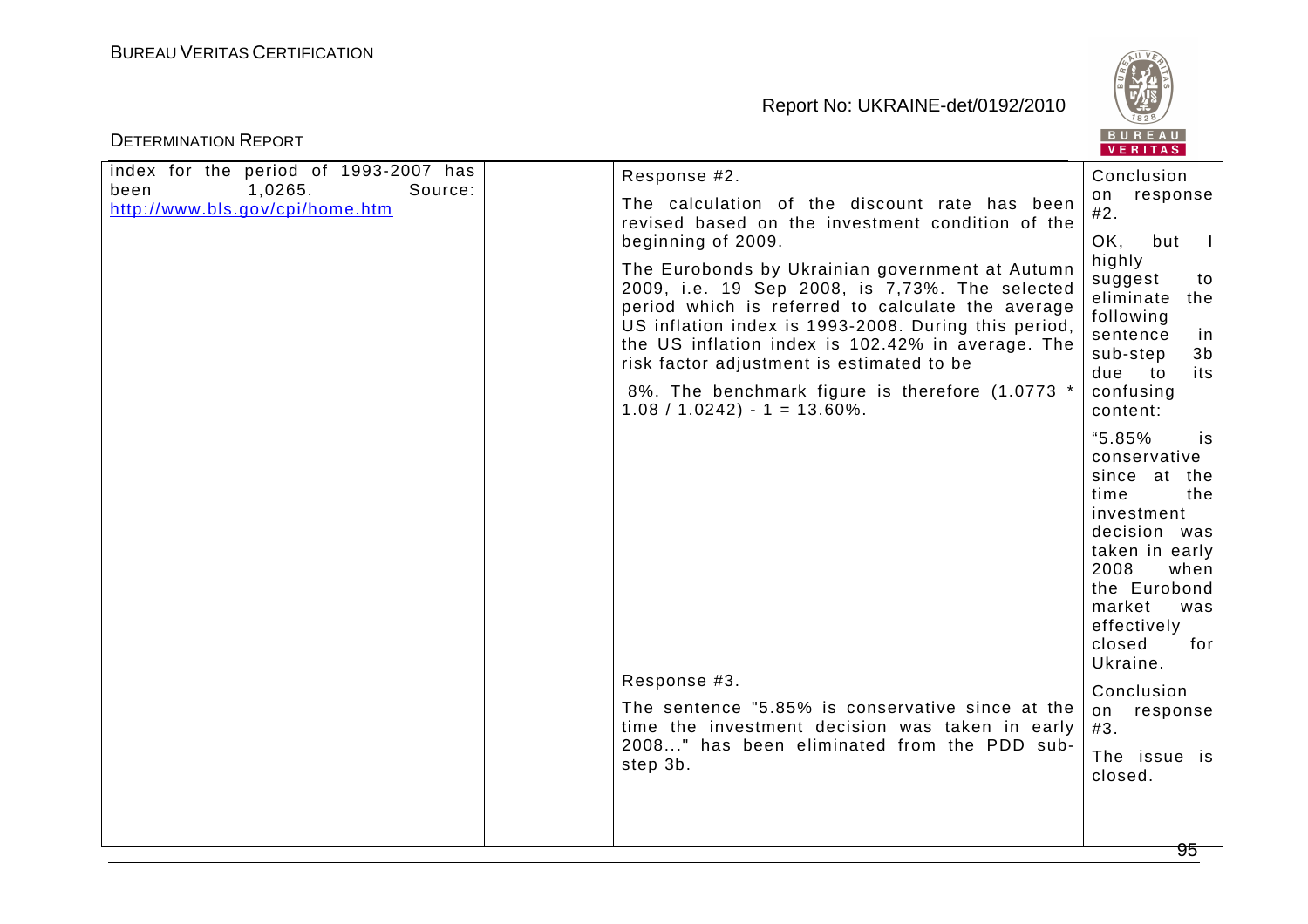

| <b>DETERMINATION REPORT</b>                                                                                                                                                                                                          |    |                                                                                                                                          | BUREAU<br>VERITAS                                                                                                                  |
|--------------------------------------------------------------------------------------------------------------------------------------------------------------------------------------------------------------------------------------|----|------------------------------------------------------------------------------------------------------------------------------------------|------------------------------------------------------------------------------------------------------------------------------------|
| <b>CAR</b> 10. Among other<br>inputs<br>the<br>Developer is applying the property tax at<br>the rate of 2,2%. Please, clarify the<br>source of this input and provide the<br>reference to the relevant law of Ukraine<br>in the PDD. | 28 | Response #1.                                                                                                                             | Conclusion                                                                                                                         |
|                                                                                                                                                                                                                                      |    | It has been confirmed that there is not property tax<br>in Ukraine. Thus, the property tax has been<br>removed from the financial model. | on response<br>#1.                                                                                                                 |
|                                                                                                                                                                                                                                      |    |                                                                                                                                          | Please,<br>note<br>that this<br>item<br>is<br>still<br>present<br>in<br>your<br>calculations.<br>Please,<br>remove.                |
|                                                                                                                                                                                                                                      |    | Response #2.<br>The property tax in the financial model has been                                                                         | Conclusion<br>on response<br>#2.                                                                                                   |
|                                                                                                                                                                                                                                      |    | given the value as 0%. PDD has been revised to<br>present the new calculation result of Net Cash<br>Flow.                                | Please<br>note<br>that tables 3<br>and<br>4<br>(page22)<br>are<br>referring<br>to<br>property<br>tax<br>2,2%. Please<br>eliminate. |
|                                                                                                                                                                                                                                      |    | Response #3.<br>The reference to the property tax has been                                                                               | Conclusion<br>on response<br>#3.                                                                                                   |
|                                                                                                                                                                                                                                      |    | eliminated from the tables 3 and 4 of the PDD.                                                                                           | <b>CAR</b><br>10<br>is<br>closed.                                                                                                  |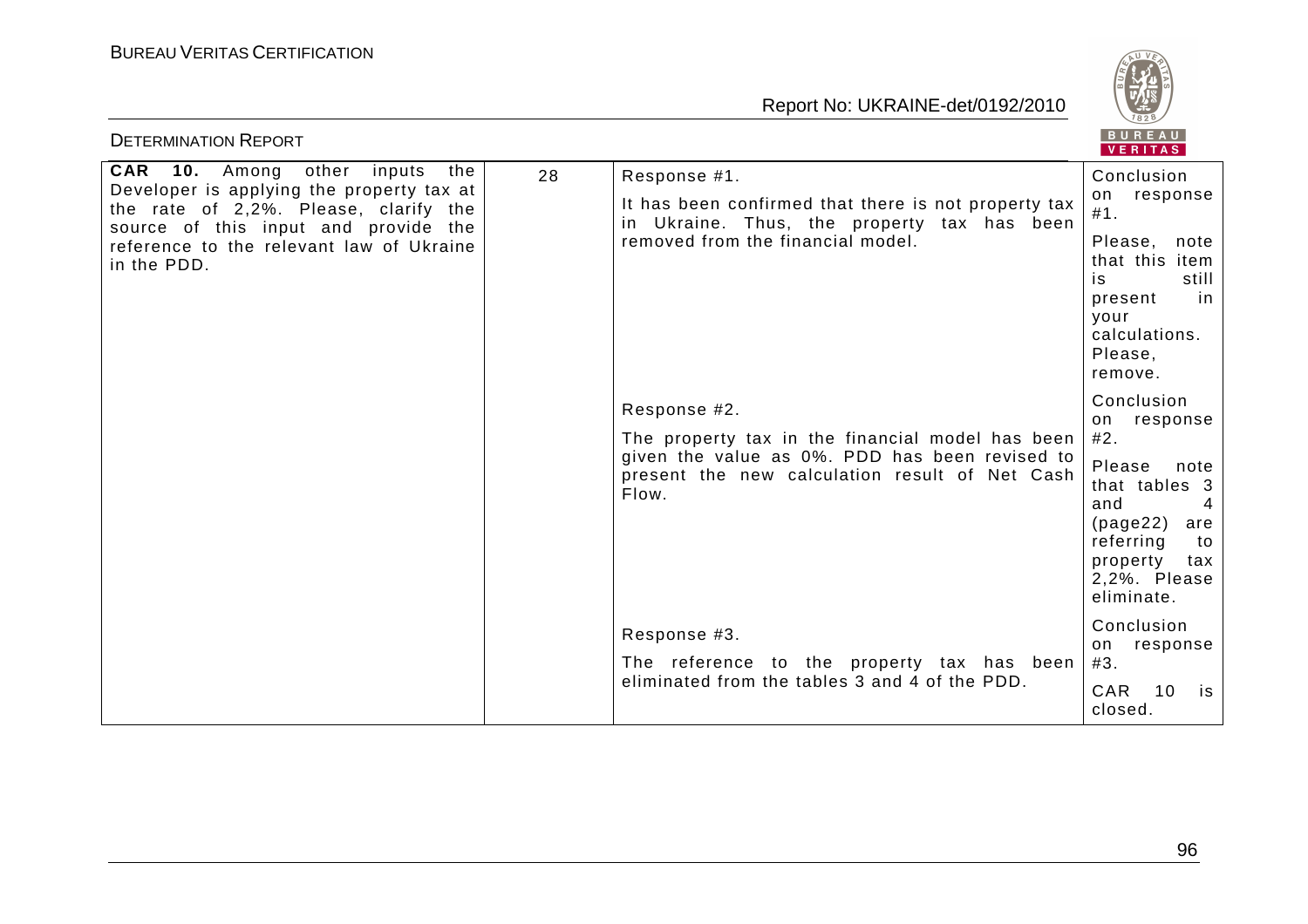

| <b>DETERMINATION REPORT</b>                                                                                                                                                                                                                                                     |    |                                                                                                                                                                                                                                                | BUREAU<br><b>VERITAS</b>                                                                                     |
|---------------------------------------------------------------------------------------------------------------------------------------------------------------------------------------------------------------------------------------------------------------------------------|----|------------------------------------------------------------------------------------------------------------------------------------------------------------------------------------------------------------------------------------------------|--------------------------------------------------------------------------------------------------------------|
| <b>CAR 11.</b> Please, note that on the sheet<br>cash flow baseline in the file related to<br>Investment analysis, the cells e4, e6, e9<br>contain wrong formulas. The values shall<br>be divided by 6 not 4 as now present.                                                    | 28 | The mistakes in the financial analysis have been<br>corrected.                                                                                                                                                                                 | OK.<br>The<br>issue<br>is<br>closed.                                                                         |
| <b>CAR</b> 12. The explanation of the<br>parameter $EF_{FF,y,y}$ indicated in formula<br>(2) of the PDD is missing. Please,<br>provide appropriate description in the<br>section B.                                                                                             | 23 | The step 1.1 Determine total baseline process heat<br>generation (section D.1 of PDD) has been revised<br>according to the realized practices on site. EFFF, y,f<br>is indicated in formula 1 and explained in section<br>B.1 and section D.2. | Based on the<br>explanation<br>received, the<br>issue<br>is.<br>closed.                                      |
| CAR<br>13.<br>Please,<br>provide<br>the<br>interpretation of the abbreviation "SWDS"<br>in the PDD.                                                                                                                                                                             | 23 | SWDS is the abbreviation of solid waste disposal<br>site. The full item of solid waste disposal site has<br>been addressed in the PDD when SWDS appears<br>first time.                                                                         | CAR<br>13<br>is<br>closed due to<br>the<br>amendments<br>made in the<br>PDD.                                 |
| <b>CAR</b><br><b>14.</b> Two different parameters<br>("Conservativeness factor" and "Fraction<br>of methane captured at the SWDS and<br>flared, combusted or used in another<br>manner") are denoted with the same<br>symbol "f" in the PDD and Excel file.<br>Please, correct. | 23 | The conservativeness factor to $EFCH4,BF$ has been<br>revised as $f_{CH4}$ in PDD and Excel file.                                                                                                                                              | The issue is<br>closed based<br>the<br>on.<br>corrections<br>made in the<br><b>PDD</b><br>and<br>Excel file. |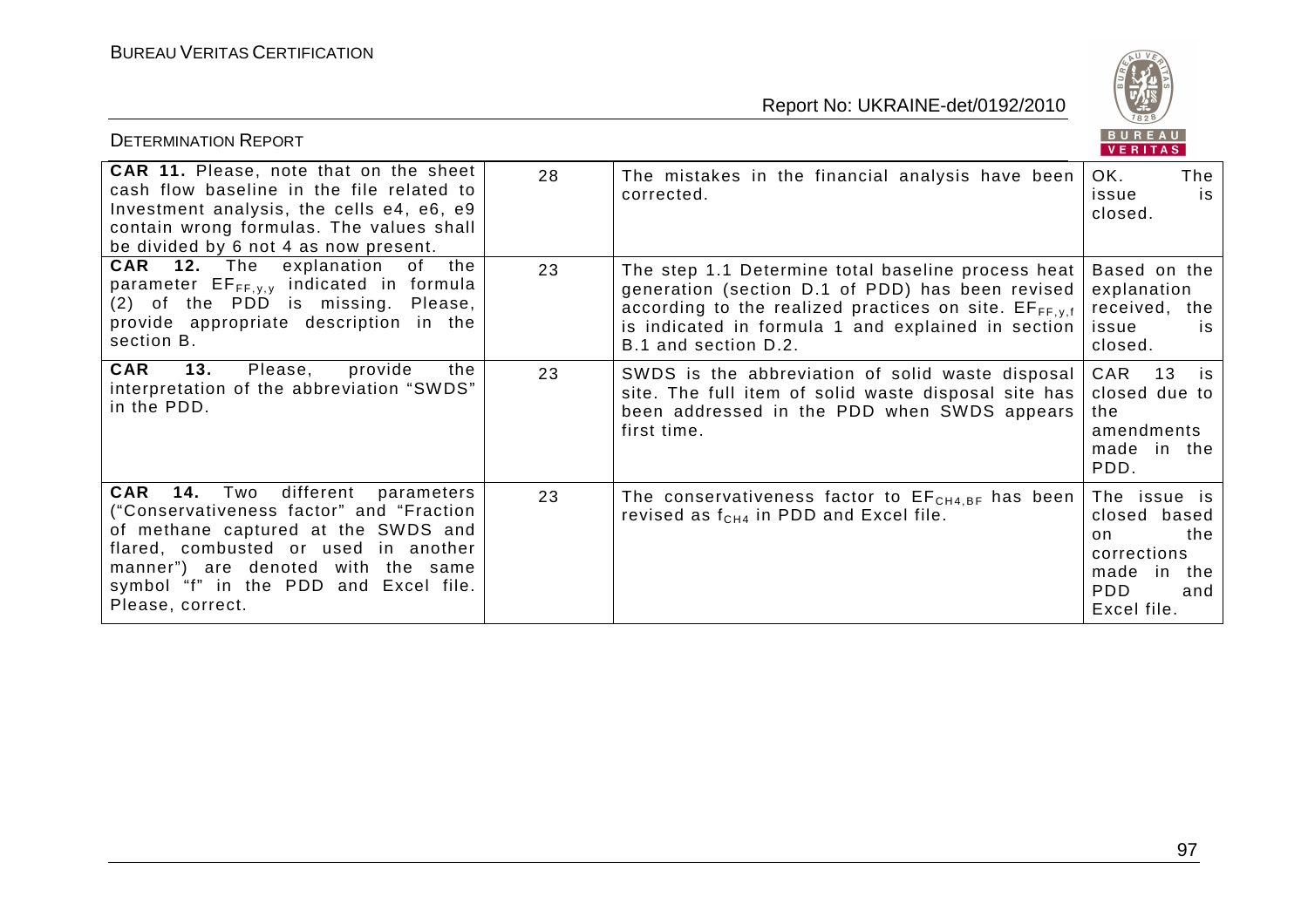

| <b>DETERMINATION REPORT</b>                                                                                                                                                                                                                                                                                                                                                                                                                                                                                |    |                                                                                                                                  | BUREAU<br>VERITAS                                                      |
|------------------------------------------------------------------------------------------------------------------------------------------------------------------------------------------------------------------------------------------------------------------------------------------------------------------------------------------------------------------------------------------------------------------------------------------------------------------------------------------------------------|----|----------------------------------------------------------------------------------------------------------------------------------|------------------------------------------------------------------------|
| CL 05. A number of alternatives were<br>considered<br>establish<br>baseline.<br>to to<br>However, H3 alternative<br>("The<br>continuation of heat supplied<br>from<br>existing natural gas boilers. The existing<br>boilers would operate at the same<br>conditions as those observed in the most<br>recent period.") apparently is not realistic<br>and credible one, as the capacity of the<br>existing boilers is not enough to supply<br>the needed amount of heat to MFP and<br>OEP. Please, clarify. | 23 | Alternative H3 has been removed from the<br>alternatives of heat generation. Table 1 of PDD has<br>been revised correspondingly. | Required<br>corrections<br>been<br>have<br>made. CL 05<br>is resolved. |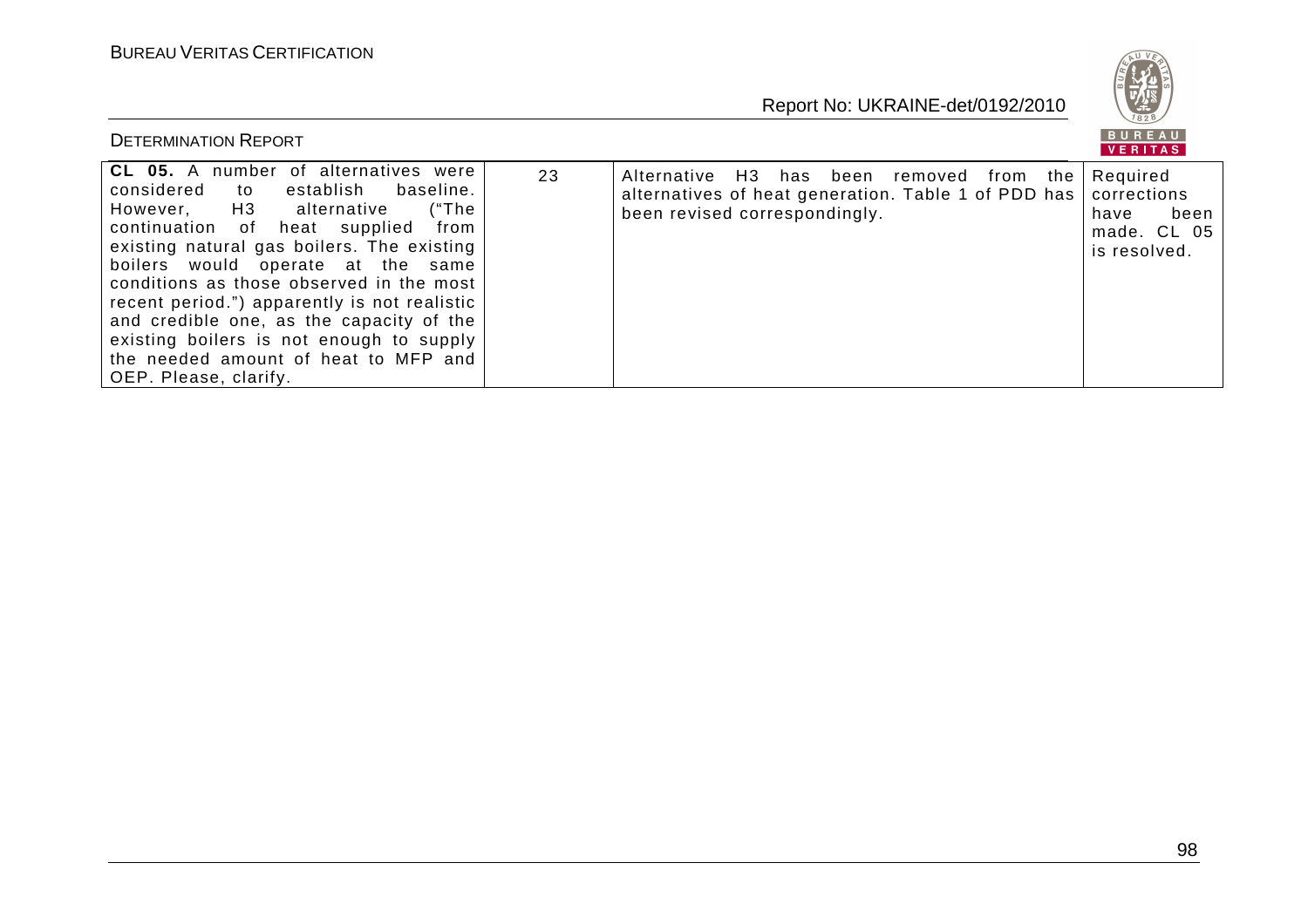

| <b>DETERMINATION REPORT</b>                                                                                                                                                                                                                                                                                                                                                                    |                                                                                                                                                                                                                                                                                                                                                                                                                             | BUREAU<br>VERITAS                                                                                                                                                                                                                                                                                                                                                              |
|------------------------------------------------------------------------------------------------------------------------------------------------------------------------------------------------------------------------------------------------------------------------------------------------------------------------------------------------------------------------------------------------|-----------------------------------------------------------------------------------------------------------------------------------------------------------------------------------------------------------------------------------------------------------------------------------------------------------------------------------------------------------------------------------------------------------------------------|--------------------------------------------------------------------------------------------------------------------------------------------------------------------------------------------------------------------------------------------------------------------------------------------------------------------------------------------------------------------------------|
| CAR 15. IPCC 2006 Guidelines for<br>23<br>National Greenhouse Gas Inventories<br>was used to determine $CO2$ emission<br>factor for fuel. The source mentioned is<br>irrelevant as the<br>document is not<br>approved in Ukraine yet. Please, use the<br>data form IPCC 1996 Guidelines for<br>National Greenhouse Gas Inventories and<br>take it into consideration for ERUs<br>calculations. | Response #1.<br>IPCC 1996 address the carbon emission factors for<br>natural gas as 15.3 ton C/TJ. (Source: Table 1-4 of<br>Volume Energy, IPCC 1996). It can be switched to<br>56100 kg $CO2/TJ$ which is addressed in IPCC 2006.<br>Therefore, the emission factor for natural gas in the<br>PDD keeps same.<br>IPCC 1996 has replaced IPCC 2006 as the<br>reference to determine the emission factor of fossil<br>fuels. | Conclusion<br>response<br>on<br>#1.<br>As <i>IPCC</i> 2006<br>Guidelines<br>National<br>for<br>Greenhouse<br>Gas<br><i>Inventories</i> is<br>not approved<br>yet,<br>please,<br>also<br>revise<br>the reference<br>to <i>IPCC</i> 2006<br>the table<br>in<br>$DOC_{f}$<br>on<br>parameter<br>(fraction)<br>of<br>degradable<br>organic<br>carbon<br>that<br>can<br>decompose). |
|                                                                                                                                                                                                                                                                                                                                                                                                | Response #2.<br>The IPCC 1996 does not give a clear value of $DOC_{f}$<br>parameter. The justification of the choice of data of<br>$DOCf$ parameter is revised.                                                                                                                                                                                                                                                             | Conclusion<br>response<br>on<br>#2.<br>The issue is<br>closed based<br>the<br>on.<br>amendments<br>made.                                                                                                                                                                                                                                                                       |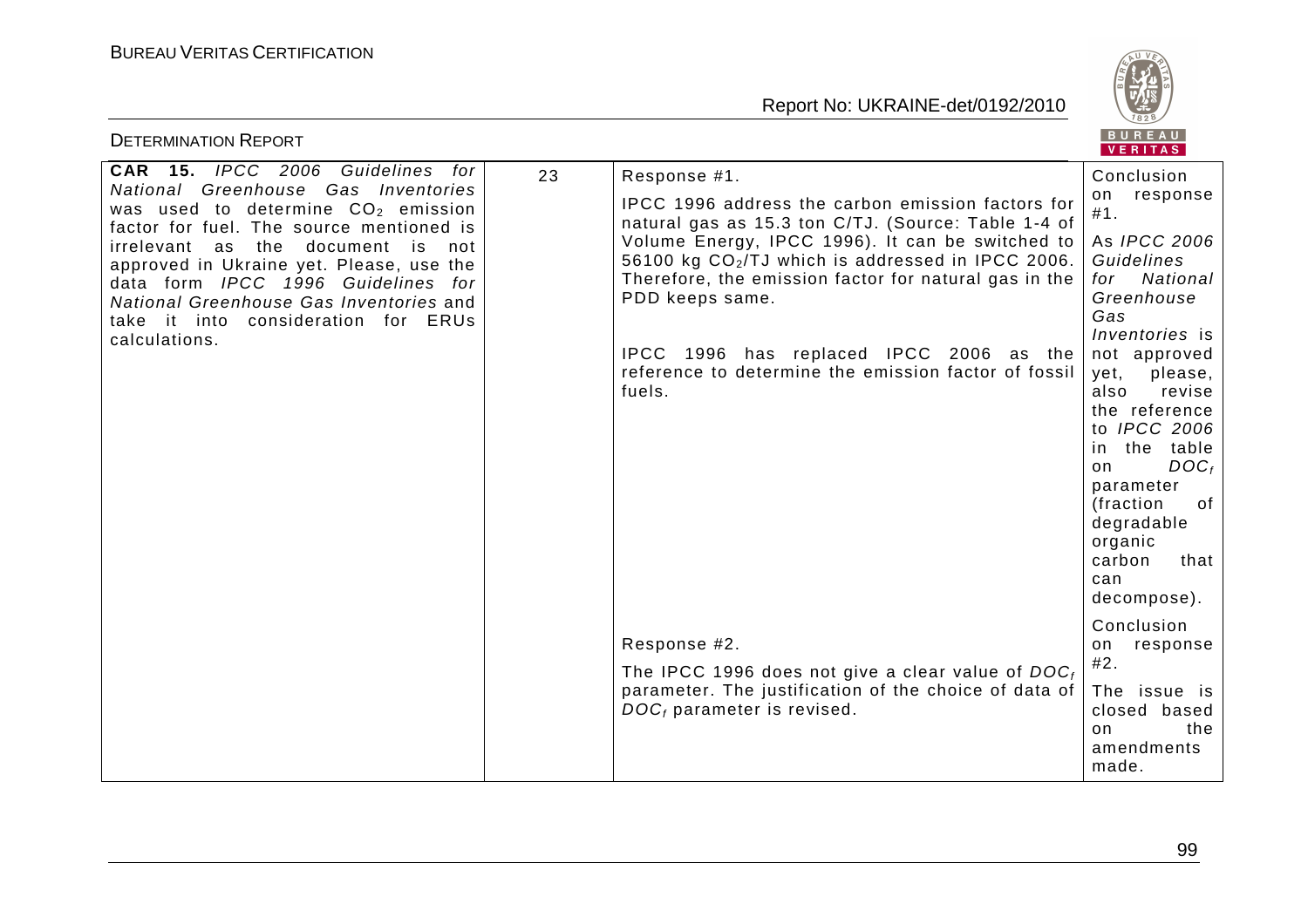

| <b>DETERMINATION REPORT</b>                                                                                                                                                                                                                                                                                                                                                   |    |                                                                                                                                                                                                                                                                                                                                                                                                                                                                                                                                      | BUREAU<br>VERITAS                                            |
|-------------------------------------------------------------------------------------------------------------------------------------------------------------------------------------------------------------------------------------------------------------------------------------------------------------------------------------------------------------------------------|----|--------------------------------------------------------------------------------------------------------------------------------------------------------------------------------------------------------------------------------------------------------------------------------------------------------------------------------------------------------------------------------------------------------------------------------------------------------------------------------------------------------------------------------------|--------------------------------------------------------------|
| <b>CAR 16.</b> Please, provide the justification<br>of the choice of data for $NCV_{i,v}$ parameter<br>applied. Please, clarify if the value 8000<br>kcal/nm <sup>3</sup> ("Inter-sectoral values for heat<br>boilers in Ukraine" approved by the State<br>Committee on Energy Saving, Order #46<br>dated 07/05/2001) can be applicable for<br>the baseline period 2008-2010. | 23 | The value 8000 kcal/nm <sup>3</sup> of NCV <sub>i,y</sub> is applicable for<br>the period during 2006-2008. The NCV of the<br>natural gas consumed by the project varies made,<br>between 8,108-8,377 kcal/m <sup>3</sup> . In order to obtain a 16 is closed.<br>conservative baseline emission, 8000 kcal/nm <sup>3</sup> was<br>applied in the financial analysis of the project<br>activity.<br>After the revision of section D.1 of PDD, the NCV<br>of natural gas is not useful to determine the<br>baseline emission anymore. | Based on the<br>amendments<br>CAR                            |
| <b>CAR 17.</b> Two different symbols $(\Phi$ and $\varphi)$<br>are used to denote "Model correction<br>model<br>factor to<br>for<br>account<br>uncertainties". Please, correct.                                                                                                                                                                                               | 23 | The symbol $\varphi$ should be used. Sections B.1 and<br>D.2. of the PDD have been corrected accordingly.                                                                                                                                                                                                                                                                                                                                                                                                                            | The issue is<br>closed due to<br>the<br>corrections<br>made. |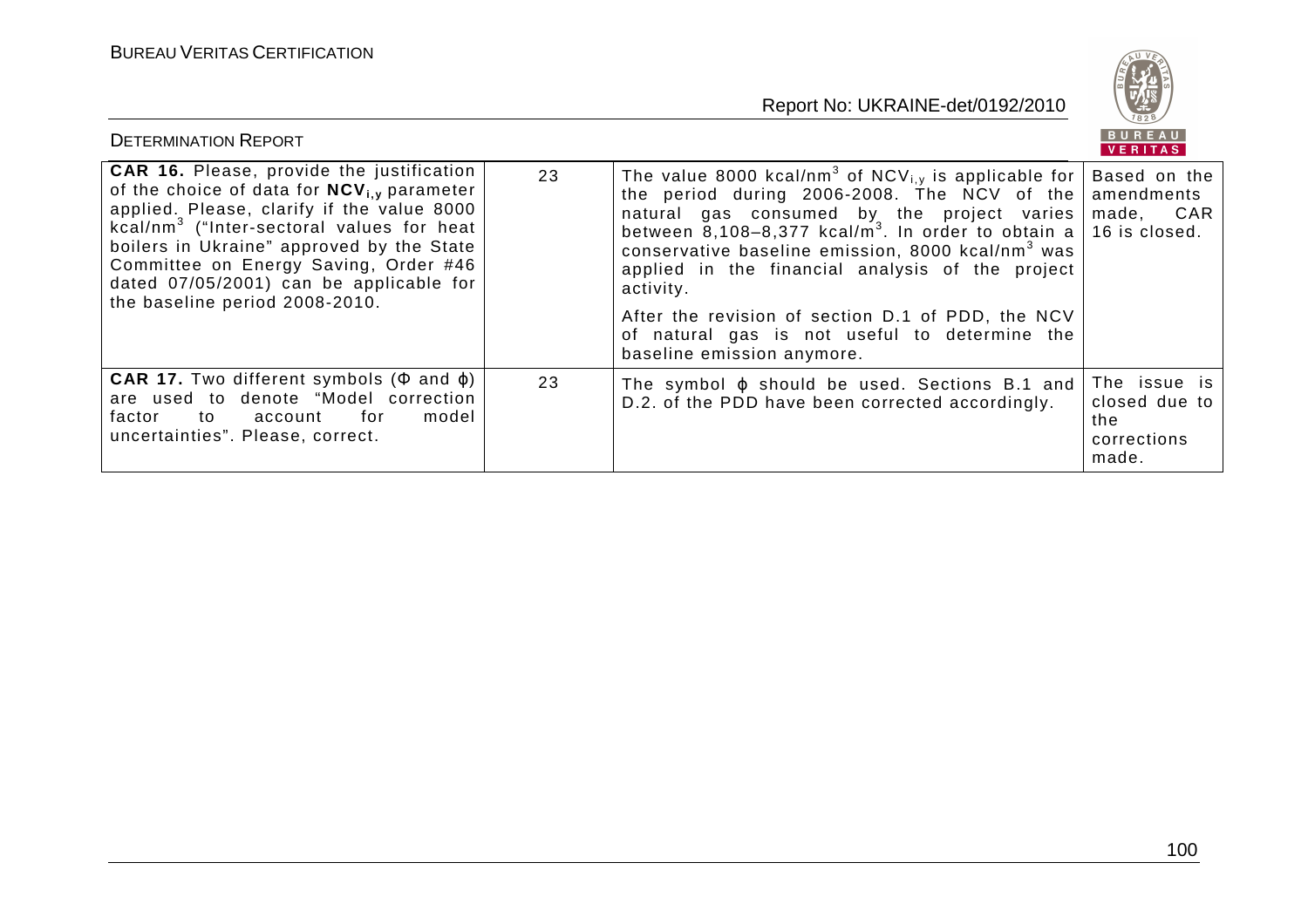

| <b>DETERMINATION REPORT</b>                                                                                                                                                                                                                                                                                                                                              |    |                                                                                                                                                                                                                                                                                                                           | <b>BUREAU</b><br>VERITAS                                                                                          |
|--------------------------------------------------------------------------------------------------------------------------------------------------------------------------------------------------------------------------------------------------------------------------------------------------------------------------------------------------------------------------|----|---------------------------------------------------------------------------------------------------------------------------------------------------------------------------------------------------------------------------------------------------------------------------------------------------------------------------|-------------------------------------------------------------------------------------------------------------------|
| <b>CAR 18.</b> Please, provide the justification                                                                                                                                                                                                                                                                                                                         | 23 | Response #1.                                                                                                                                                                                                                                                                                                              | Conclusion                                                                                                        |
| of the choice of data for the parameters<br>"Model correction factor to account for<br>model uncertainties" and "Fraction of                                                                                                                                                                                                                                             |    | The justifications of the choice of $\varphi$ and DOC <sub>f</sub> have<br>supplemented in the section B.1 of the PDD.                                                                                                                                                                                                    | response<br>on<br>#1.                                                                                             |
| degradable organic carbon that<br>can<br>decompose" or provide<br>clear<br>and<br>accurate reference.                                                                                                                                                                                                                                                                    |    |                                                                                                                                                                                                                                                                                                                           | Some<br>amendments<br>have<br>been<br>made;<br>however,<br>please,<br>see<br>response #1<br>to CAR 15.            |
|                                                                                                                                                                                                                                                                                                                                                                          |    | Response #2.                                                                                                                                                                                                                                                                                                              | Conclusion                                                                                                        |
|                                                                                                                                                                                                                                                                                                                                                                          |    | The justification of the choice of data of DOCf<br>parameter is revised.                                                                                                                                                                                                                                                  | on response<br>#2.                                                                                                |
|                                                                                                                                                                                                                                                                                                                                                                          |    |                                                                                                                                                                                                                                                                                                                           | The issue is<br>closed.                                                                                           |
| CAR 19. It is stated in section B of the<br>PDD that the value of Methane correction<br>factor equals to 1 can be applied because<br>the solid waste disposal sites identified<br>as the "anaerobic managed solid waste<br>disposal sites". At the same time, landfill<br>site "is ranked as "unmanaged solid<br>waste disposal site" (see Annex 2).<br>Please, correct. | 23 | The landfill site belongs to the category of<br>anaerobic managed solid waste disposal site. The<br>relevant description in Annex 2 has been revised.                                                                                                                                                                     | Based on the<br>explanation<br>received and<br>amendments<br>made in the<br>PDD.<br>the<br>issue<br>is<br>closed. |
| <b>CAR 20.</b> The default value 20 for husk is<br>applied for fraction of degradable organic<br>carbon in the waste type <i>j</i> . Please,<br>provide clear and accurate reference and<br>indicate if this value was used for wet or<br>dry waste.                                                                                                                     | 23 | Considering DOC <sub>f</sub> of husk is not given by Table 2.4<br>and 2.5, Volume 5 of IPCC 2006, a more<br>appropriate reference is cited to determine the of<br>$DOCf$ husk. The applied value is corrected as 39.<br>The justifications of the choice of $DOC_{f}$ have<br>supplemented in the section B.1 of the PDD. | The issue is<br>resolved due<br>to<br>amendments<br>made in the<br>PDD.                                           |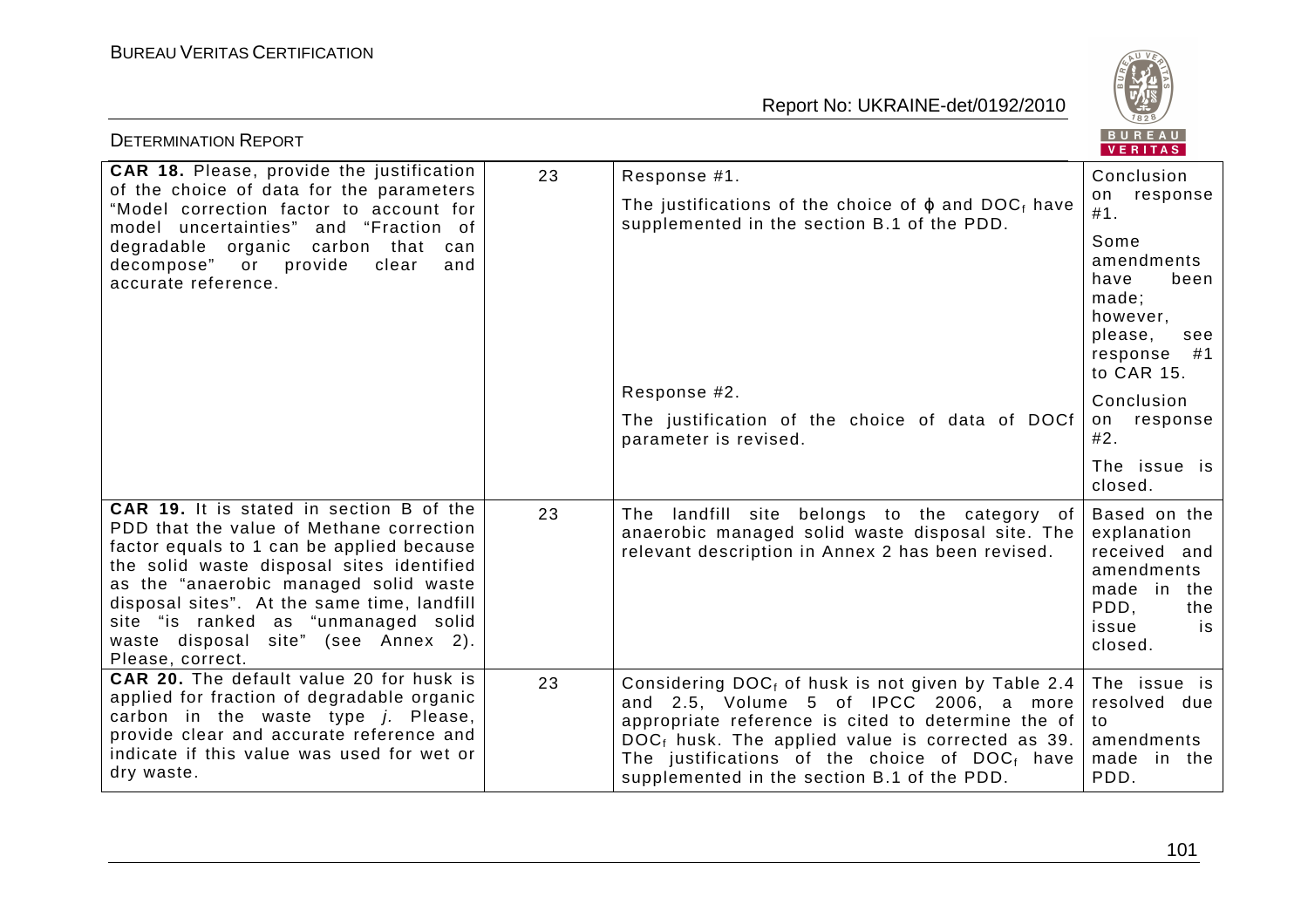

| <b>DETERMINATION REPORT</b>                                                                                                                                                                                                                                                                                                                       |    |                                                                                                                                                                                                                                                                                                                                                                                       | BUREAU<br>VERITAS                                                           |
|---------------------------------------------------------------------------------------------------------------------------------------------------------------------------------------------------------------------------------------------------------------------------------------------------------------------------------------------------|----|---------------------------------------------------------------------------------------------------------------------------------------------------------------------------------------------------------------------------------------------------------------------------------------------------------------------------------------------------------------------------------------|-----------------------------------------------------------------------------|
| <b>CAR 21.</b> The justification of the default<br>value 0.2 for decay rate for the waste<br>type <i>j</i> is absent in the Annex 2 (referred<br>to in the PDD, section B.1). Please,<br>provide appropriate justification and<br>traceable reference.                                                                                            | 23 | The justifications of the choice of $k_i$ have been<br>supplemented in section B.1 of the PDD.                                                                                                                                                                                                                                                                                        | CAR 21<br>is<br>closed due to<br>the<br>information<br>added to the<br>PDD. |
| <b>CAR 22. PDD states that ex-ante value=0</b><br>is used for the parameter "Fraction of<br>methane in the SWDS gas". However, the<br>value 0.5 is used in the Excel file.<br>Please, provide appropriate clarification.                                                                                                                          | 23 | The fraction of methane in the landfill gas is<br>abbreviated as F, which has the default value of<br>0.5. There is another parameter missed in the PDD,<br>which is the fraction of methane captured at the<br>SWDS and flared, combusted or used in another<br>manner (abbreviated as f). It will be monitored<br>annually and has a default value of 0.<br>PDD has been corrected. | Based on the<br>amendments<br>made,<br>the<br>issue<br>is<br>closed.        |
| <b>CAR 23.</b> Two key parameters used to<br>establish the baseline are not included in<br>the tabular form in the section B.1: $E_f$ -<br>Baseline indicator of the natural gas<br>consumption of per tone of steam;<br>$FF_{BL,HG,y,f}$ - Baseline fossil fuel demand<br>for process heat in year y. Please, make<br>corresponding corrections. | 23 | The step 1.1 determine total baseline process heat<br>generation (section D.1 of PDD) has been revised<br>according to the realized practices on site.<br>Relevant parameters have been inserted in section<br>B.1 and section D.2.                                                                                                                                                   | The issue is<br>closed.                                                     |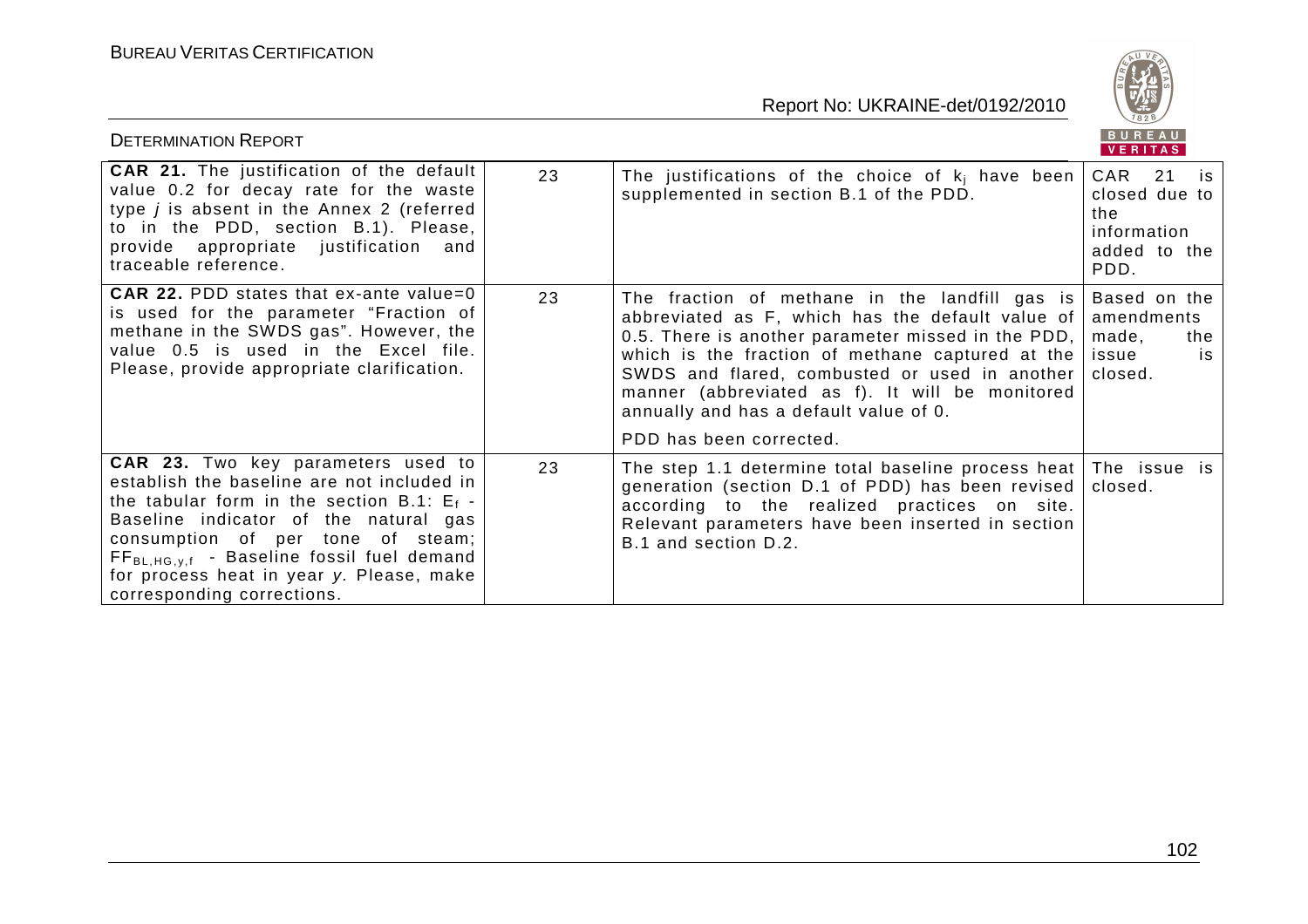

| <b>DETERMINATION REPORT</b>                                                                                                                                                                                                                                               |    |                                                                                                                                                                                                                                                                                                                                                                                                                                                                                                                                                                                                                                                                               | BUREAU<br>VERITAS                                                      |
|---------------------------------------------------------------------------------------------------------------------------------------------------------------------------------------------------------------------------------------------------------------------------|----|-------------------------------------------------------------------------------------------------------------------------------------------------------------------------------------------------------------------------------------------------------------------------------------------------------------------------------------------------------------------------------------------------------------------------------------------------------------------------------------------------------------------------------------------------------------------------------------------------------------------------------------------------------------------------------|------------------------------------------------------------------------|
| CL 06. Please, clarify how $CO2$ emissions<br>from surplus biomass can potentially lead<br>to changes of carbon pools in the<br>LULUCF sector (please, see section B.3.<br>of the PDD).                                                                                   | 23 | As described in Figure 3 in PDD, the project<br>activity will consume the husk generated from the  <br>oil production exclusively. The project will not<br>import any biomass or biomass residuals out from<br>the project boundary. The consumed husk will be<br>disposed in the landfill site in absence of the<br>project. With respect to the General guidance on<br>leakage in biomass project activities, there is not<br>any Shifts of pre-project activities, or emissions<br>related to the production of biomass, or competing<br>uses for the biomass in the project. Therefore, the<br>project will not lead any changes of carbon pools in<br>the LULUCF sector. | CL<br>06<br>is<br>resolved<br>based on the<br>explanation<br>received. |
| CL 07. Please, clarify how $CO2$ emissions<br>from the transportation of biomass<br>residues are considered in the ERUs<br>calculations.                                                                                                                                  | 43 | According to the $ACMOOO6$ , in case where the The issue is<br>biomass residues are not generated directly at the<br>project site, project participant shall determine CO <sub>2</sub><br>emissions resulting from transportation of the<br>biomass residues to the project plant. In the<br>proposed project activity, all the consumed husk is<br>generated at the project site. Therefore, $CO2$<br>emissions from the transportation is not considered<br>in this project.                                                                                                                                                                                                | closed due to<br>the<br>explanation<br>provided.                       |
| Please,<br><b>CAR</b><br>24.<br>indicate<br>if<br>the<br>person/entity mentioned in the section<br>B.4. of the PDD is also a<br>project<br>participant listed in annex 1 as per<br>Guidelines for users of the JI SSC PDD<br>form and the F-JI-SSC-Bundle, version<br>04. | 21 | The PDD developer, Greenstream Network is not a<br>project participant listed in Annex 1 of the PDD.<br>This information as well as Greenstream Network<br>contact information has been added to the Section<br>B.4. of the PDD.                                                                                                                                                                                                                                                                                                                                                                                                                                              | The issue is<br>based<br>close<br>on<br>the<br>information<br>added.   |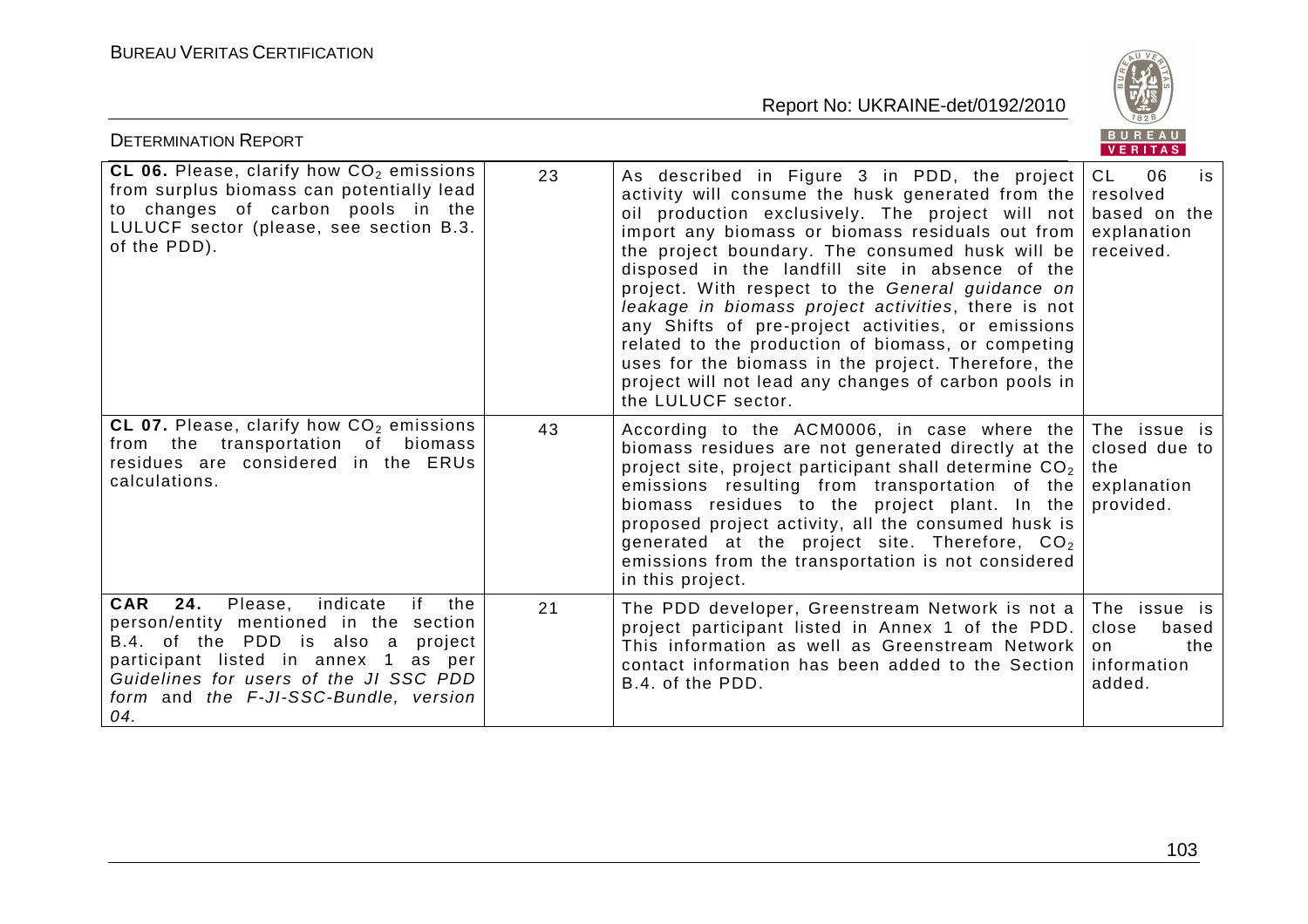

| <b>DETERMINATION REPORT</b>                                                                                                                                                                                                                                                         |       |                                                                                                                                                                                                                                                                                                                                                                                                                                                                                                                                      | B U K E A U  <br>VERITAS                                                                                |
|-------------------------------------------------------------------------------------------------------------------------------------------------------------------------------------------------------------------------------------------------------------------------------------|-------|--------------------------------------------------------------------------------------------------------------------------------------------------------------------------------------------------------------------------------------------------------------------------------------------------------------------------------------------------------------------------------------------------------------------------------------------------------------------------------------------------------------------------------------|---------------------------------------------------------------------------------------------------------|
| <b>CAR 25.</b> Please, state the expected<br>operational lifetime of the project in years<br>and months as per JI SSC PDD form and<br>the F-JI-SSC-Bundle, version 04.                                                                                                              | 34(a) | Section C.2. of the PDD has been corrected<br>accordingly. The expected operational lifetime is 20<br>years (240 months).                                                                                                                                                                                                                                                                                                                                                                                                            | The issue is<br>closed due to<br>the<br>amendments<br>made.                                             |
| <b>CAR 26.</b> Please, state the length of the<br>crediting period in years and months as<br>per JI SSC PDD form and the F-JI-SSC-<br>Bundle, version 04.                                                                                                                           |       | Section C.3. of the PDD has been corrected<br>accordingly. The length of the crediting period of 10<br>years (120 months) has been stated, including 3<br>years and 3 months (39 months) of the Kyoto<br>period and 6 years and 9 months (81 months) of the<br>post-Kyoto period.                                                                                                                                                                                                                                                    | CAR<br>$26$ is<br>closed based<br>on<br>the<br>amendments<br>made in the<br>PDD<br>section<br>C.3.      |
| CL 08. Please, provide documented<br>evidence to confirm that the proposed<br>project is eligible as a SSC project (that<br>the total installed capacity of the co-<br>generator is less than 45 MWthermal.)                                                                        | 51    | According to the Operation Chart of the husk boiler,<br>the steam flow rate is 16t/h and the saturated<br>steam pressure is 24 $kgf/cm2$ when boiler works<br>with full-load. Applying the calculator developer by<br>SpiraxSarco, the heat rating of the husk boiler is<br>8.20 MW when it works with full-load. Therefore,<br>the total heat rating of the project is 16.40 MW,<br>less than 45 MW <sub>thermal</sub> . The Operation Chart of the<br>husk boiler and the calculation process have be<br>submitted to the auditor. | The materials<br>provided<br>are<br>found<br>satisfactory<br>and sufficient<br>to resolve the<br>issue. |
| <b>CAR</b><br>27.<br>All<br>formulae<br>regarding<br>monitoring and their description must be<br>included in the section D.2 of the PDD as<br>per Guidelines for users of the JI SSC<br>PDD form and the F-JI-SSC-Bundle,<br>version 04. Please, make corresponding<br>corrections. | 36(f) | All formulae regarding monitoring and their<br>description have been transferred from Section B.1<br>to Section D.1.                                                                                                                                                                                                                                                                                                                                                                                                                 | The issue is<br>closed.                                                                                 |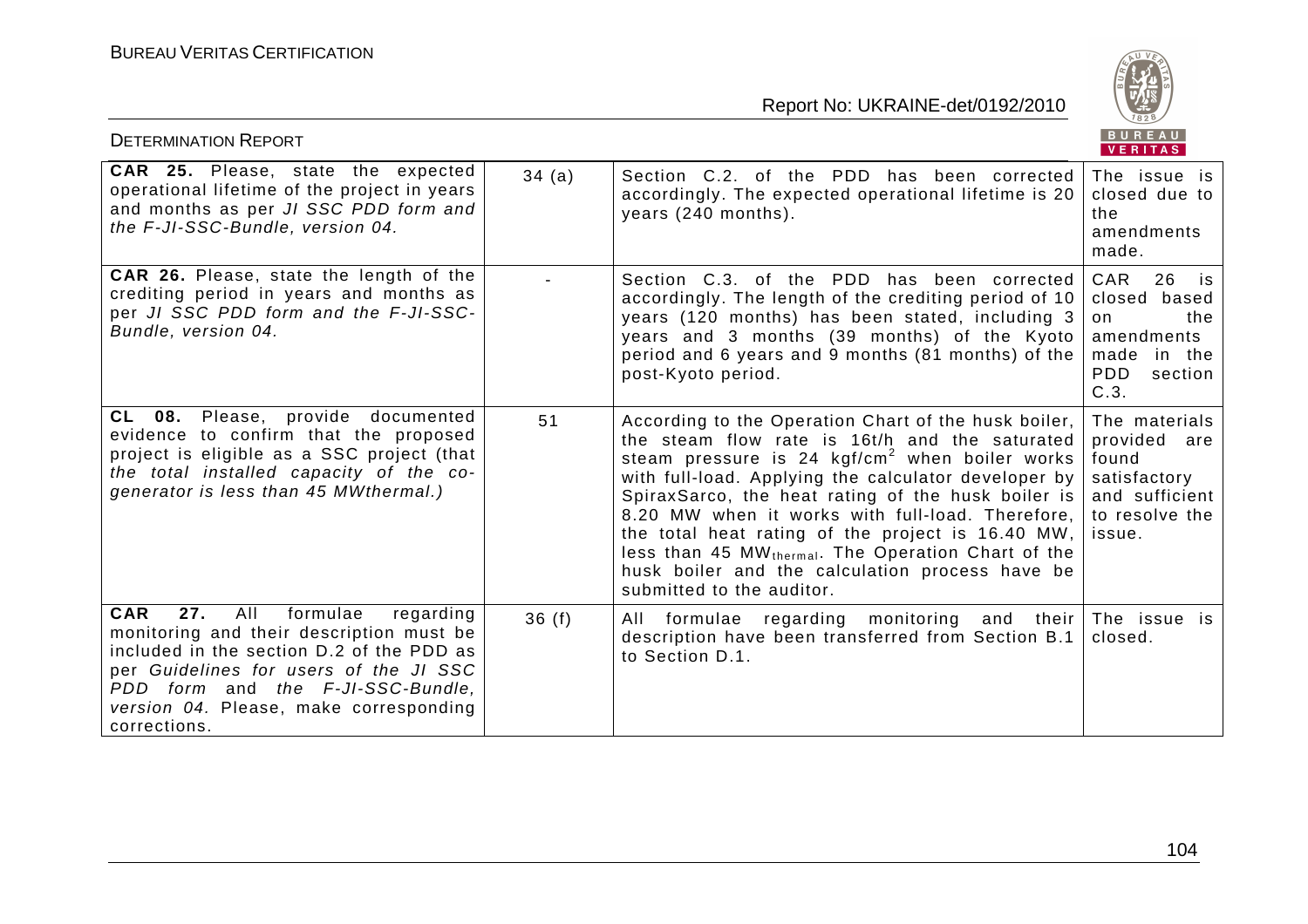

| <b>DETERMINATION REPORT</b>                                                                                                                                                                                                                                                                                        |       |                                                                                                                                                                                                                                                                                 | BUREAU<br>VERITAS    |
|--------------------------------------------------------------------------------------------------------------------------------------------------------------------------------------------------------------------------------------------------------------------------------------------------------------------|-------|---------------------------------------------------------------------------------------------------------------------------------------------------------------------------------------------------------------------------------------------------------------------------------|----------------------|
| <b>CAR 28.</b> Two key parameters used to<br>establish the baseline are missing in the<br>section D.2: Ef - Baseline indicator of the<br>natural gas consumption of per tone of<br>steam; $FF_{BL,HG,y,f}$ - Baseline fossil fuel<br>demand for process heat in year y.<br>Please, make corresponding corrections. | 36(a) | The step 1.1 Determine total baseline process heat   Based on the<br>generation (section D.1 of PDD) has been revised   amendments<br>according to the realized practices on site.   made,<br>Relevant parameters have been inserted in section   issue<br>B.1 and section D.2. | the<br>is<br>closed. |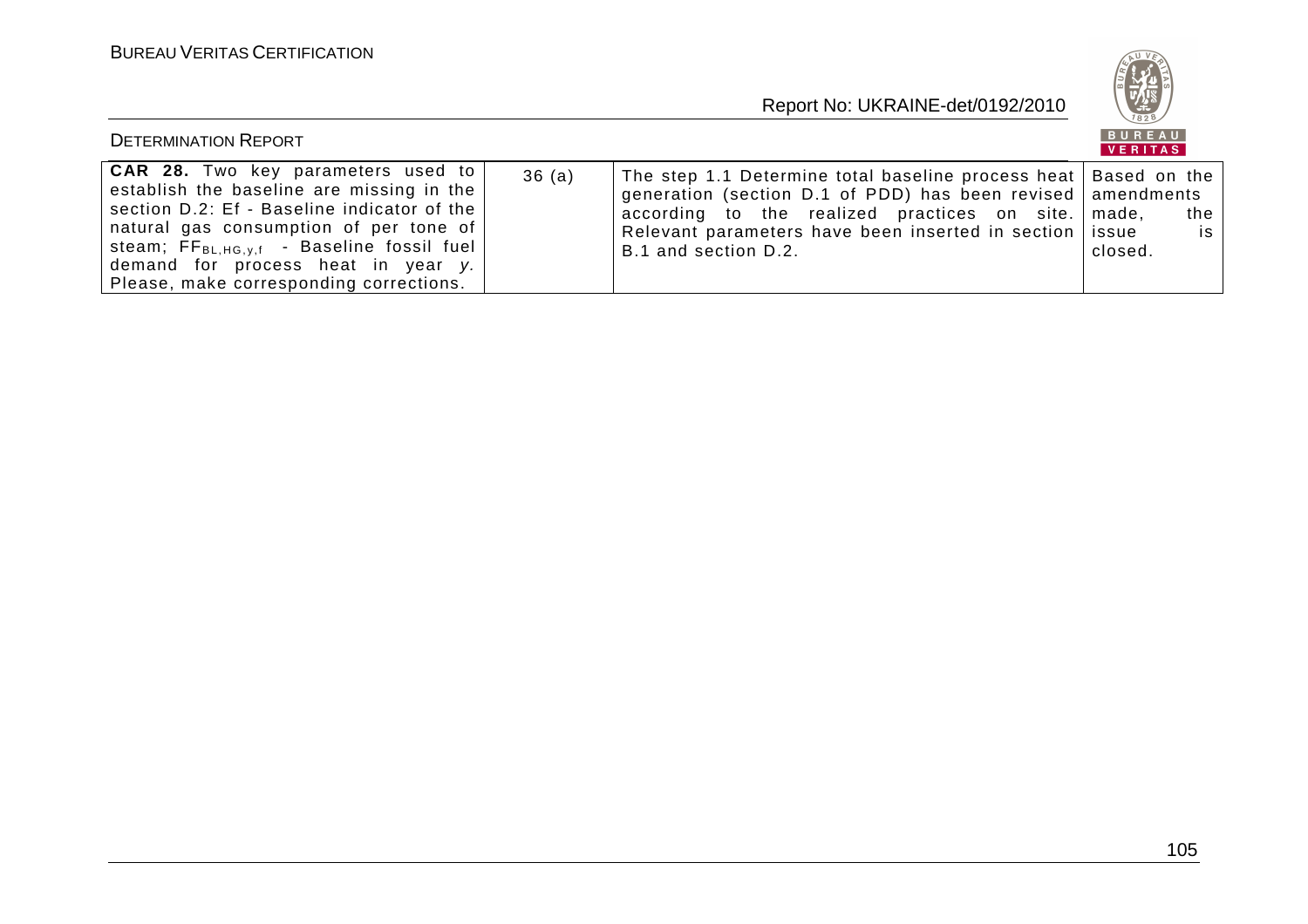

| <b>DETERMINATION REPORT</b>                                                                                                                                                                                                                                                                                                                                                                                                                                                                |       |                                                                                                                                                                                                                                                                                                                                                  | BUREAU<br><b>VERITAS</b>                                                                                                                                                                                                                                                                                                                                                                                                                                 |
|--------------------------------------------------------------------------------------------------------------------------------------------------------------------------------------------------------------------------------------------------------------------------------------------------------------------------------------------------------------------------------------------------------------------------------------------------------------------------------------------|-------|--------------------------------------------------------------------------------------------------------------------------------------------------------------------------------------------------------------------------------------------------------------------------------------------------------------------------------------------------|----------------------------------------------------------------------------------------------------------------------------------------------------------------------------------------------------------------------------------------------------------------------------------------------------------------------------------------------------------------------------------------------------------------------------------------------------------|
| <b>CAR 29.</b> To calculate emissions in the<br>project $NCV_{i,y}$ (the same as in the<br>baseline) parameter is stated to<br>be<br>determined once and available already at<br>the stage of determination regarding the<br>PDD. However, this parameter can not be<br>fixed ex-ante and must be monitored in<br>the<br>project activity. Please,<br>make<br>corrections in the monitoring<br>plan.<br>Please, indicate which value of data<br>applied for ex-ante emissions calculation. | 36(d) | Response #1.<br>After the revision of section D.1 of PDD, the NCV<br>of natural gas is not useful to determine the<br>baseline emission anymore. The NCV of husk<br>$(NCV_{BR, n, e})$ will be applied to calculate $H_{husk}$<br>(formula 3) and $PE_{FF,y}$ (formula 8). The NVC of<br>husk will be monitored though the monitoring<br>period. | Conclusion<br>on response<br>#1.<br>Please,<br>revise<br>the<br>#1<br>response<br>to CAR<br>29<br>because<br>there<br>is<br>inconsistency<br>concerned<br>with<br>information<br>provided<br>on<br><b>NCV</b><br>$(NCV_{\text{husk},y},$<br>$NCV_{i,y}$<br>$NCV_{BR,n,y}$<br>and<br>$NCV_{BR,n,e}$<br>in<br>formulas,<br>in<br>the table of<br>parameters,<br>and in your<br>response #1.<br>Please,<br>pay<br>special<br>attention<br>to<br>the name of |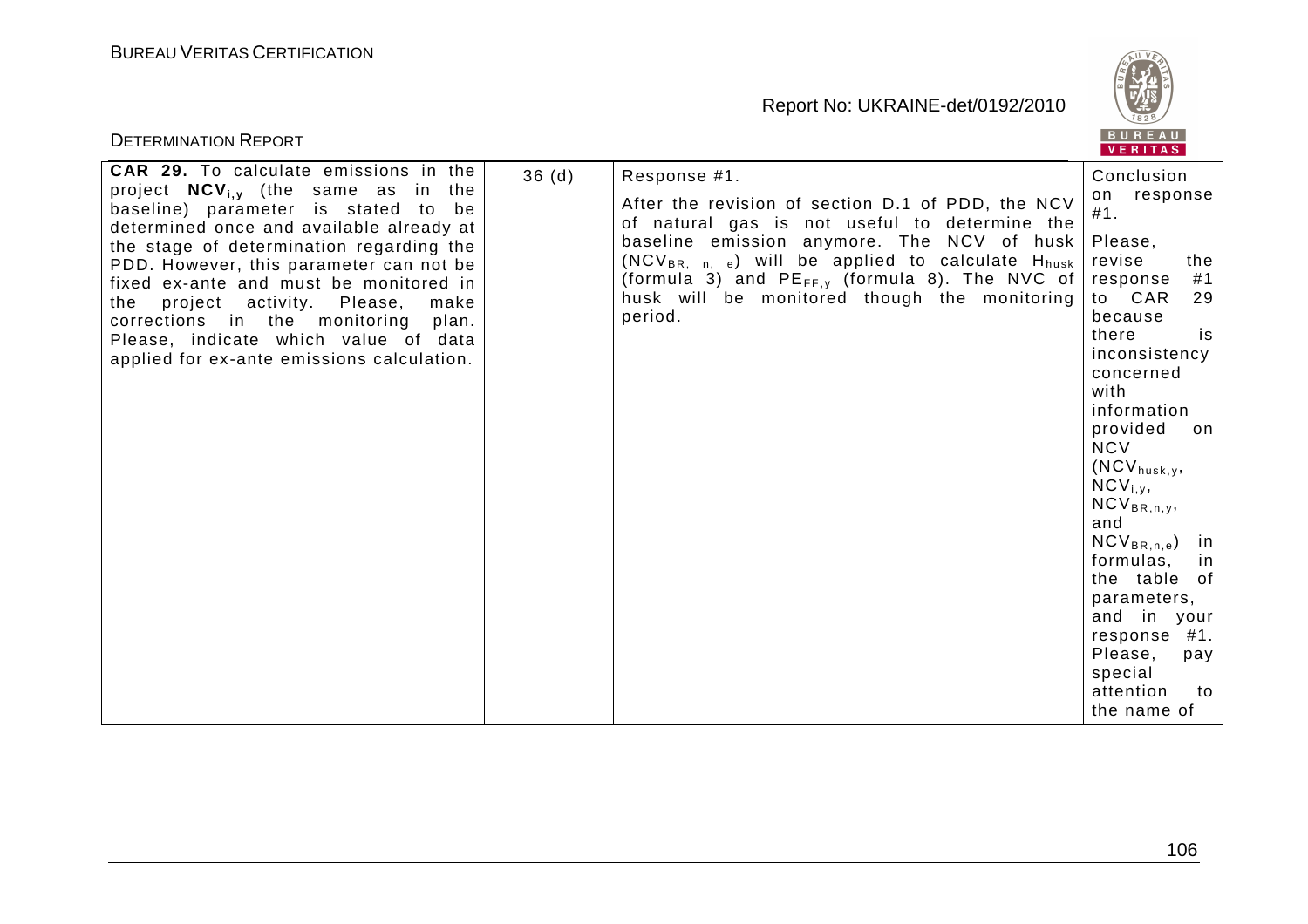

| <b>DETERMINATION REPORT</b>                                                                                                                                                                                                                                                                                                                                                                 |    |                                                                                                                                                                                                                                                                                                                                                                                                               | BUREAU<br>VERITAS                                                                                     |
|---------------------------------------------------------------------------------------------------------------------------------------------------------------------------------------------------------------------------------------------------------------------------------------------------------------------------------------------------------------------------------------------|----|---------------------------------------------------------------------------------------------------------------------------------------------------------------------------------------------------------------------------------------------------------------------------------------------------------------------------------------------------------------------------------------------------------------|-------------------------------------------------------------------------------------------------------|
|                                                                                                                                                                                                                                                                                                                                                                                             |    |                                                                                                                                                                                                                                                                                                                                                                                                               | the<br>parameters<br>to<br>and<br>the<br>numbering of<br>the formulas<br>which<br>are<br>referenced.  |
|                                                                                                                                                                                                                                                                                                                                                                                             |    | Response #2.<br>The NCV of husk in PDD has been renamed as<br>NCV <sub>husk, y</sub> . The referred Net caloric value of<br>biomass residue ( $NCV_{BR,n,y}$ ) has been given the<br>same symbol as $NCV_{husk,y}$ because the consumed<br>biomass residue in the project activity is husk.<br>$NCV_{i,y}$ is the Net Caloric value of the fossil fuel<br>type i and is not relevant with husk.               | Conclusion<br>on response<br>#2.<br>The issue is<br>closed based<br>the<br>on.<br>amendments<br>made. |
| <b>CAR</b><br>Table<br>$\overline{4}$<br>30.<br>of<br>ACM0006<br>methodology is referred to in the Section<br>D.2 for $CH_4$ emission factor for the<br>combustion of biomass residues in the<br>project activity. Please, note that this<br>source does not contain $CH_4$ emission<br>factor for husk. Please, correct and<br>provide appropriate justification for the<br>value applied. | 24 | The appropriate justification has been added into<br>the PDD, which is the Table 2.2, Volume 2 of IPCC<br>2006.<br>According to Table 2.2, 30 is default $CH_4$ emission<br>factor of various solid waste, including municipal<br>waste (non-biomass fraction and biomass fraction),<br>industrial wastes, wood/wood waste. It is reliable<br>that 30 is applied as default $CH4$ emission factor of<br>husk. | The issue is<br>closed based<br>the<br>on<br>explanation<br>received.                                 |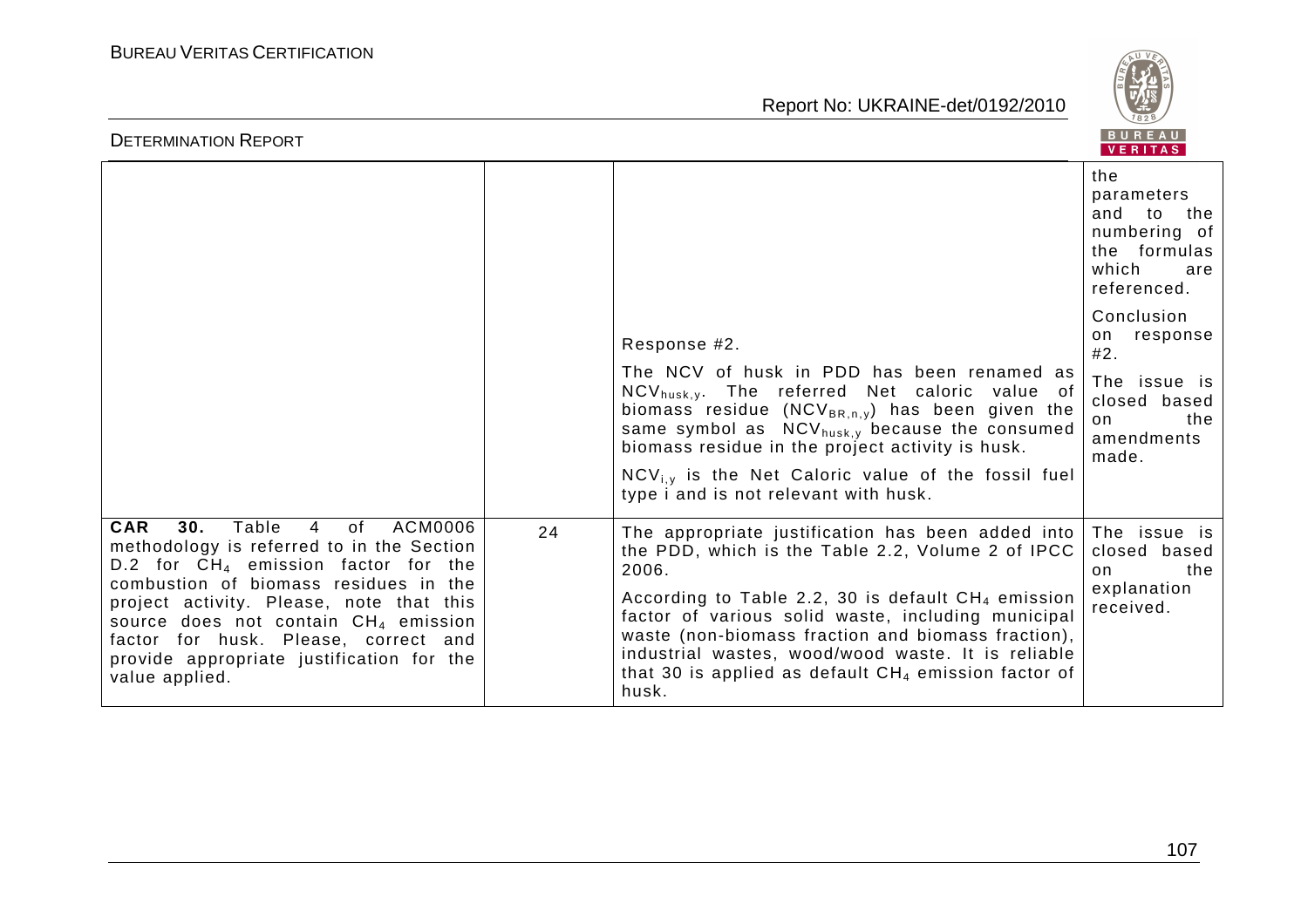

| <b>DETERMINATION REPORT</b>                                                                                                                                    |           |                                                                                                                                                                                                                                                                                                                                                       | BUREAU<br>VERITAS |
|----------------------------------------------------------------------------------------------------------------------------------------------------------------|-----------|-------------------------------------------------------------------------------------------------------------------------------------------------------------------------------------------------------------------------------------------------------------------------------------------------------------------------------------------------------|-------------------|
| <b>CAR 31.</b> Please, provide the justification<br>of the choice of data for the parameters<br>"conservativeness factor" in the section<br>l D.2. of the PDD. | 36(b)(ii) | The appropriate justification has been added into   Based on the  <br>the PDD. The assumed uncertainty of the default justification<br>CH4 emission factor of husk (30) is 300%. provided,<br>According the Table 5 of ACM0006, when the CAR 31 is<br>assumed uncertainty is greater than 100, the closed.<br>conservativeness factor should be 1.37. |                   |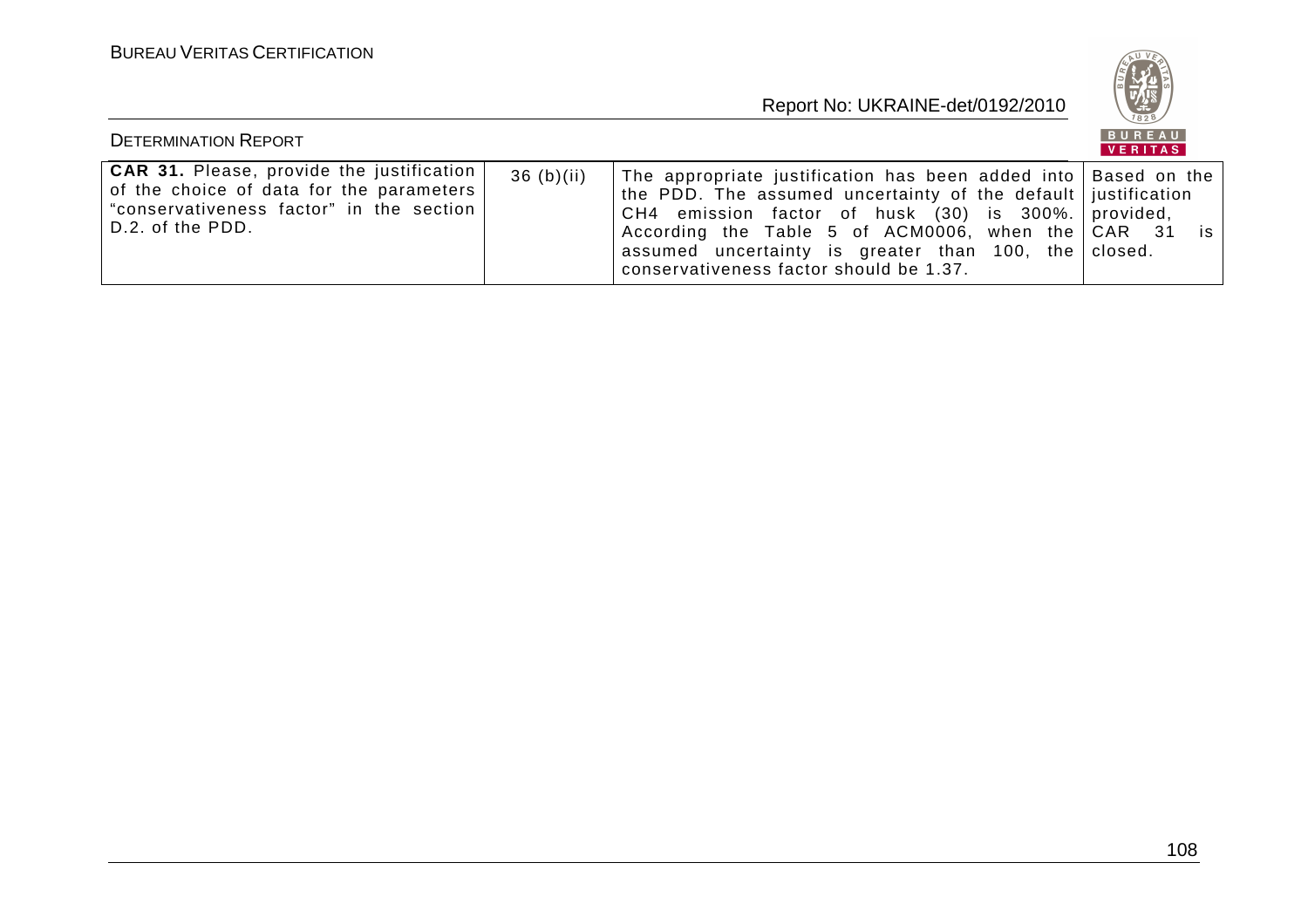

| <b>DETERMINATION REPORT</b>                                                                                                                                                                                                                                                                                 |            |                                                                                                                                                   | BUREAU<br>VERITAS                                                                                                                                                                         |
|-------------------------------------------------------------------------------------------------------------------------------------------------------------------------------------------------------------------------------------------------------------------------------------------------------------|------------|---------------------------------------------------------------------------------------------------------------------------------------------------|-------------------------------------------------------------------------------------------------------------------------------------------------------------------------------------------|
| CAR 32. The statement "Data will be                                                                                                                                                                                                                                                                         | 36 (b)(ii) | Response #1.                                                                                                                                      | Conclusion                                                                                                                                                                                |
| archived in form of electronic/paper" is<br>irrelevant in the row "Justification of the<br>choice of data or<br>description<br>of<br>measurement methods and procedures<br>(to be applied)" for the parameter<br>quantity of fuel type <i>i</i> combusted in<br>process <i>j</i> during the year <i>y</i> . |            | The statement of "Data will be archived in form of<br>electronic/paper" has been moved to the cell of<br>"any comment". The PDD has been revised. | on response<br>#1.<br>The irrelevant<br>information is<br>deleted<br>from<br>the<br>row<br>"Justification<br>of the choice                                                                |
|                                                                                                                                                                                                                                                                                                             |            |                                                                                                                                                   | data<br>of<br>or<br>description of<br>measurement<br>methods and<br>procedures<br>(to<br>be<br>applied)"; but<br>instead of the<br>deleted<br>information,<br>necessary<br>information is |
|                                                                                                                                                                                                                                                                                                             |            |                                                                                                                                                   | not provided.<br>Please,<br>fill<br>out<br>the<br>abovemention<br>ed row with<br>required<br>justification.                                                                               |
|                                                                                                                                                                                                                                                                                                             |            | Conclusion on response #2.<br>More justification has been supplemented D.2. (iii).                                                                | Conclusion<br>response<br>on<br>#2.                                                                                                                                                       |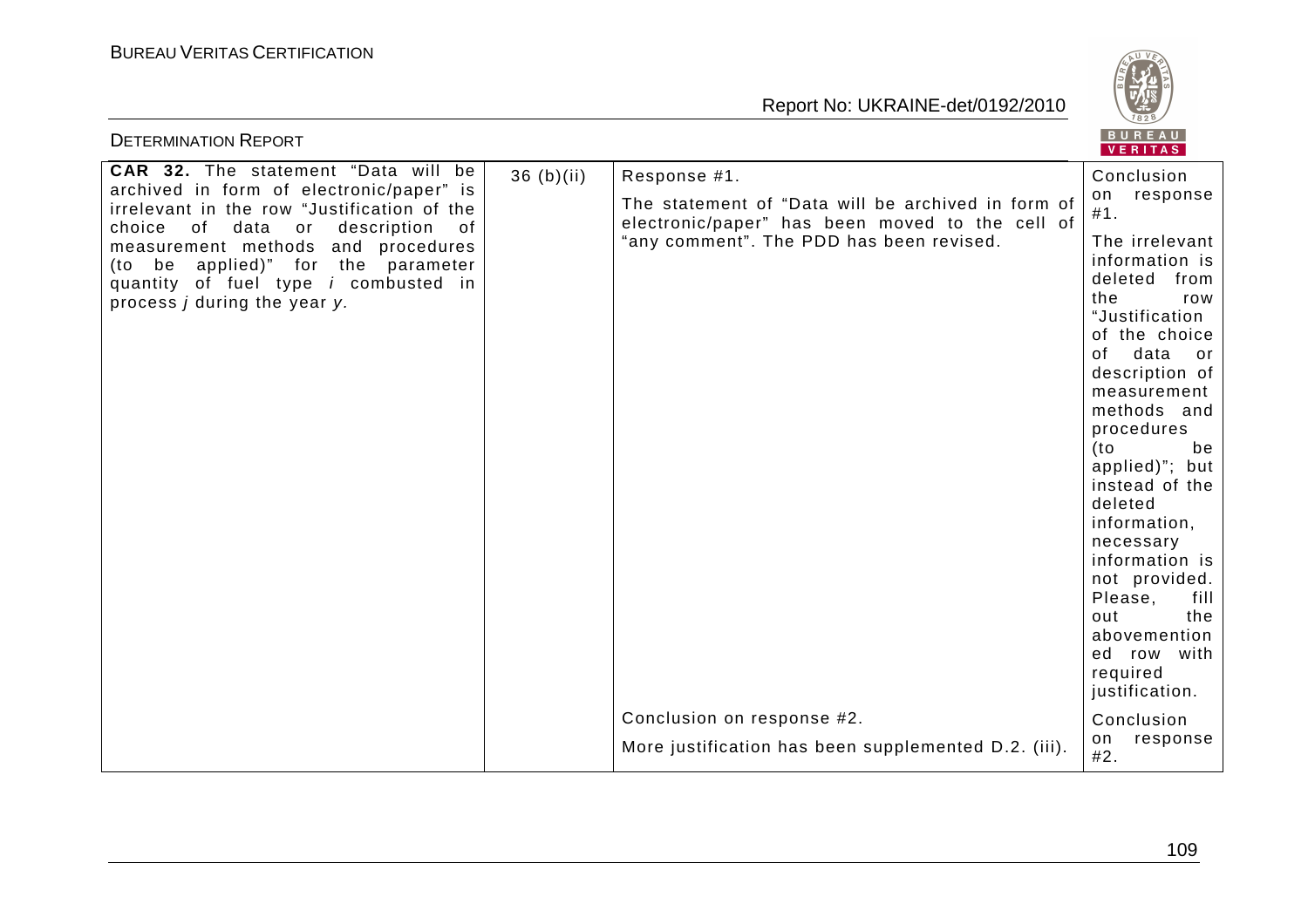BUREAU

| <b>DETERMINATION REPORT</b>                                                                                                                                                                                                                   |       |                                                                                                                                                                                                                                                                                                                                                                                                                                                                                                                                                                                                                                                                                                                                                                                                                                                                                                     | BUREAU<br>VERITAS                                                         |
|-----------------------------------------------------------------------------------------------------------------------------------------------------------------------------------------------------------------------------------------------|-------|-----------------------------------------------------------------------------------------------------------------------------------------------------------------------------------------------------------------------------------------------------------------------------------------------------------------------------------------------------------------------------------------------------------------------------------------------------------------------------------------------------------------------------------------------------------------------------------------------------------------------------------------------------------------------------------------------------------------------------------------------------------------------------------------------------------------------------------------------------------------------------------------------------|---------------------------------------------------------------------------|
|                                                                                                                                                                                                                                               |       |                                                                                                                                                                                                                                                                                                                                                                                                                                                                                                                                                                                                                                                                                                                                                                                                                                                                                                     | CAR 32<br>is is<br>closed based<br>the<br>on.<br>information<br>provided. |
| <b>CAR 33.</b> Ex-ante value of the quantity of<br>electricity consumed by the project<br>relevant activity during the year y sated<br>in the PDD (3.8 MWh/yr) is not equal to<br>the one used in the Excel calculations.<br>Please, correct. | 46    | The ex-ante value of $EC_{p,y}$ has been corrected as<br>1,084 MWh/a. The determination procedures of<br>$EC_{p,y}$ is described in Spreadsheet Determination of<br>ex-ante EC, which has been submitted to auditor.<br>The equipments list installed in the boiler room has<br>been submitted as well.<br>Regarding the monitoring of $EC_{p,y}$ , a calculation is<br>applied. There is only one meter installed to record<br>the electricity consumption of all the equipments in<br>the boiler room with total installed capacity of<br>707.54 kW. Among it, the installed capacity of the<br>electroequipments related to the project activity is<br>420.1<br>kW. Therefore, the actual electricity<br>consumption by the project during the crediting<br>period can be calculated as:<br>$EC_{p,y} = EC_{boiler\_roon,y} * \frac{420.1}{707.54}$<br>PDD and ER calculation have been revised. | The issue is<br>closed.                                                   |
| <b>CAR 34.</b> It was observed during site visit<br>that the net caloric value of biomass<br>residue was monitored only ones. Please,<br>provide documented evidence to confirm<br>that NCV is monitored every six months.                    | 36(e) | Husk NCV (parameter $NCV_{BR, n, e}$ ) will be checked<br>at least once per 6 months by an independent<br>certified laboratory (Sevastopol laboratory #1 or<br>other). The evidence has been submitted to AIE as<br>per Order #130.                                                                                                                                                                                                                                                                                                                                                                                                                                                                                                                                                                                                                                                                 | CAR 34 is<br>closed due to<br>the<br>documentatio<br>n provided.          |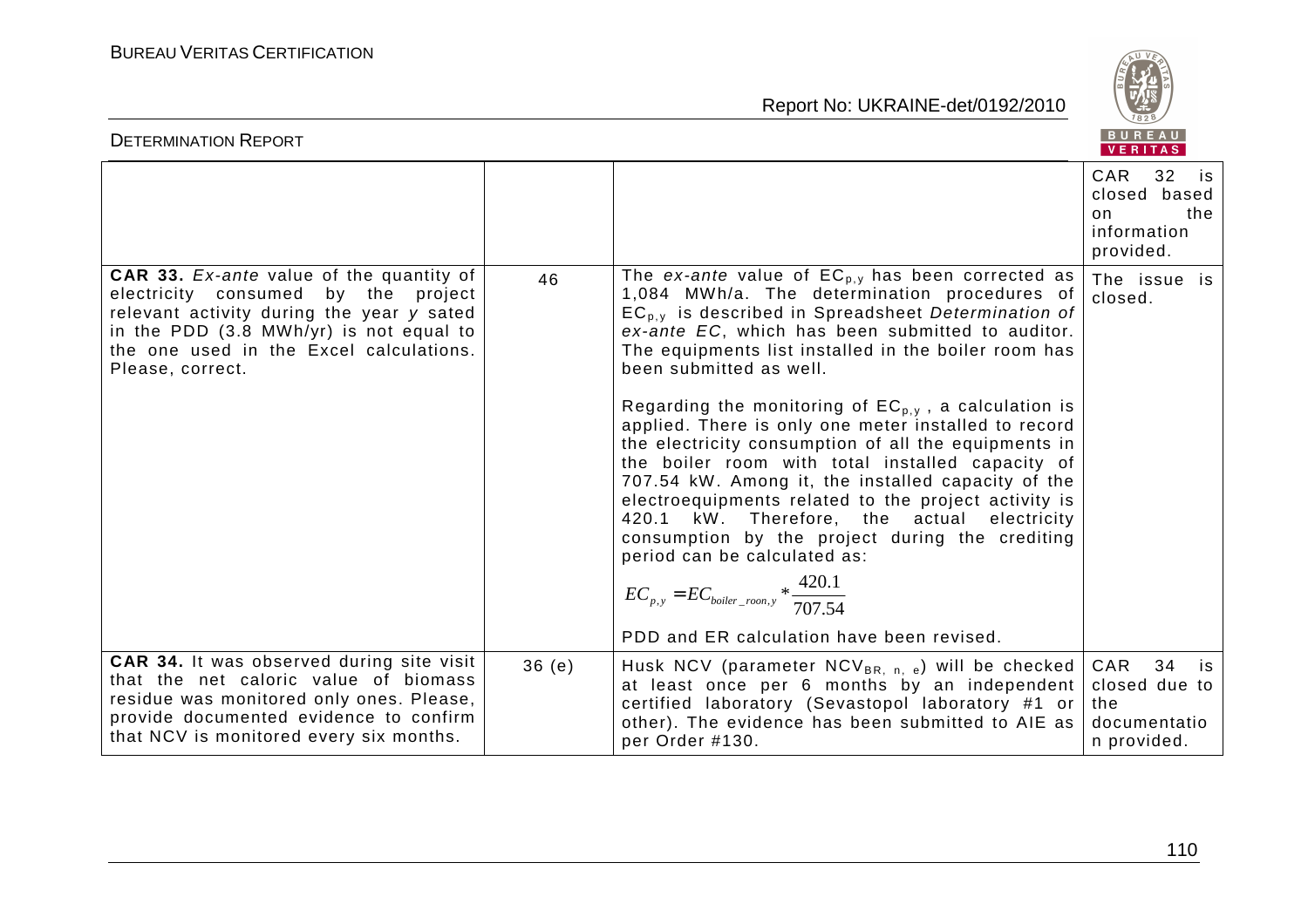

| <b>DETERMINATION REPORT</b>                                                                                                                                                                                                                                                                                                                                                                                                                                                   |          |                                                                                                                                                                                                                                                                                                                                                                                                                                                                     | BUREAU<br>VERITAS  |
|-------------------------------------------------------------------------------------------------------------------------------------------------------------------------------------------------------------------------------------------------------------------------------------------------------------------------------------------------------------------------------------------------------------------------------------------------------------------------------|----------|---------------------------------------------------------------------------------------------------------------------------------------------------------------------------------------------------------------------------------------------------------------------------------------------------------------------------------------------------------------------------------------------------------------------------------------------------------------------|--------------------|
| CAR 35. IPCC 2006 Guidelines for<br>National Greenhouse Gas Inventories is<br>referred to determine NCV in the section<br>D.3. The source mentioned is irrelevant<br>as the document is not approved in<br>Ukraine yet. Please, use the data form<br>IPCC 1996 Guidelines for National<br>Greenhouse Gas Inventories.                                                                                                                                                         | 36(h)    | After the revision of section D.1 of PDD, the NCV The issue is<br>of natural gas is not useful to determine the<br>baseline emission anymore. The NCV of husk<br>$(NCV_{BR,n,v})$ will be applied to calculate $H_{husk}$<br>(formula 3) and $PE_{FF,v}$ (formula 8). Thus, the NCV<br>of natural gas has been deleted from section D.3.<br>IPCC 1996 has replaced IPCC 2006 as the<br>reference to determine the NCV and $CO2$ emission<br>factor of fossil fuels. | closed.            |
| <b>CAR 36.</b> Please, see quality control and<br>quality assurance for NCV: "Paralleled<br>with 1.000 Eco-standard-service test<br>done by Sevastopol Laboratory, the value<br>of this data will be compared with the<br>historical record and the IPCC default<br>value (11.6 TJ/Gg)" Please, clarify in the<br>PDD further algorithm for quality control<br>and quality assurance procedure (what<br>measure will be undertaken if these<br>values differs significantly). | 36(f)(v) | To keep the result conservative, the highest value The issue is<br>between a certain test result, the average value of closed based<br>the historical record and the IPCC default value will<br>be applied in the calculation of the project amendments<br>emission. The relevant description has been added<br>to Section D.3 of the PDD.                                                                                                                          | on<br>the<br>made. |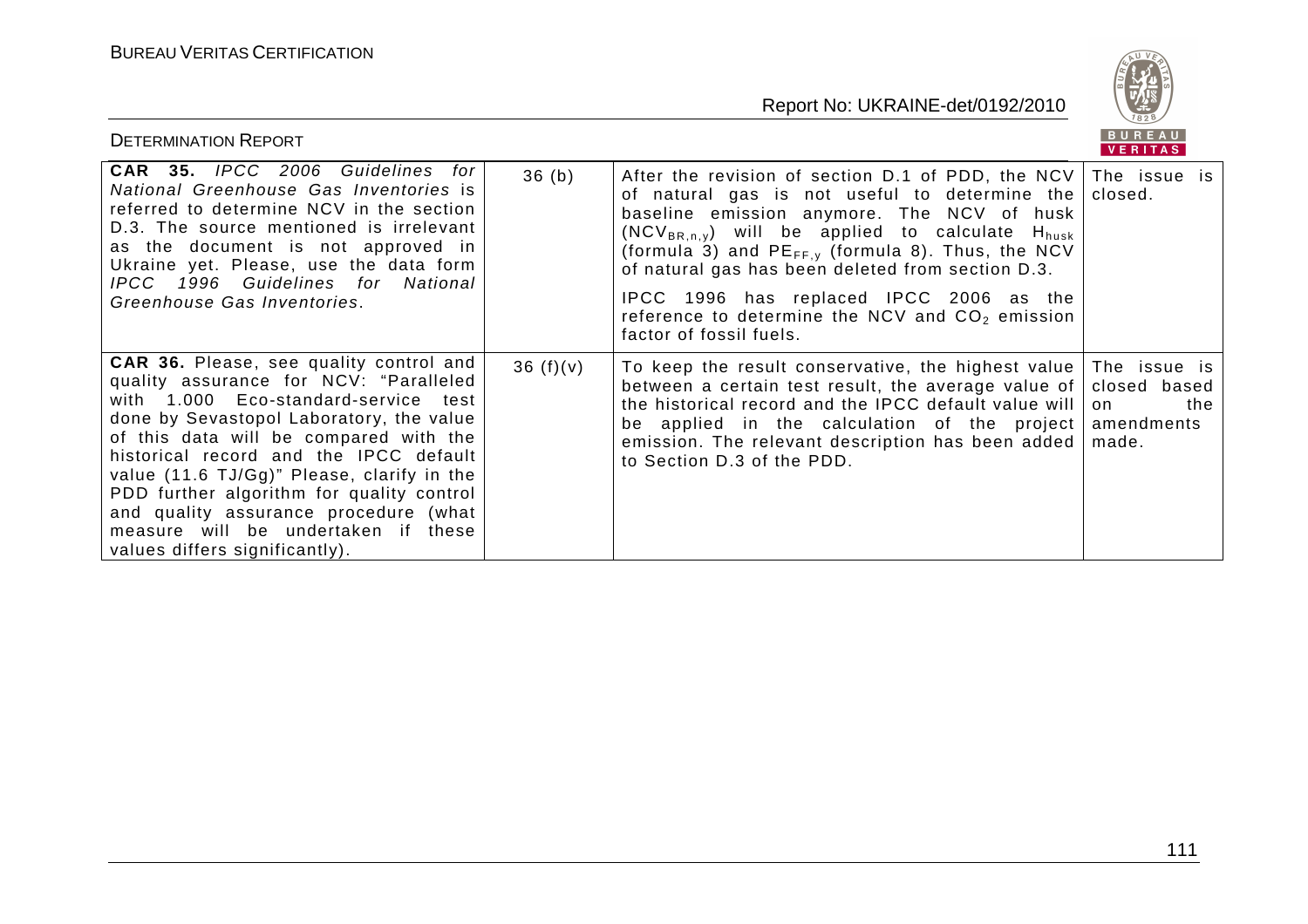

| <b>DETERMINATION REPORT</b>                                                                                      |       |                                                                                                       | BUREAU<br>VERITAS                                                                                                                                |
|------------------------------------------------------------------------------------------------------------------|-------|-------------------------------------------------------------------------------------------------------|--------------------------------------------------------------------------------------------------------------------------------------------------|
| CL 09. Please, clarify what is meant in<br>the section $D.3$ for $Q_{his,y}$ parameter:<br>accuracy rate is 1.1. | 36(a) | Response #1.                                                                                          | Conclusion<br>on response<br>#1.                                                                                                                 |
|                                                                                                                  |       | The accuracy of $Q_{his,y}$ is ±0.5%. PDD has been<br>revised.                                        | Please,<br>correct<br>the<br>name of the<br>parameter.<br>There is no<br>parameter<br>$Q_{his,y}$ in the<br>PDD, only -<br>$Q_{\text{husk},y}$ . |
|                                                                                                                  |       |                                                                                                       | Also<br>the<br>determination<br>team has not<br>found<br>the<br>of<br>accuracy<br>this<br>parameter.<br>Please,<br>clarify/<br>correct.          |
|                                                                                                                  |       | Response #2.                                                                                          | Conclusion                                                                                                                                       |
|                                                                                                                  |       | The parameter of $Q_{his,y}$ is not applicable for the<br>PDD any more because of the revision of the | on response<br>#2.                                                                                                                               |
|                                                                                                                  |       | calculation method of emission reduction. $Q_{his,v}$ has<br>been removed from section D.3.           | Due to<br>the<br>corrections<br>made,<br>the<br>issue<br>is<br>closed.                                                                           |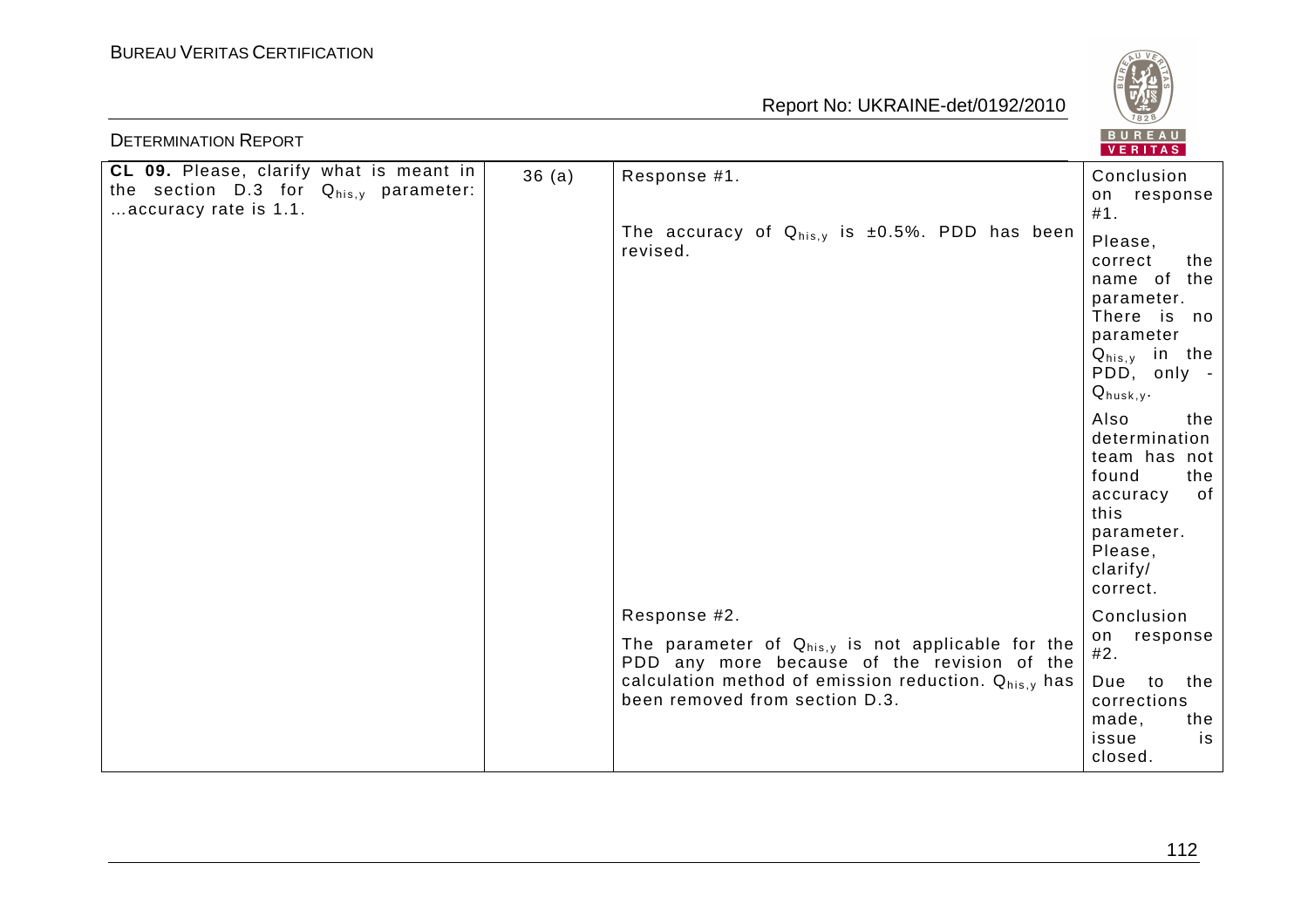

| <b>DETERMINATION REPORT</b>                                                                                                                                                                                                                                                                                       |                                                                                                                                                                                                                                   | BUREAU<br>VERITAS                                                                                                                                                                                                                                                                         |
|-------------------------------------------------------------------------------------------------------------------------------------------------------------------------------------------------------------------------------------------------------------------------------------------------------------------|-----------------------------------------------------------------------------------------------------------------------------------------------------------------------------------------------------------------------------------|-------------------------------------------------------------------------------------------------------------------------------------------------------------------------------------------------------------------------------------------------------------------------------------------|
| CL 10. It is stated in the section D.3. of<br>the PDD that steam meters installed in<br>steam pipe of the husk boilers will be<br>calibrated<br>regularly<br>according<br>to<br>manufacture's recommendation. However,<br>no confirmatory records were provided<br>onsite. Please, submit documented<br>evidence. | 36(i)<br>The steam generation of the project activity will be $ $<br>calculated as per formula 2 in the PDD. Thus, the<br>monitoring of the steam generation does not<br>require a steam meters. Section D.3 has been<br>revised. | The issue is<br>closed.                                                                                                                                                                                                                                                                   |
| CAR 37. Please, add to the PDD section<br>D a flowchart demonstrating data flow<br>from the meter to the data totals for each<br>parameter to be monitored.                                                                                                                                                       | 36(e)<br>Response #1.<br>A monitoring flow chart has been inserted into<br>section D.4 of PDD.                                                                                                                                    | Conclusion<br>on response<br>#1.<br>Monitoring<br>chart<br>flow<br>(Figure<br>4)<br>has<br>been<br>inserted<br>into<br>the<br>PDD<br>D.3,<br>section<br>not D.4. Only<br>Monitoring<br>structure<br>(Figure<br>5)<br>has<br>been<br>inserted<br>into<br>the<br><b>PDD</b><br>section D.4. |
|                                                                                                                                                                                                                                                                                                                   | Response #2.<br>A monitoring flow chart (Figure 4) has been<br>inserted into section D.3, rather than section D.4.                                                                                                                | Conclusion<br>on response<br>#2.<br>The issue is<br>closed.                                                                                                                                                                                                                               |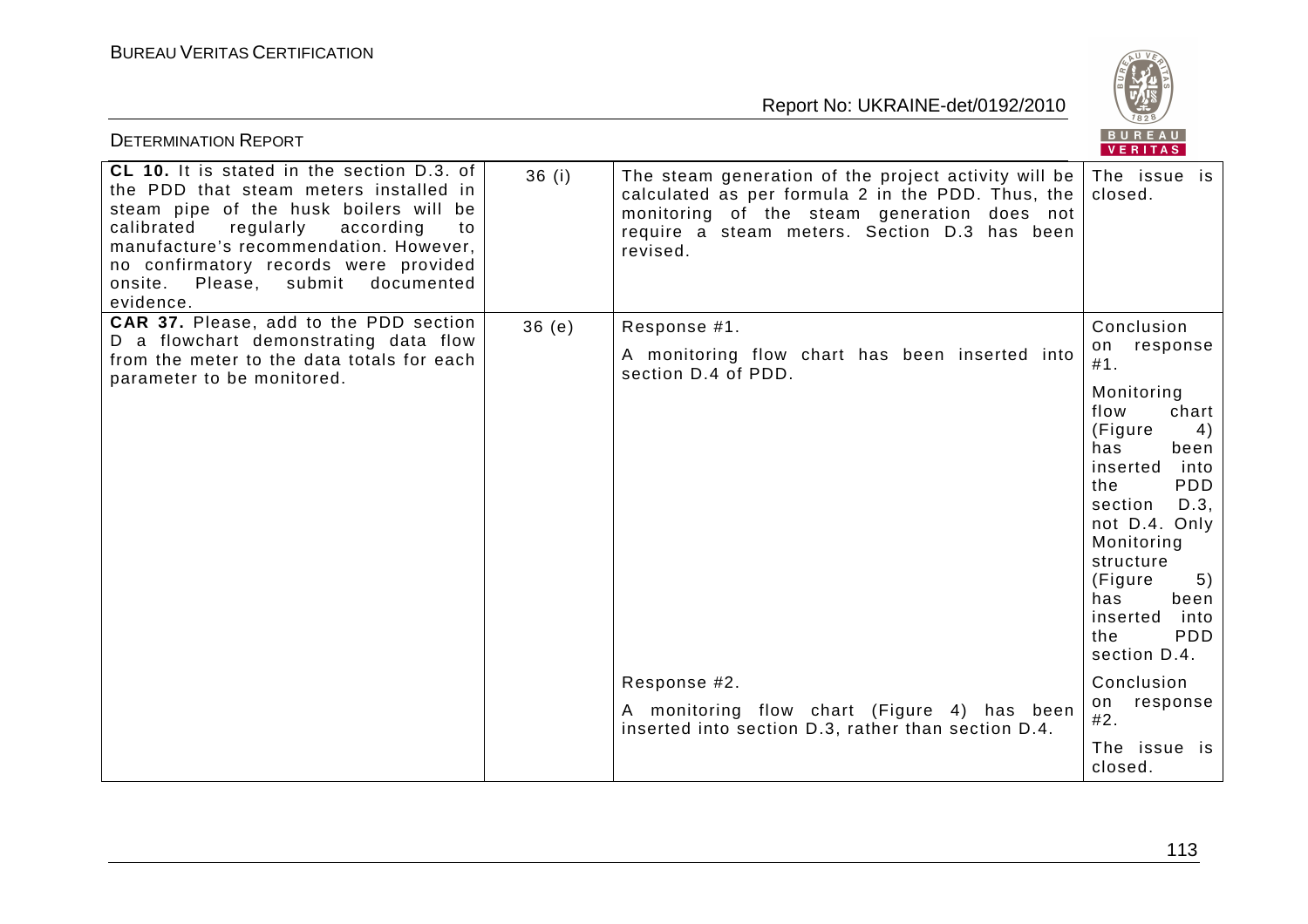

| <b>DETERMINATION REPORT</b>                                                                                                                                                                                                                                    |          |                                                                                                                                                                                                                                                                              | <b>BUREAU</b><br>VERITAS |
|----------------------------------------------------------------------------------------------------------------------------------------------------------------------------------------------------------------------------------------------------------------|----------|------------------------------------------------------------------------------------------------------------------------------------------------------------------------------------------------------------------------------------------------------------------------------|--------------------------|
| CAR 38. Please, indicate if the<br>person/entity mentioned in the section<br>  D.5. of the PDD is also a project  <br>  participant listed in annex 1 as per<br>  Guidelines for users of the JI SSC PDD  <br>  form and the F-JI-SSC-Bundle, version  <br>04. | 36(b)(i) | The PDD developer, Greenstream Network is not a The issue is<br>project participant listed in Annex 1 of the PDD. closed based<br>This information as well as Greenstream Network   on<br>contact information has been added to the Section   amendments<br>D.5. of the PDD. | the<br>made.             |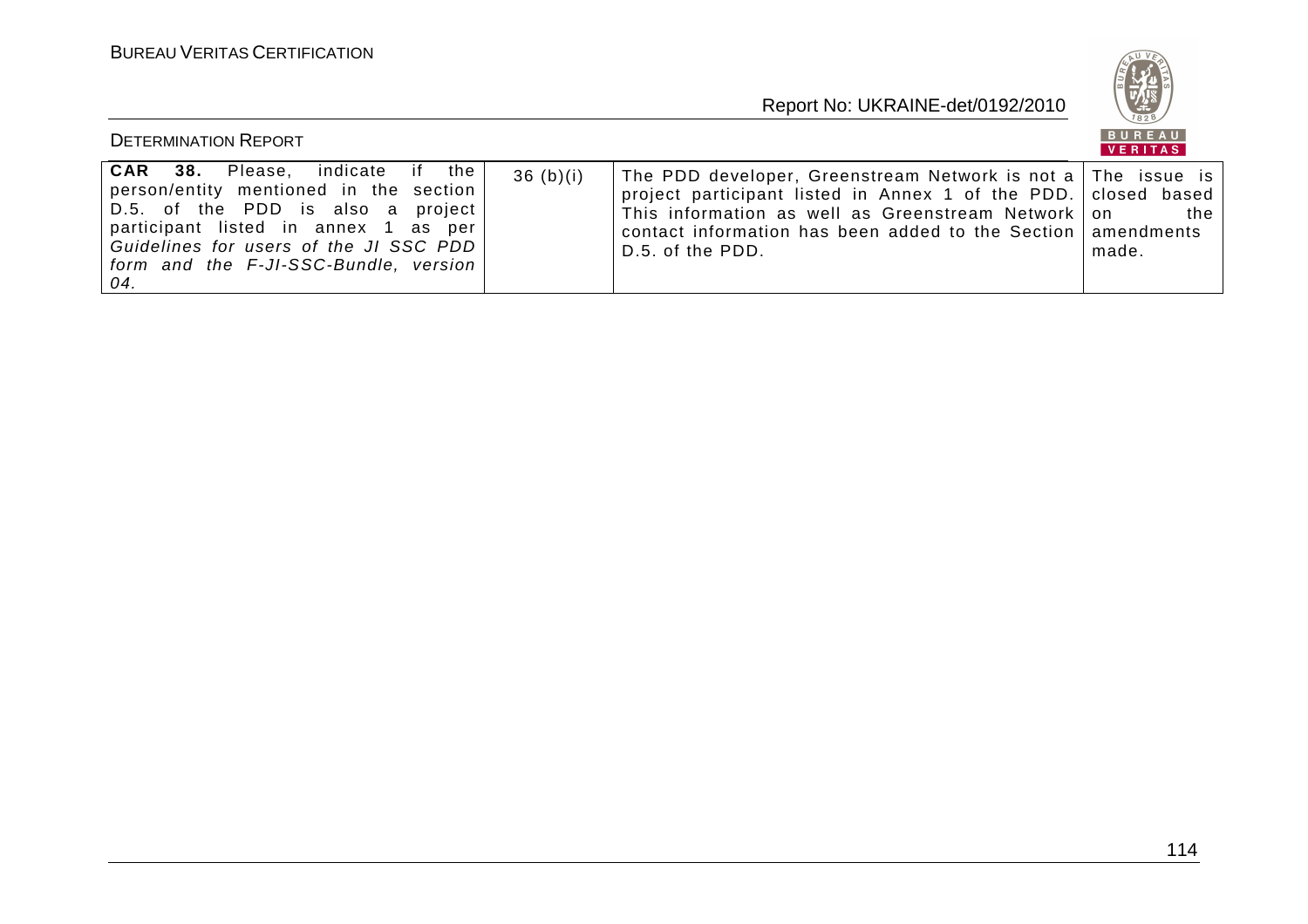

| <b>DETERMINATION REPORT</b>                                                                                                    |             |                                                                                                                                                                                                                                                                                                                                                         | B U K E A U  <br>VERITAS                                                                                                                                                                                                                                                                    |
|--------------------------------------------------------------------------------------------------------------------------------|-------------|---------------------------------------------------------------------------------------------------------------------------------------------------------------------------------------------------------------------------------------------------------------------------------------------------------------------------------------------------------|---------------------------------------------------------------------------------------------------------------------------------------------------------------------------------------------------------------------------------------------------------------------------------------------|
| CAR 39. Please, specify in the monitoring<br>plan the procedures to be followed if<br>expected monitored data are unavailable. | 36 (b)(iii) | Response #1.<br>The description of the procedures to be followed<br>have been added to the PDD Section D.3.                                                                                                                                                                                                                                             | Conclusion<br>on response<br>#1.                                                                                                                                                                                                                                                            |
|                                                                                                                                |             |                                                                                                                                                                                                                                                                                                                                                         | In the section<br>D.3<br>(as<br>indicated<br>in.<br>project<br>developer's<br>response)<br>there is no<br>clear<br>description of<br>the procedure<br>to<br>be<br>if<br>followed<br>expected<br>monitored<br>data<br>are<br>unavailable.<br>Please,<br>clarify<br>$\frac{1}{2}$<br>correct. |
|                                                                                                                                |             | Response #2.<br>As a part of QC and QA measurement, the<br>possibility of the systemic error and operational<br>error of the monitoring plan has been analyzed<br>carefully. The cross-check and the back-up plan of<br>the monitoring parameters have been supplemented<br>in the PDD in case some parameters are not<br>available for the monitoring. | Conclusion<br>on response<br>#2.<br>Due<br>to the<br>amendments<br>made in the<br>PDD section<br>D.3, the issue<br>is closed.                                                                                                                                                               |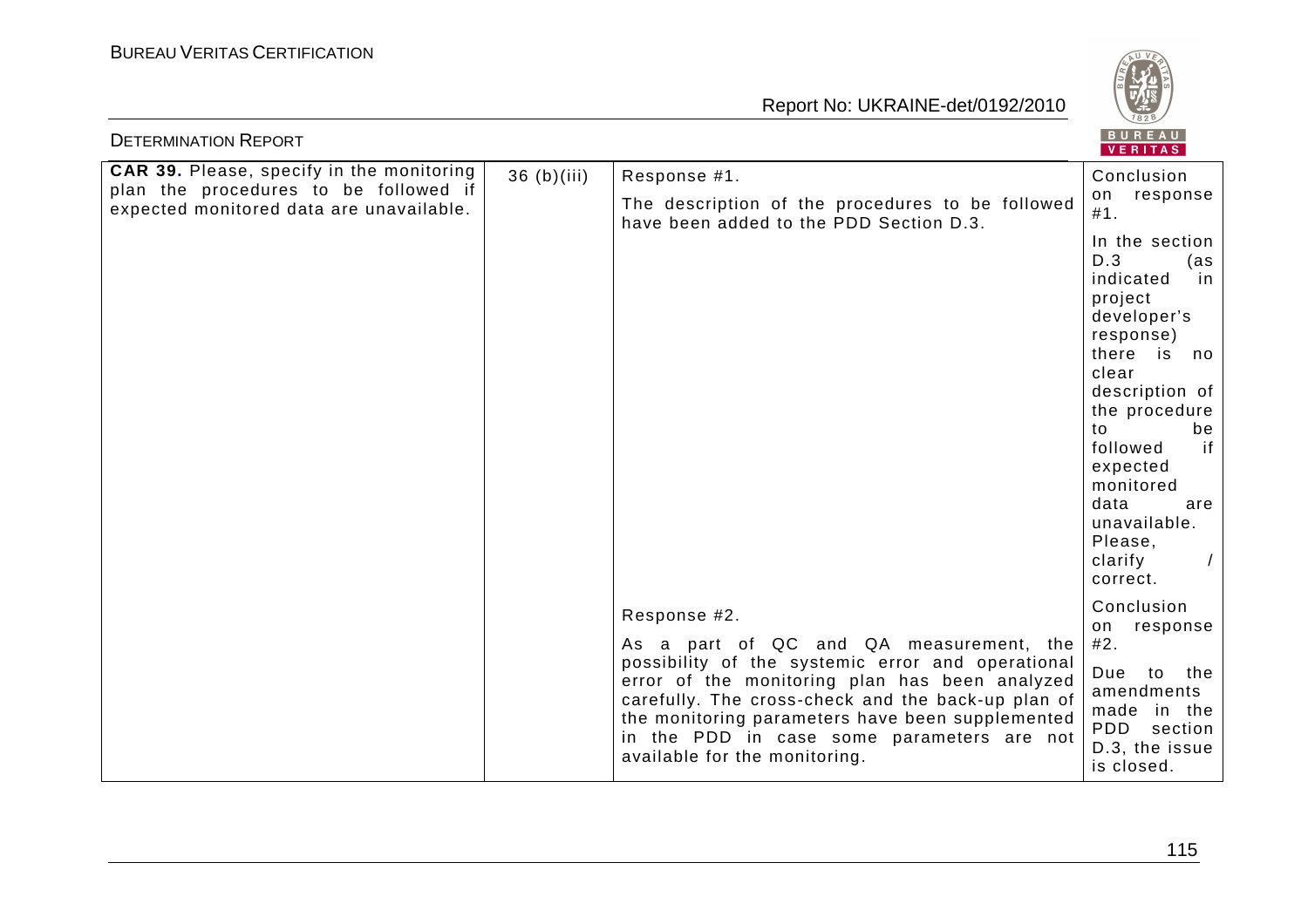

| <b>DETERMINATION REPORT</b>                                                                                                                                                                                                                                                                                                                                                                                                                                                                                                                                                                                                                                                |                                                                                                                   | BUREAU<br>  <b>VERITAS</b>                                                                 |
|----------------------------------------------------------------------------------------------------------------------------------------------------------------------------------------------------------------------------------------------------------------------------------------------------------------------------------------------------------------------------------------------------------------------------------------------------------------------------------------------------------------------------------------------------------------------------------------------------------------------------------------------------------------------------|-------------------------------------------------------------------------------------------------------------------|--------------------------------------------------------------------------------------------|
| <b>CAR 40.</b> Please, explicitly and clearly<br>36(d)<br>distinguish in the section D of the PDD<br>which of the parameters to be monitored:<br>(i) are not monitored throughout the<br>crediting period, but are determined only<br>once (and thus remain fixed throughout<br>the crediting period), and that are<br>available already at the stage of<br>determination?<br>(ii) are not monitored throughout the<br>crediting period, but are determined only<br>once (and thus remain fixed throughout<br>the crediting period), but that are not<br>already available at the stage of<br>determination?<br>(iii) are monitored throughout<br>the<br>crediting period. | The tables of parameters as to monitoring have<br>distinguished in the Section<br>D.2<br>been<br>correspondingly. | CAR 40 is<br>closed due to<br>the<br>modification<br>made in the<br>PDD<br>section<br>D.2. |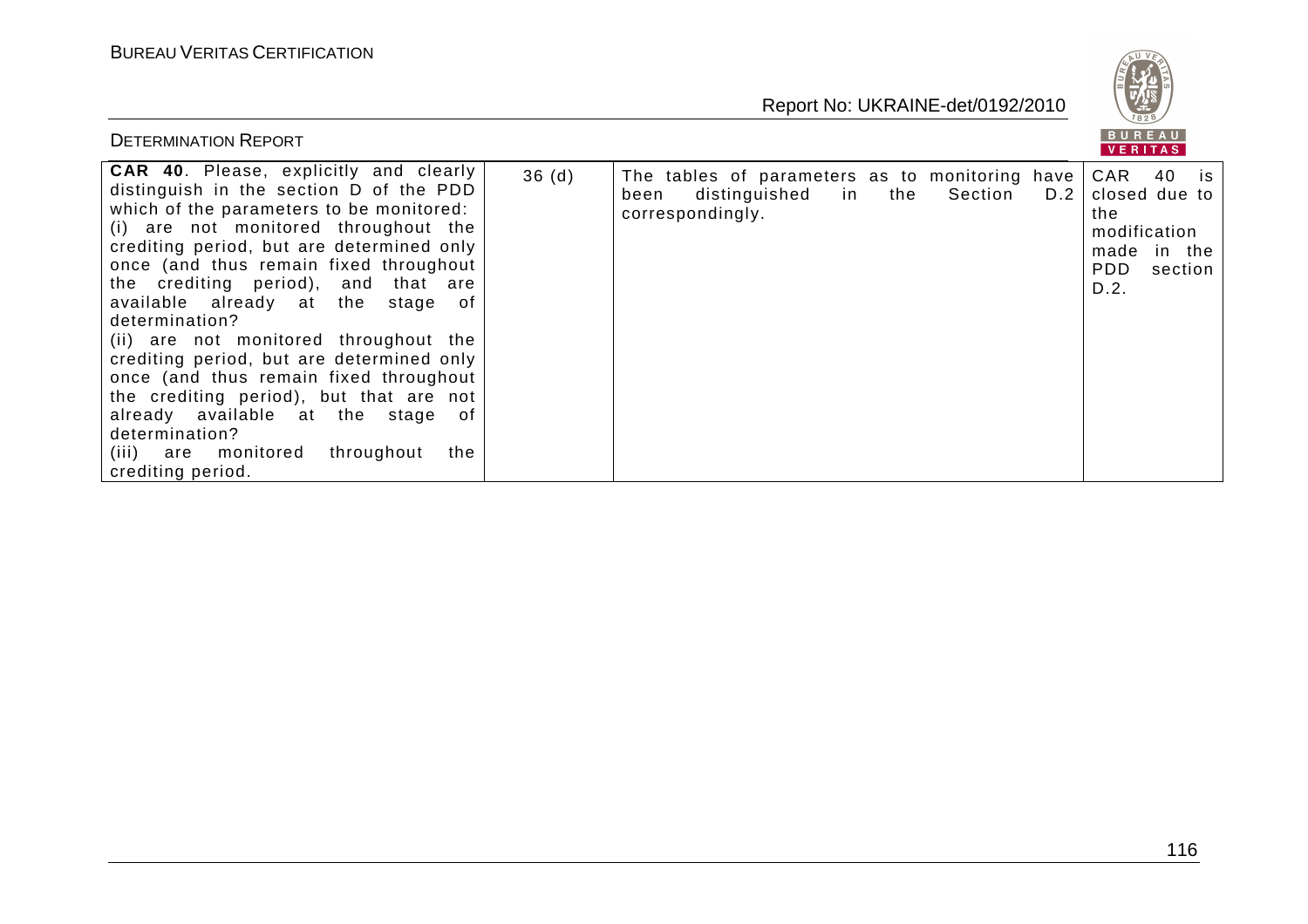

| <b>DETERMINATION REPORT</b>                                                                                                                                                                            |       |                                                                                                       | <b>BUREAU</b><br><b>VERITAS</b>                                                                                                                                                                                                 |
|--------------------------------------------------------------------------------------------------------------------------------------------------------------------------------------------------------|-------|-------------------------------------------------------------------------------------------------------|---------------------------------------------------------------------------------------------------------------------------------------------------------------------------------------------------------------------------------|
| CAR 45. Please, submit any documented                                                                                                                                                                  |       | Response #1.                                                                                          | Conclusion                                                                                                                                                                                                                      |
| instruction which indicates that the data<br>monitored and required for verification<br>are to be kept for two years after the<br>crediting period as per JI determination<br>and verification manual. |       | The project developer has submitted Order #131 to<br>auditors during the on-site determination. Order | response<br>on<br>#1.                                                                                                                                                                                                           |
|                                                                                                                                                                                                        |       | #131 has stated that the monitoring data will be<br>saved for two years after the crediting period.   | Please,<br>provide<br>the<br>copy of Order<br>#131 to the<br>determination<br>Also,<br>team.<br>please,<br>mention<br>(in<br>PDD<br>the<br>section<br>D.1)<br>the<br>availability of<br>Order #131 or<br>refer to the<br>Order. |
|                                                                                                                                                                                                        |       | Response #2.<br>The electronic version of Order #131 has been                                         | Conclusion<br>response<br>on<br>#2.                                                                                                                                                                                             |
|                                                                                                                                                                                                        |       | submitted to the determination team.                                                                  | Based on the<br>documentatio<br>provided,<br>n.<br>CAR 45<br>is<br>closed.                                                                                                                                                      |
| <b>CAR 41.</b> Annex B is referred to in the<br>(page 42). However, there is no<br>PDD<br>such Annex in the PDD. Please, correct                                                                       | 36(m) | This is a misprint. Annex 2 should be referred. PDD<br>has been corrected correspondingly.            | The issue is<br>closed.                                                                                                                                                                                                         |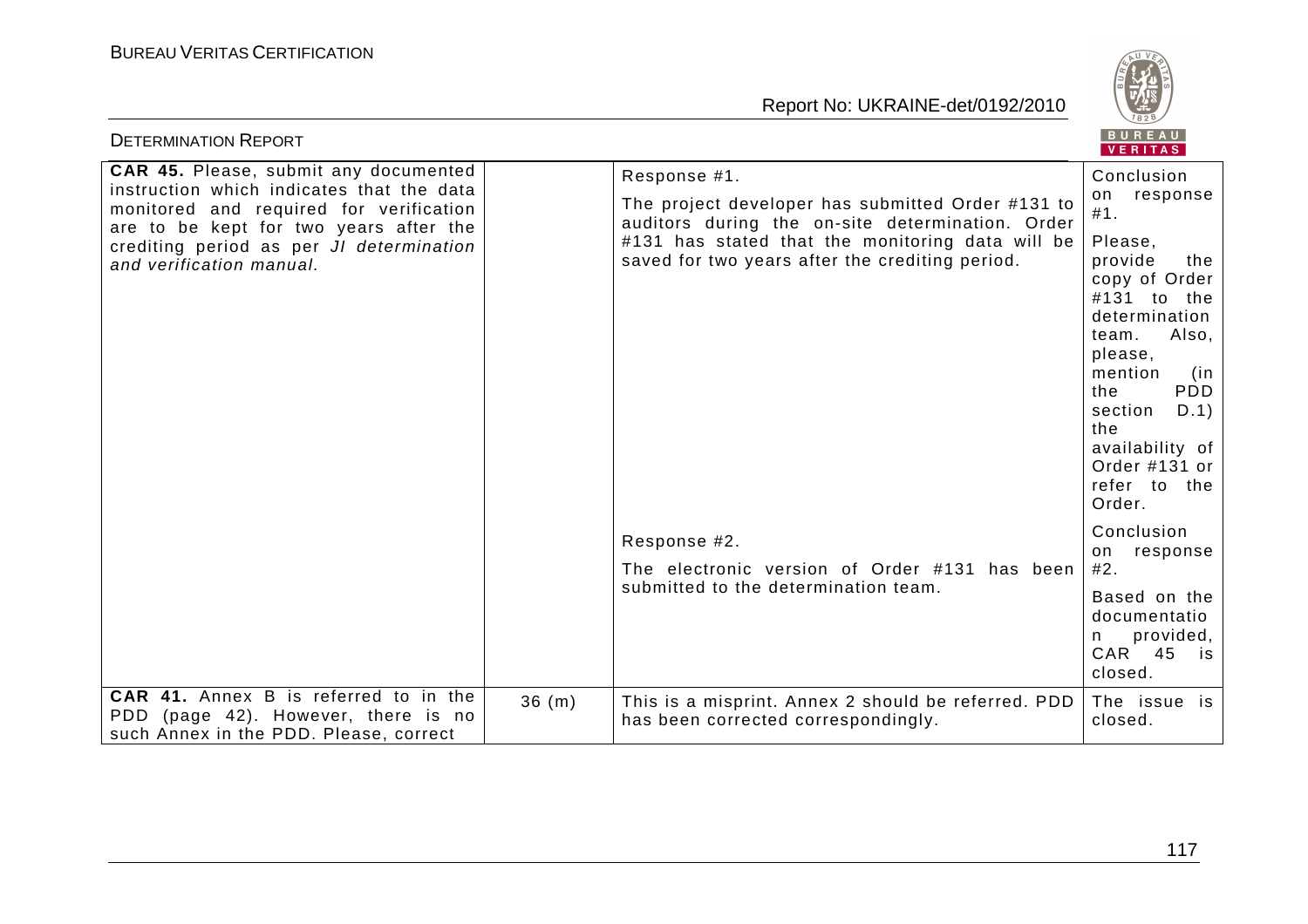

| <b>DETERMINATION REPORT</b>                                                                                                                                                                                   |                      |                                                                                                                                                                                      | BUREAU<br>VERITAS                                                                                                         |
|---------------------------------------------------------------------------------------------------------------------------------------------------------------------------------------------------------------|----------------------|--------------------------------------------------------------------------------------------------------------------------------------------------------------------------------------|---------------------------------------------------------------------------------------------------------------------------|
| <b>CAR</b><br>The<br>42.<br>estimated<br>baseline<br>emissions BEy (Table 10a) for 2009-<br>2011, 2013-2018 are not equal to the sum<br>of $BE_{heat, v}$ and $BE_{BR, B2, v}$ . Please, correct.             | $36$ (f) (vi),<br>45 | Response #1.<br>The minor differences between the $BEv$ and the                                                                                                                      | Conclusion<br>on response                                                                                                 |
|                                                                                                                                                                                                               |                      | sum of $BE_{heat,y}$ and $BE_{BR,B2,y}$ are because of the<br>rounded calculation result. The minor differences<br>stay at the level of $\pm 1$ , which can be deemed<br>acceptable. | #1.<br>The<br>differences<br>between<br>the<br>$BE_v$ and<br>the<br>of<br>sum<br>$BE_{heat,v}$<br>and<br>$BE_{BR,B2,y}$ . |
|                                                                                                                                                                                                               |                      | Response #2.<br>The inconsistence was caused by the rounding<br>issues. The figures in the Table 10a have been<br>revised.                                                           | Conclusion<br>response<br>on<br>#2.                                                                                       |
|                                                                                                                                                                                                               |                      |                                                                                                                                                                                      | The issue is<br>closed due to<br>the<br>corrections<br>made.                                                              |
| <b>CAR 43.</b> Please, prepare the section E.6<br>of the PDD in accordance with Guidelines<br>for users of the JI SSC PDD form and the<br>F-JI-SSC-Bundle, version 04. Please, use<br>correct tabular format. | 45                   | The tables in the Section E.6. of the PDD have<br>been corrected accordingly.                                                                                                        | The issue is<br>closed.                                                                                                   |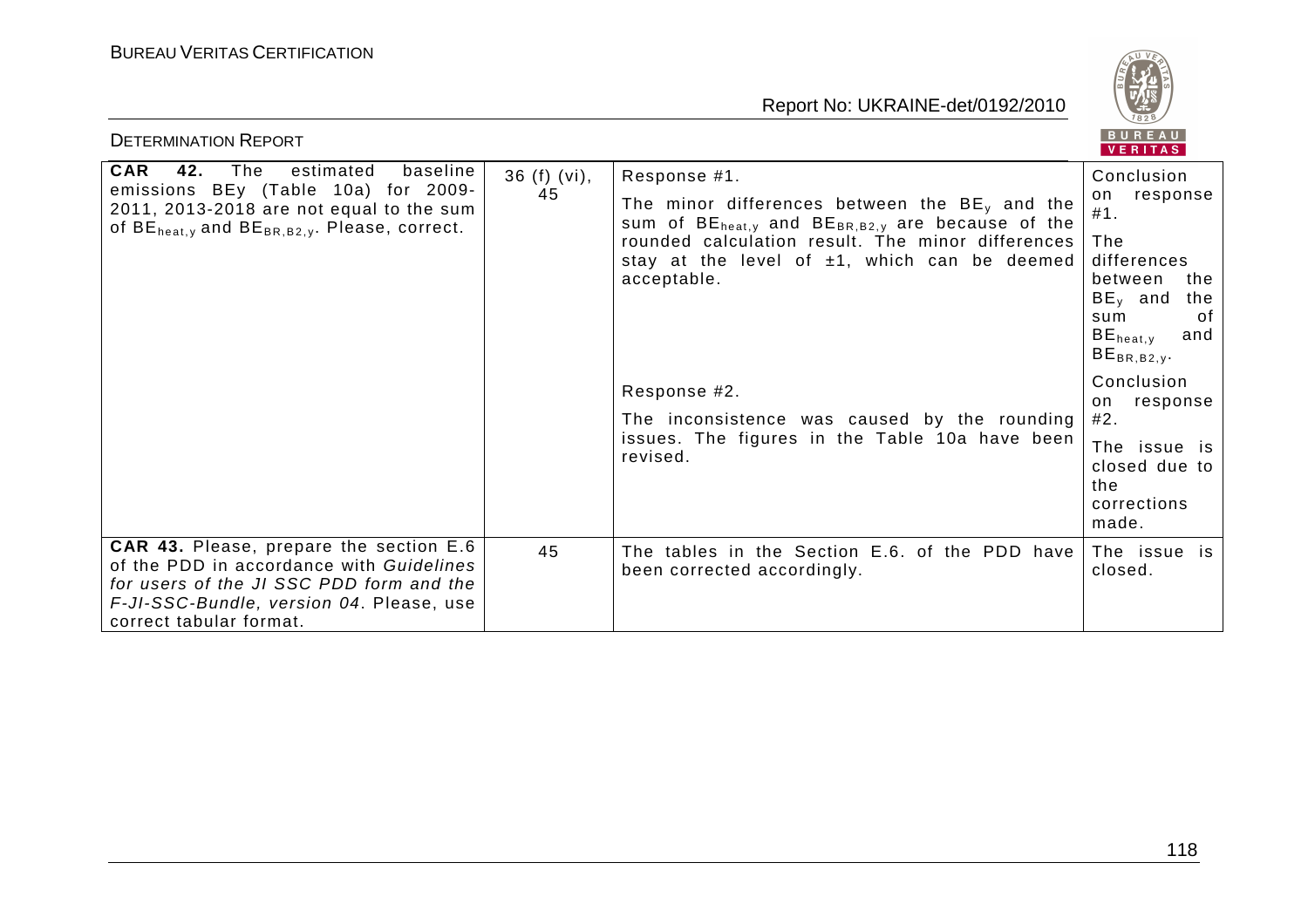

| <b>DETERMINATION REPORT</b>                                                                                             |    |                                                                                                                 | BUREAU<br><b>VERITAS</b>                                                                                                                                                                                                                                                                                                                                                                              |
|-------------------------------------------------------------------------------------------------------------------------|----|-----------------------------------------------------------------------------------------------------------------|-------------------------------------------------------------------------------------------------------------------------------------------------------------------------------------------------------------------------------------------------------------------------------------------------------------------------------------------------------------------------------------------------------|
| CAR 44. Please, clarify in the PDD if any<br>comments on the project have been<br>received. Please, state the nature of | 49 | Response #1.                                                                                                    | Conclusion                                                                                                                                                                                                                                                                                                                                                                                            |
|                                                                                                                         |    | The information as to comments on the project has<br>been added in the PDD. Also, in the supporting             | on response<br>#1.                                                                                                                                                                                                                                                                                                                                                                                    |
| comments and the description on whether<br>and how the comments have been<br>addressed.                                 |    | documentation, please find the documentary<br>evidence on the information as to the comments on<br>the project. | PDD section<br>G.1 provides<br>the following<br>sentence<br>"Since<br>the<br>project has a<br>positive<br>impact<br>through<br>environmenta<br>and<br>the<br>city's<br>social<br>improvement,<br>the<br>project<br>got only a<br>positive<br>feedback".<br>Please,<br>clarify<br>how<br>you<br>can<br>confirm<br>this<br>statement.<br>Also, please,<br>take<br>into<br>consideration<br>that you may |
|                                                                                                                         |    |                                                                                                                 | refer to the                                                                                                                                                                                                                                                                                                                                                                                          |